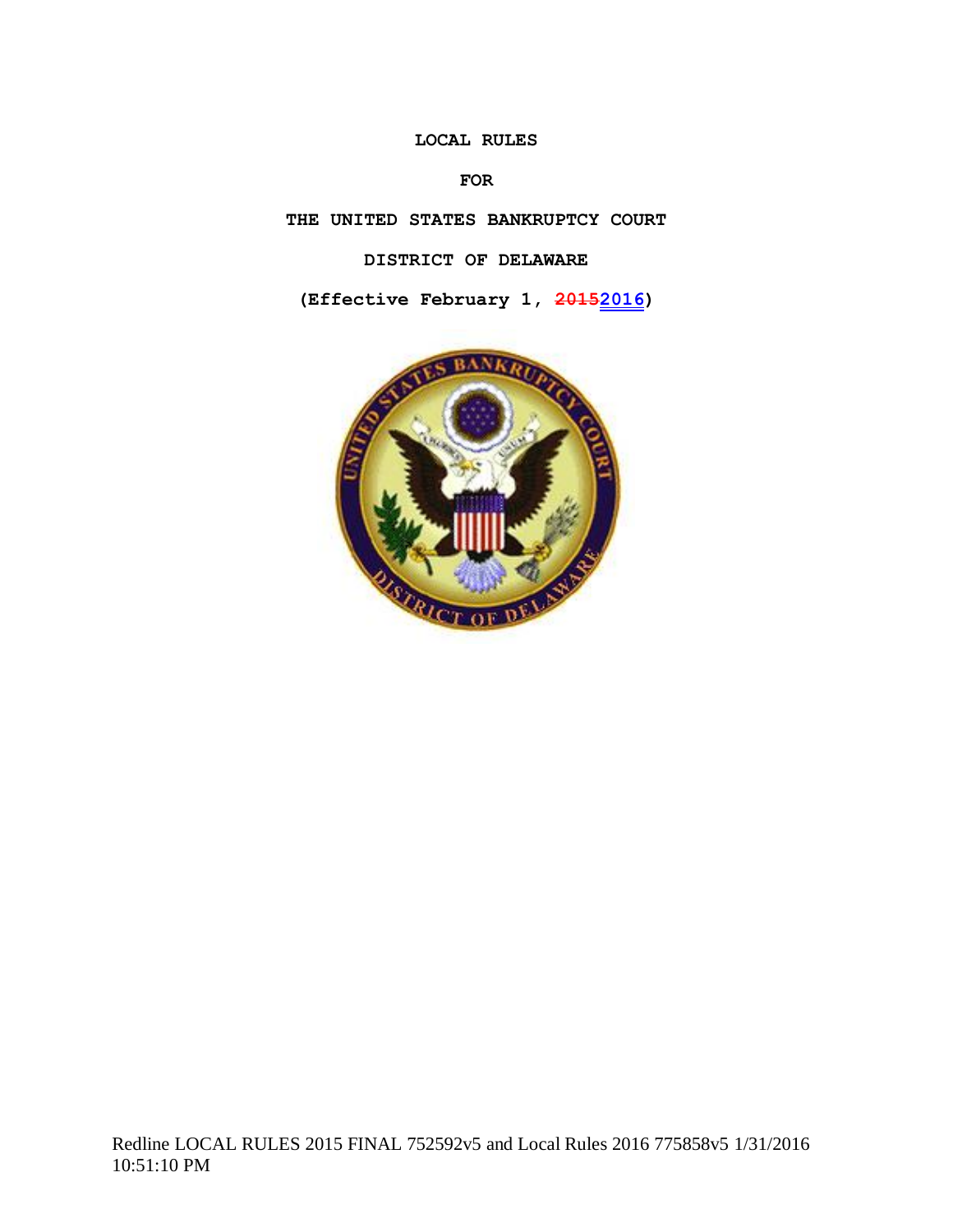### **TABLE OF CONTENTS**

### **Page**

| PART I.  |             | COMMENCEMENT OF CASE; PROCEEDINGS RELATING TO                                                           |  |
|----------|-------------|---------------------------------------------------------------------------------------------------------|--|
|          |             | PETITION AND ORDER FOR RELIEF 1                                                                         |  |
|          | Rule 1001-1 |                                                                                                         |  |
|          |             |                                                                                                         |  |
|          | Rule 1002-1 |                                                                                                         |  |
|          | Rule 1003-1 | Entry of Order for Relief on Involuntary                                                                |  |
|          |             |                                                                                                         |  |
|          | Rule 1006-1 |                                                                                                         |  |
|          | Rule 1007-1 |                                                                                                         |  |
|          | Rule 1007-2 |                                                                                                         |  |
|          | Rule 1009-1 | Notice by Chapter 7, Chapter 12 or Chapter                                                              |  |
|          |             | 13 Debtor to Creditors Not Scheduled Prior                                                              |  |
|          |             |                                                                                                         |  |
|          | Rule 1009-2 | Notice of Amendment of Schedules in Chapter                                                             |  |
|          |             |                                                                                                         |  |
|          | Rule 1014-1 | Transfer of Cases or Adversary Proceedings                                                              |  |
|          |             |                                                                                                         |  |
|          | Rule 1015-1 | Joint Administration of Cases Pending in the                                                            |  |
|          |             |                                                                                                         |  |
|          | Rule 1017-1 |                                                                                                         |  |
|          | Rule 1017-2 |                                                                                                         |  |
|          | Rule 1017-3 | Closing of Cases by Substantive                                                                         |  |
|          |             |                                                                                                         |  |
|          |             |                                                                                                         |  |
| PART II. |             | OFFICERS AND ADMINISTRATION; NOTICES; MEETINGS;                                                         |  |
|          |             | EXAMINATIONS; ELECTIONS; ATTORNEYS AND                                                                  |  |
|          |             |                                                                                                         |  |
|          |             |                                                                                                         |  |
|          | Rule 2002-1 | Notices to Creditors, Equity Security                                                                   |  |
|          |             | Holders, United States and United States                                                                |  |
|          |             | $Trustee \ldots \ldots \ldots \ldots \ldots \ldots \ldots \ldots \ldots \ldots \ldots \ldots \ldots 15$ |  |
|          | Rule 2003-1 | Submission of Interrogatories in Lieu of                                                                |  |
|          |             | Live Testimony at Meetings Conducted under                                                              |  |
|          |             | 11 U.S.C. § 341 in Chapter 7 and Chapter 13                                                             |  |
|          |             |                                                                                                         |  |
|          | Rule 2004-1 |                                                                                                         |  |
|          | Rule 2011-1 | Certification of Debtor-in-Possession Status                                                            |  |
|          |             |                                                                                                         |  |
|          | Rule 2014-1 | Employment of Professional Persons 2325                                                                 |  |
|          | Rule 2015-2 | Debtor-in-Possession Bank Accounts in                                                                   |  |
|          |             |                                                                                                         |  |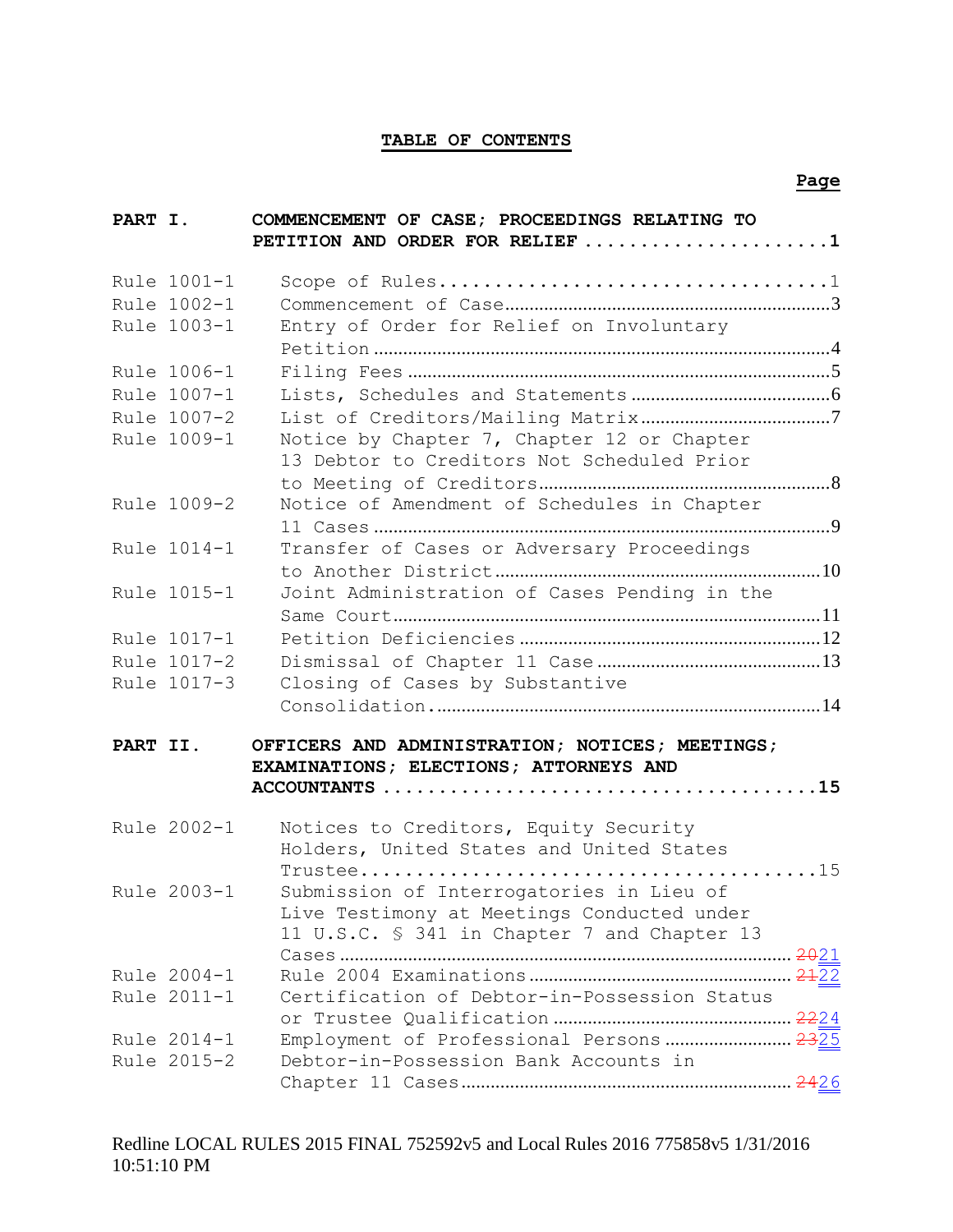|           | Rule 2016-1 |                                                 |  |
|-----------|-------------|-------------------------------------------------|--|
|           | Rule 2016-2 | Motion for Compensation and Reimbursement of    |  |
|           |             |                                                 |  |
| PART III. |             | CLAIMS AND DISTRIBUTION TO CREDITORS AND        |  |
|           |             | EQUITY INTEREST HOLDERS; PLANS 3032             |  |
|           | Rule 3001-1 | Filing Proof of Claim; Transfer of Claim 3032   |  |
|           | Rule 3002-1 | Government Deadline to File Proof of Claim 3133 |  |
|           | Rule 3003-1 |                                                 |  |
|           | Rule 3007-1 |                                                 |  |
|           | Rule 3007-2 | Service of Objections to Claims; Notices in     |  |
|           | Rule 3011-1 | Deposit or Release of Funds Paid into the       |  |
|           |             |                                                 |  |
|           | Rule 3011-2 | Motion for Release of Funds Paid into the       |  |
|           |             | Registry of the Court - Confidentiality 4244    |  |
|           | Rule 3015-1 | Chapter 12 Plan and Confirmation                |  |
|           |             |                                                 |  |
|           | Rule 3017-1 | Approval of Disclosure Statement 4446           |  |
|           | Rule 3017-2 | Combined Hearings on Approval of Disclosure     |  |
|           |             | Statements and Confirmation of Plans in         |  |
|           |             | Liquidating Chapter 11 Cases47                  |  |
|           | Rule 3022-1 | Closing of Chapter 11 Cases4550                 |  |
|           | Rule 3023-1 | Special Procedures in Chapter 13 Matters 4651   |  |
| PART IV.  |             | THE DEBTOR: DUTIES AND BENEFITS  5257           |  |
|           | Rule 4001-1 | Procedure on Request for Relief from the        |  |
|           |             | Automatic Stay of 11 U.S.C. § 362(a) 5257       |  |
|           | Rule 4001-2 | Cash Collateral and Financing Orders 5560       |  |
|           | Rule 4001-3 |                                                 |  |
|           | Rule 4001-4 | Procedures on Motion for Continuation or        |  |
|           |             |                                                 |  |
|           | Rule 4002-1 | Duties of Debtor under 11 U.S.C. § 521 in       |  |
|           |             |                                                 |  |
|           | Rule 4003-1 |                                                 |  |
|           | Rule 4004-1 | Automatic Extension of Time to File             |  |
|           |             | Complaint Objecting to Discharge in Event of    |  |
|           |             |                                                 |  |
|           | Rule 4007-1 | Automatic Extension of Time to File             |  |
|           |             | Complaint to Determine Dischargeability of a    |  |
|           |             |                                                 |  |

Redline LOCAL RULES 2015 FINAL 752592v5 and Local Rules 2016 775858v5 1/31/2016 10:51:10 PM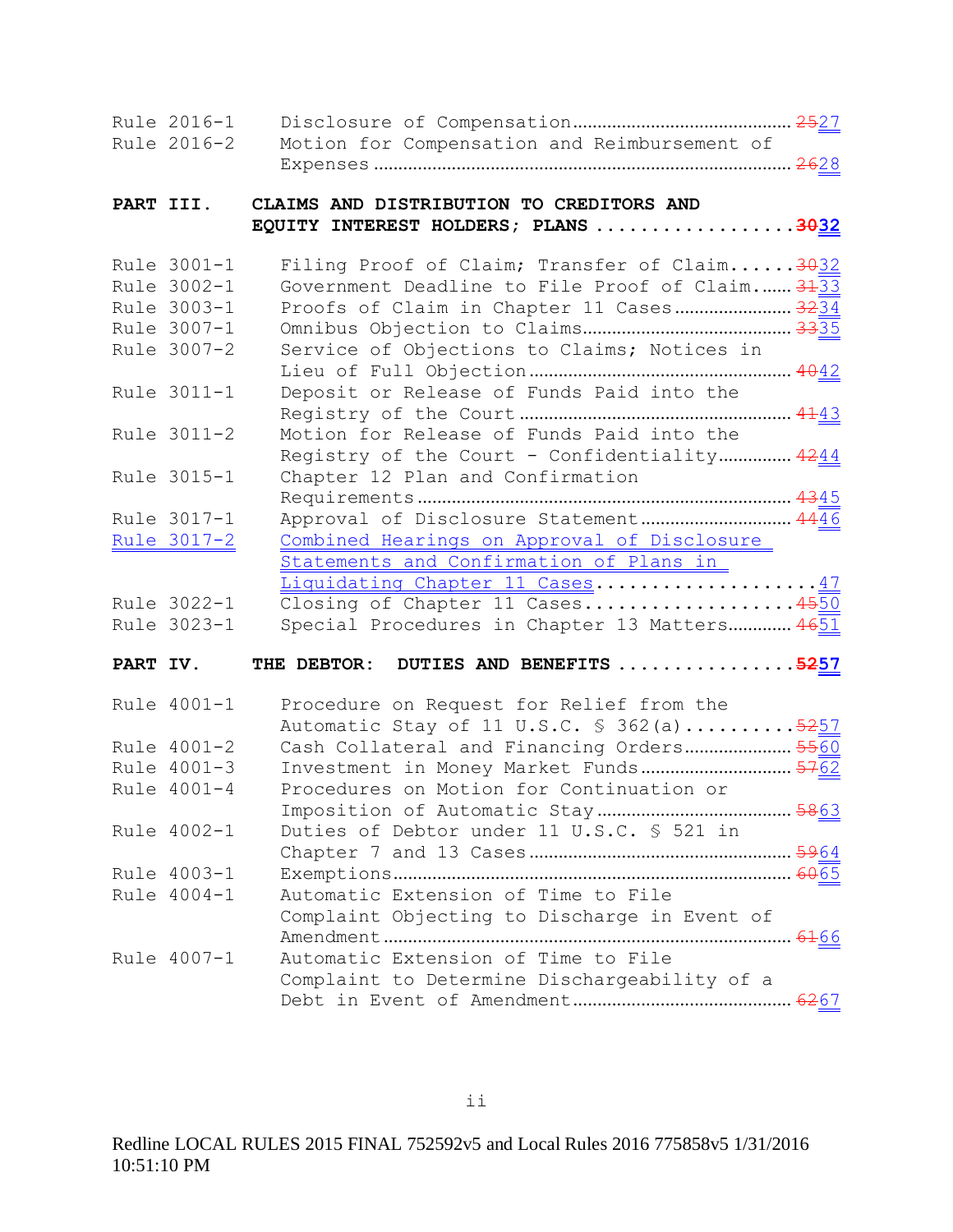| PART V.  |                                                                         |                                                                                             |  |
|----------|-------------------------------------------------------------------------|---------------------------------------------------------------------------------------------|--|
|          | Rule 5001-2                                                             | Clerk's Office Location; Hours; After Hours                                                 |  |
|          | Rule 5005-2<br>Rule 5005-4<br>Rule 5009-1<br>Rule 5009-2<br>Rule 5011-1 | Facsimile Documents and E-Mailed Documents 6469<br>Motions for Withdrawal of Reference from |  |
| PART VI. |                                                                         | COLLECTION AND LIQUIDATION OF THE ESTATE  6975                                              |  |
|          | Rule 6004-1                                                             | Sale and Sale Procedures Motions 6975                                                       |  |
|          | PART VII.                                                               |                                                                                             |  |
|          | Rule 7003-1                                                             | Adversary Proceeding Cover Sheet7581                                                        |  |
|          | Rule 7004-1                                                             |                                                                                             |  |
|          | Rule 7004-2                                                             | Summons and Notice of Pretrial Conference in                                                |  |
|          |                                                                         |                                                                                             |  |
|          | Rule 7007-1                                                             |                                                                                             |  |
|          | Rule 7007-2                                                             | Form and Contents of Briefs and Appendices 7985                                             |  |
|          | Rule 7007-3                                                             | Oral Argument, Hearing on Adversary                                                         |  |
|          |                                                                         |                                                                                             |  |
|          | Rule 7007-4                                                             | Notice of Completion of Briefing or                                                         |  |
|          |                                                                         | Certificate of No Objection, and Notice of                                                  |  |
|          |                                                                         |                                                                                             |  |
|          | Rule 7008-1                                                             | Statement in Pleadings Regarding Consent to                                                 |  |
|          |                                                                         | Entry of Order or Judgment in Core                                                          |  |
|          |                                                                         |                                                                                             |  |
|          | Rule 7012-1                                                             | Statement in Answer, Motion or Response                                                     |  |
|          |                                                                         | Thereto Regarding Consent to Entry of Order                                                 |  |
|          |                                                                         | or Judgment in Core Proceeding 8591                                                         |  |
|          | Rule 7012-2                                                             | Extension of Time to Plead or File Motion 8692                                              |  |
|          | Rule 7016-1                                                             | Fed. R. Civ. P. 16 Scheduling Conference 8793                                               |  |
|          | Rule 7016-2                                                             |                                                                                             |  |
|          | Rule 7016-3                                                             | Telephonic Fed. R. Civ. P. 16 Scheduling                                                    |  |
|          |                                                                         | Conference or Pretrial Conference 9298                                                      |  |
|          | Rule 7026-1                                                             |                                                                                             |  |
|          | Rule 7026-2                                                             |                                                                                             |  |
|          | Rule 7026-3                                                             | Discovery of Electronic Documents ("E-                                                      |  |
|          |                                                                         |                                                                                             |  |
|          | Rule 7030-1                                                             |                                                                                             |  |
|          | Rule 7055-1                                                             |                                                                                             |  |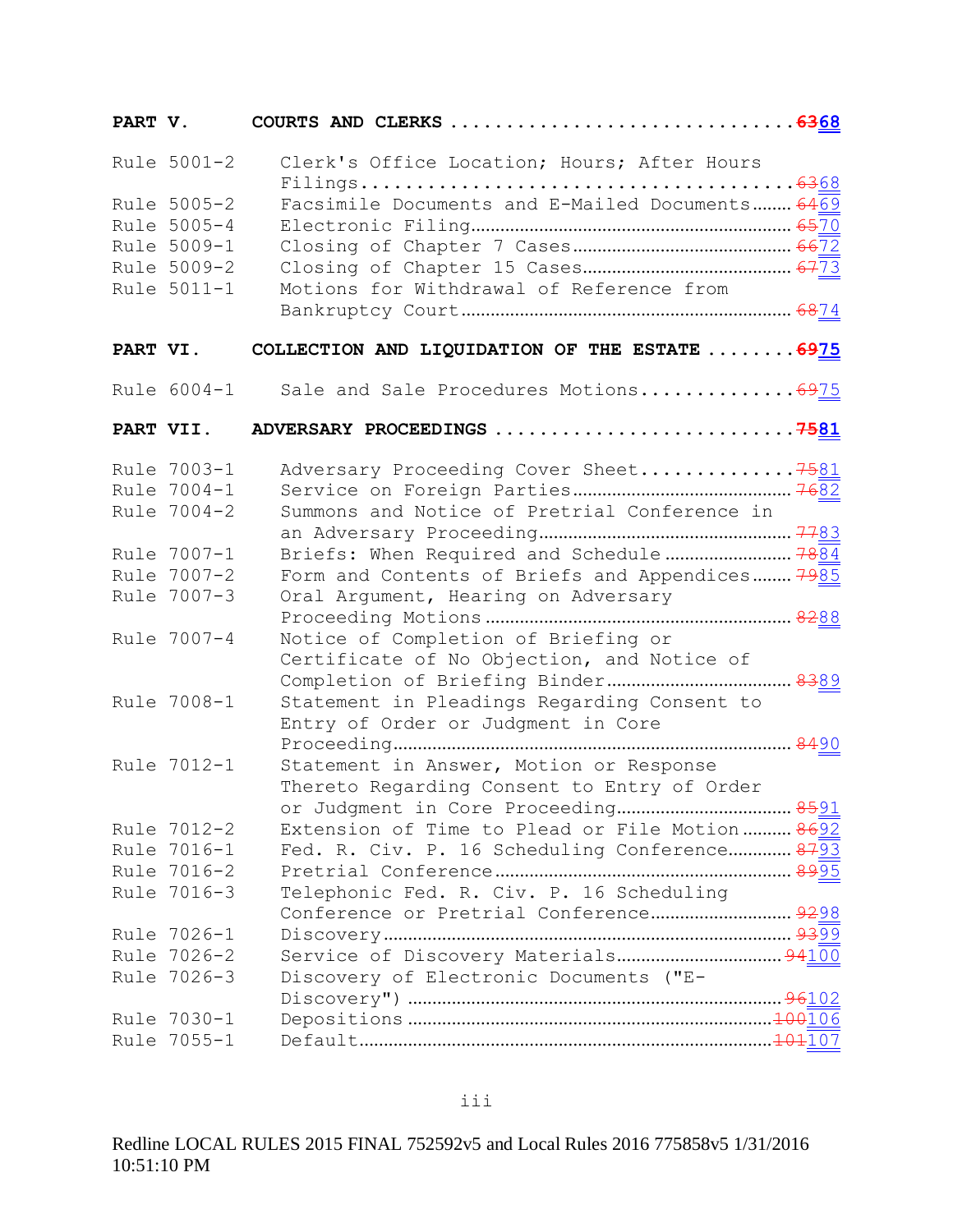|          | PART VIII.  | APPEALS TO DISTRICT COURT OR BANKRUPTCY     |  |
|----------|-------------|---------------------------------------------|--|
|          |             | APPELLATE PANEL  102108                     |  |
|          | Rule 8003-1 | Transmittal of Notice of Appeal to          |  |
|          |             | Bankruptcy Judge; Committee Notice and      |  |
|          |             | Request for Service102108                   |  |
|          | Rule 8003-2 |                                             |  |
|          | Rule 8004-1 |                                             |  |
|          | Rule 8009-1 |                                             |  |
| PART IX. |             | GENERAL PROVISIONS 106112                   |  |
|          | Rule 9004-1 |                                             |  |
|          | Rule 9006-1 | Time for Service and Filing of Motions and  |  |
|          |             |                                             |  |
|          | Rule 9006-2 | Bridge Orders Not Required in Certain       |  |
|          |             |                                             |  |
|          | Rule 9010-1 |                                             |  |
|          | Rule 9010-2 |                                             |  |
|          | Rule 9010-3 | Appearance by Supervised Law Student 114120 |  |
|          | Rule 9011-4 |                                             |  |
|          | Rule 9013-1 |                                             |  |
|          | Rule 9013-3 |                                             |  |
|          | Rule 9018-1 | Lodged Exhibits; Documents under Seal;      |  |
|          |             |                                             |  |
|          | Rule 9019-1 |                                             |  |
|          | Rule 9019-2 | Mediator and Arbitrator Qualifications and  |  |
|          |             |                                             |  |
|          | Rule 9019-3 | Assignment of Disputes to Mediation or      |  |
|          |             |                                             |  |
|          | Rule 9019-4 |                                             |  |
|          | Rule 9019-5 |                                             |  |
|          | Rule 9019-6 | Other Alternative Dispute Resolution        |  |
|          |             |                                             |  |
|          | Rule 9019-7 | Notice of Court Annexed Alternative Dispute |  |
|          |             |                                             |  |
|          | Rule 9022-1 |                                             |  |
|          | Rule 9027-1 | Statement in Notice of Removal Regarding    |  |
|          |             | Consent to Entry of Order or Judgment in    |  |
|          |             |                                             |  |
|          | Rule 9029-1 | Statement in Response to Notice of Removal  |  |
|          |             | Regarding Consent to Entry of Order or      |  |
|          |             |                                             |  |
|          | Rule 9029-3 |                                             |  |
|          | Rule 9036-1 | Electronic Transmission of Court Notices;   |  |
|          |             |                                             |  |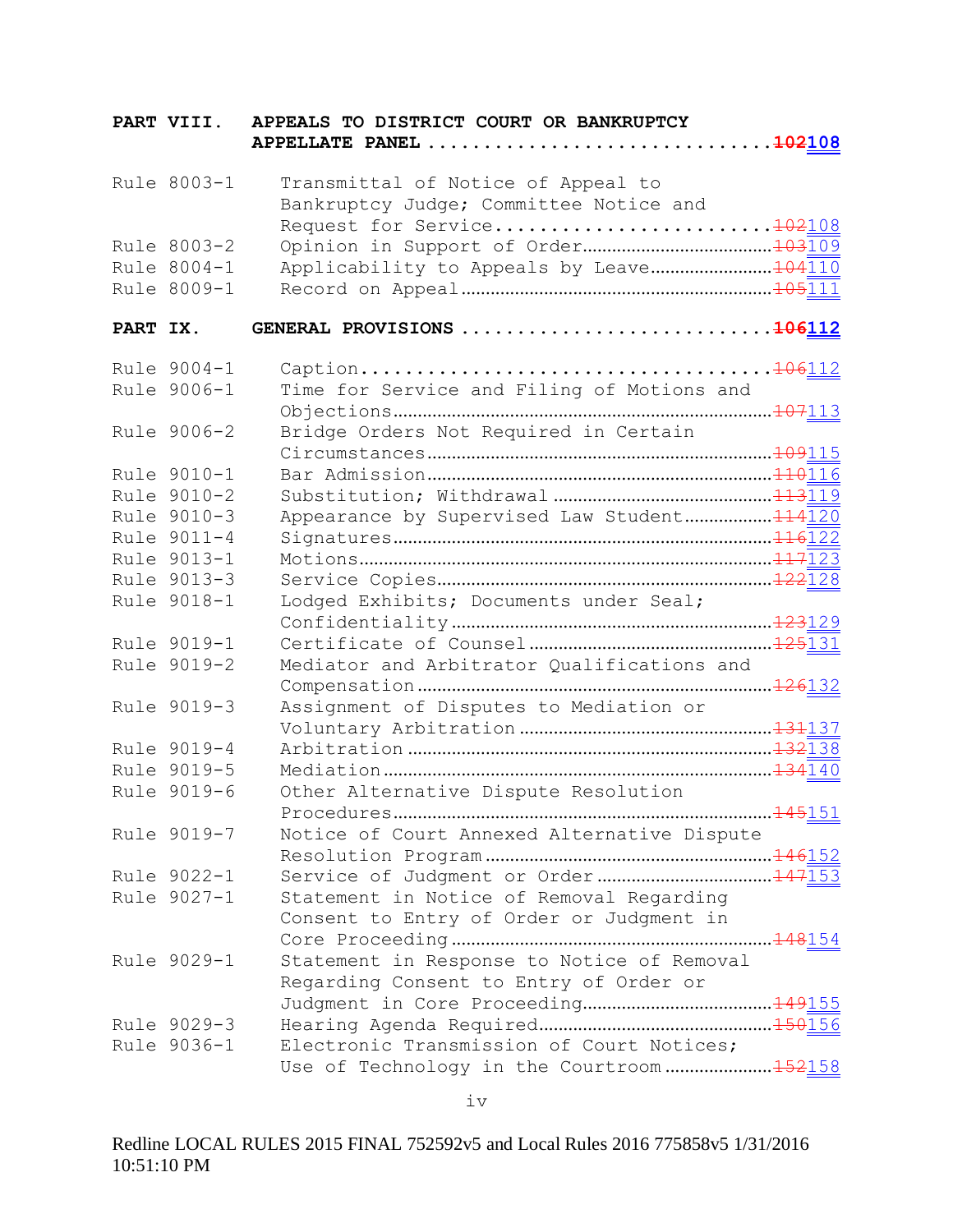Rule 9037-1 Redaction of Personal Data Identifiers............ 453159

# **PART X. CHRONOLOGY TABLE ..............................154160**

#### **LOCAL FORMS**

Fee Application Cover Sheet........................Local Form 101 Fee Application Attachment B ......................Local Form 102 Chapter 13 Plan (Rev. Dec. 2012)...................Local Form 103 Chapter 13 Plan Analysis..........................Local Form 103A Debtor(s) Certification of Plan Completion and Request for Discharge (Chpt. 13) .................Local Form 104 Debtor(s) Certification of Plan Completion and Request for Discharge (Chpt. 11)................Local Form 104A Motion and Order for Admission Pro Hac Vice........Local Form 105 Government Attorney Certification.................Local Form 105A Notice of Motion..................................Local Form 106 Notice of Motion for Relief from Stay............Local Form 106A Certificate of No Objection........................Local Form 107 Summons and Notice.................................Local Form 108 Adversary Proceeding Cover Sheet..................Local Form 109 Application for Admission to Mediation/ Voluntary Arbitration Program Register..........Local Form 110A Notice of Dispute Resolution Alternatives.........Local Form 110B Notice of Agenda of Matters Scheduled for Hearing......................................Local Form 111 Certificate of Retention of Debtor-In-Possession in Chapter 11...................................Local Form 112A Certificate of Trustee's Authorization to Operate Debtor's Business in Chapter 7.......Local Form 112B Notice of Objection to Claim.......................Local Form 113 Consent to Service of Documents by Receipt of ECF Notice or by Email in Chapter 11 Cases.......Local Form 114 Order Under Fed R. Bankr. P. 1015(b)Directing Joint Administration Of Cases....................Local Form 115 Order On Rule To Show Cause (Regarding Filing of Amended Complaint with Revised Caption)..........Local Form 116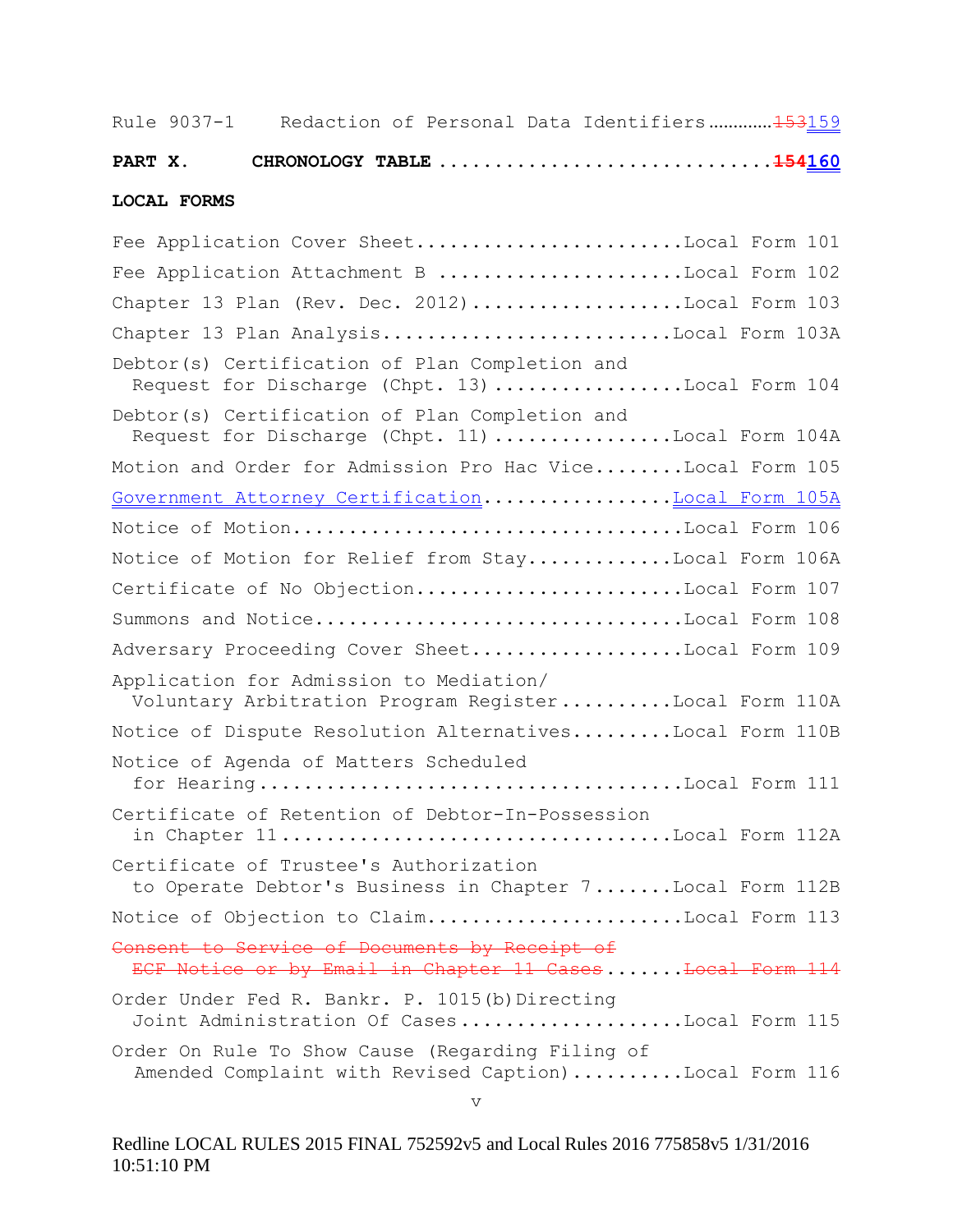| Order On Rule to Show Cause (Regarding Failure<br>to File Creditor Matrix) Local Form 117                                                |  |
|------------------------------------------------------------------------------------------------------------------------------------------|--|
| Certificate Pursuant to Del. Bankr. L.R. 9019-                                                                                           |  |
| Certificate Pursuant to Del. Bankr. L.R. 9019-                                                                                           |  |
| Notice of Corrected Social Security NumberLocal Form 120                                                                                 |  |
| Certificate of Service: Notice of Corrected<br>Social Security NumberLocal Form 121                                                      |  |
| Motion and Order for Approval for Law Student<br>Appearance (Certification by Law Student to<br>be Admitted Pro Hac Vice) Local Form 122 |  |
| Motion for Redaction of Personally Identifiable<br>Information (General Filed Document) Local Form 123                                   |  |
| Motion for Redaction of Personally Identifiable<br>Information (Proof of Claim) Local Form 124                                           |  |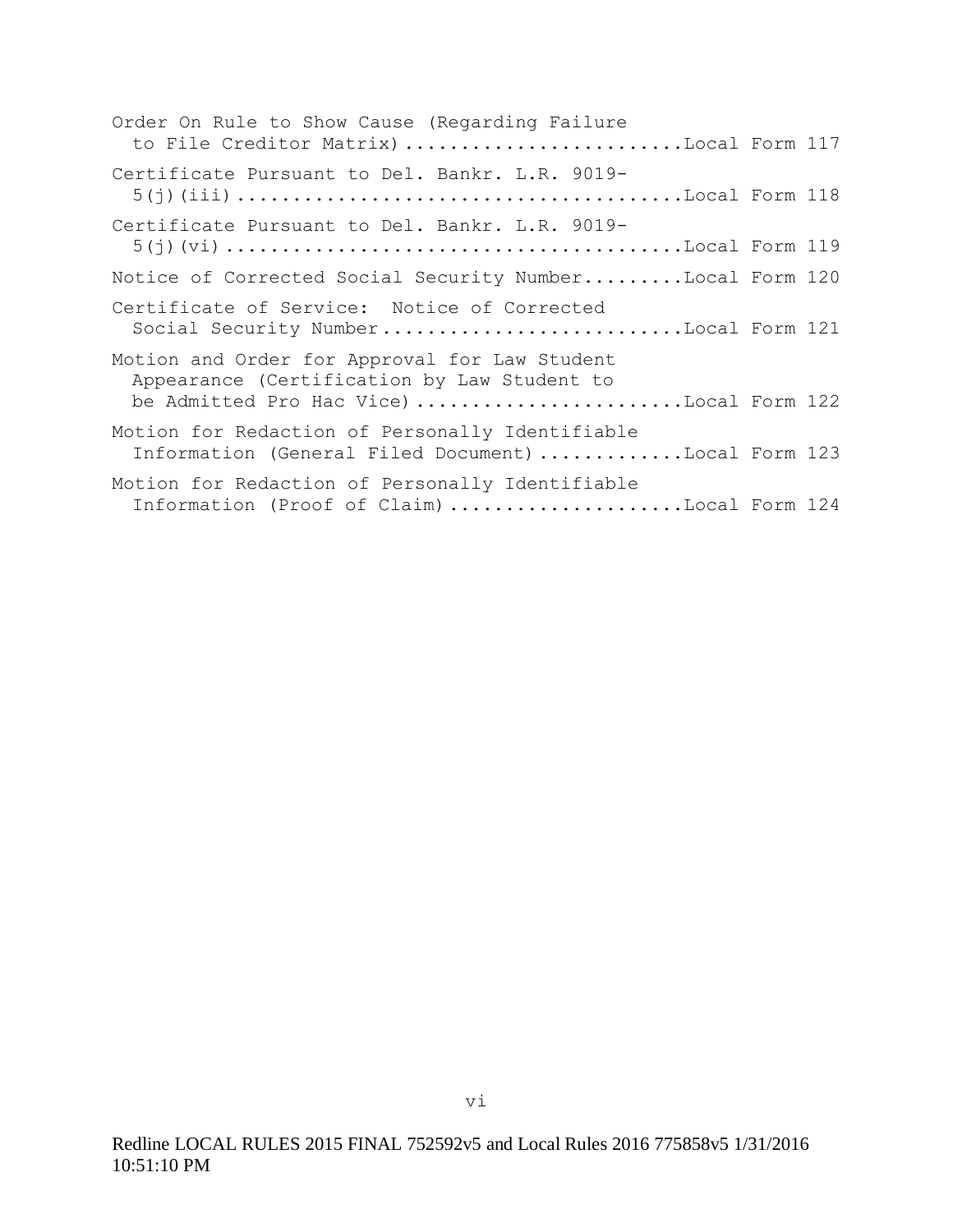## **PART I. COMMENCEMENT OF CASE; PROCEEDINGS RELATING TO PETITION AND ORDER FOR RELIEF**

### **Rule 1001-1 Scope of Rules**.

- (a) Title and Citation. These rules ("Local Rules" or "Rules") shall be known as the "Local Rules of Bankruptcy Practice and Procedure of the United States Bankruptcy Court for the District of Delaware" (the "Court"). They may be cited as "Del. Bankr. L.R. ."
- (b) Application. These Local Rules shall be followed insofar as they are not inconsistent with the Bankruptcy Code (the "Code") and the Federal Rules of Bankruptcy Procedure ("Fed. R. Bankr. P."). These Local Rules may be amended from time to time by the Chief Judge of the Court, subject to approval by the Chief Judge of the United States District Court for the District of Delaware (the "District Court") and after a reasonable notice and comment period (the "Notice and Comment Period"). The Notice and Comment Period will be determined by the Chief Judge of the Court and displayed on the Court's website (defined below). The Local Bankruptcy Forms of the Court (the "Local Forms") may be revised from time to time, subject to approval by the Chief Judge of the Court and the Clerk of the Court (the "Clerk"). These Local Rules, the Local Forms, the Clerk's Office Procedures, General Orders and each Judge's chambers procedures are available on the Court's website at www.deb.uscourts.gov (the "Court's website"). Unless otherwise noted in these Local Rules or ordered by the Court, all filings in the District of Delaware relating to cases under Title 11 shall be made with the Clerk and shall be governed by these Local Rules, in addition to the Fed. R. Bankr. P. The Federal Rules of Civil Procedure ("Fed. R. Civ. P.") are applicable only to the extent provided herein or in the Fed. R. Bankr. P.
- (c) Modification. The application of these Local Rules in any case or proceeding may be modified by the Court in the interest of justice.
- (d) Effective Date. These Local Rules will be effective on February 1, 20152016.
- (e) Relationship to Prior Rules; Actions Pending on Effective Date. These Local Rules supersede all previous Local Rules promulgated by the Court, but do not affect any General

Redline LOCAL RULES 2015 FINAL 752592v5 and Local Rules 2016 775858v5 1/31/2016 10:51:10 PM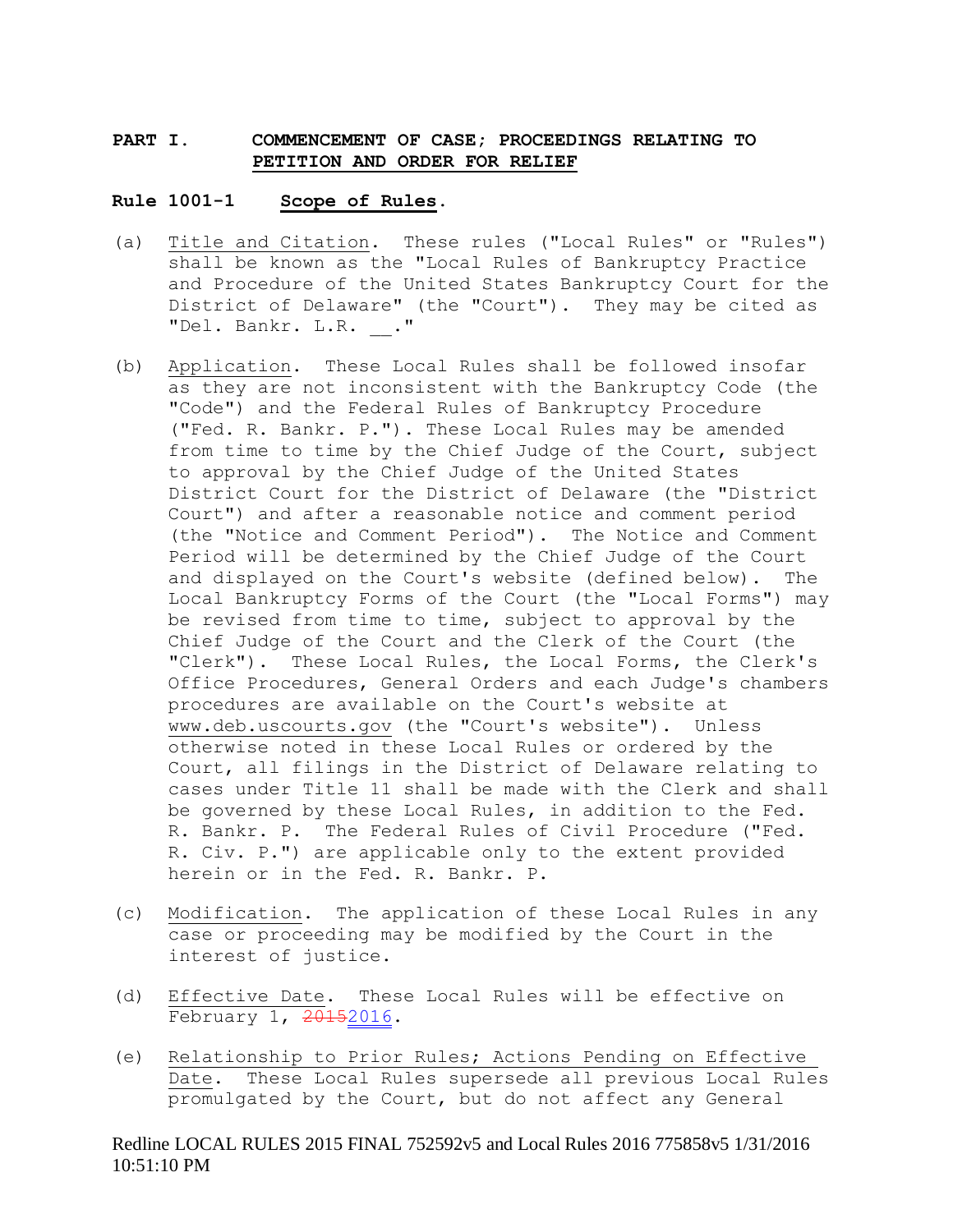Order issued by the Court or any chambers procedures of any Judge of the Court. They shall govern all cases or proceedings filed after their effective date. They shall also apply to all proceedings pending on the effective date, except to the extent that the Court finds they would not be feasible or would work injustice.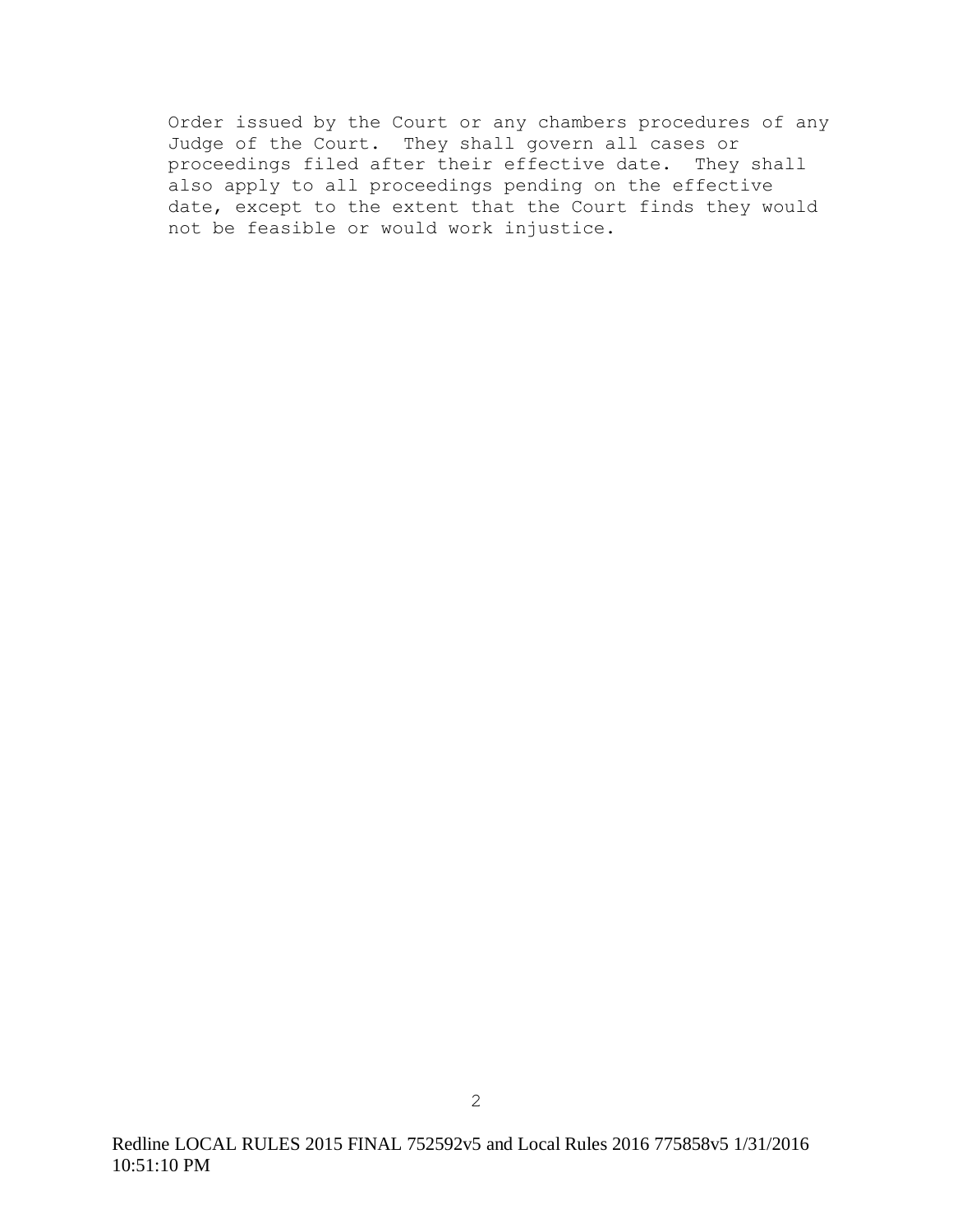#### **Rule 1002-1 Commencement of Case**.

- (a) Petitions Generally. All petitions shall be in compliance with the requirements set forth in the Clerk's Office Procedures, the Code, the Fed. R. Bankr. P. and their official forms ("Official Form") and these Local Rules.
- (b) Petitions by Non-Individuals. Any petitioner other than an individual shall be represented by counsel. In a voluntary case, there shall be filed on the petition date a resolution authorizing the commencement of the bankruptcy case executed by the body whose approval is required for the commencement of a bankruptcy case under applicable law.
- (c) Notice Regarding Filing of a Chapter 11 Petition. Unless there are exigent circumstances, counsel for the debtor shall contact the United States Trustee and the Clerk at least two (2) business days prior to filing a voluntary petition for relief under chapter 11 of the Bankruptcy Code, for the purpose of advising the United States Trustee and the Clerk of the anticipated filing of the petition (without disclosing the identity of the debtor) and the matters on which the debtor intends to seek immediate relief. Counsel shall also comply with the noticing provisions set forth in Local Rule 9013-1(m)(iii).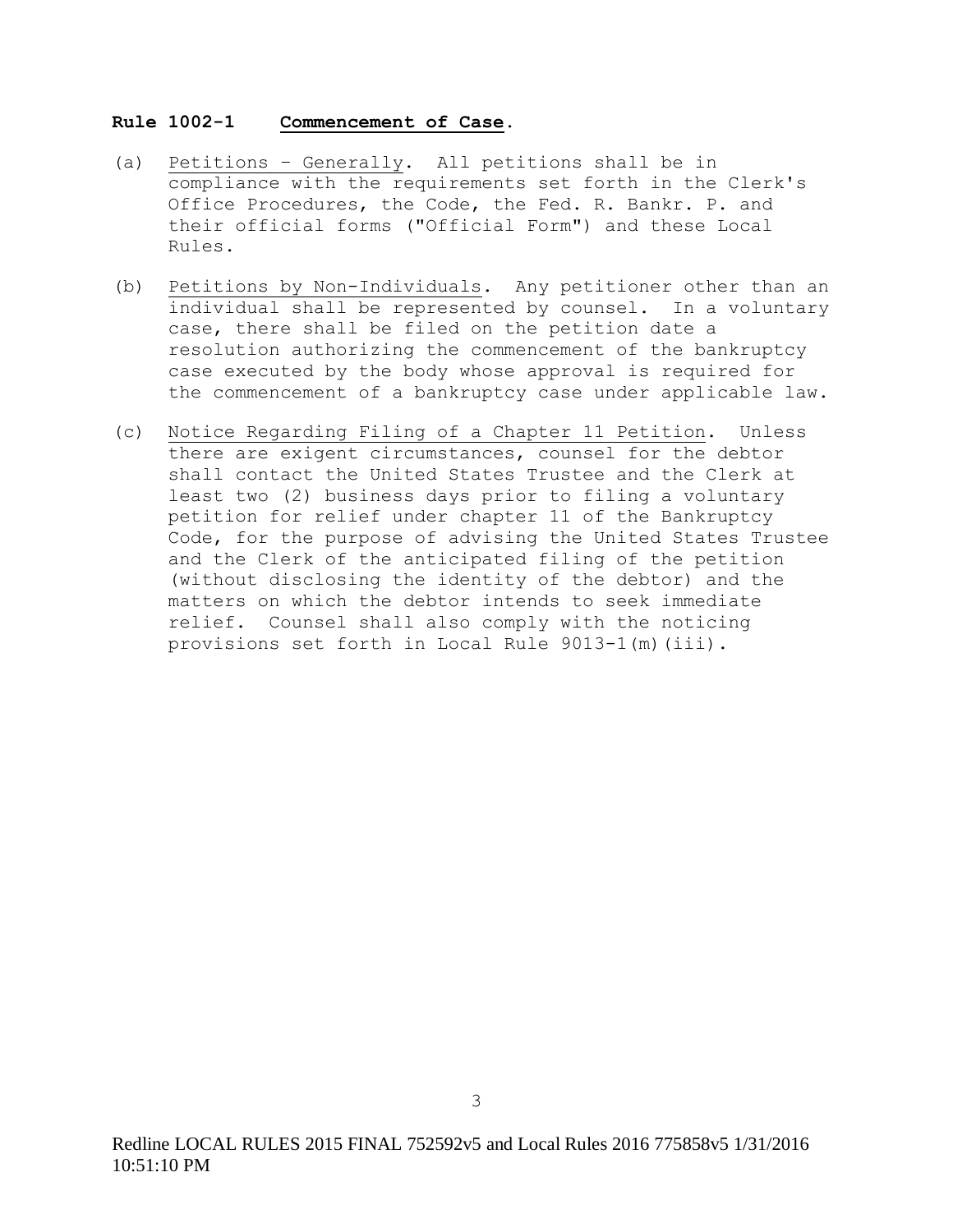# **Rule 1003-1 Entry of Order for Relief on Involuntary**

**Petition**. An order for relief on an involuntary petition will be entered only after (i) the filing of a consent to its entry by the putative debtor, (ii) the filing of a certification of counsel by Delaware Counsel that the petition has been served in accordance with the Rules and that no answer has been filed by the putative debtor within the time permitted, or (iii) a hearing duly noticed under the Rules.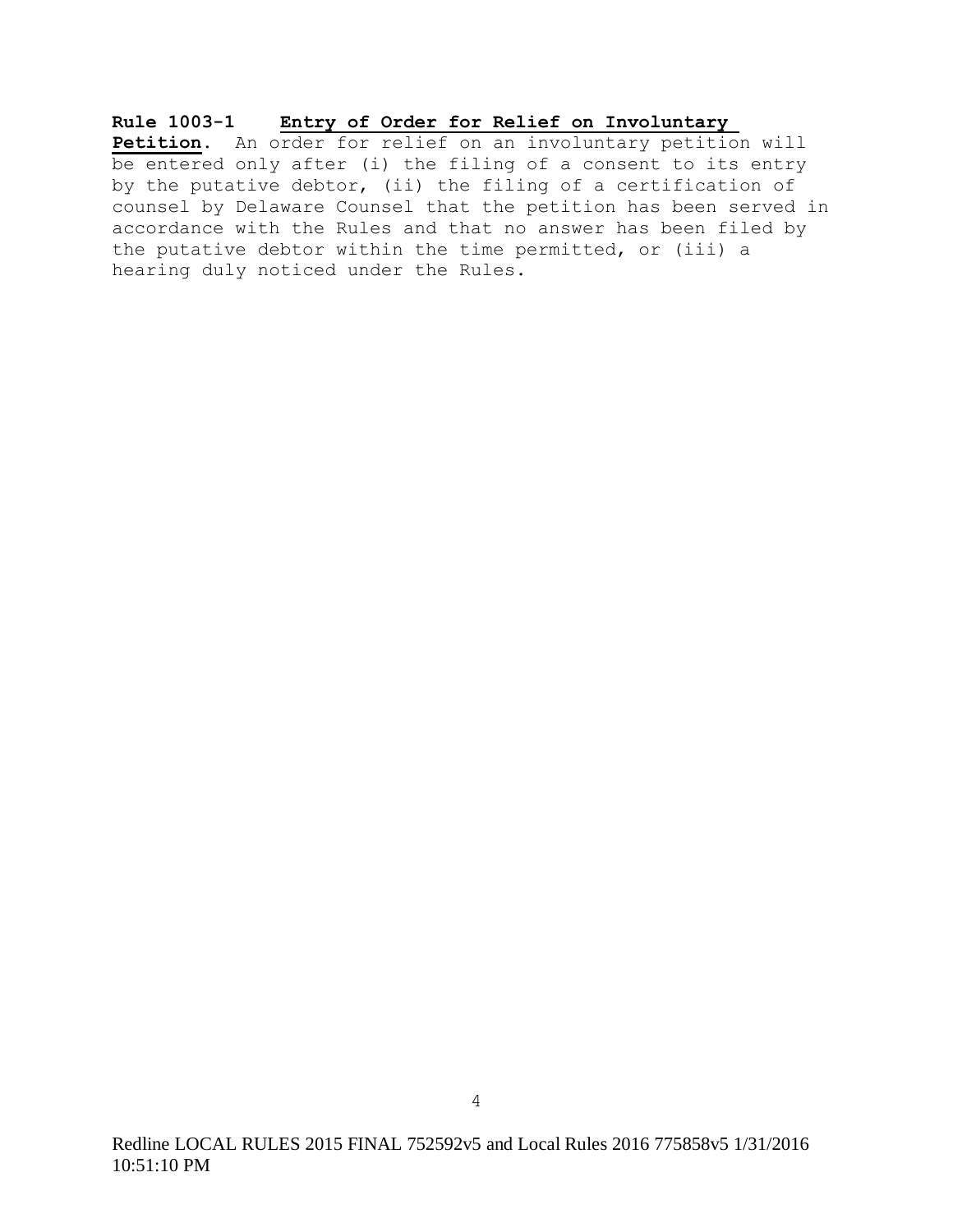#### **Rule 1006-1 Filing Fees**.

- (a) Petition Filing Fees. Petition filing fees are due at the time of filing, except as expressly provided in this Local Rule.
- (b) Payment of Filing Fee in Installments. Individual filers may file with the petition an Application to Pay Filing Fee in Installments substantially in conformity with the form provided by the Clerk's office (the "Clerk's Office"). The application must be accompanied by a minimum initial payment of 25% of the filing fee. The number of installments shall not exceed four (4). The Court will issue an order regarding such application, without need for a hearing, unless the Court directs otherwise. Failure to comply with the provisions of the order may result in dismissal of the case.
- (c) Application for Waiver of Fee in an Individual Chapter 7 Case. An individual chapter 7 filer may file an Application for Waiver of the Chapter 7 Filing Fee substantially in compliance with the Official Form. An order will be entered regarding such application, without need for a hearing, unless the Court directs otherwise.
- (d) Case Reopening Fees. Case reopening fees are due at the time of filing of a motion to reopen unless the reopening is (i) to correct an administrative error, (ii) to take action relating to the debtor's discharge or (iii) accompanied by a request that the reopening fee be waived or deferred.
- (e) Schedule of Fees. The schedule of fees is available at the Clerk's Office and on the Court's website.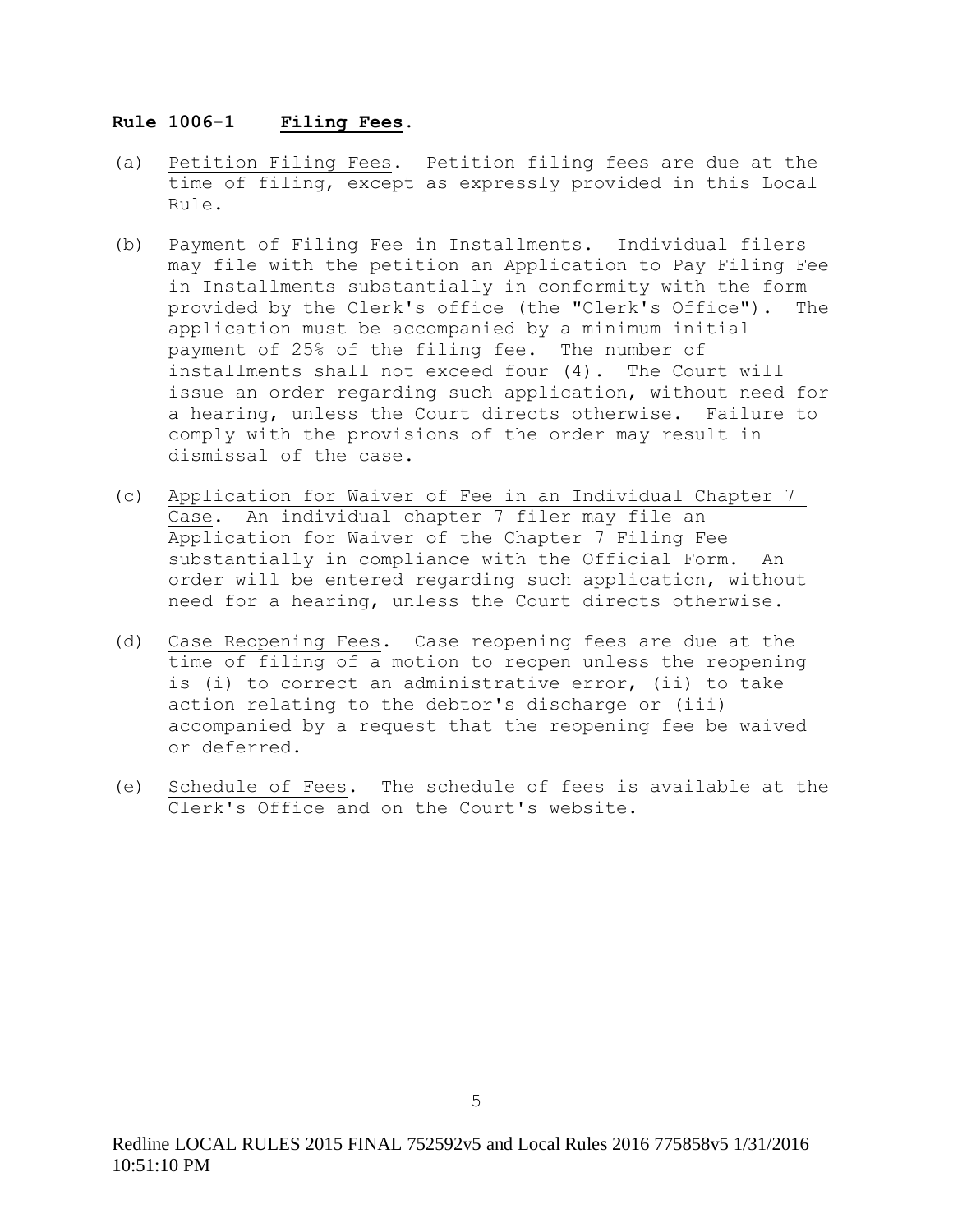### **Rule 1007-1 Lists, Schedules and Statements**.

- (a) Required Lists, Schedules and Statements. Required lists, schedules and statements of financial affairs shall be filed in accordance with the Fed. R. Bankr. P., the Code and these Local Rules and shall be in compliance with the appropriate Official Form and Local Forms, if any. The Clerk's Office Procedures should be consulted for a list of such requirements.
- (b) Time for Filing Schedules and Statement of Financial Affairs in a Voluntary Chapter 11 Case. In a voluntary chapter 11 case, if the bankruptcy petition is accompanied by a list of all the debtor's creditors and their addresses, in accordance with Local Rule 1007-2, and if the total number of creditors in the debtor's case (or, in the case of jointly administered cases, the debtors' cases) exceeds 200, the time within which the debtor shall file its Schedules and Statement of Financial Affairs required under the Fed. R. Bankr. P. shall be extended to thirty (30) days from the petition date. Any further extension shall be granted, for cause, only upon filing of a motion by the debtor on notice in accordance with these Local Rules.
- (c) Filing of Schedules in Jointly Administered Chapter 11 Cases. Notwithstanding any order jointly administering related cases, Schedules and Statements of Financial Affairs and any amendments thereto shall be filed for each debtor and docketed in that debtor's case, as well as in the main case. The statistical information requested by CM/ECF upon docketing shall be filled out for each separate debtor.

Redline LOCAL RULES 2015 FINAL 752592v5 and Local Rules 2016 775858v5 1/31/2016 10:51:10 PM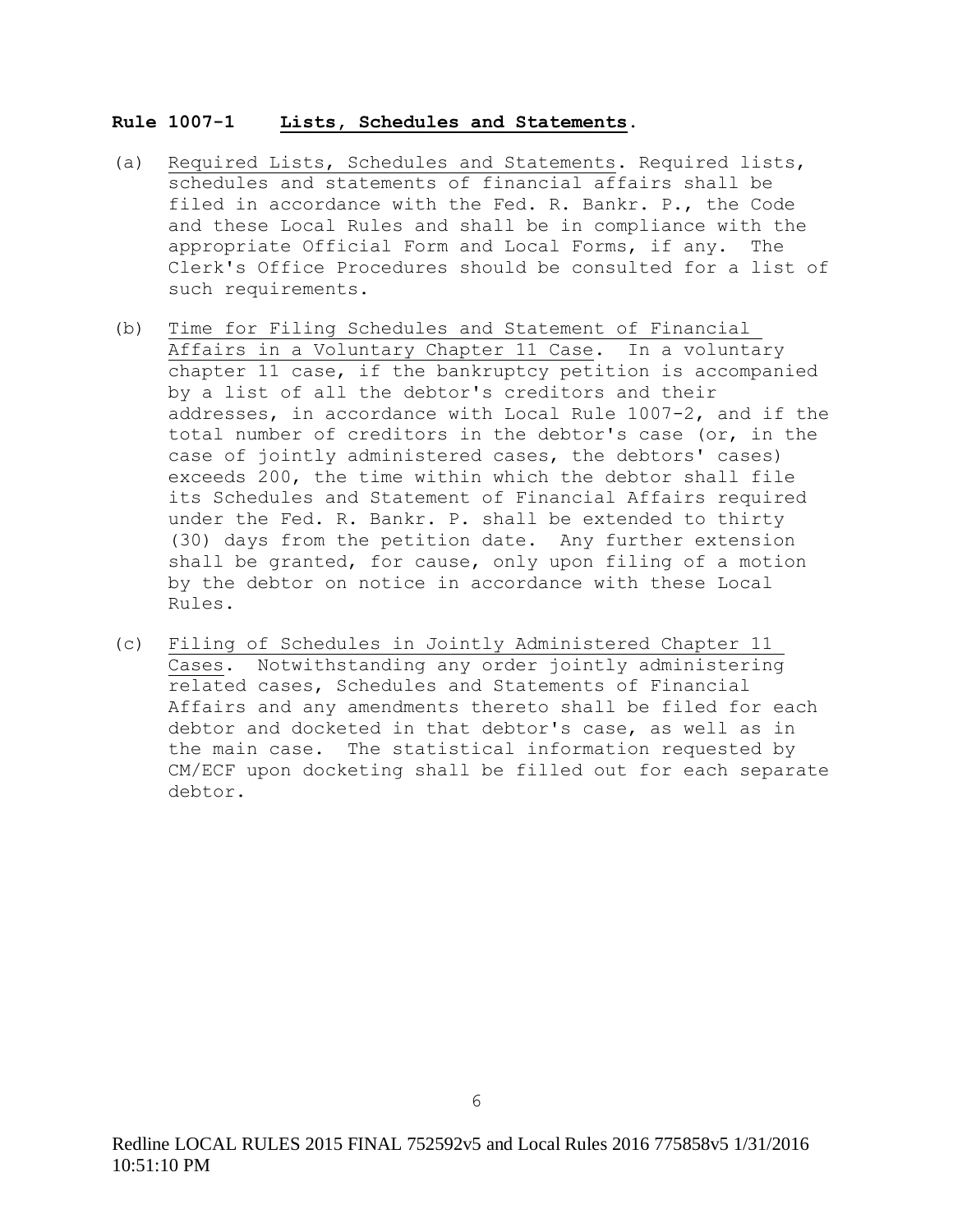### **Rule 1007-2 List of Creditors/Mailing Matrix.**

- (a) In all voluntary cases, the debtor shall file with the petition a list containing the name and complete address of each creditor in such format as directed by the Clerk's Office Procedures.
- (b) In all voluntary cases involving individual debtors, in the event a prior bankruptcy case was pending within one year before the filing of the case in connection with the debtor or a co-debtor, such list shall also include the name and complete address of each party and any counsel that entered its appearance in such case. In the event a foreclosure, repossession, or other action to enforce a claim against property of the debtor or a co-debtor was pending within one year before the filing of the case, such list shall also include the name and complete address of each party and any counsel that entered an appearance in such action. In an involuntary case, such list must be filed by the debtor within fourteen (14) days after the petition date.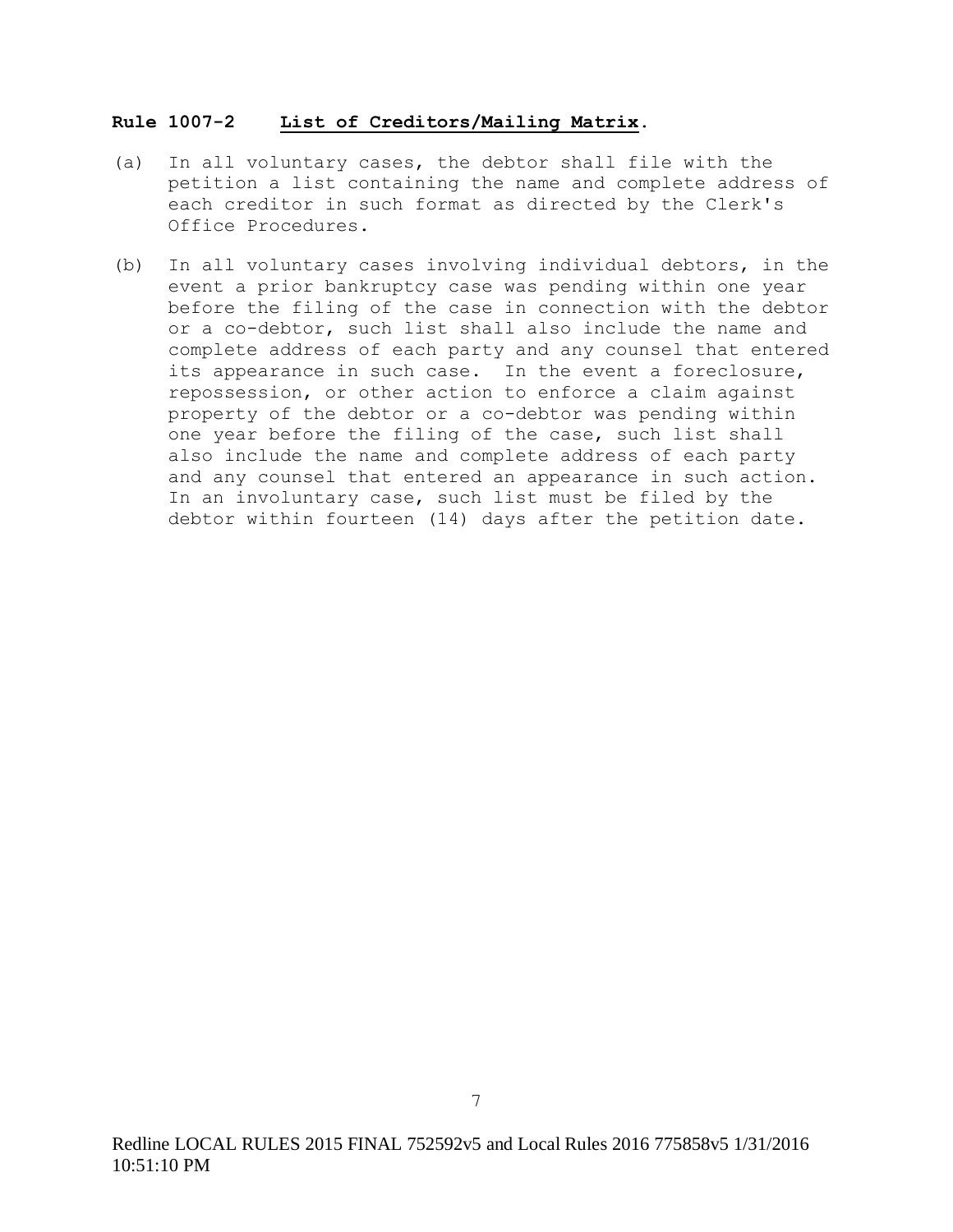### **Rule 1009-1 Notice by Chapter 7, Chapter 12 or Chapter 13 Debtor to Creditors Not Scheduled Prior to Meeting of Creditors.**

If at any time after the Court issues notice of the meeting of creditors under 11 U.S.C. § 341 in a chapter 7, chapter 12 or chapter 13 case the debtor amends Schedule D, E or F and/or the creditor matrix to add any creditor(s), the following procedures shall apply:

- (a) The debtor shall pay the prescribed filing fee;
- (b) The debtor shall serve upon such additional creditor(s) by first class mail:
	- (i) A copy of the original notice of meeting of creditors under 11 U.S.C. § 341;
	- (ii) A notice informing the creditor of the right to file a proof of claim by the later of the bar date in the original notice or twenty-one (21) days from the date of a later notice;
	- (iii) A notice informing the creditor of the automatic extension of time to file a complaint under Local Rules 4004-1 and 4007-1; and
- (c) The debtor shall file a certificate of service with the Court and provide an amended creditor matrix to the Clerk within 48 hours of filing the amended schedules or filing any schedules which contain creditors who were not listed on the original creditor matrix.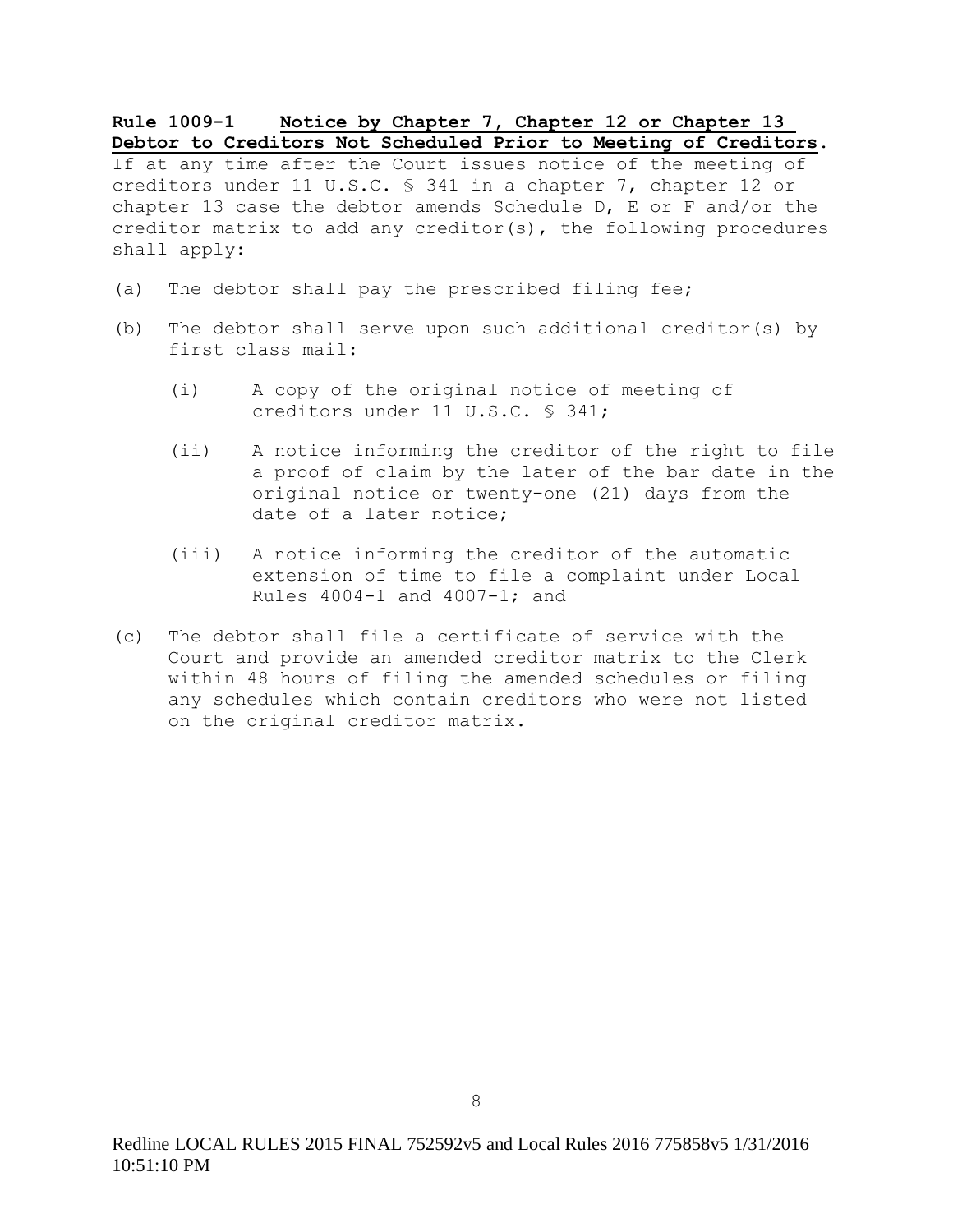**Rule 1009-2 Notice of Amendment of Schedules in Chapter 11 Cases.** Whenever the debtor or trustee in a chapter 11 case amends the debtor's schedules to change the amount, nature, classification or characterization of a debt owing to a creditor, the debtor or trustee shall, within fourteen (14) days, transmit notice of the amendment to the creditor and notice of the creditor's right to file a proof of claim by the later of the bar date (if any) or twenty-one (21) days from the date of the notice. The debtor or trustee shall file a certificate of service of the notice with the Clerk within seven (7) days.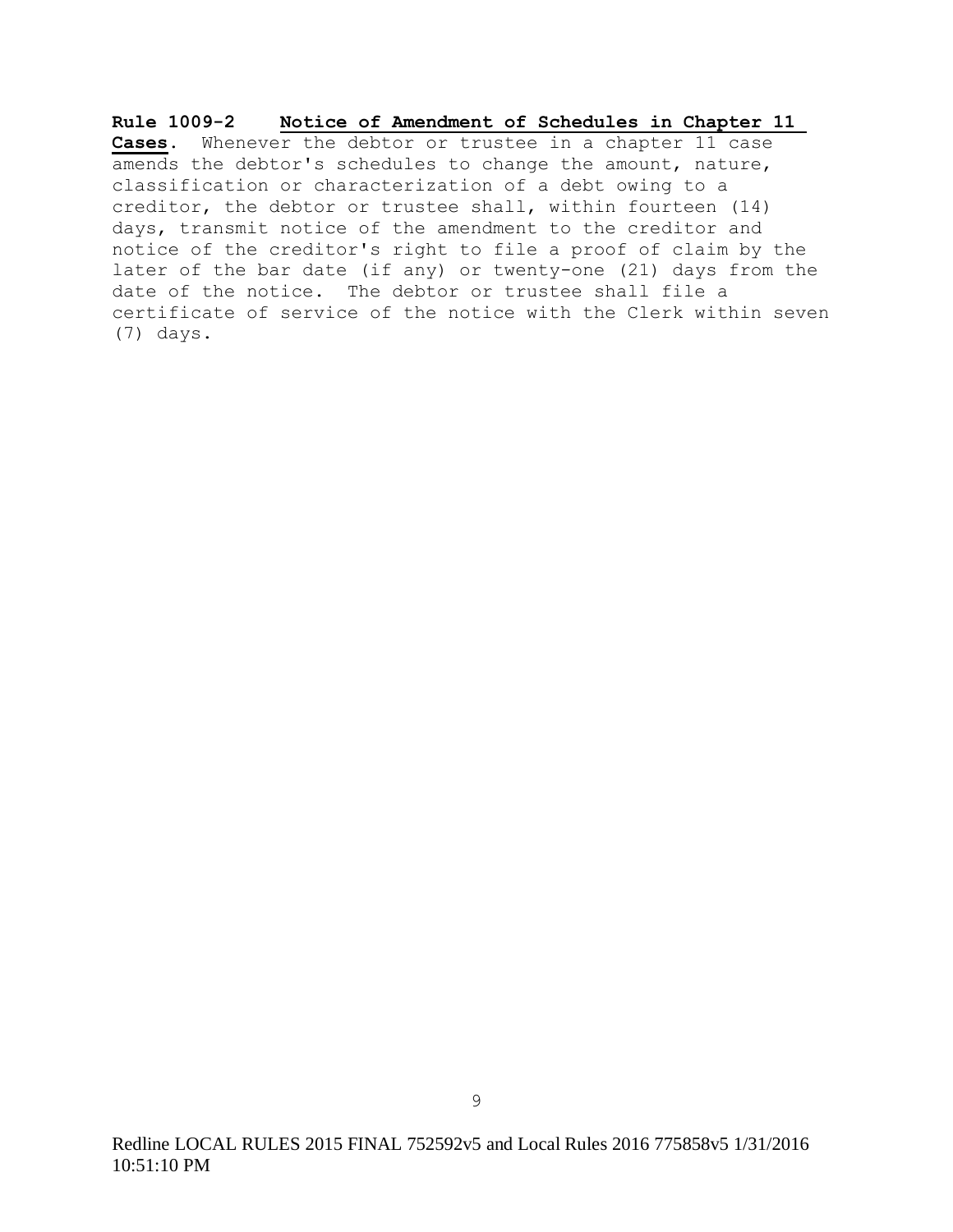**Rule 1014-1 Transfer of Cases or Adversary Proceedings to Another District**. If a case or adversary proceeding is ordered transferred from this district, unless the transfer order is stayed, the Clerk shall, within seven (7) days of entry of such order, send to the transferee Court by overnight courier (or electronically at the transferee Court's option) (a) certified copies of the Court's or the District Court's order (and opinion, if any) transferring the case, and the docket entries in the case or adversary proceeding and (b) all pleadings that have been filed in the case or adversary proceeding. When transfer is ordered by the District Court, the Clerk of the District Court shall transmit the order of the District Court Judge to the Clerk, who shall transfer the file as set forth above.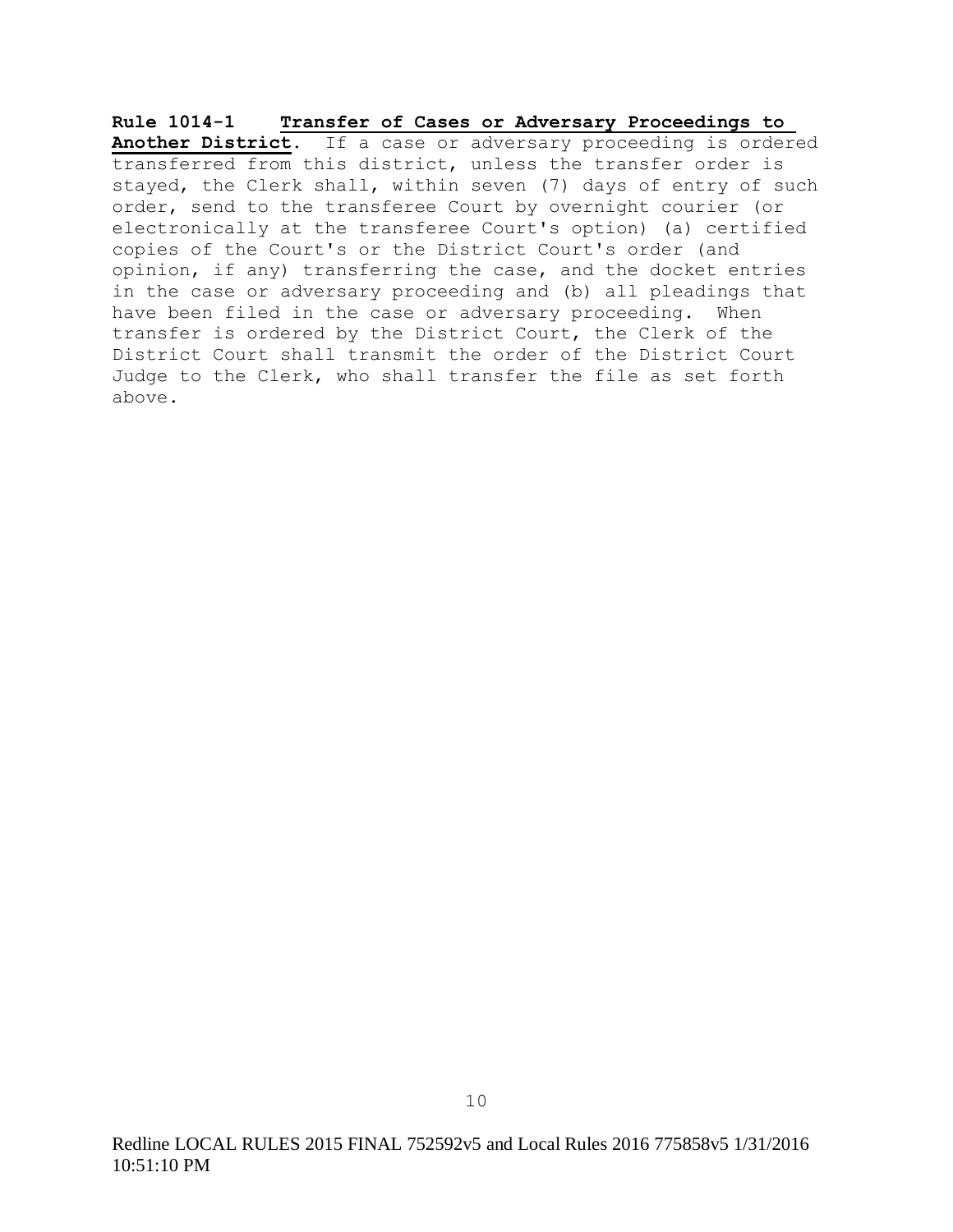**Rule 1015-1 Joint Administration of Cases Pending in the Same Court**. An order of joint administration may be entered, without notice and an opportunity for hearing, upon the filing of a motion for joint administration pursuant to Fed. R. Bankr. P. 1015, supported by an affidavit, declaration or verification, which establishes that the joint administration of two or more cases pending in this Court under title 11 is warranted and will ease the administrative burden for the Court and the parties. An order of joint administration entered in accordance with this Local Rule may be reconsidered upon motion of any party in interest at any time. An order of joint administration under this Local Rule is for procedural purposes only and shall not cause a "substantive" consolidation of the respective debtors' estates.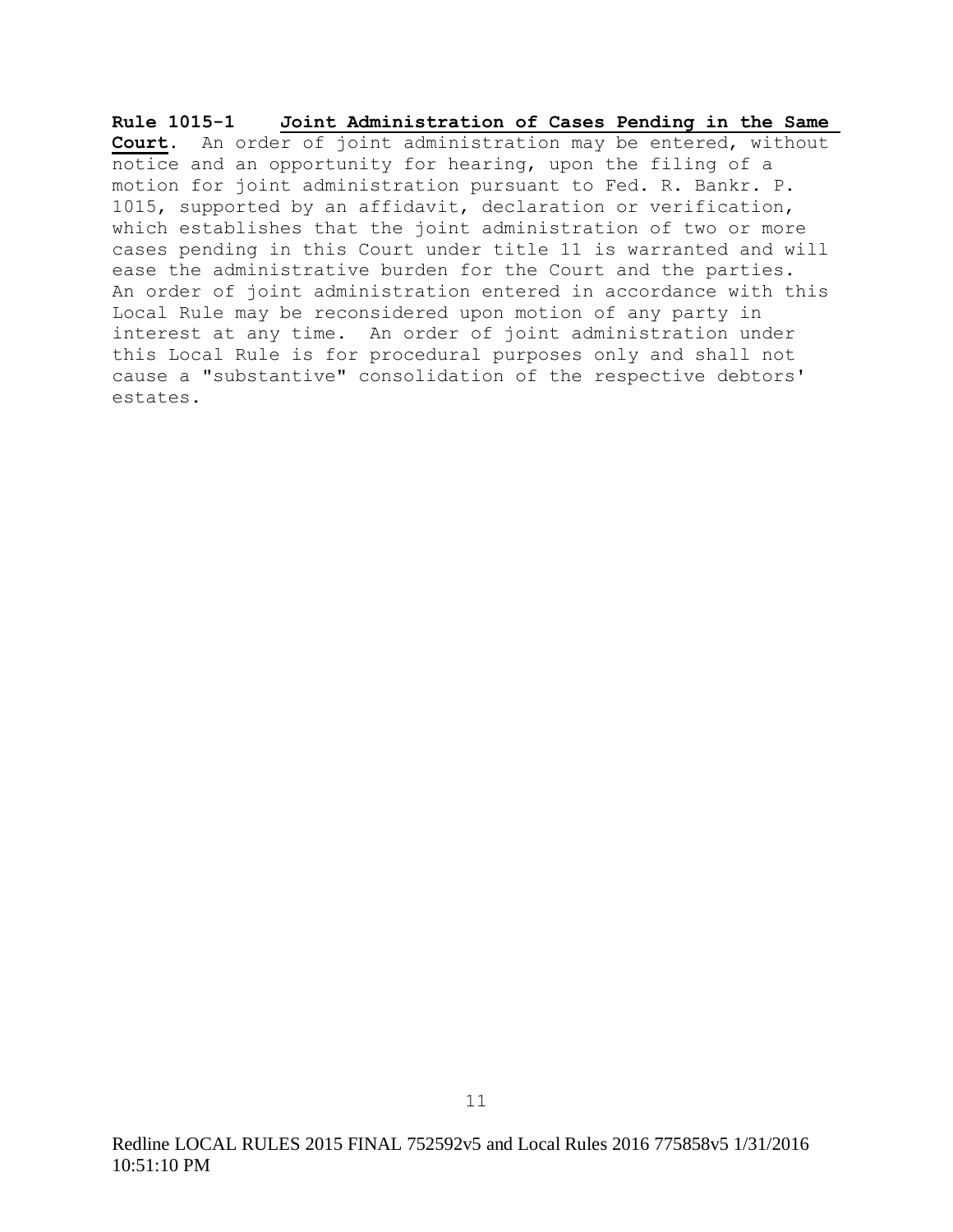**Rule 1017-1 Petition Deficiencies**. A debtor filing a petition under chapter 7, chapter 12 or chapter 13 of the Code without all the documents required by the Fed. R. Bankr. P., the Code, these Local Rules and the Clerk's Office Procedures will receive a deficiency notice specifying time limits for the filing of the required documents. If the required documents are not filed by the deadline specified in such notice, and the debtor has neither sought nor obtained an extension of such deadline from the Court, the petition may be dismissed.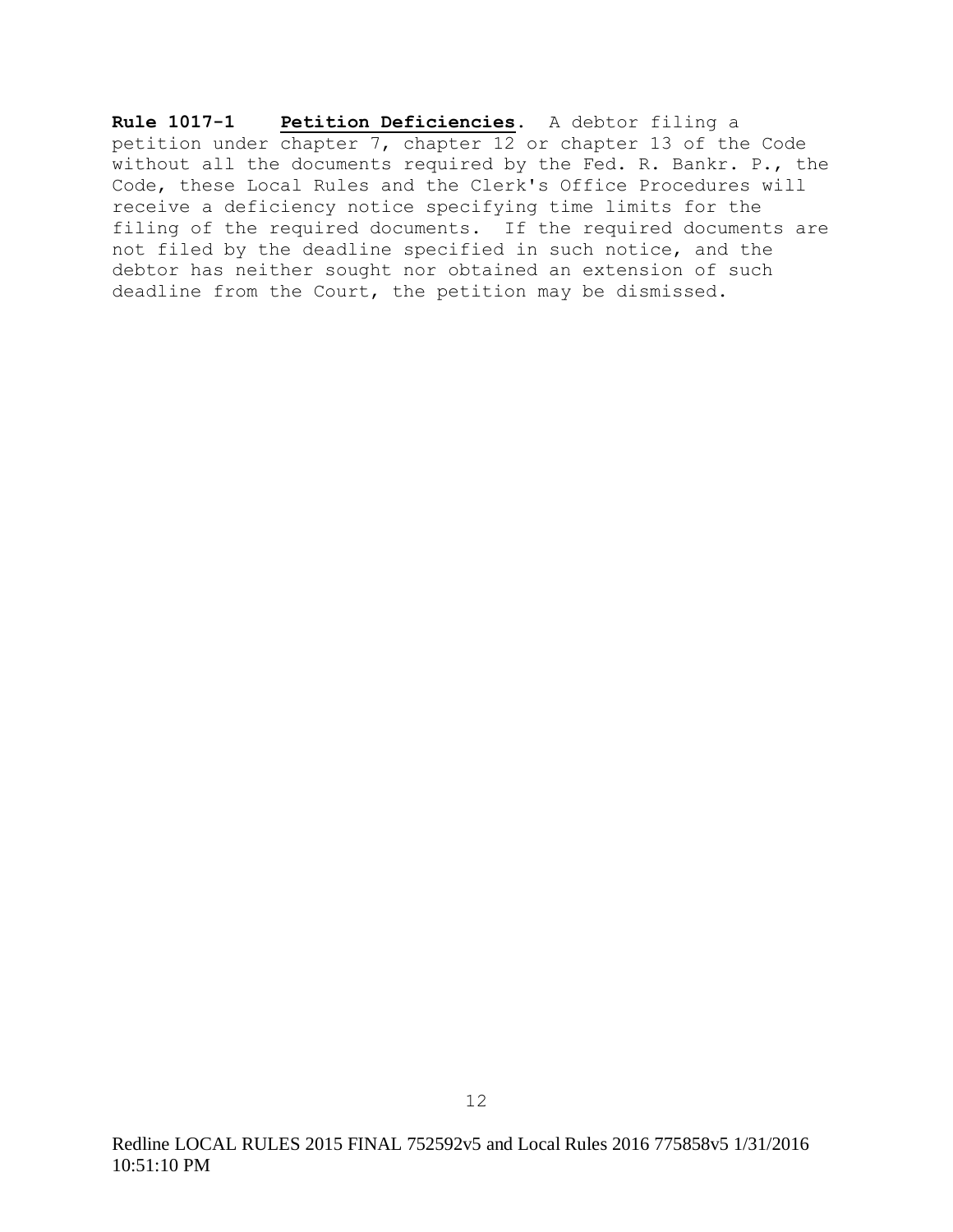**Rule 1017-2 Dismissal of Chapter 11 Case**. No chapter 11 case (even one which is jointly administered with another case) shall be dismissed except by separate order, with notice provided by the claims agent (if one has been appointed) as required by Rules 1017 and 2002(a)(4).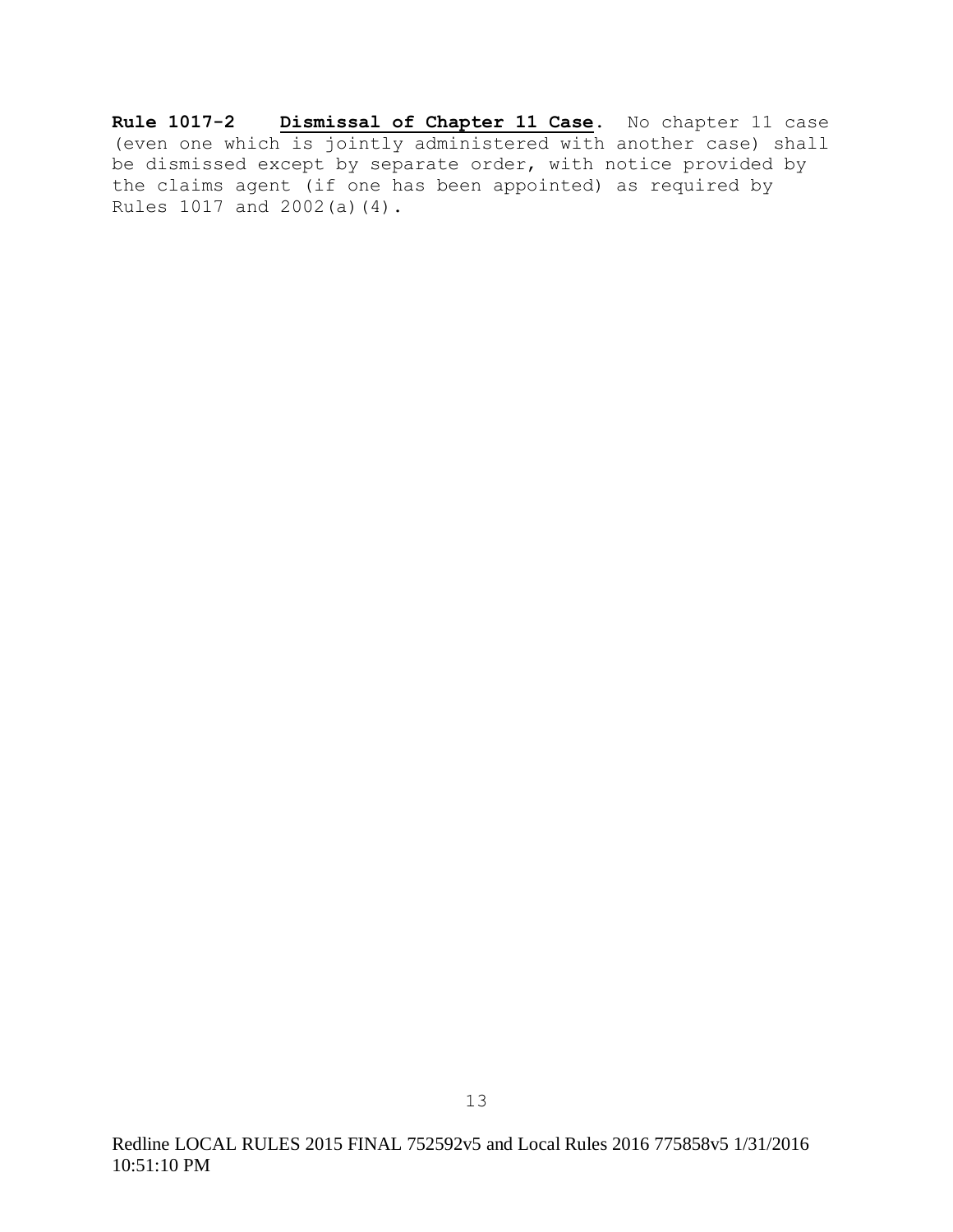### **Rule 1017-3 Closing of Cases by Substantive Consolidation.**

Whenever cases are sought to be substantively consolidated, whether in a plan of reorganization or motion, the plan proponent or movant shall present a separate proposed order for each case to be consolidated. Such order shall provide for the closing of each case, except for the remaining consolidated debtor case, and shall be docketed in each respective debtor's docket.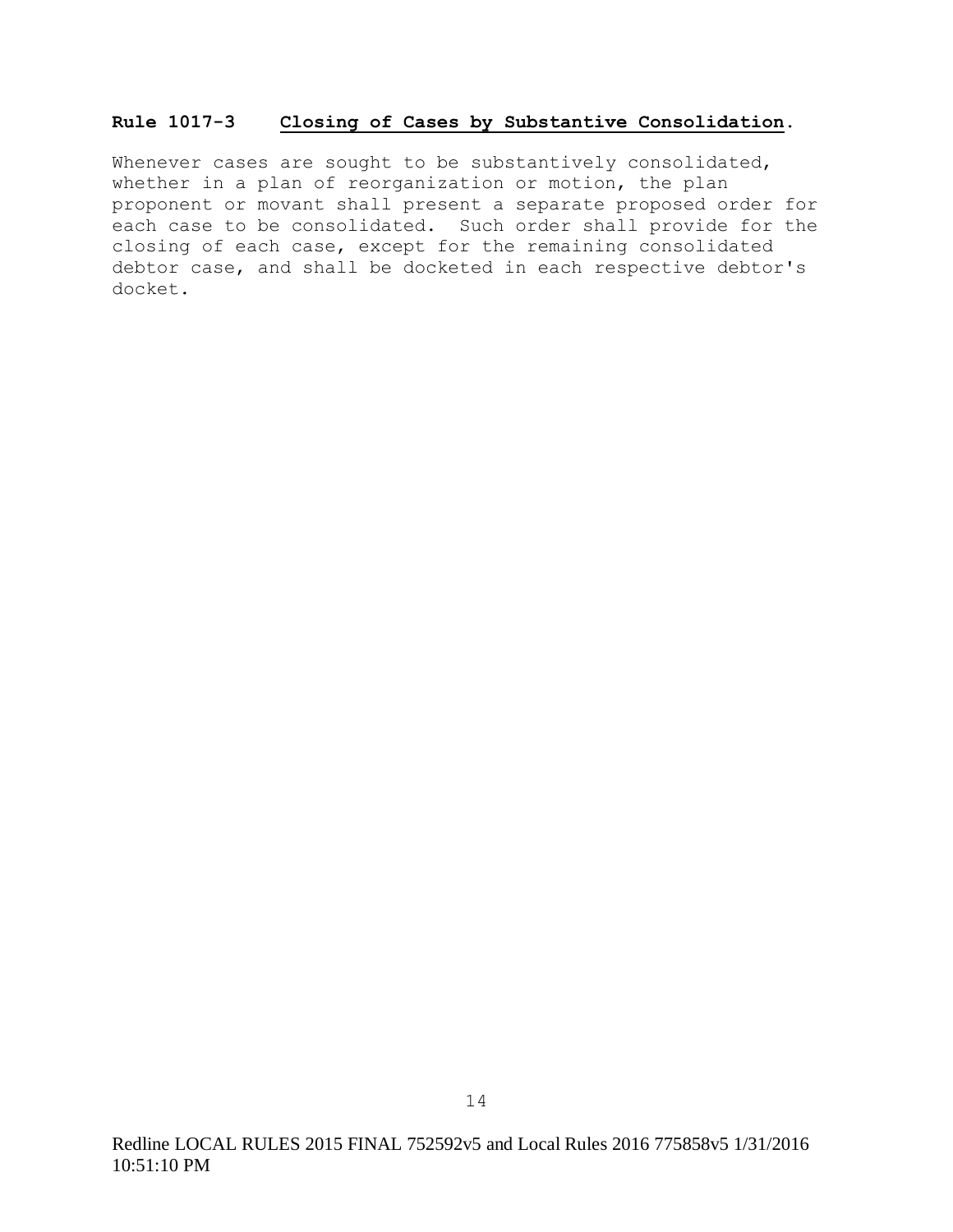## **PART II. OFFICERS AND ADMINISTRATION; NOTICES; MEETINGS; EXAMINATIONS; ELECTIONS; ATTORNEYS AND ACCOUNTANTS**

# **Rule 2002-1 Notices to Creditors, Equity Security Holders, United States and United States Trustee**.

(a) Chapter 11 Hearings.

- $(\alpha i)$  Omnibus Hearings. In any chapter 11 case, the Court may, sua sponte or upon motion of a party in interest, enter an order setting omnibus hearing dates for the case. Any such order shall be entered on the docket and be made available to anyone interested in obtaining a copy from (i) the Court or (ii) counsel for the debtor. Time permitting, on each omnibus hearing date, the Court will hear all motions timely filed under these Local Rules by any party in interest in the case in the order set forth in the hearing agenda filed pursuant to Local Rule 9029-3, unless the Court directs otherwise.
- (ii) Special and Emergency Hearings. In any chapter 11 case, the Court may, sua sponte or upon request of a party in interest, schedule a special or emergency hearing date in a case for a specific motion or other issues such as a discovery dispute. The party requesting such a special hearing (or if requested by the Court, a party directed by the Court) shall promptly file a notice of hearing on the docket specifying the date and time of the hearing and the general issue before the Court, e.g., the title of the motion, "discovery conference," etc. The subject matter of the special hearing will be limited to the issues identified in the notice and no party in interest may present any additional motion or issue at the hearing without leave of the Court.
- (b) Service. In chapter 11 cases, all motions (except matters  $\overline{\text{specified in Fed. R. Bankr. P. 2002(a)(1), (4), (5), (7),}}$ 2002(b) and 2002(f) and Local Rules 4001-1 and 9013-1) shall be served only upon counsel for the debtor, the United States Trustee, counsel for all official committees, all parties who file a request for service of notices under Fed. R. Bankr. P. 2002(i) and all parties whose rights are affected by the motion. If an official unsecured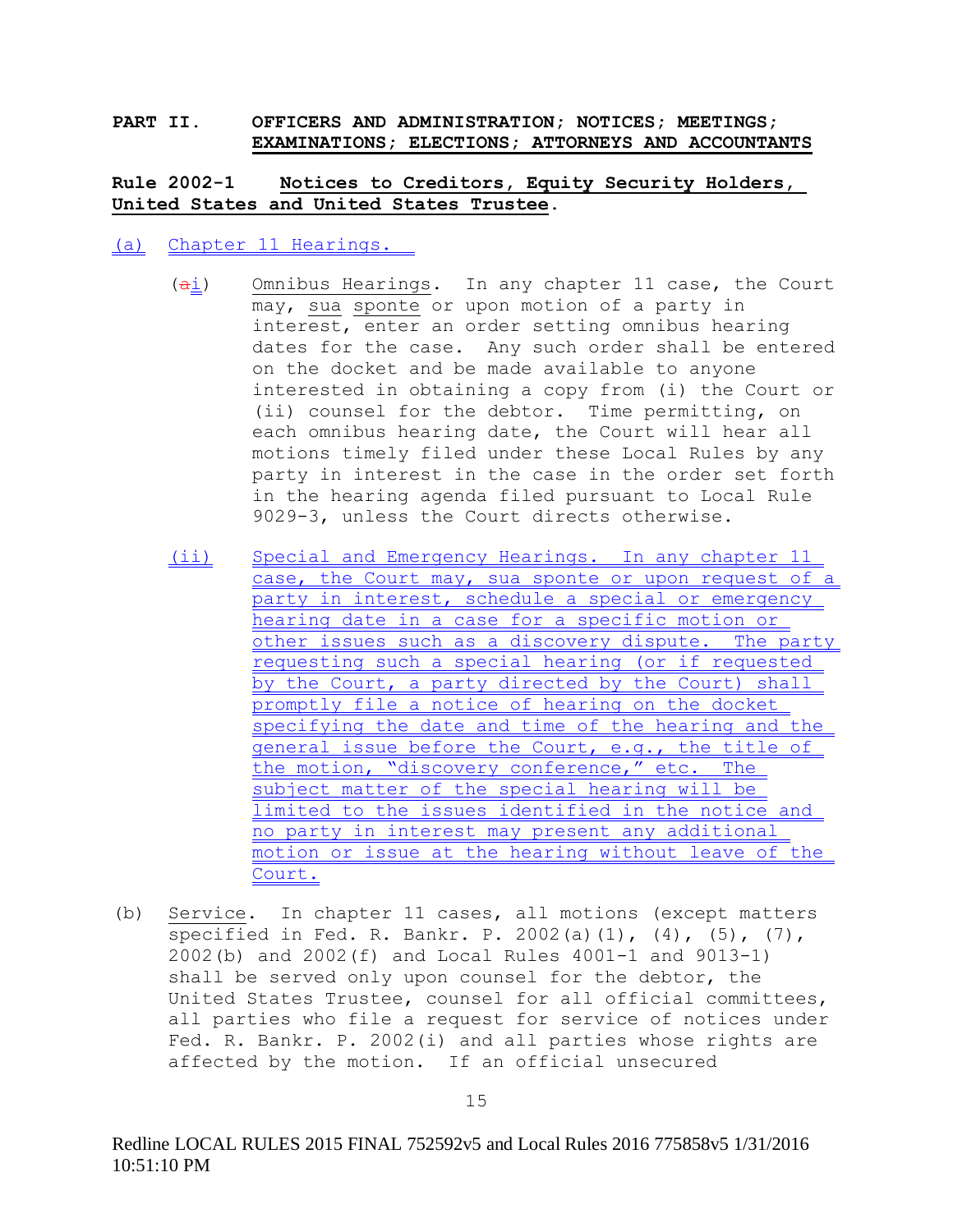creditors' committee has not been appointed, service shall be made on the twenty (20) largest unsecured creditors in the case in lieu of the creditors' committee.

- (i) Service of Papers on the United States Trustee.
	- (A) Service by Overnight Mail. Service on the United States Trustee shall be made by overnight mail or hand delivery of papers that require a response within seven (7) days or less or that relate to a Court hearing scheduled to take place within seven (7) days of the date of service.
	- (B) Service by Fax. Service by fax shall be limited to emergent situations where action or response is required within forty-eight (48) hours. Every effort shall be made to limit faxes to a maximum of twenty (20) pages per document. If it is necessary to serve via fax a document that will exceed twenty (20) pages in length, the serving party shall telephone the intended recipient(s) in advance to obtain permission to send the fax.
- (c) Service List. Counsel for the debtorThe claims agent shall be responsible for maintaining a list of all parties who are entitled to receive service (as set forth in Local Rule 2002-1(b)) and, including whether such parties have opted to receive email service. The claims agent shall furnish itthe service list, upon request, to any party. If no claims agent has been appointed in a case, counsel for the debtor shall bear the responsibilities set forth in this subparagraph.
- (d) Entry of Appearance. Any entity entering an appearance in a case under title 11 shall include in the Notice of Appearance the entity's (i) name, (ii) mailing address, including street address for overnight and hand delivery, (iii) telephone number, (iv) facsimile number, (v) email address, if any, and (vi) party represented, if any. Any entity that requests, in a particular case or adversary proceeding, service of documents by receipt of ECF notices or by email only, needs to complete Local Form 114 Consent to Service of Documents by Receipt of ECF Notice or Email in Chapter 11 Cases. See also Del. Bankr. L.R.opt-in to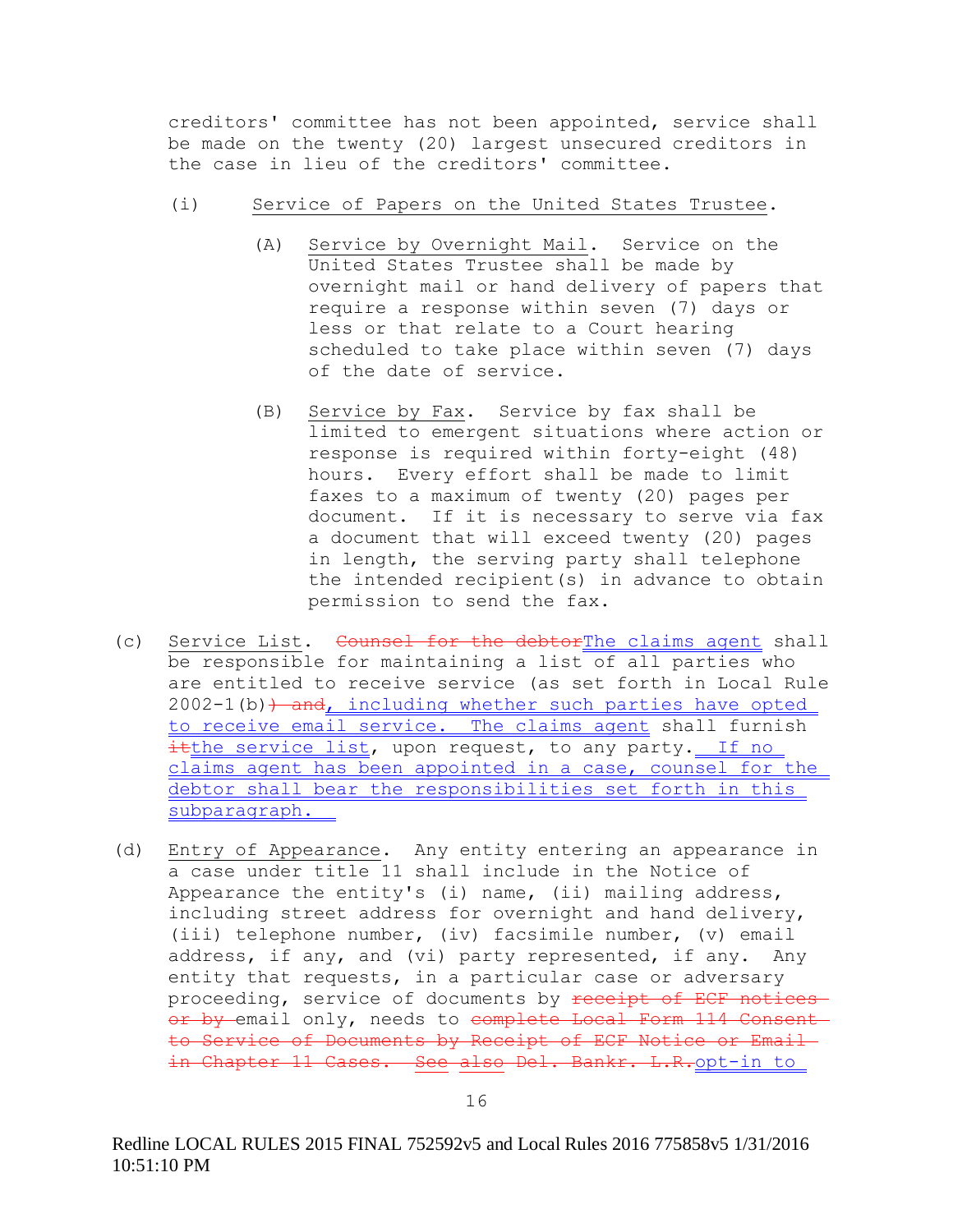email service when docketing the Notice of Appearance as provided in Local Rule 5005-4.

- (e) Bar Date. In all cases under chapter 11, the debtor may request a bar date for the filing of proofs of claim or interest. The request may be granted without notice and hearing if (i) the request gives fourteen (14) days' notice to the United States Trustee and the creditors' committee (or the twenty (20) largest unsecured creditors if no creditors' committee is formed), (ii) the request is filed after the Schedules and Statement of Financial Affairs have been filed and the 11 U.S.C. § 341(a) meeting of creditors has been held and (iii) the request provides that the bar date shall be not less than sixty (60) days from the date that notice of the bar date is served (and not less than 180 days from the order for relief for governmental units). On entry of the bar date order, the debtor shall serve actual written notice of the bar date on (A) all known creditors and their counsel (if known), (B) all parties on the service list described in Local Rule 2002-1(c), (C) all equity security holders, (D) indenture trustees, (E) the United States Trustee, (F) all taxing authorities for the jurisdictions in which the debtor does business and (G) all environmental authorities listed in Question 17Part 12 of the debtor's Statement of Financial Affairs for Non-Individuals or Part 10 of the Statement of Financial Affairs for Individuals filing for Bankruptcy, as applicable.
- (f) Notice and Claims Clerk. Upon motion of the debtor or trustee, at any time without notice or hearing, the Court may authorize the retention of a notice and/or claims clerk under 28 U.S.C. § 156(c). In all cases with more than 200 creditors or parties in interest listed on the creditor matrix, unless the Court orders otherwise, the debtor shall file such motion on the first day of the case or within seven (7) days thereafter. The notice and/or claims clerk shall comply with the Protocol for the Employment of Claims and Noticing Agents under 28 U.S.C. § 156(c) (which can be found on the Court's website) and shall perform the functions below.
	- (i) Serve the following notices: (a) 341 Notice (Notice of Commencement of Case); (b) Notice of Claims Bar Date in chapter 11 cases; (c) Objections to Claims and Transfers of Claims; (d) Notice of Hearing on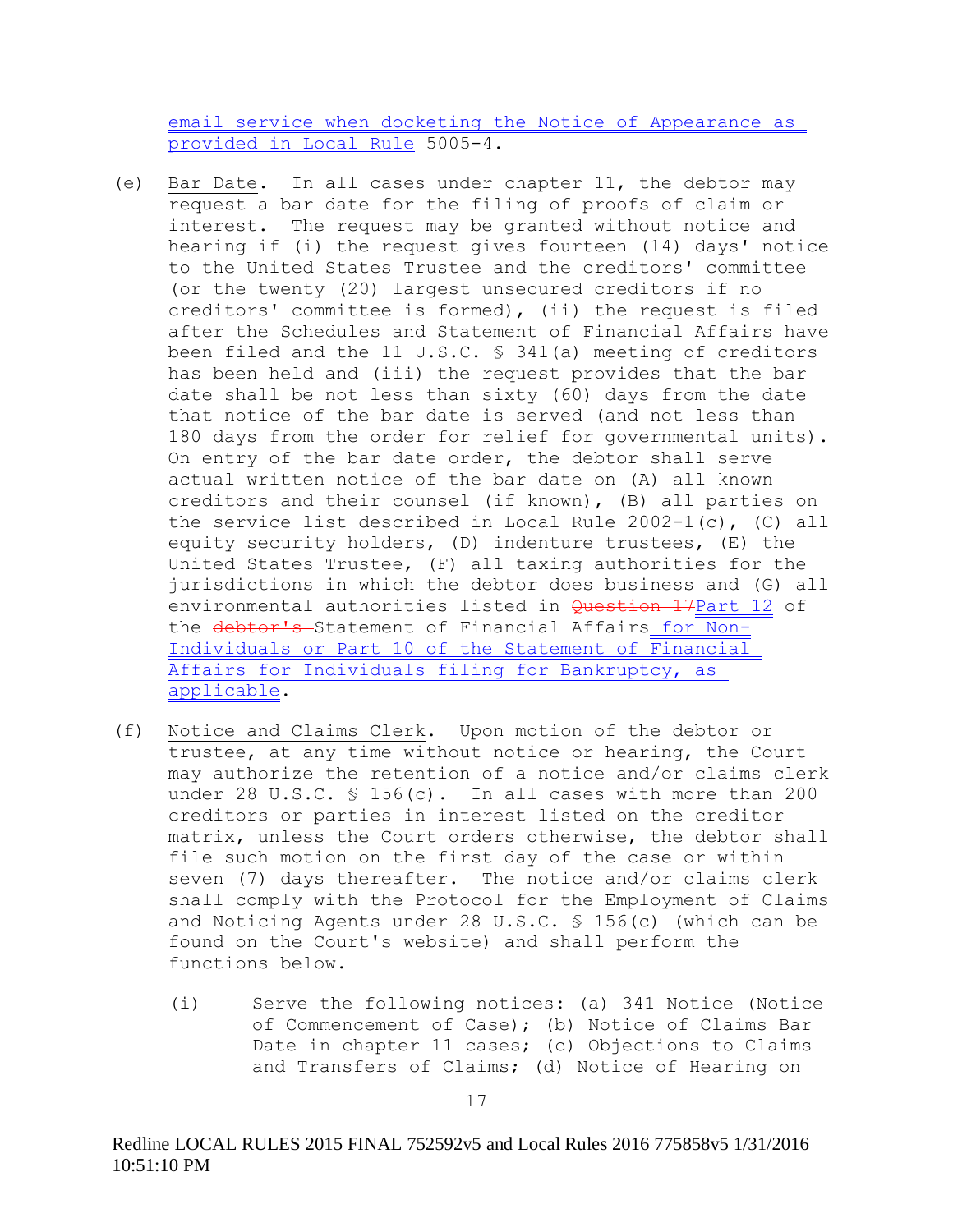confirmation of Plan/Disclosure Statement; (e) Notice of Hearing on motions filed by United States Trustee; (f) Notice of Transfer of Claim; and (g) any motion to convert, dismiss, appoint a trustee, or appoint an examiner filed by the United States Trustee's Office.

- (ii) Within seven (7) days of mailing, file with the Court, a copy of the notice served with a Certificate of Service attached, indicating the name and complete address of each party served;
- (iii) Maintain copies of all proofs of claims and proofs of interest filed in the case;
- (iv) Maintain the official claims register and record all Transfers of Claims and make changes to the creditor matrix after the objection period has expired. The claims clerk shall also record any order entered by the Court which may affect the claim by making a notation on the claims register and monitor the Court's docket for any claims related pleading filed and make necessary notations on the claims register. No claim or claim information should be deleted for any reason;
- (v) Maintain a separate claims register and separate creditor mailing matrix for each debtor in jointly administered cases;
- (vi) File a quarterly updated claims register with the Court in alphabetical and numerical order. If there has been no claims activity, the claims clerk may file a Certification of No Claim Activity;
- (vii) Maintain up-to-date mailing list of all creditors and all entities who have filed proofs of claim or interest and/or request for notices for each case and provide such list to the Court or any interested party upon request (within forty-eight (48) hours);
- (viii) Allow public access to claims and the claims register at no charge;
- (ix) Within fourteen (14) days of entry of an Order dismissing a case or within thirty (30) days of entry of a Final Decree, (a) forward to the Clerk an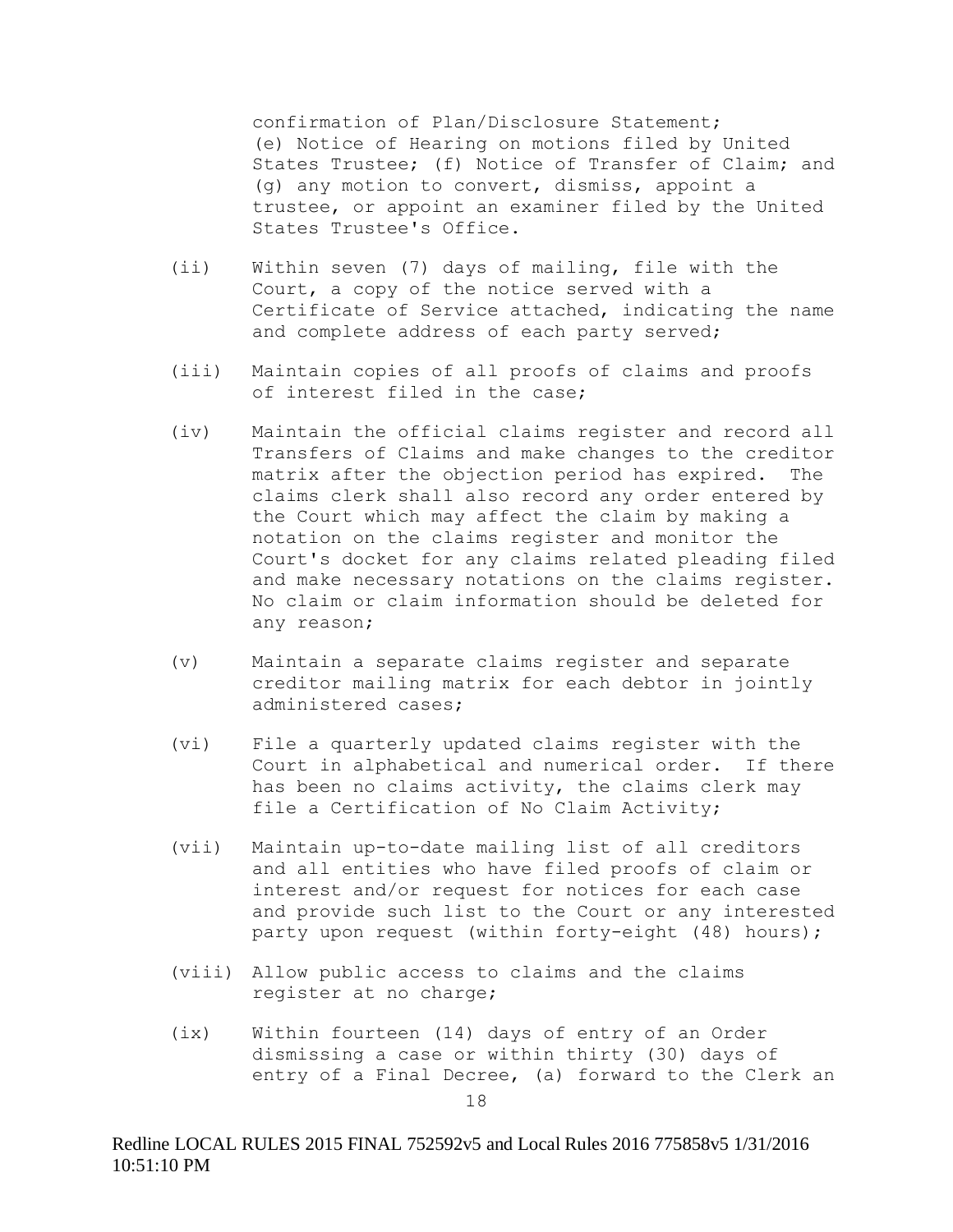electronic version of all imaged claims; (b) upload the creditor mailing list into CM/ECF and (c) docket a Final Claims Register. If a case has jointlyadministered entities, one combined register shall be docketed in the lead case containing claims of all cases. The claims agent shall further box and transport all original claims to the Philadelphia Federal Records Center, 14470 Townsend Road, Philadelphia, Pennsylvania 19154 and docket a completed SF-135 Form indicating the accession and location numbers of the archived claims.

- (x) Within fourteen (14) days of entry of an Order converting a case, (a) forward to the Clerk an electronic version of all imaged claims; (b) upload the creditor mailing list into CM/ECF and (c) docket a Final Claims Register. If a case has jointlyadministered entities, one combined register shall be docketed in the lead case containing claims of all cases. A Final Claims Register shall also be docketed in each jointly-administered case containing the claims of only that specific case. The claims agent shall further box and transport all original claims to the Philadelphia Federal Records Center, 14470 Townsend Road, Philadelphia, Pennsylvania 19154 and docket a completed SF-135 Form indicating the accession and location numbers of the archived claims.
- (xi) Upon conversion of a chapter 11 case to a chapter 7 case, if there are more than 200 creditors, the claims agent appointed in the chapter 11 case shall (i) continue to serve all notices required to be served, at the direction of the chapter 7 trustee or the Clerk's Office or (ii) submit a termination order. If a termination order has been granted, the Claims Agent shall comply with Del. Bankr. L.R. 2002-1(f)(x) above.
- (xii) Upon entry of a termination order, terminating the service of a claim agent, the claims agent shall (a) forward to the Clerk an electronic version of all imaged claims; (b) upload the creditor mailing list into CM/ECF and (c) docket a Final Claims Register. If a case has jointly-administered entities, one combined register shall be docketed in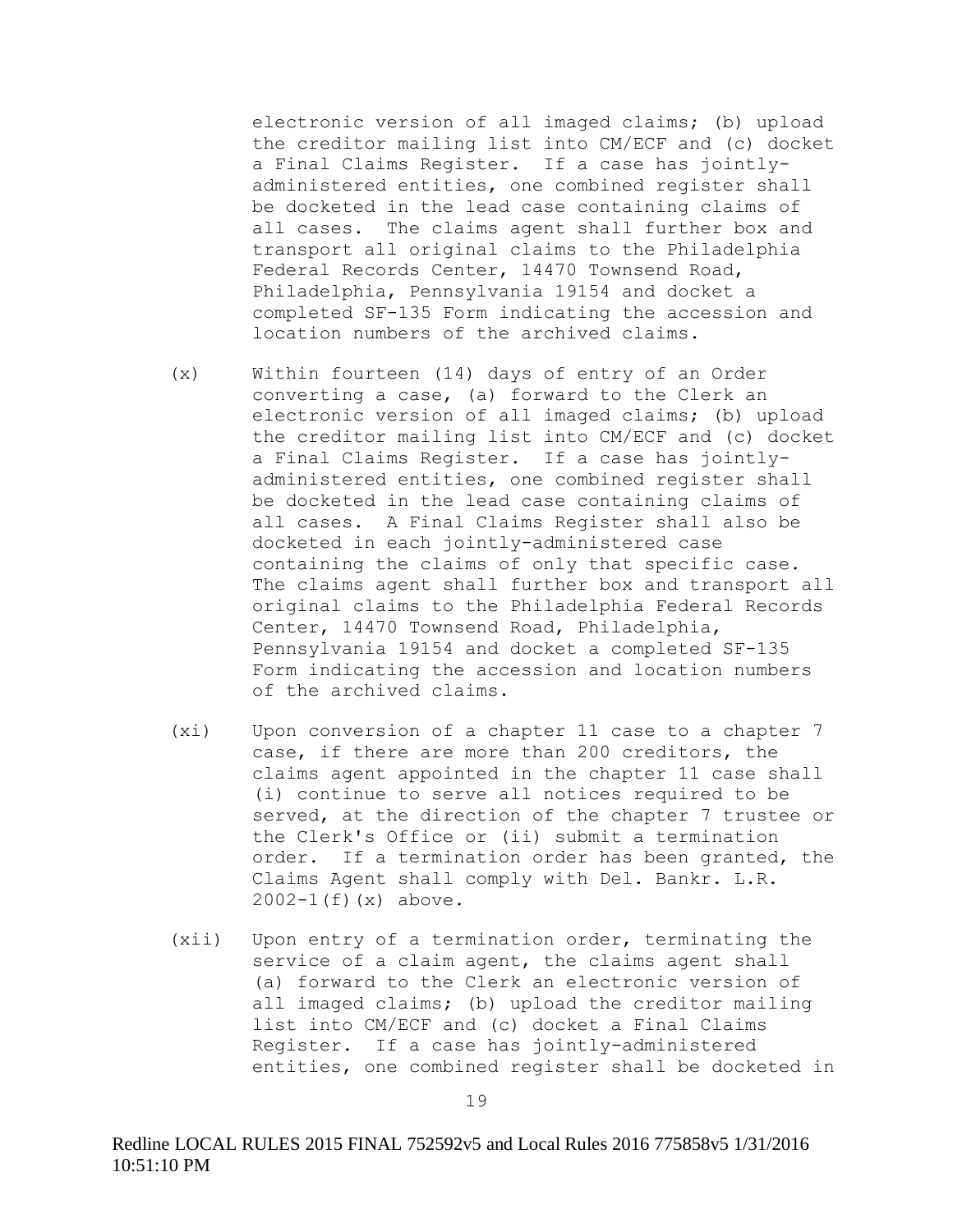the lead case containing claims of all cases. A Final Claims Register shall also be docketed in each jointly-administered case containing the claims of only that specific case. The claims agent shall further box and transport all original claims to the Philadelphia Federal Records Center, 14470 Townsend Road, Philadelphia, Pennsylvania 19154 and docket a completed SF-135 Form indicating the accession and location numbers of the archived claims.

#### (g) Cases with Less Than 200 Creditors.

- (i) In cases with less than 200 creditors and no claims agent retained under 28 U.S.C. § 156(c), the Clerk shall serve as the notice agent and the Debtor shall provide the Clerk with a complete, accurate and upto-date creditor matrix in accordance with the time set forth in Fed. R. Bankr. P. 1007.
- (ii) The Debtor, within fourteen (14) days of entry of an Order converting a case or within thirty (30) days of entry of a Final Decree, shall provide an updated creditor matrix.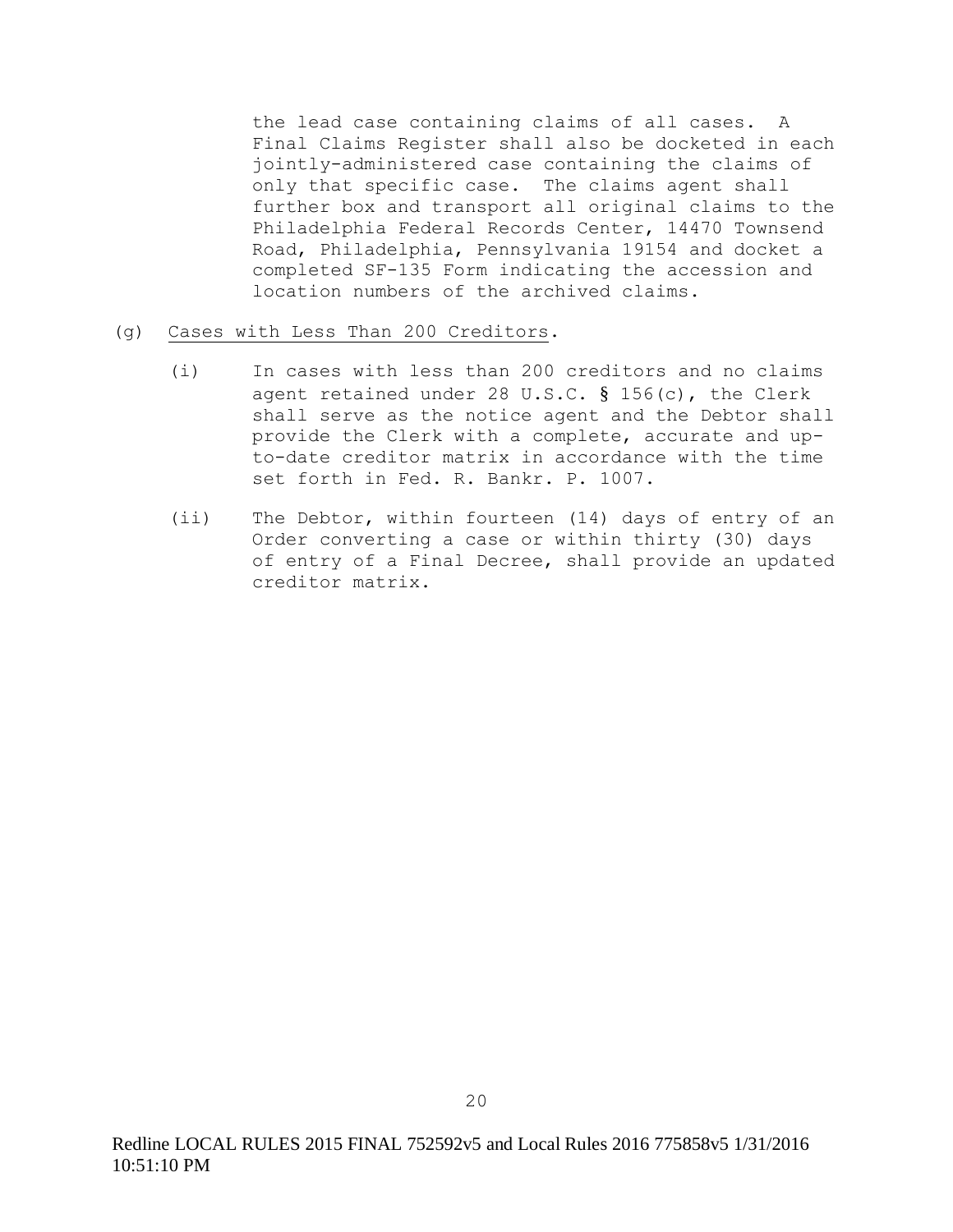## **Rule 2003-1 Submission of Interrogatories in Lieu of Live Testimony at Meetings Conducted under 11 U.S.C. § 341 in Chapter 7 and Chapter 13 Cases**.

- (a) Upon written motion, and after notice and an opportunity for hearing, the Court may, for cause, permit a debtor to submit to examination by written interrogatories in lieu of the debtor's live appearance at a meeting of creditors or equity security holders convened under 11 U.S.C. § 341.
- (b) A motion to proceed by written interrogatories filed by the debtor shall be served upon the interim trustee or the case trustee, as appropriate, the United States Trustee and all creditors who have filed a request for notices under Fed. R. Bankr. P. 2002. A notice of the filing of the motion to proceed by written interrogatories shall be served upon all creditors who have not been served with the full motion.
- (c) The form of the written interrogatories shall be determined by the interim trustee or the case trustee, as appropriate.
- (d) The original copy of the debtor's answers to written interrogatories shall be filed by the debtor with the Court and served upon the case trustee or the interim trustee, as appropriate.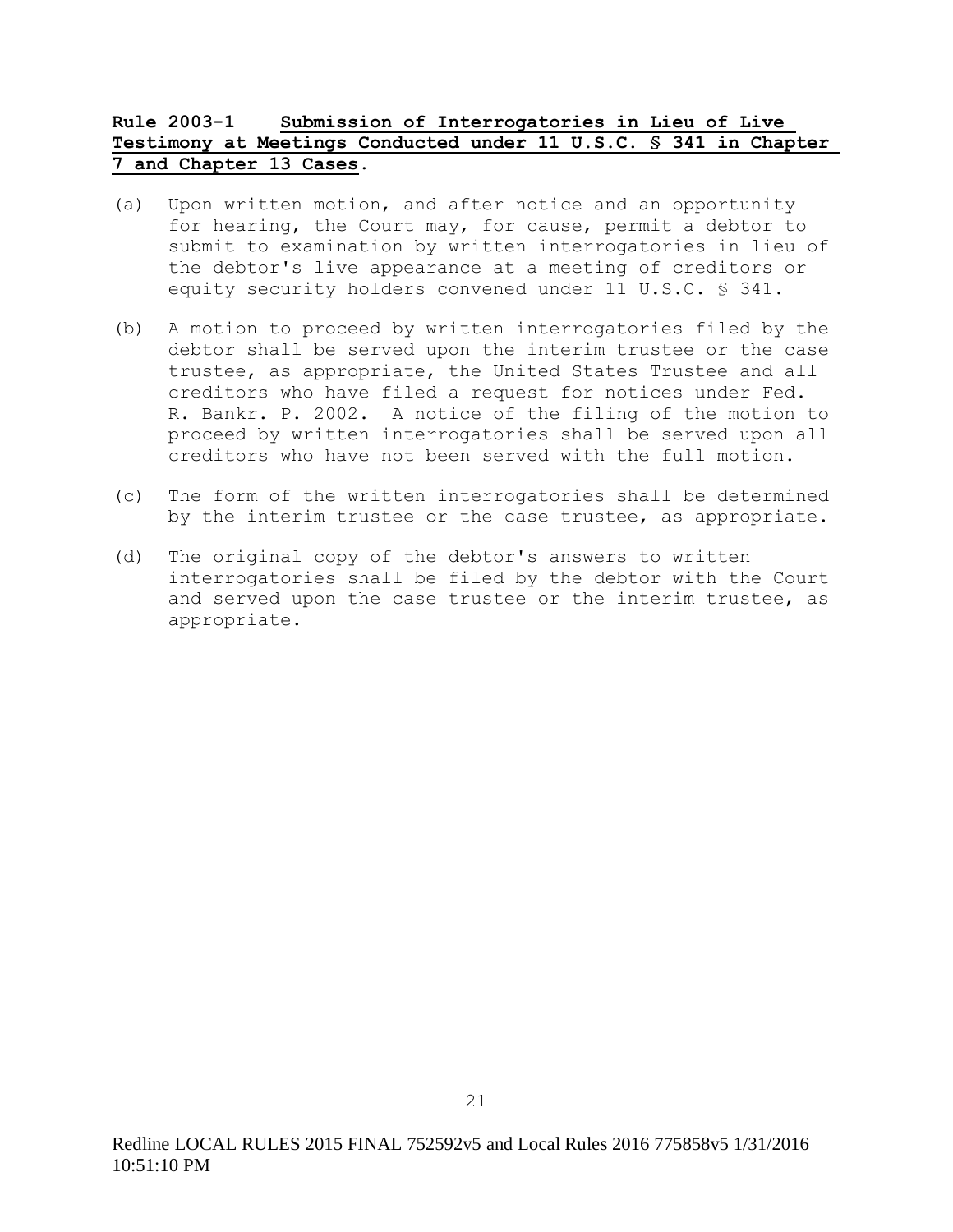#### **Rule 2004-1 Rule 2004 Examinations**.

- (a) Conference Required. Prior to filing a motion for examination or for production of documents under Fed. R. Bankr. P. 2004, counsel for the moving party seeking to examine any entity shall attempt to confer (in person or telephonically) with the proposed examinee or the examinee's counsel (if represented by counsel) to arrange for a mutually agreeable date, time, place and scope of an examination or production. If an agreement is reached, no motion shall be required, but a notice setting forth the identity of the examinee, and the date, time, place and scope of the examination or production shall be filed and served in accordance with this Local Rule.
- (b) Certification of Conference Required. All motions for examination or production under this Local Rule shall include a certification of counsel by Delaware Counsel that either (i) a conference was held as required and no agreement was reached or (ii) a conference was not held and an explanation as to why no conference was held.
- (c) Examination on Parties' Agreement.
	- (i) A motion under Fed. R. Bankr. P. 2004 is not required if the proposed examinee agrees to voluntarily appear or produce documents. A notice setting forth the identity of the examinee, and the date, time, place and scope of the examination or production shall be filed and served in accordance with this Local Rule (such notice, an "Examination Notice").
	- (ii) The party seeking or providing discovery under an Examination Notice may move in this Court under the Examination Notice for relief as provided under Fed. R. Civ. P. 37(a)(1), (3), (4) and (5), as made applicable by Fed. R. Bankr. P. 7037, or for a protective order. For the avoidance of doubt, an attorney, as an officer of the court, may issue a subpoena to the party providing discovery under the Examination Notice as appropriate to obtain documents or examination subject of the Examination Notice.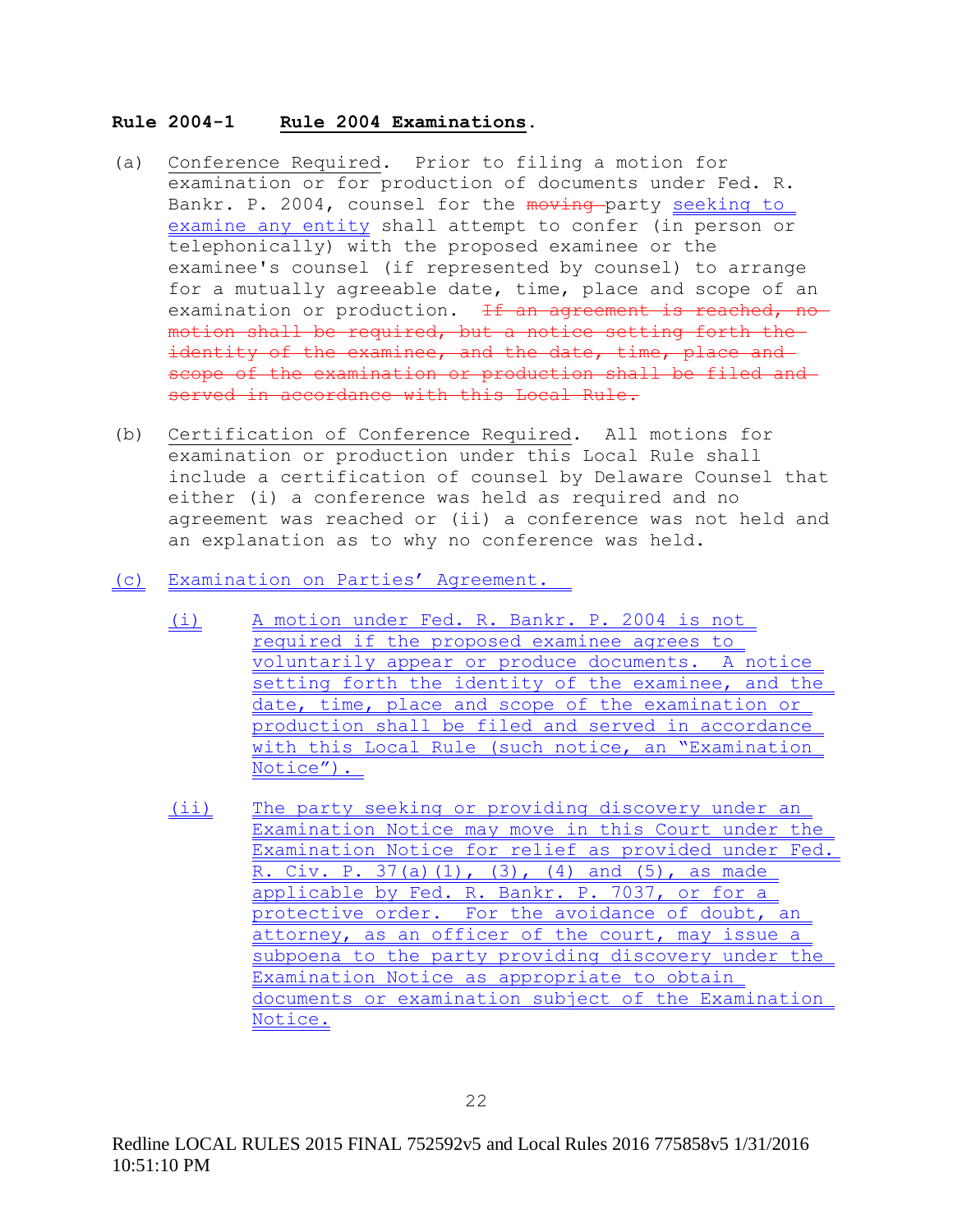- (iii) A party in interest may file an objection to the Examination Notice within seven (7) days after the filing and service of the Examination Notice in accordance with this Local Rule. Unless otherwise ordered by the Court, Local Rule 7026-1 shall apply to any such objection, any response thereto, and any hearing on such objection.
- (ed) Service Requirements. In lieu of any other rules of service that generally apply, all motions for or notices of examination or production of documents shall be served upon the following parties, through their counsel, if represented: (i) the debtor; (ii) the trustee; (iii) the United States Trustee; (iv) all official committees; and (v) the proposed examinee or party producing documents. All such motions shall be accompanied by a notice of motion setting forth (A) an objection, response or answer deadline not less than seven (7) days from service of the motion or notice and (B) if a motion is filed, the date, time and place of the hearing that is no less than ten (10) days from service of the motion. Such objection, response or answer deadline shall be no less than seventy-two (72) hours prior to thesuch hearing.
- (e) For the avoidance of doubt, consensual discovery can be conducted by agreement and not under the provisions of Fed. R. Bankr. P. 2004 or this Local Rule, as applicable.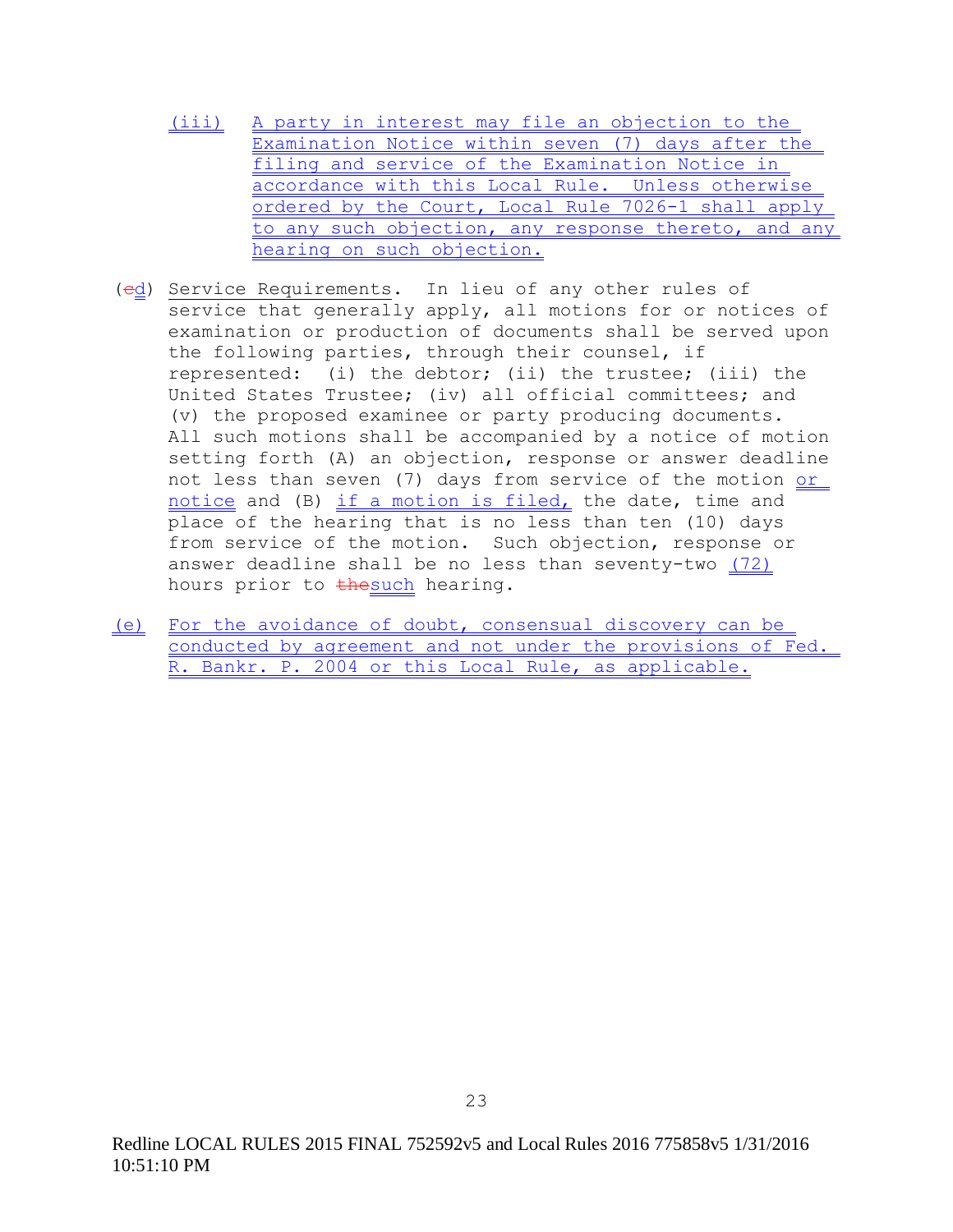**Rule 2011-1 Certification of Debtor-in-Possession Status or Trustee Qualification**. Whenever evidence is required that a debtor is a Debtor-in-Possession or that a trustee has qualified, the Clerk, or the Clerk's designee, may so certify in a document substantially in conformity with Local Form 112A or 112B.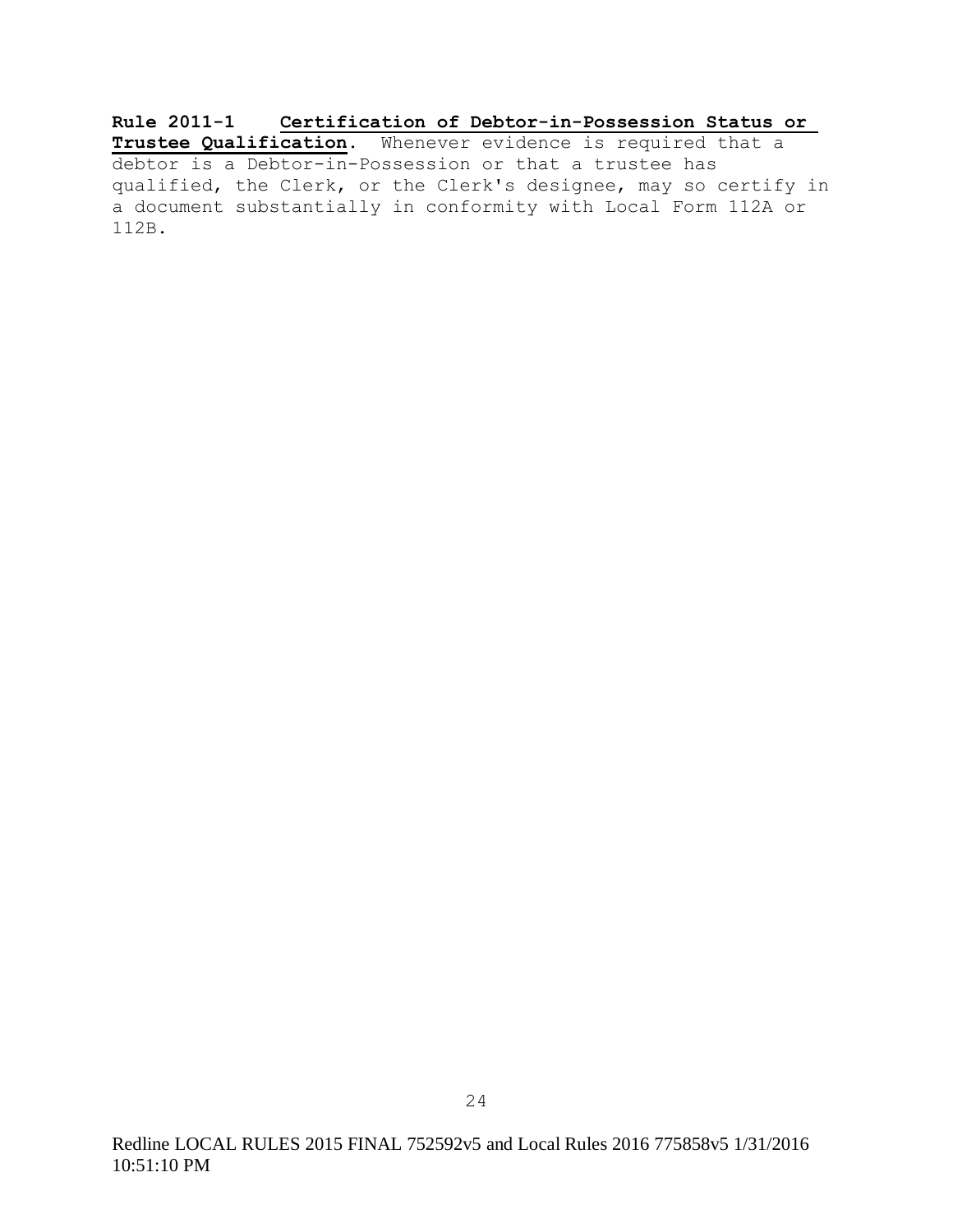#### **Rule 2014-1 Employment of Professional Persons**.

- (a) Motion for Approval. Any entity seeking approval of employment of a professional person under 11 U.S.C. § 327, 1103(a) or 1114 or Fed. R. Bankr. P. 2014 (including retention of ordinary course professionals) shall file with the Court a motion, a supporting affidavit or verified statement of the professional person and a proposed order for approval. Promptly after learning of any additional material information relating to such employment (such as potential or actual conflicts of interest), the professional employed or to be employed shall file and serve a supplemental affidavit setting forth the additional information.
- (b) Notice and Hearing. All retention motions shall be heard on the first omnibus or other hearing date that would allow adequate notice of the retention motion and hearing in accordance with Local Rules 9013-1 and 2002-1(b). If the retention motion is granted, the retention shall be effective as of the date the motion was filed, unless the Court orders otherwise.
- (c) Professional Disclosure. Any professional person whose employment is sought pursuant to this Local Rule must disclose its employment, or intended employment, of another professional for whom reimbursement will be requested under Local Rule 2016-2(f); provided, however, if such disclosure would require the disclosure of privileged information or information which may reveal confidential litigation strategy, such disclosure may be excused by the Court. Even if disclosure is excused, however, the professional will still be required to comply with the requirements of Local Rule 2016-2(f) in order to be reimbursed for any payment made by it to the other professional.

Redline LOCAL RULES 2015 FINAL 752592v5 and Local Rules 2016 775858v5 1/31/2016 10:51:10 PM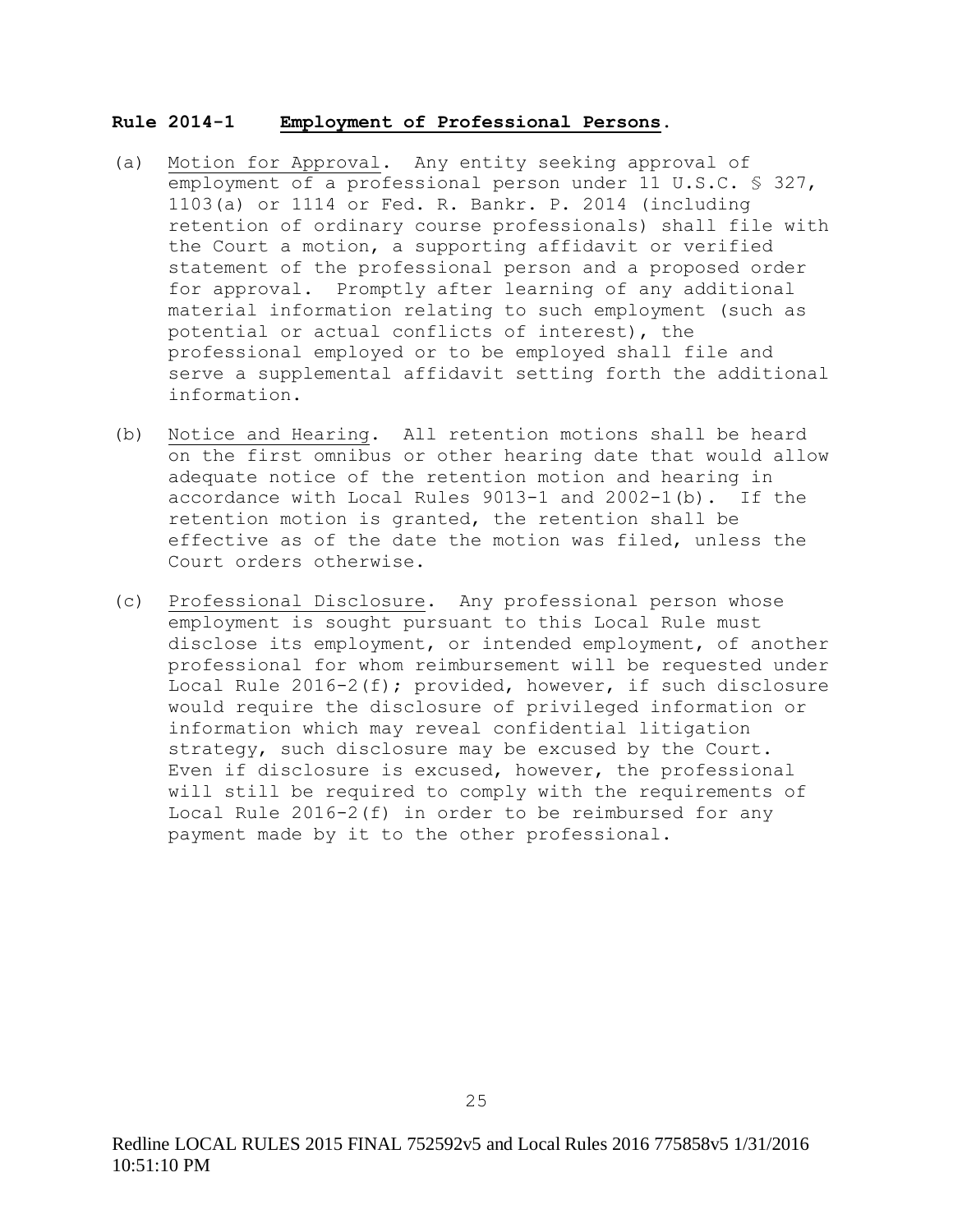## **Rule 2015-2 Debtor-in-Possession Bank Accounts in Chapter 11 Cases**.

- (a) Bank Accounts and Checks. Where the debtor uses preprinted checks, upon motion of the debtor, the Court may, without notice and hearing, permit the debtor to use its existing checks without the designation "Debtor-in-Possession" and use its existing bank accounts. However, once the debtor's existing checks have been used, the debtor shall, when reordering checks, require the designation "Debtor-in-Possession" and the corresponding bankruptcy number on all such checks.
- (b) Section 345 Waiver. Except as provided in Local Rule 4001- 3, no waiver of the investment requirements of 11 U.S.C. § 345 shall be granted by the Court without notice and an opportunity for hearing in accordance with these Local Rules. However, if a motion for such a waiver is filed on the first day of a chapter 11 case in which there are more than 200 creditors, or otherwise with cause shown, the Court may grant an interim waiver until a hearing on the debtor's motion can be held.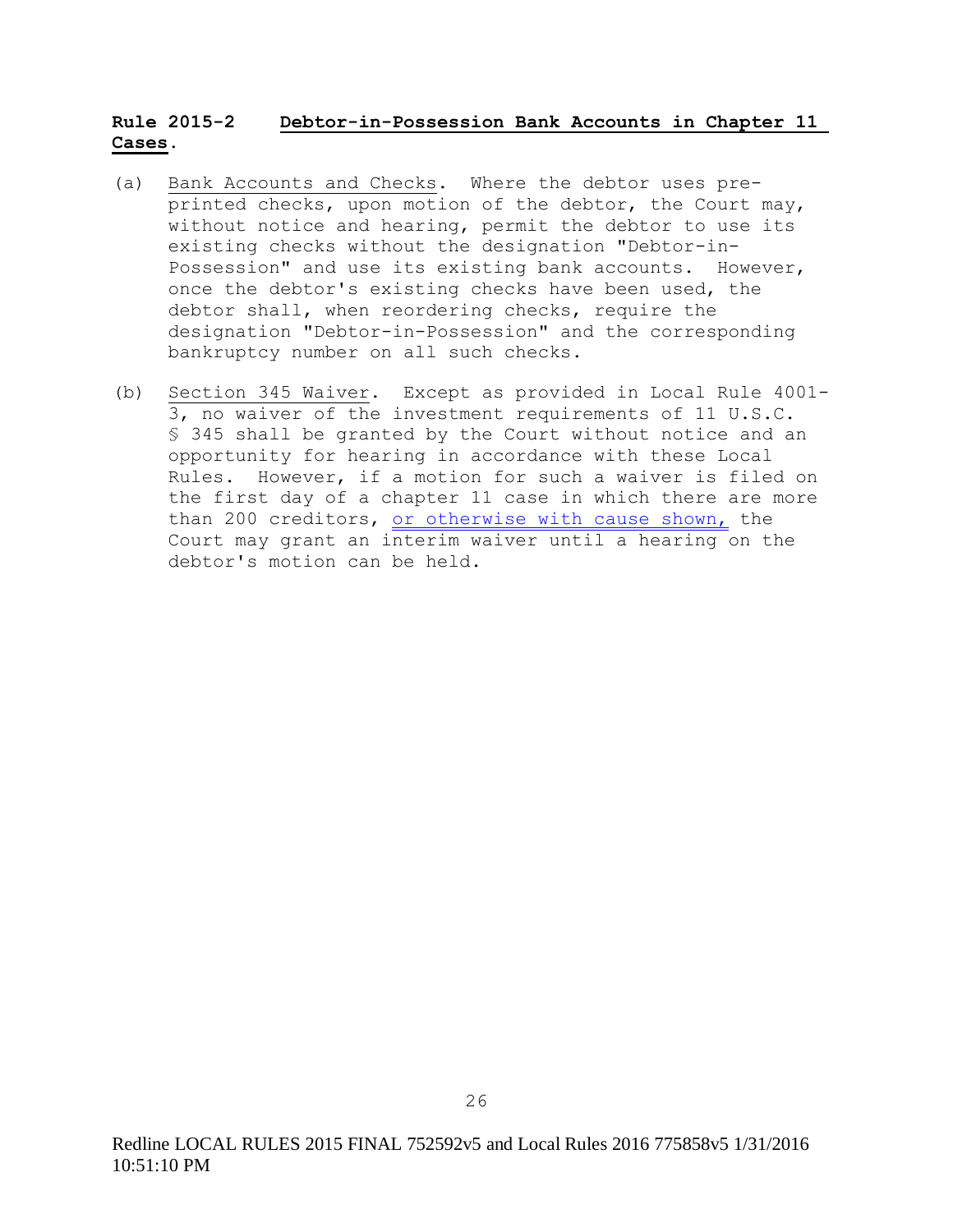**Rule 2016-1 Disclosure of Compensation**. Any attorney representing the debtor under the Code, or in connection with such a case, whether or not such attorney applies for compensation under the Code, shall file with the Court a statement of compensation paid or agreed to be paid, if such payment or agreement was made after one (1) year before the petition date, for services rendered or to be rendered in contemplation of or in connection with the case by such attorney and the source of such compensation as required by 11 U.S.C. § 329 and Fed. R. Bankr. P. 2016(b).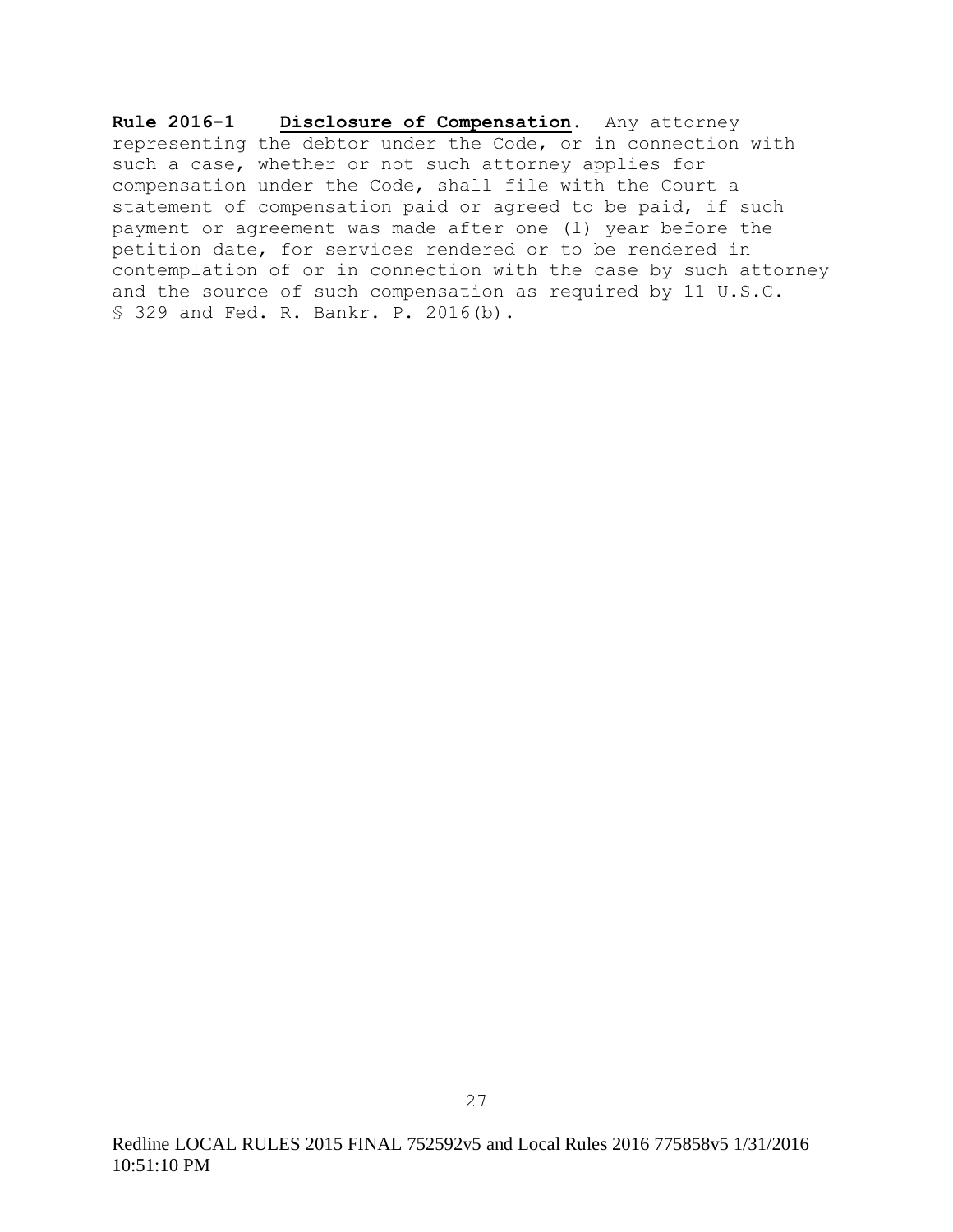# **Rule 2016-2 Motion for Compensation and Reimbursement of Expenses**.

- (a) Scope of Rule. This Local Rule applies to:
	- (i) Any motion of a professional person employed under 11 U.S.C. § 327, 328 or 1103 requesting approval for compensation and/or reimbursement of expenses; and
	- (ii) Any request of an entity for payment of an administrative expense under 11 U.S.C. § 503(b)(3) or 503(b)(4).
- (b) Effect of Rule. Any such motion or request for payment, in addition to complying with the Code and the Fed. R. Bankr. P. applicable to the filing and the contents of such a motion, shall comply with the information and certification requirements listed in Local Rule  $2016-2(c)-(f)$ . Any such motion not in compliance with these requirements will not be considered by the Court, unless a waiver is obtained under Local Rule 2016-2(g).
- (c) General Information Requirements.
	- (i) The motion shall include, as its first page(s), Local Form 101 and the information requested therein (categories given are examples).
	- (ii) Immediately thereafter, the motion shall include Local Form 102 and the information requested therein (categories given are examples). Where the applicant deems appropriate, the motion may also include a firm resume.
	- (iii) The narrative portion of the motion shall inform the Court of circumstances that are not apparent from the activity descriptions or that the applicant wishes to bring to the attention of the Court, including special employment terms, billing policies, expense policies, voluntary reductions, reasons for the use of multiple professionals for a particular activity or reasons for substantial time billed relating to a specific activity.
- (d) Information Requirements Relating to Compensation Requests. Such motion shall include activity descriptions which shall be sufficiently detailed to allow the Court to determine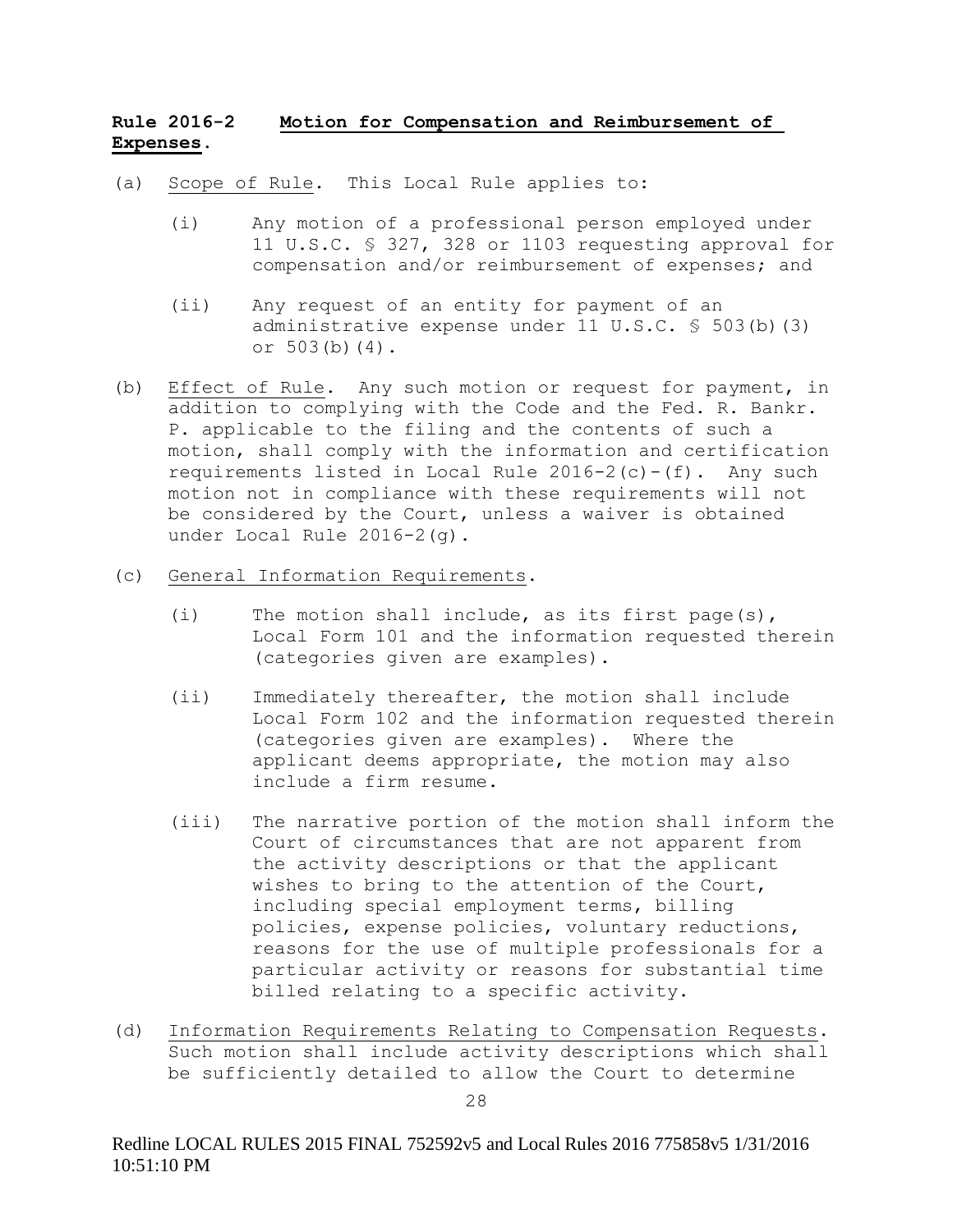whether all the time, or any portion thereof, is actual, reasonable and necessary and shall include the following:

- (i) All activity descriptions shall be divided into general project categories of time;
- (ii) All motions shall include complete and detailed activity descriptions;
- (iii) Each activity description shall include a time allotment;
- (iv) Activities shall be billed in tenths of an hour (six (6) minutes);
- (v) The aggregate amount of fees requested for all activities within a particular time entry;
- $(\texttt{wvi})$  Each activity description shall include the type of activity (e.g., phone call, research);
- $(\overline{\text{viv}})$  Each activity description shall include the subject matter (e.g., exclusivity motion, section 341 meeting);
- $(\overline{\text{within}})$  Activity descriptions shall not be lumped each activity shall have a separate description and a time allotment;
- $(\overrightarrow{v\pm\pm i}i x)$  Travel time during which no work is performed shall be separately described and may be billed at no more than 50% of regular hourly rates;
- $(\frac{1+x}{2})$  The activity descriptions shall individually identify all meetings and hearings, each participant, the subject(s) of the meeting or hearing and the participant's role; and
- (\*xi) Activity descriptions shall be presented chronologically or chronologically within each project category.
- (e) Information Requirements Relating to Expense Reimbursement Requests.
	- (i) The motion shall contain an expense summary by category for the entire period of the request.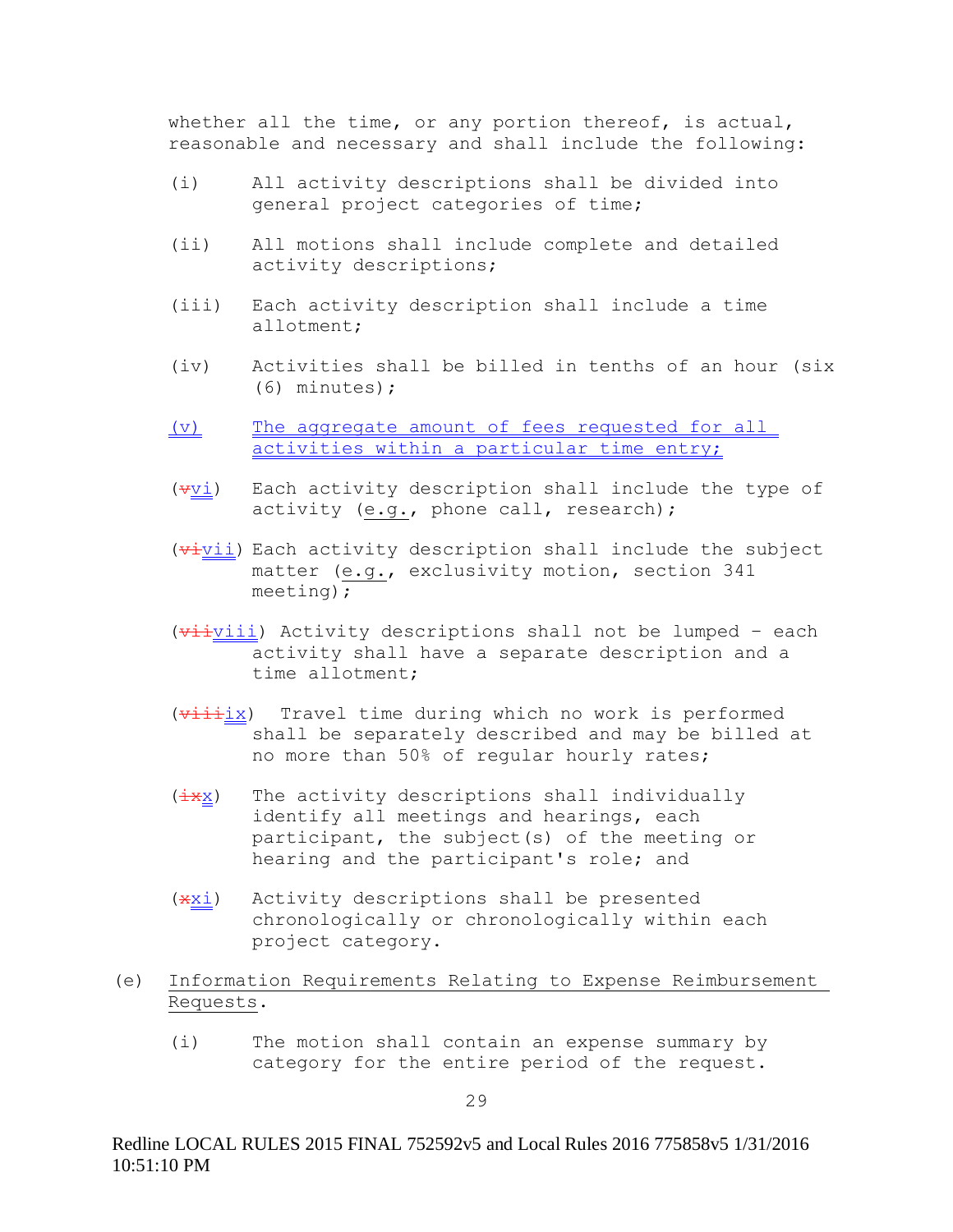Examples of such categories are computer-assisted legal research, photocopying, outgoing facsimile transmissions, airfare, meals and lodging.

- (ii) Following the summary, the motion shall itemize each expense within each category, including the date the expense was incurred, the charge and the individual incurring the expense, if available. With regard to meal reimbursements, the itemization shall list each meal separately and for each meal identify the meal (breakfast, lunch, etc.) and the number of persons attending. For travel reimbursements, the itemization shall list each trip separately and for each trip identify the mode of transportation (air, train, etc.), the departure and destination, and the name of the person travelling.
- (iii) The motion shall state the requested rate for copying charges (which shall not exceed \$.10 per page), computer-assisted legal research charges (which shall not be more than the actual cost) and outgoing facsimile transmission charges (which shall not exceed \$1.00 per page, with no charge for incoming facsimiles).
- (iv) Receipts or other support for each disbursement or expense item for which reimbursement is sought must be retained and be available on request.
- (f) Reimbursement of Payments Made to Other Professionals. If any entity subject to this Local Rule seeks reimbursement for any payment it made to another professional, such entity must provide, with respect to the services rendered or expenses incurred by such other professional, the information required by paragraphs  $(c)$ ,  $(d)$ , and  $(e)$ hereof, unless a waiver is obtained under paragraph (h) hereof.
- (g) Certification Requirement. The motion shall also contain a statement that the professional person seeking approval of the motion has reviewed the requirements of this Local Rule and that the motion complies with this Local Rule.
- (h) Waiver Procedure. An employed professional person or entity within the scope of this Local Rule may request that the Court waive, for cause, one or more of the information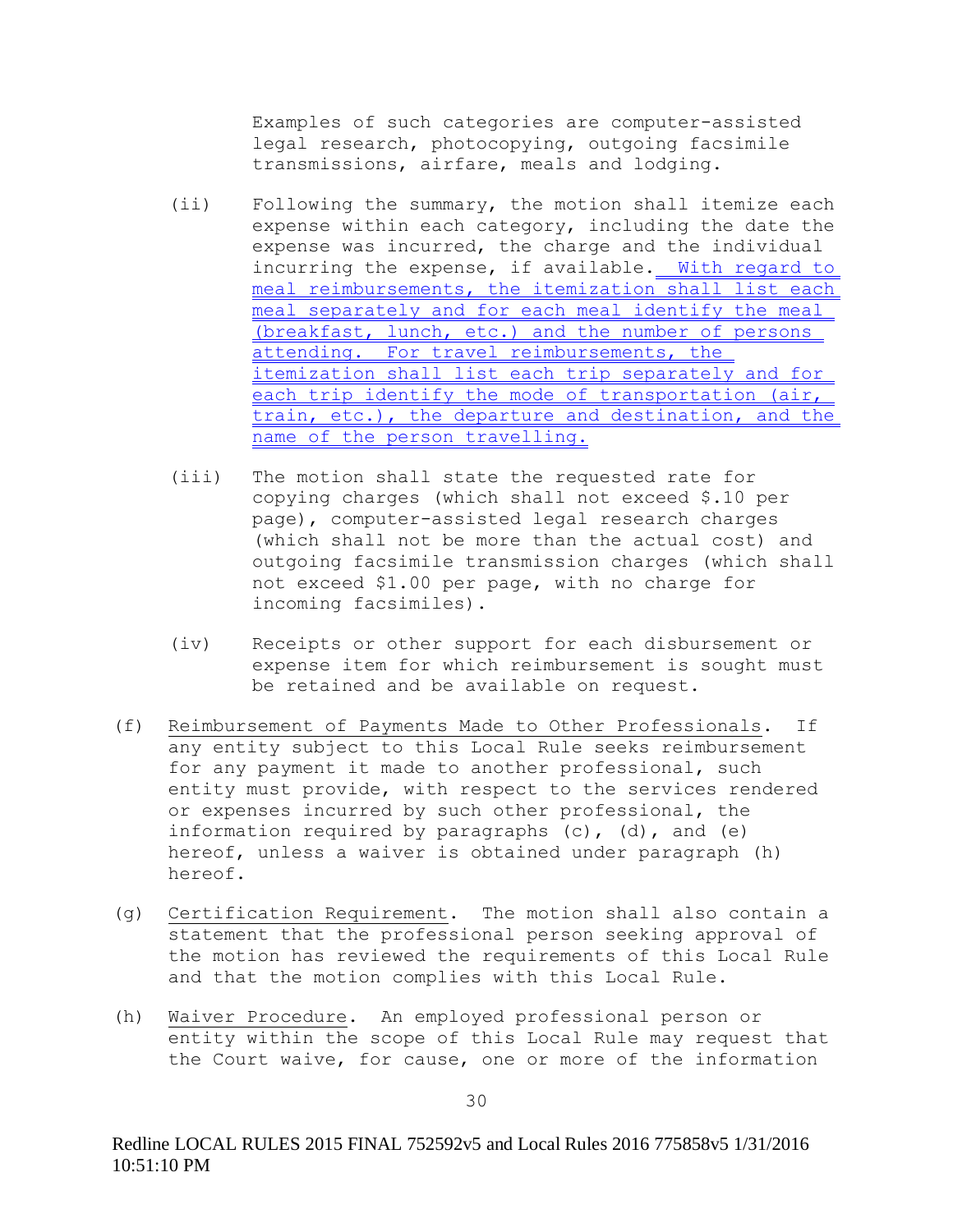requirements of this Local Rule. Such a request should be made in the same motion in which the person seeks Court approval to be employed, or as soon as possible thereafter, and shall be served on debtor's counsel, counsel to any official committee and the United States Trustee. The caption of any motion that contains a waiver request shall explicitly state that the person is seeking a waiver of one or more of the information requirements of this Local Rule.

- (i) Form of Order. The form of order submitted to the Court shall specifically recite the amounts requested in fees and in expenses.
- (j) Fee Examiners. The Court may, in its discretion or on motion of any party, appoint a fee examiner to review fee applications and make recommendations for approval. On conversion, the authority of the fee examiner ends unless retained by the chapter 7 trustee or otherwise ordered by the Court.
- (k) Final Fee Applications in Chapter 7 Asset Cases. Estate professionals shall file final fee applications in chapter 7 asset cases but shall not notice the final fee application for hearing. Instead, the hearing date shall be stated as TBD. The final fee application shall only be served upon the chapter 7 trustee and the United States Trustee. After the Trustee Final Report is filed with the Court, the Court will (i) notice the hearing for the final fee application and provide for the objection deadline and (ii) serve the notice of the final fee application. If the estate professional inadvertently notices a final fee application for hearing, it shall include language in the proposed form of order that "fees are subject to disgorgement pending approval of TFR."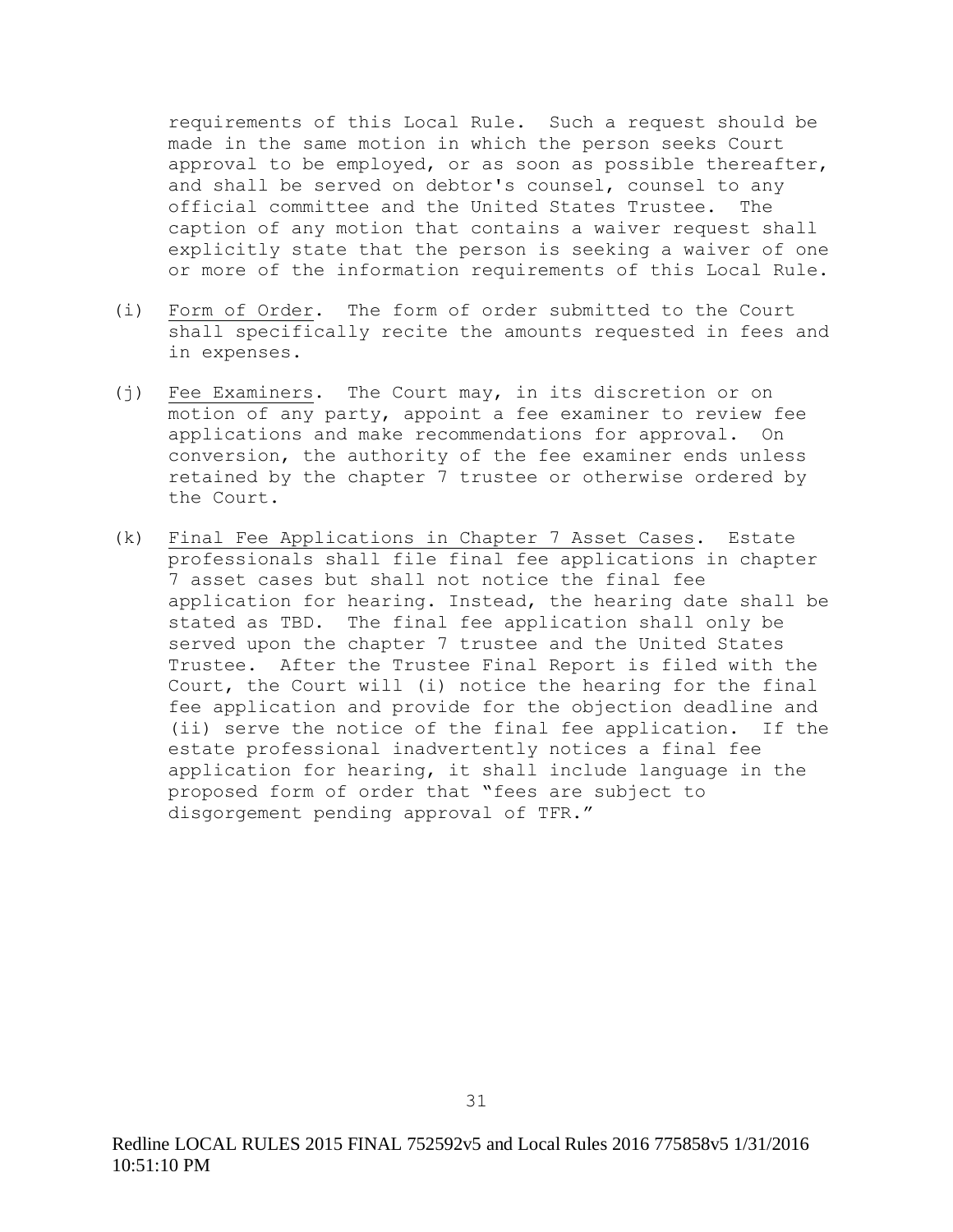## **PART III. CLAIMS AND DISTRIBUTION TO CREDITORS AND EQUITY INTEREST HOLDERS; PLANS**

#### **Rule 3001-1 Filing Proof of Claim; Transfer of Claim**.

- (a) Filing Proof of Claim.
	- (i) Paper Claims. Any entity filing a proof of claim in a chapter 7, 12 or 13 case shall provide the Clerk with the original proof of claim and one (1) copy for the trustee and shall serve a copy on debtor's counsel or the debtor, if pro se. Any entity that files a proof of claim by mail and wishes to receive a clocked-in copy by return mail must include an additional copy of the proof of claim and a selfaddressed, postage-paid envelope.
	- (ii) Electronic Claims. Claims submitted through a court-approved electronic claims filing system are considered the original proof of claim. Additional copies for the Clerk and trustee are not required. Electronic claims shall be served on the debtor, if pro se.
- (b) Transfer of Claim. Any assignment or other evidence of a transfer of claim filed after the proof of claim has been filed shall include the claim number of the claim to be transferred. Absent any timely filed objection to the notice of transfer served by the Clerk, the claim shall be, without any further order of the Court, noted as transferred on the records of the Court or the claims agent, if one is appointed.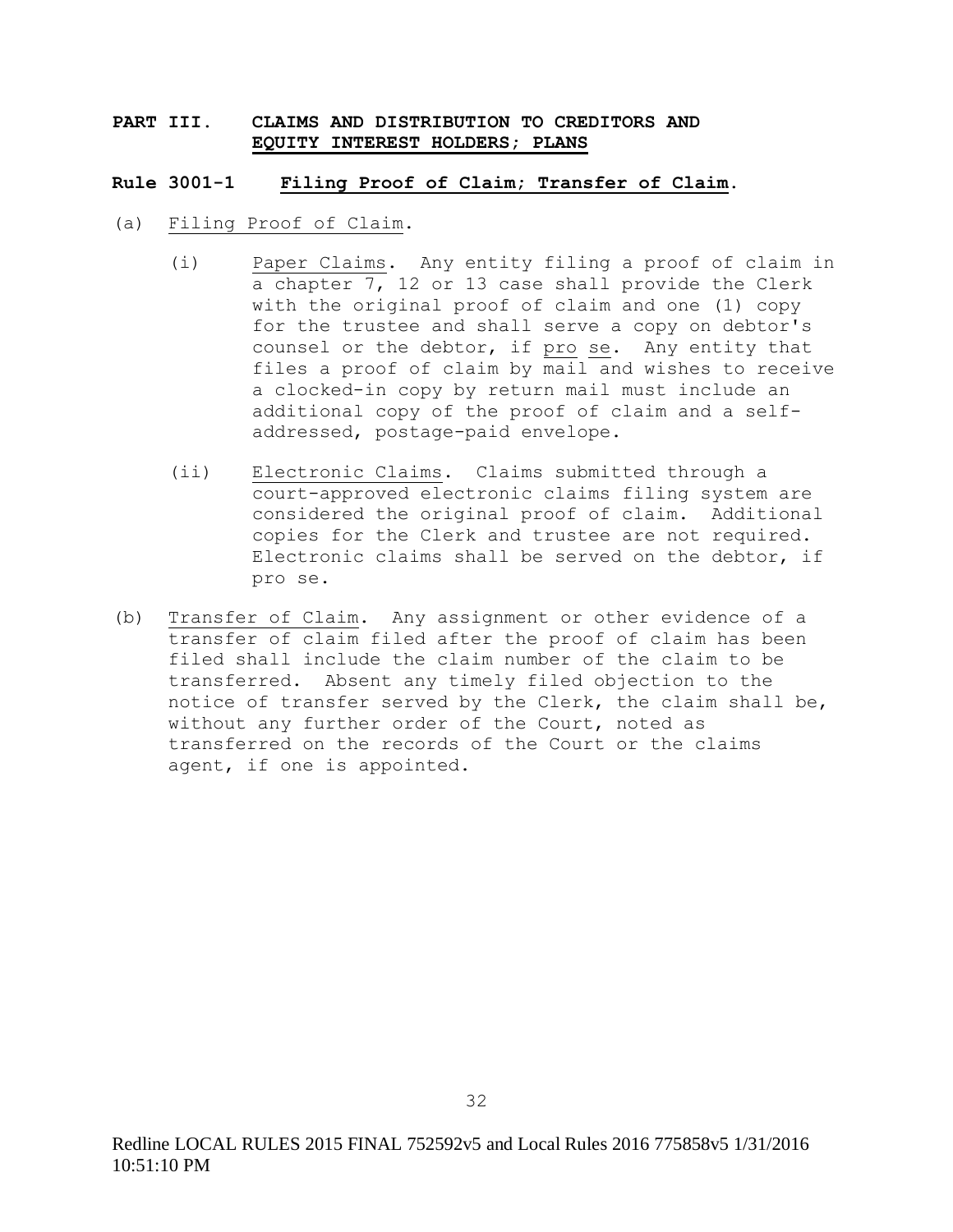# **Rule 3002-1 Government Deadline to File Proof of Claim.**

- (a) Chapter 11 Administrative Claims. Notwithstanding any provision of a plan of reorganization, any motion, notice, or court order in a specific case, the government shall not be required to file any proof of claim or application for allowance for any claims covered by section  $503(b)(1)(B)$ , (C), or (D).
- (b) After Conversion to Chapter 7 Asset Case. If notice of insufficient assets to pay a dividend was given to creditors under the Federal Rules or these Local Rules, and subsequently the trustee notifies the court that payment of a dividend appears possible, the clerk shall give at least ninety (90) days' notice by mail to creditors of that fact and of the date by which proofs of claim must be filed. In such case, the proof of claim deadline for governmental entities shall be the longer of 180 days after the petition was filed or ninety (90) days after the notice of assets was served or as otherwise provided in the Federal Rules.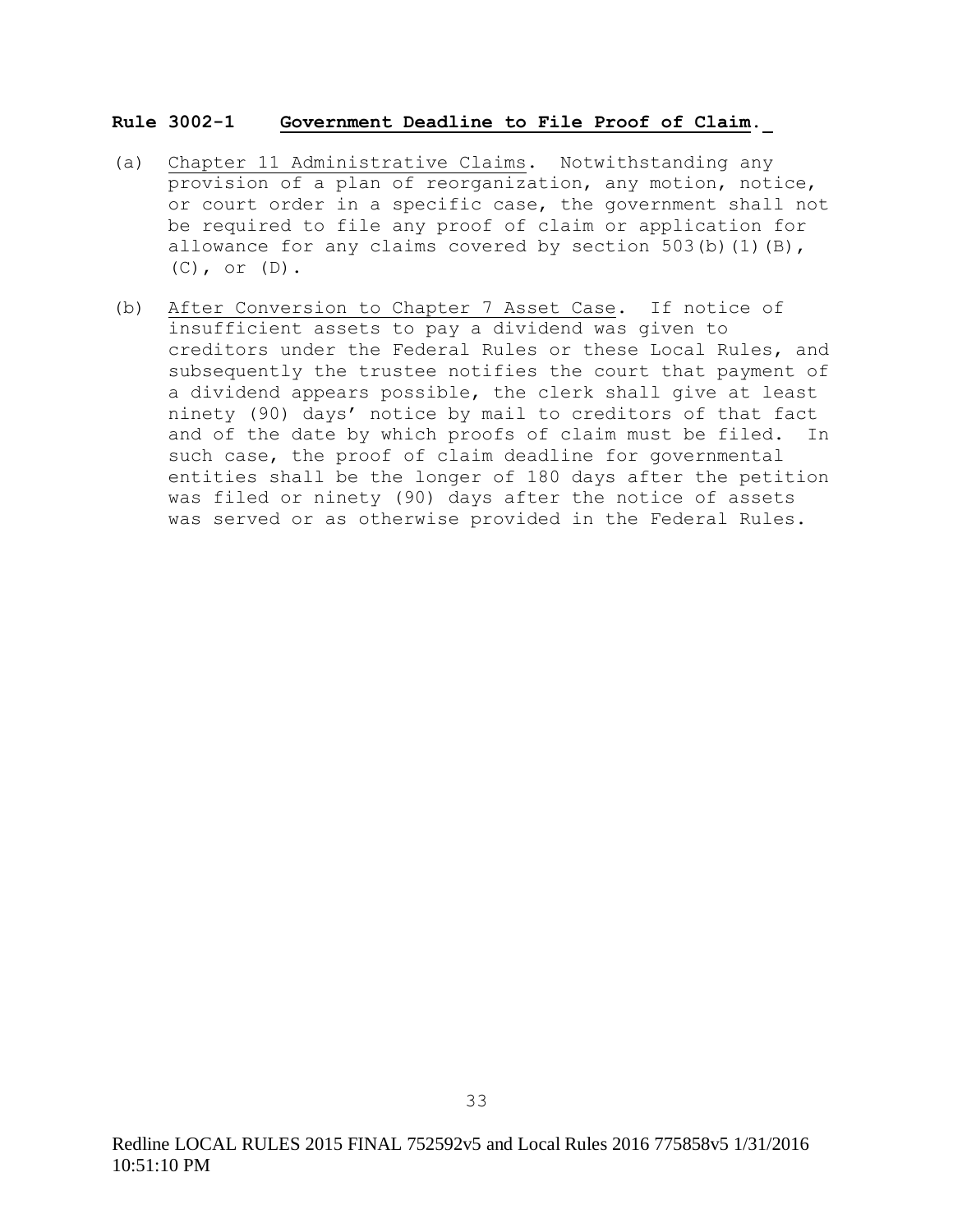# **Rule 3003-1 Proofs of Claim in Chapter 11 Cases**.

- (a) Claims Agent Appointed. Any entity filing a proof of claim in a chapter 11 case shall file the original and one (1) copy of the proof of claim with the claims agent and shall serve a copy on the trustee, if any, unless the claims agent accepts claims electronically, in which case only the electronically filed claim shall be submitted.
- (b) No Claims Agent Appointed. Any entity filing a proof of claim in a chapter 11 case, where there is no claims agent appointed, shall file the proof of claim with the Clerk's Office.
	- (i) When filing a paper claim, the entity shall file the original proof of claim and one (1) copy and shall serve a copy on the trustee, if any. Any entity that files a proof of claim by mail and wishes to receive a clocked-in copy by return mail must include an additional copy of the proof of claim and a self-addressed, postage-paid envelope.
	- (ii) Claims submitted through a court-approved electronic claims filing system are considered the original proof of claim. Additional copies for the Clerk and trustee are not required. Electronic claims shall be served on the debtor, if pro se.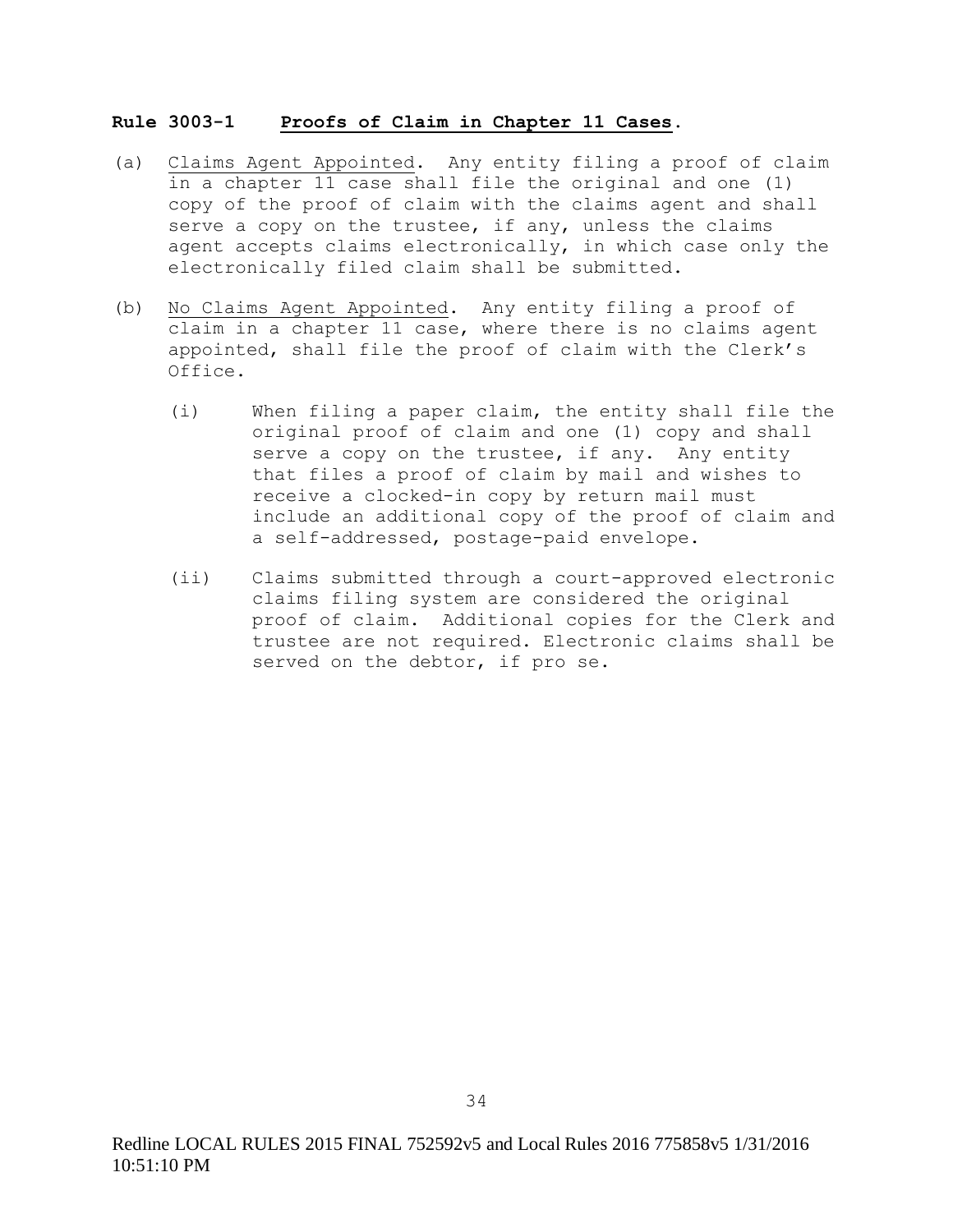#### **Rule 3007-1 Omnibus Objection to Claims**.

- (a) Scope of Rule. This Local Rule applies to any objection to the allowance of a claim under an omnibus objection (i.e., an objection to claims asserted by more than one claimant) ("Objection"). To the extent of any inconsistency between this Local Rule and Fed. R. Bankr. P. 3007, this Local Rule governs omnibus objections to claims.
- (b) Effect of Rule. In addition to complying with those sections of the Code and those rules of the Fed. R. Bankr. P. generally applicable to an objection to the allowance of a claim, any Objection shall comply with the information and certification requirements listed in Local Rule 3007-  $1(c) - (f)$ .
- (c) Filed v. Scheduled Claim. If a claim has been scheduled on the debtor's schedules of liabilities and is not listed as disputed, contingent or unliquidated and a proof of claim has not been filed under Fed. R. Bankr. P. 3003, 3004 and/or 3005, the debtor may not object to the claim. Instead, the debtor must amend the schedules under Fed. R. Bankr. P. 1009 and provide notice as required by Local Rule 1009-2.
- (d) Substantive v. Non-Substantive Objections. An Objection is deemed to be on a substantive basis unless it is based on one or more of the following:
	- (i) A duplicate claim; provided, however, that a claim filed against two different debtors is not a duplicate claim unless the cases have been substantively consolidated by order of the Court;
	- (ii) A claim filed in the wrong case;
	- (iii) An amended or superseded claim;
	- (iv) A late filed claim;
	- (v) A claim filed by a shareholder based on ownership of stock; provided, however, that an Objection with respect to a claim filed by a shareholder for damages shall be deemed a substantive Objection;
	- (vi) A claim that does not have a basis in the debtor's books and records and does not include or attach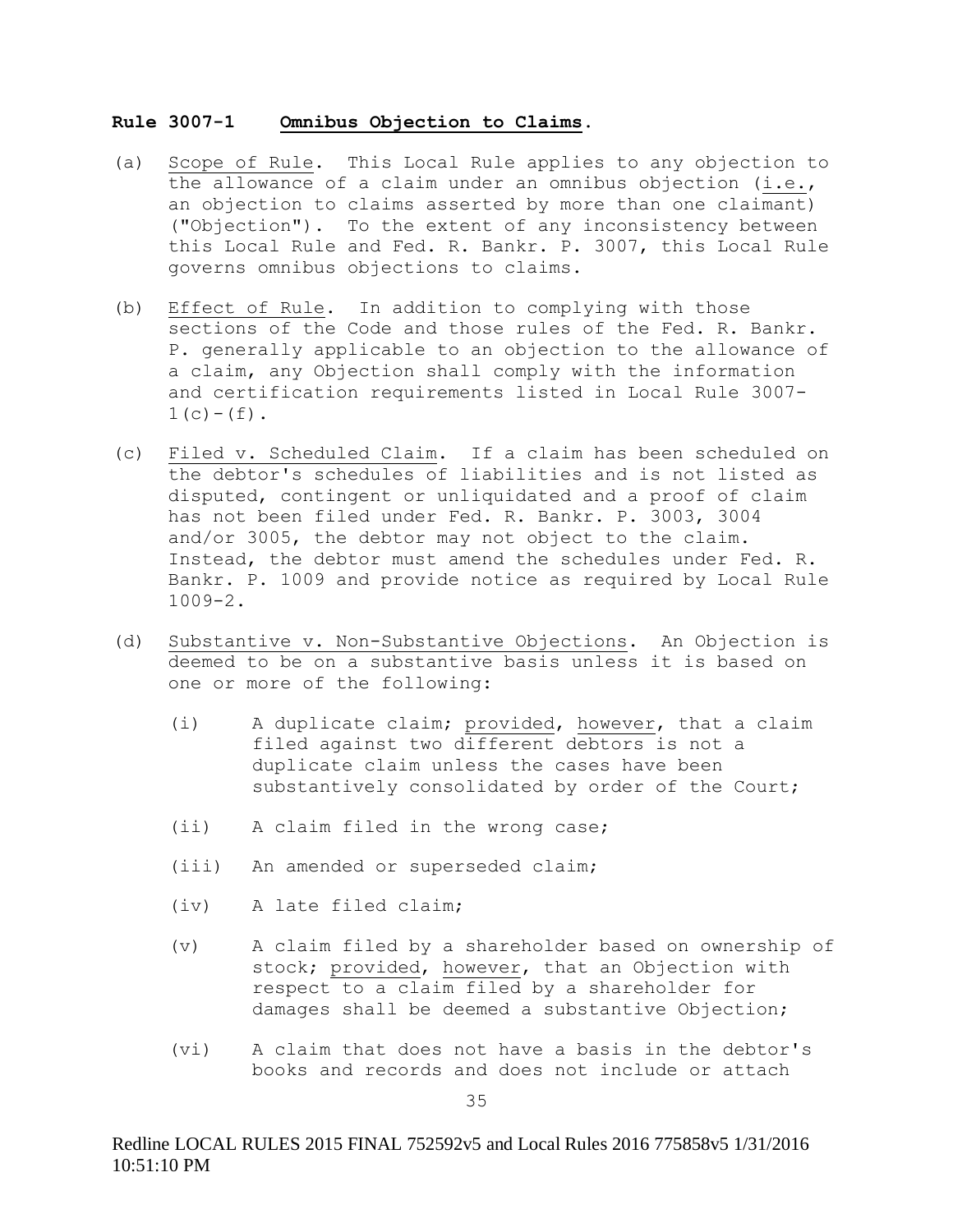sufficient information or documentation to constitute prima facie evidence of the validity and amount of the claim, as contemplated by Fed. R. Bankr. P. 3001(f); provided, however, that if the Court determines that the claim attaches or includes sufficient information or documentation and is otherwise in compliance with applicable rules, then the Objection shall be deemed substantive. Any Objection under this subsection must be supported by an affidavit or declaration that states that affiant or declarant has reviewed the claim and all supporting information and documentation provided therewith, made reasonable efforts to research the claim on the debtor's books and records and believes such documentation does not provide prima facie evidence of the validity and amount of the claim;

- (vii) A claim that is objectionable under 11 U.S.C.  $$502(e)(1);$  and
- (viii) A claim for priority in an amount that exceeds the maximum amount under 11 U.S.C. § 507 of the Code.
- (e) General Requirements for Objections.
	- (i) Objection. Each Objection shall conform to the following requirements:
		- (A) Each Objection shall be filed as either substantive or non-substantive, but not both. A particular claim may be subject to both a substantive and a non-substantive Objection;
		- (B) The title of the Objection shall clearly state whether the Objection is on substantive or nonsubstantive grounds;
		- (C) Objections shall be numbered consecutively regardless of basis, i.e., 1st Omnibus (duplicate), 2nd Omnibus (amended and superceded); not 1st Omnibus (duplicate), 1st Omnibus (amended and superceded);
		- (D) Exhibit(s) of claims to which the Objection relates, which exhibit(s) shall be consistent with Local Rule 3007-1(e)(iii) and must be attached to the Objection; and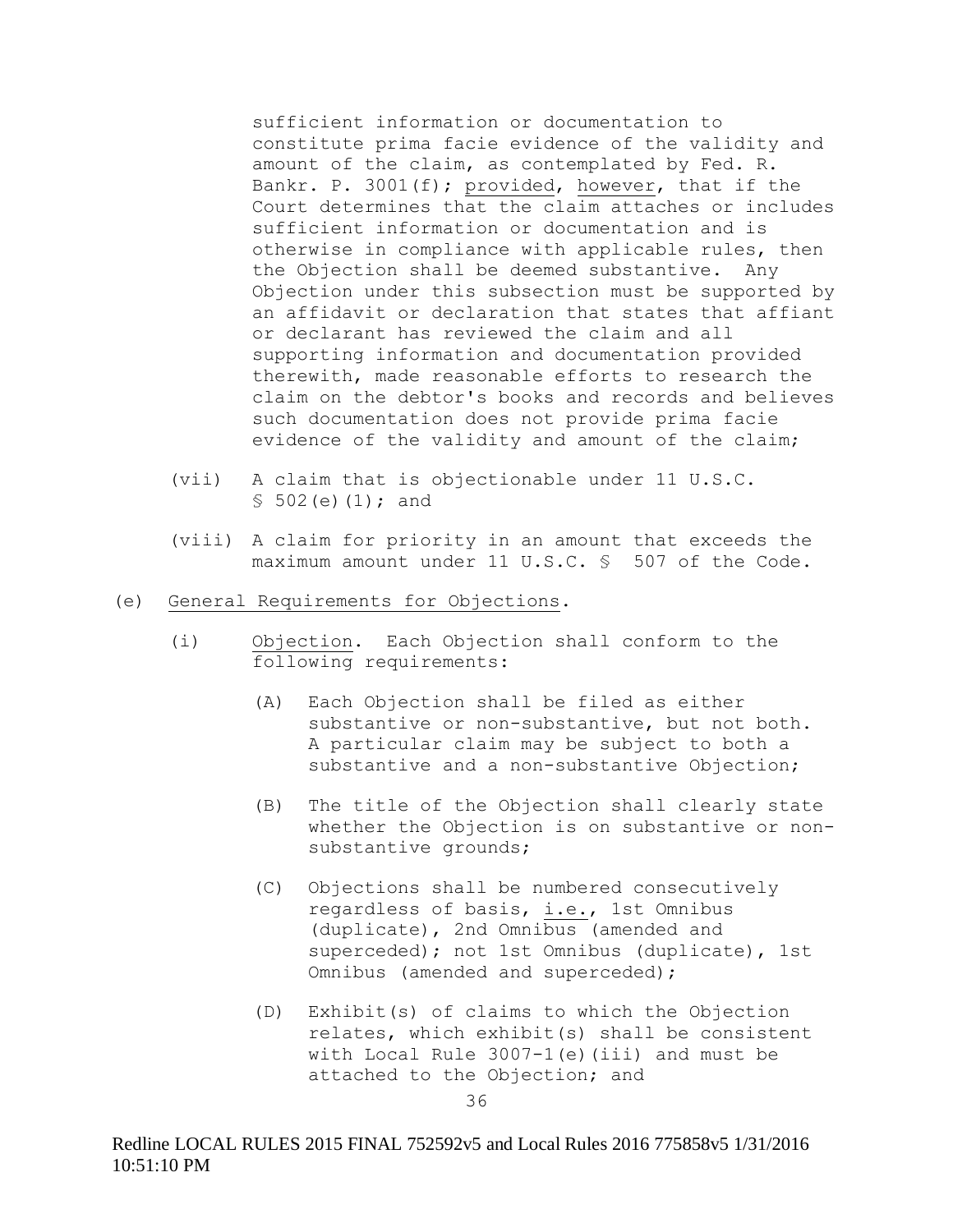- (E) The Objection shall also contain a statement by the objector or the objector's counsel that the Objection complies with this Local Rule.
- (ii) Affidavit or Declaration. If an affidavit or declaration is filed in support of the Objection, it shall state that the information contained in the exhibit is true and correct to the best of the affiant's or declarant's knowledge and belief.
- (iii) Exhibits.
	- (A) Each exhibit attached to an Objection shall include, at a minimum, the information identified in the following table, with such information entered in the respective boxes as appropriate:

| Name of Claimant | Claim Number | Claim Amount | Reason for Disallowance |
|------------------|--------------|--------------|-------------------------|
|                  |              |              |                         |
|                  |              |              |                         |

- (B) Each exhibit shall contain only those claims to which there is one common basis for objection (e.g*.*, exhibit A duplicate claims; exhibit B amended or superseded claims).
- (C) A claim for which there are two or more bases for objection (e.g., a claim that is both duplicative and late filed) shall be referenced on each applicable exhibit.
- (D) Each exhibit shall have the claims listed alphabetically by the last name of the claimant (in the case of an individual) or the name of the entity (in the case of a corporation, partnership, limited liability company, etc.).
- (E) If an Objection seeks to reduce the amount of a claim, a column shall be added between columns (3) and (4) titled "Modified Claim Amount" and column (4) shall be changed from "Reason for Disallowance" to "Reason for Modification."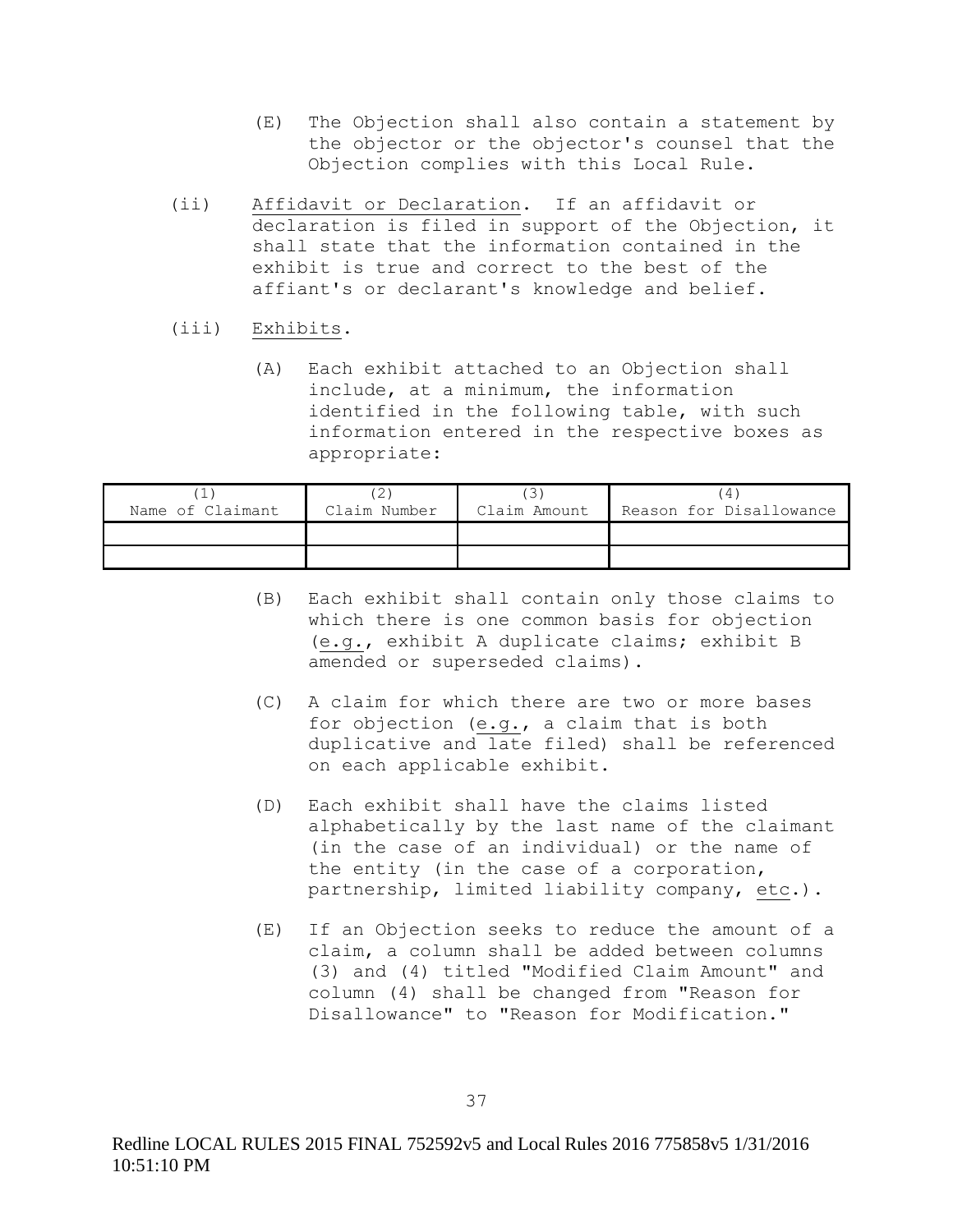| Name of<br>Claimant | 2<br>Claim Number | Claim Amount | Modified Claim<br>Amount | Reason for<br>Modification |
|---------------------|-------------------|--------------|--------------------------|----------------------------|
|                     |                   |              |                          |                            |
|                     |                   |              |                          |                            |

(F) If an Objection seeks to change the classification of a claim, two columns shall be added between columns (3) and (4) titled "Claim Classification Status" and "Modified Classification Status" and column (4) shall be changed from "Reason for Disallowance" to "Reason for Reclassification."

| (1)      | 〔2〕    | (3)    | Claim          | Modified       | (4               |
|----------|--------|--------|----------------|----------------|------------------|
| Name of  | Claim  | Claim  | Classification | Classification | Reason for       |
| Claimant | Number | Amount | Status         | Status         | Reclassification |
|          |        |        |                |                |                  |
|          |        |        |                |                |                  |

(G) If an Objection seeks to change the priority of a claim, two columns shall be added between columns (3) and (4) titled "Claim Priority Status" and "Modified Priority Status" and column (4) shall be changed from "Reason for Disallowance" to "Reason for Modification."

|          | (2)    | 3)     | Claim    | Modified | $\cdot$ 4 $\cdot$ |
|----------|--------|--------|----------|----------|-------------------|
| Name of  | Claim  | Claim  | Priority | Priority | Reason for        |
| Claimant | Number | Amount | Status   | Status   | Modification      |
|          |        |        |          |          |                   |
|          |        |        |          |          |                   |
|          |        |        |          |          |                   |

(H) If an Objection seeks to disallow amended or duplicate claims, the title of column (2) shall be changed from "Claim Number" to "Remaining Claim Number" and a column shall be added between columns (2) and (3) titled "Duplicate or Amended Claim to be Disallowed."

|          |                 | Duplicate or  |        |              |
|----------|-----------------|---------------|--------|--------------|
| (1)      |                 | Amended Claim | '3)    | $4^{\circ}$  |
| Name of  | Remaining Claim | to be         | Claim  | Reason for   |
| Claimant | Number          | Disallowed    | Amount | Disallowance |
|          |                 |               |        |              |
|          |                 |               |        |              |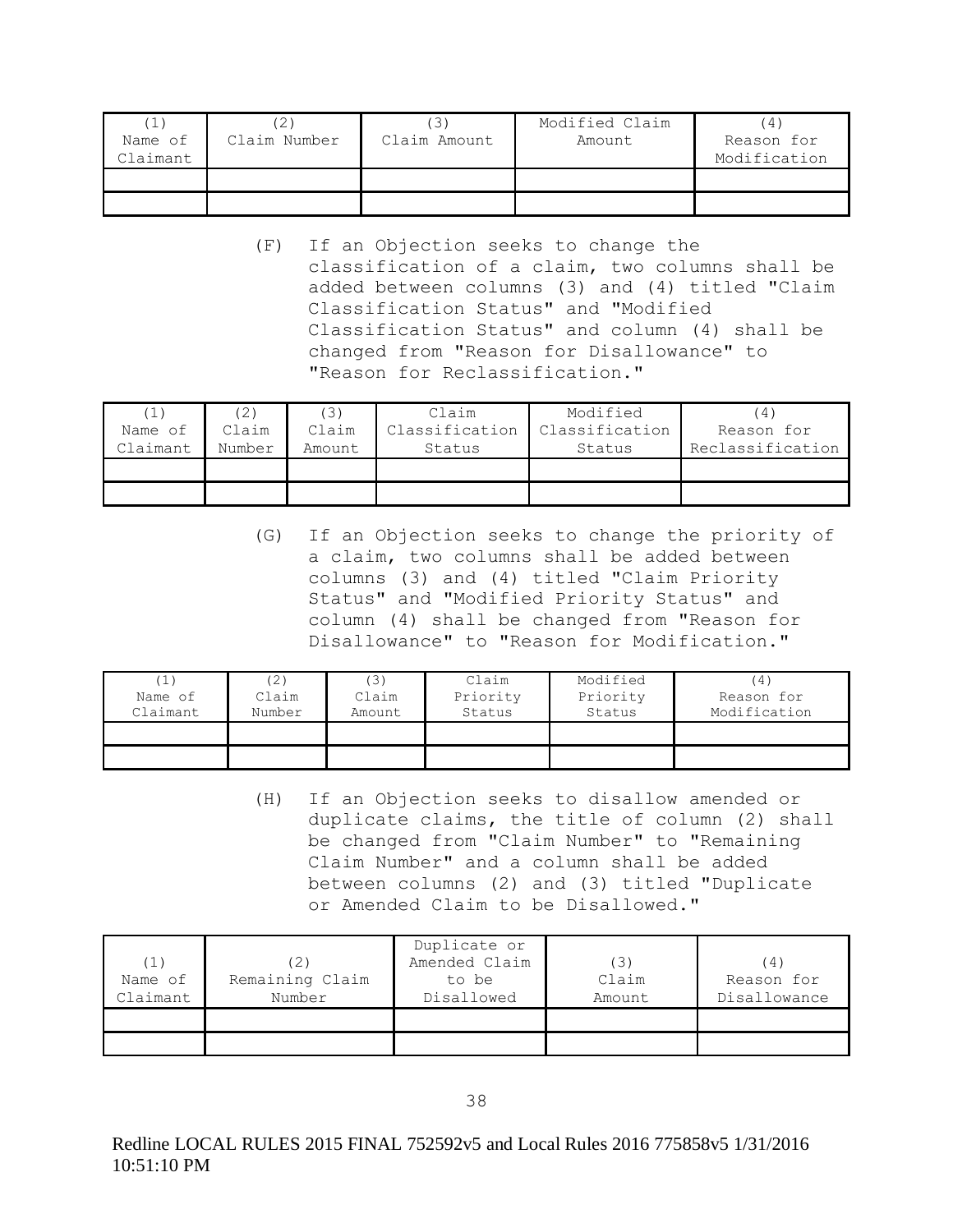(I) If an Objection seeks to disallow late filed claims, a column shall be added between columns (1) and (2) titled "Date Claim Filed."

| Name of  | Date<br>Claim | ∠<br>Claim | 3.<br>Claim | 4<br>Reason for |
|----------|---------------|------------|-------------|-----------------|
| Claimant | Filed         | Number     | Amount      | Disallowance    |
|          |               |            |             |                 |
|          |               |            |             |                 |

- (J) Where the Objection is based on substantive grounds, the exhibit must include a claimspecific declaration in the column titled "Reason for Disallowance" giving sufficient detail as to why the claim should be disallowed. The following are examples of "sufficient detail" necessary to sustain an Objection on a substantive basis:
	- (1) If the claim is against a non-debtor entity, then the non-debtor entity must be identified;
	- (2) If the claim has been paid or satisfied prepetition (not postpetition), then the check number and the date the check was issued must be identified. (An objection to a claim on the basis that the claim has been paid or satisfied postpetition is not a valid objection); and
	- (3) If the claim includes a postpetition claim, then the date the postpetition claim arose must be identified.
- (iv) Proofs of Claim. If the Objection is nonsubstantive, then copies of the proofs of claim need not be provided to the Court, except that proofs of claim and any attached supporting documentation relating to an Objection based on Local Rule 3007- 1(d)(vi) (i.e., a claim without any supporting documents) shall be provided to the Court as set forth in Local Rule  $3007-1$  (e) (iv)(A) - (C). When the Objection is substantive, a copy of the proofs of claim and all supporting documentation shall be provided to the Court as follows: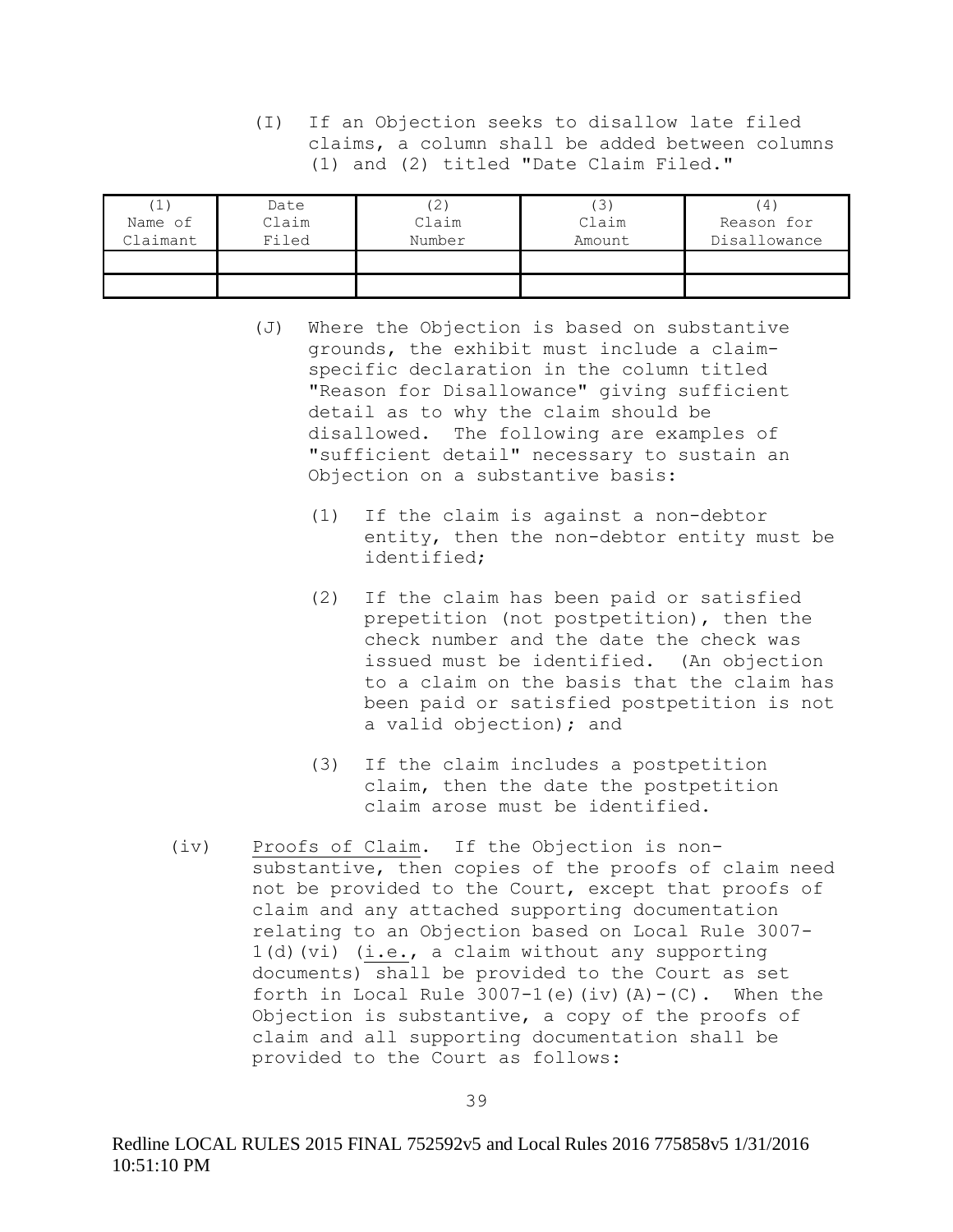- (A) Proofs of claim shall be in a binder and separated by tabs;
- (B) Proofs of claim shall be in the order as listed in the exhibit(s), with additional tabs indicating to which exhibit the claims relate; and
- (C) At least fourteen (14) days before the hearing on the Objection, a Notice of Submission of Proofs of Claim is to be filed and delivered to the respective Judge's chambers with copies of the claims (with all attachments) along with the Objection to those claims. The Notice of Submission of Proofs of Claim stating that the claims have been delivered to chambers and that copies can be requested from objector's counsel shall be served upon all parties requesting notice under Fed. R. Bankr. P. 2002.
- (v) Notice of Objection to Claim Holder. Each claim holder whose rights are affected by an Objection shall receive a "Notice of Objection to Claim" that shall conform to Local Form 113 or a copy of the Objection.
- (f) Requirements Relating to Substantive Objections.
	- (i) As authorized by Fed. R. Bankr. P. 3007(c), the Court hereby orders that an Objection which is based on substantive grounds may contain more than one but no more than 150 claims, unless the Court orders otherwise.
	- (ii) No more than two substantive Objections may be filed each calendar month, unless the Court orders otherwise.
	- (iii) An Objection based on substantive grounds, other than incorrect classification of a claim, shall include all substantive objections to such claim. All Objections based on incorrect classification of a claim shall provide in the title (or otherwise conspicuously state) that substantive rights may be affected by this Objection and by any further Objection that may be filed and shall otherwise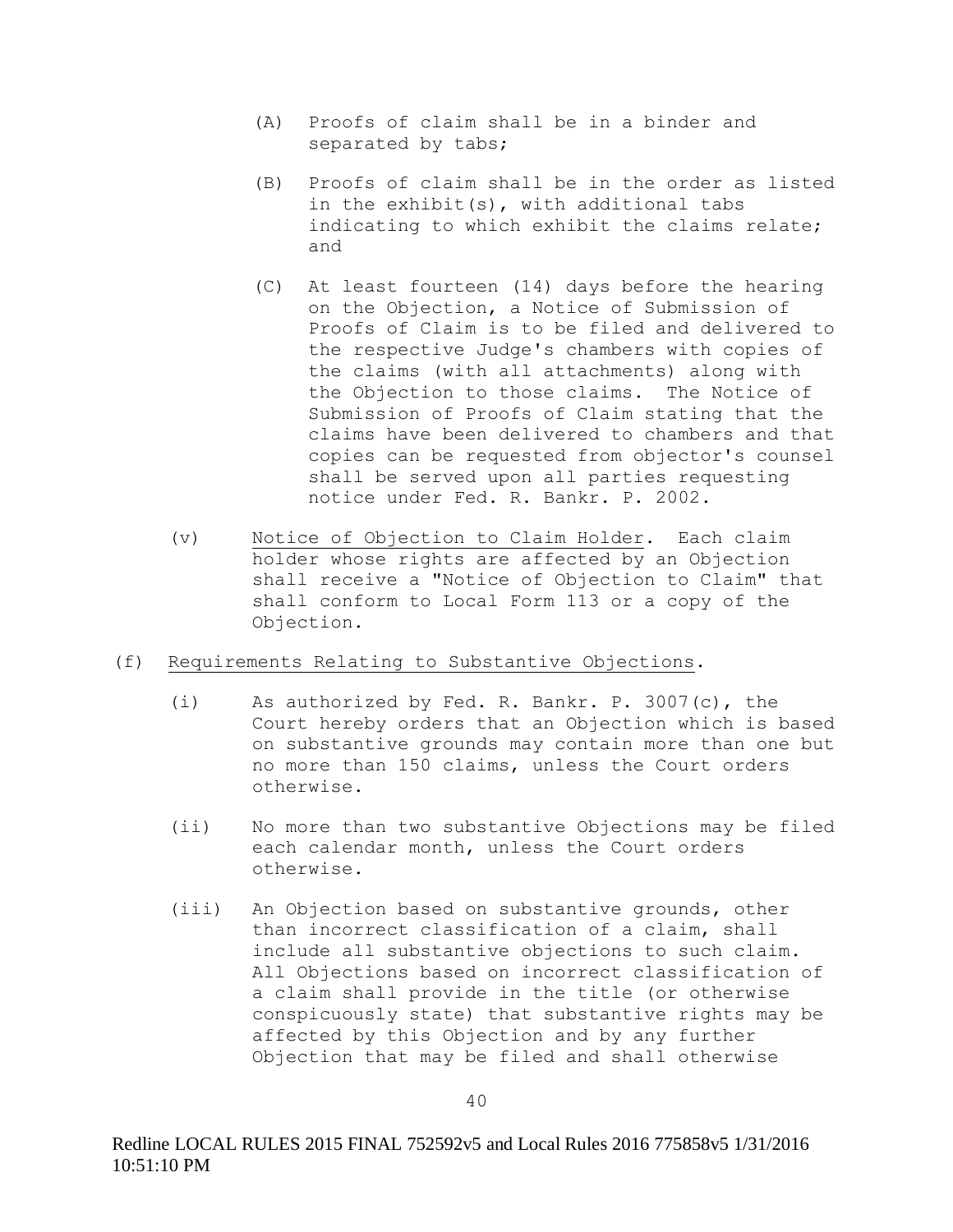comply with these Local Rules other than (i) and (ii) above.

- (iv) Fed. R. Bankr. P. 7015 shall apply to any substantive Objection and upon the filing of a response to such substantive Objection, the objector may only amend such Objection upon leave of court or written consent of the claimant; provided, however, that if an Objection to a particular claim is determined to be substantive under Local Rule 3007- 1(d)(vi) or the claimant filed a response to an Objection made under Local Rule 3007-1(d)(vi) and the response included supporting documentation or information, then the Objection may be amended without written consent or leave of Court.
- (v) The Court will not consider any substantive Objection to personal injury or wrongful death claims that would be in violation of 28 U.S.C.  $$157(b)(2)(B).$
- (g) Pro Se. Any claimant may participate pro se (and telephonically) at a hearing on an Objection to his or her claim by following the telephonic appearance procedures located on the Court's website.
- (h) Responses and Replies to Objection.
	- (i) Response Deadline. Any response to an omnibus objection shall be due no later than seven (7) days before the hearing date. See also Del. Bankr. L.R. 9006-1.
	- (ii) Reply. Reply papers may be filed and, if filed, shall be served so as to be received by 4:00 p.m. prevailing Eastern Time the day prior to the deadline for filing the agenda. See also Del. Bankr. L.R. 9006-1.
- (i) Hearings on Objections and Responses. Hearings on Objections, and any response thereto, may ordinarily be held on the regularly scheduled omnibus hearing dates in chapter 11 cases, consistent with these Local Rules. When the Court determines that the hearing on a particular claim Objection will require substantial time for the presentation of argument and/or evidence, then the Court, in its discretion, may reschedule the hearing on that claim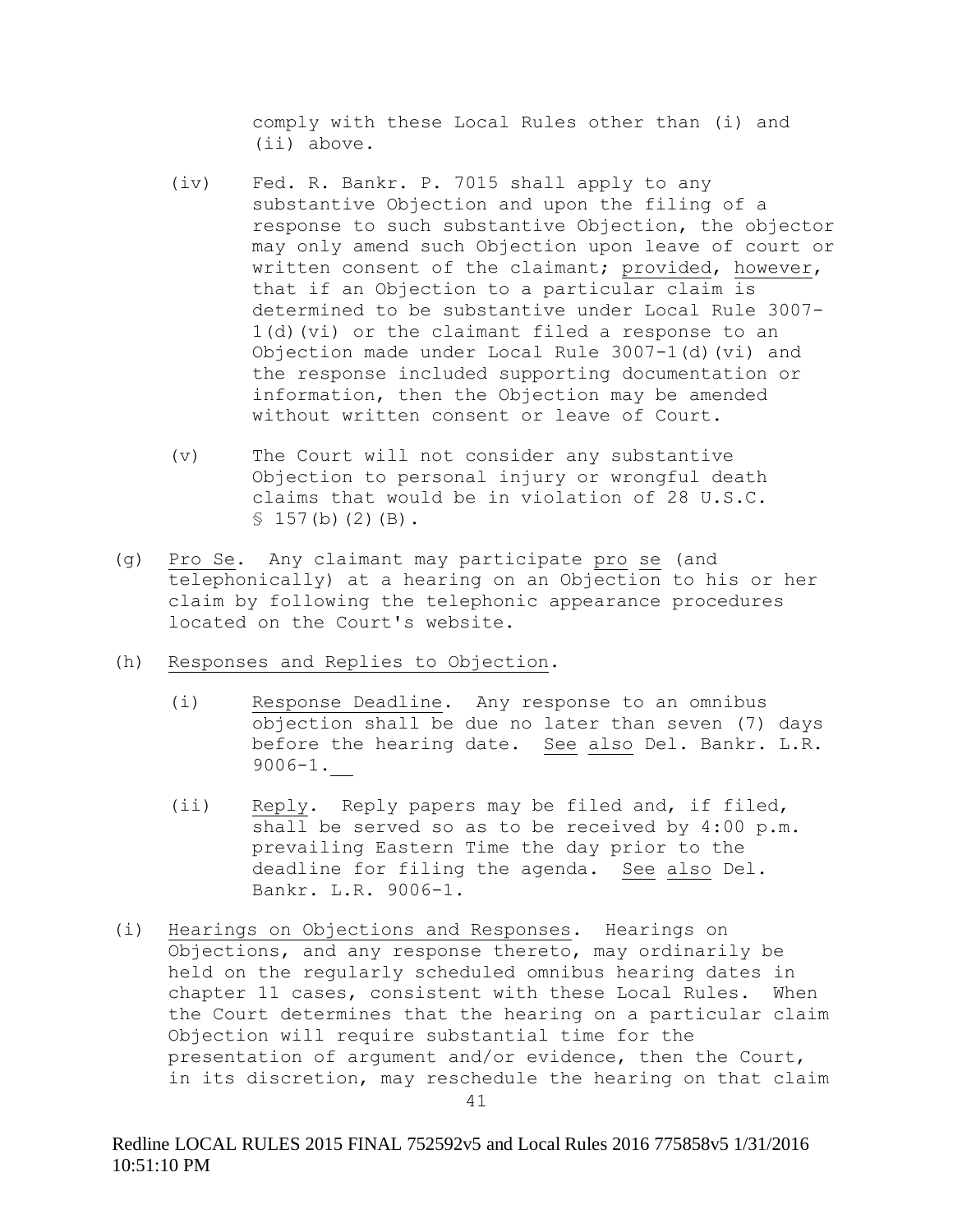for a different hearing date and time. The parties may also request that a separate hearing on an Objection(s) based on substantive grounds be separately scheduled for a date and time convenient to the Court and the parties.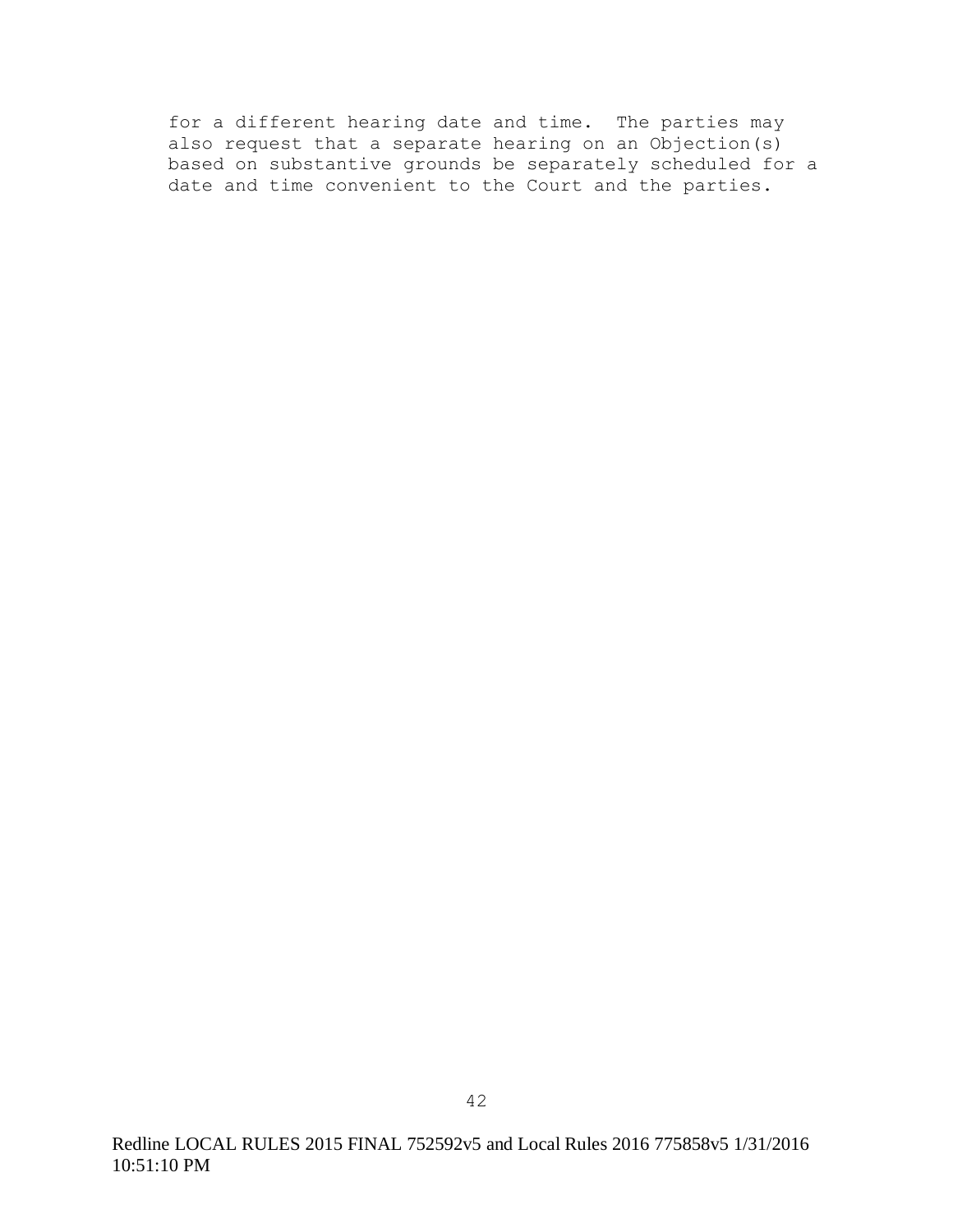**Rule 3007-2 Service of Objections to Claims; Notices in Lieu of Full Objection**. In lieu of serving a copy of the entire claim objection (including an "Objection" as defined in Local Rule 3007-1(a)) on all parties having filed a request for service of notices under Bankruptcy Rule 2002(i), the objecting party may, in its discretion, elect to serve on any party-in-interest that has filed a request for service of notices under Bankruptcy Rule 2002(i) and that is not (i) the holder of a claim that is objected to in the claim objection, (ii) the debtor or debtorin-possession, (iii) any statutory trustee, (iv) any official committee, or (v) the U.S. Trustee (the "Core Objection Service Parties"), only the exhibits to the claim objection in the form required by Local Rule 3007-1(e)(iii) and the notice in the form required by Local Rule 3007-1(e)(v). Service of a claim objection upon the Core Objection Service Parties shall be in the manner prescribed by Bankruptcy Rule 3007(a). Such service shall be deemed valid and proper service on parties so served.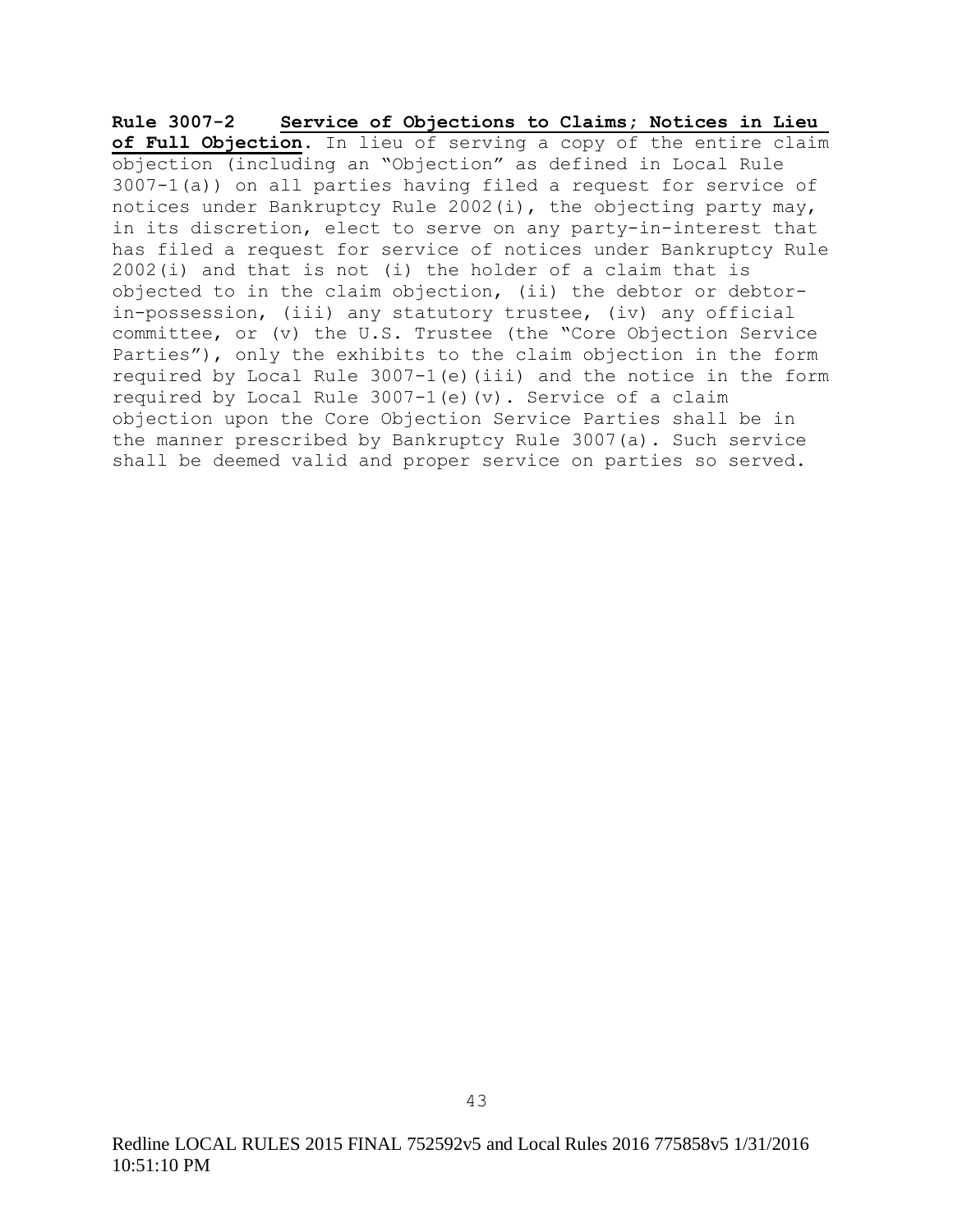**Rule 3011-1 Deposit or Release of Funds Paid into the Registry of the Court**. The deposit or release of funds paid into the Registry of the Court shall be by motion in accordance with Del. Bankr. L.R. 9013-1.

- (a) Deposit of Funds. A motion for the deposit of funds paid into the Registry of the Court shall specify the amount to be deposited and the reason for the deposit. If the deposit is for unclaimed distributions, then the movant shall also specify the list of payees (with the last four digits of taxpayer identification number, if available), the amount due to each payee and why the distributions did not occur to the payees.
- (b) Withdrawal of Funds. In addition to the requirements set forth in 28 U.S.C. § 2042, any motion for the withdrawal of funds paid into the Registry of the Court shall (i) include a copy of the trustee's motion to deposit unclaimed funds into the registry of the Court, (ii) specify the amount to be withdrawn and state the name, address and the last four digits of taxpayer identification number of any entity to which funds are paid, (iii) specify the reason for the motion and proof of the right to payment for the entity to be paid and (iv) include a proposed order stating that the requested funds to be released be made payable to "the claimant, (name of claimant), c/o name of fund finder." In addition, the motion shall be brought by (i) an attorney admitted to practice before the District Court or admitted pro hac vice in this Court for the case at hand, (ii) the claimant or its legal successor, (iii) the assignee of the claimant or its legal successor, or (iv) the attorney in fact for the claimant or its legal successor.
- (c) Service. Any such motion for the deposit or withdrawal of funds shall be served upon the United States Trustee, the debtor or trustee, if any, and the original claimant or any assignee thereof. If the funds have been deposited with the Court for at least five years, the motion for the withdrawal of funds shall be noticed to the United States attorney, in accordance with 28 U.S.C. § 2042.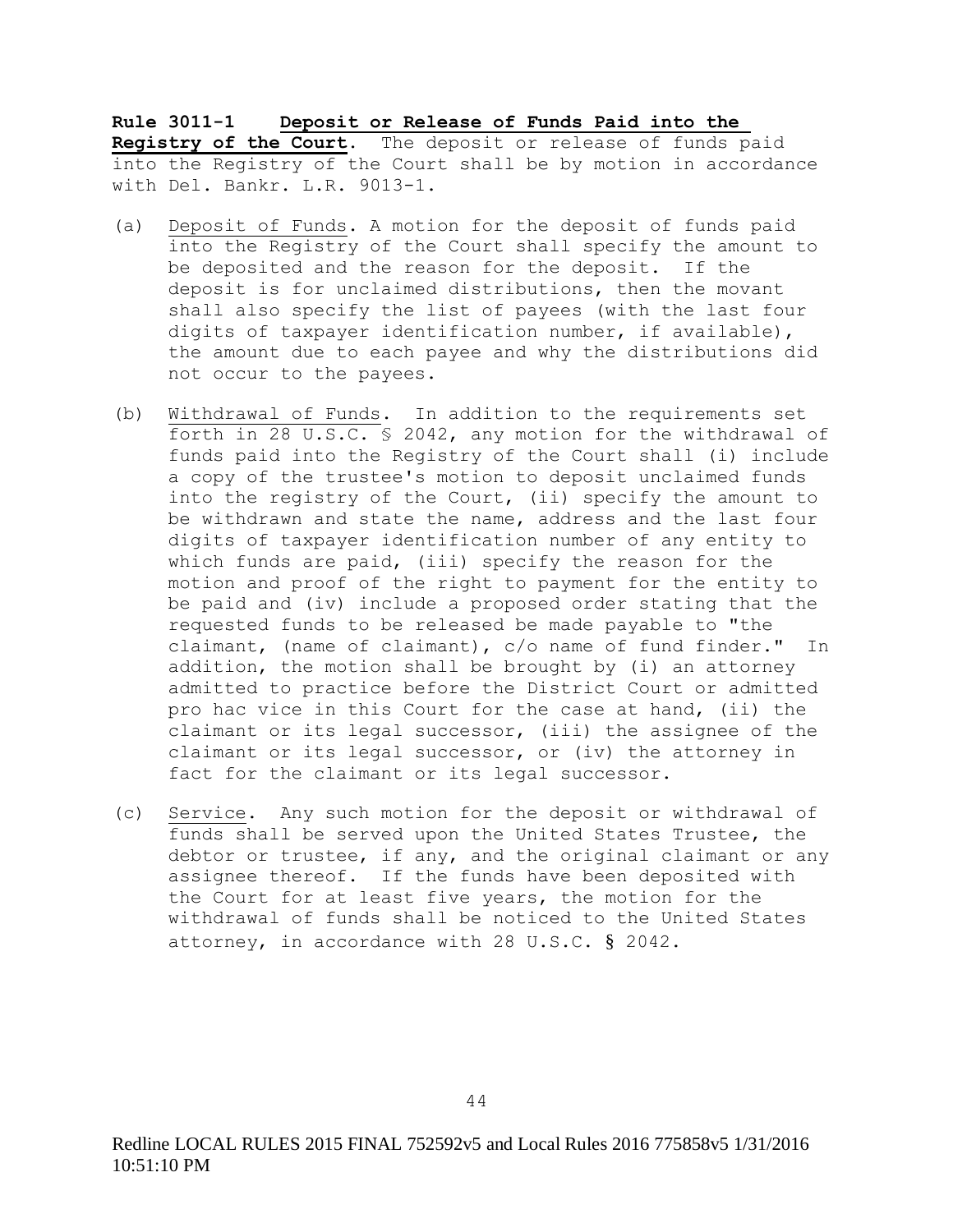**Rule 3011-2 Motion for Release of Funds Paid into the Registry of the Court - Confidentiality**. Any motion for release of funds previously paid into the registry of the Court or any exhibit in support thereof that contains confidential information regarding the claimant shall be filed with the Clerk with all confidential information redacted. An unredacted copy of such motion or exhibit shall be delivered in a sealed envelope to the assigned judge.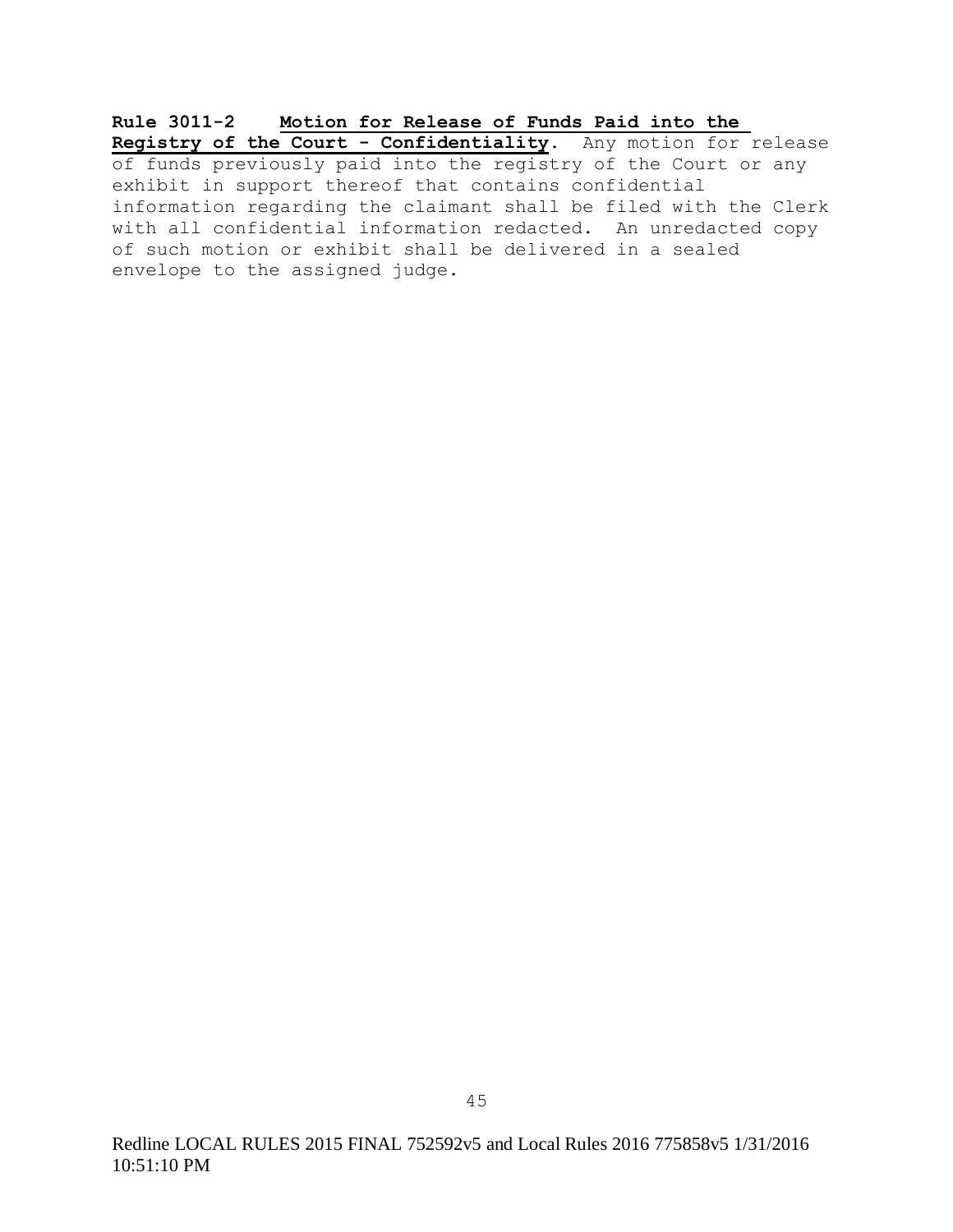#### **Rule 3015-1 Chapter 12 Plan and Confirmation Requirements**.

- (a) If a Chapter 12 Plan is filed with the petition, the Court will serve the Plan. If a Chapter 12 Plan is filed after the petition date, the debtor shall file and serve upon the Chapter 12 trustee, all creditors, and parties requesting service, the proposed plan and a notice scheduling the hearing to consider confirmation. The notice shall include the time fixed for filing objections to the proposed plan that is not less than seven (7) days prior to the hearing. Unless the Court fixes a different time, the notice of the hearing shall be given not less than twenty-eight (28) days before the confirmation hearing.
- (b) Objections to confirmation of the plan shall be filed with the Court and served on the debtor, the debtor's attorney, the Chapter 12 trustee, and parties requesting service not less than seven (7) days prior to the confirmation hearing.
- (c) If an amended plan is filed before the scheduled confirmation hearing, the debtor shall serve upon the Chapter 12 trustee, all creditors, and parties requesting service, the amended plan with a new notice of hearing for the consideration of the amended chapter 12 plan, in such manner as to ensure that such parties receive the amended plan and notice not less than seven (7) days prior to the confirmation hearing.
- (d) The debtor shall prepare a proposed Confirmation Order that recites the requirements of the plan and the Court's findings under 11 U.S.C. § 1225.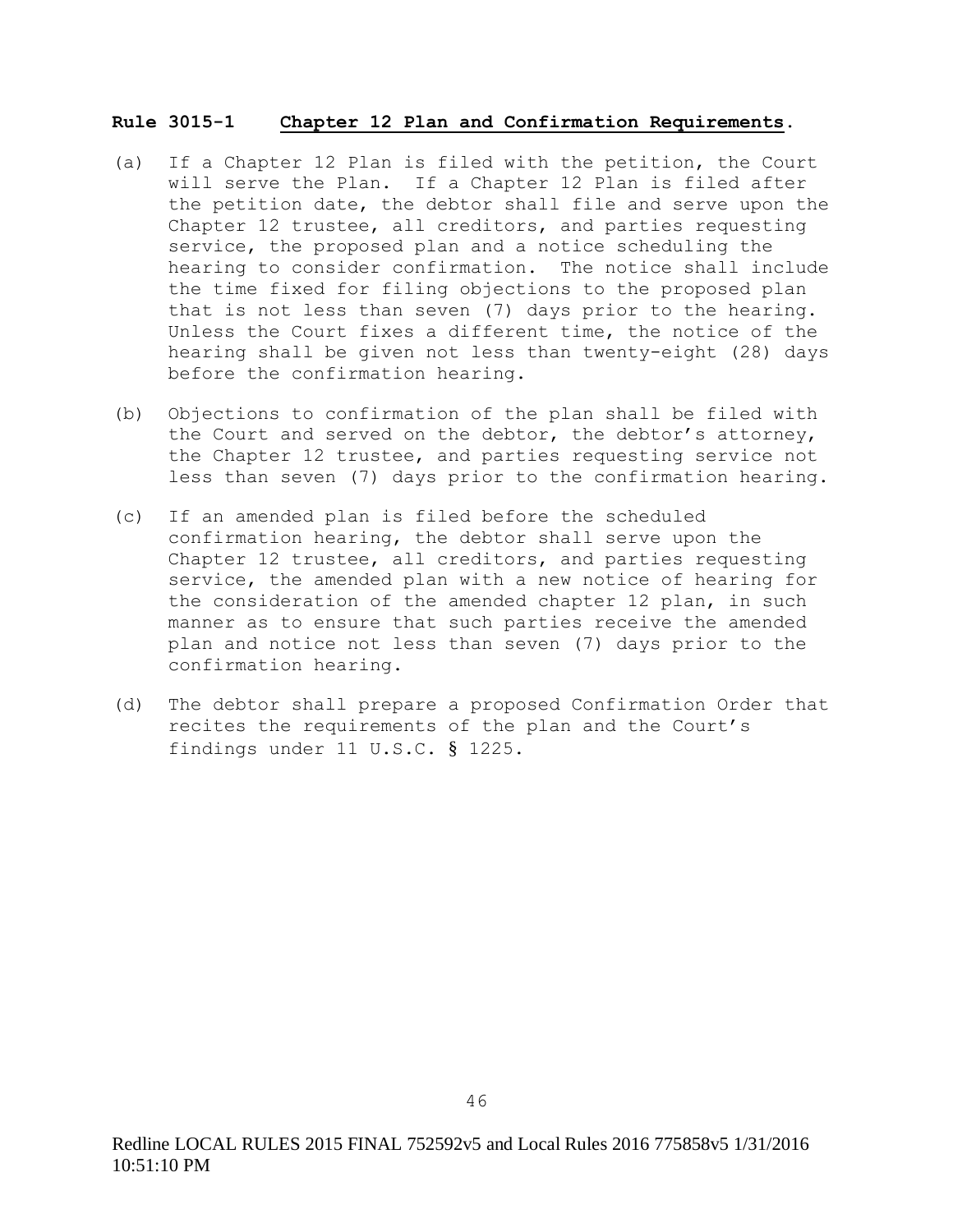## **Rule 3017-1 Approval of Disclosure Statement**.

- (a) Hearing on Disclosure Statement. Upon the filing of a disclosure statement, the proponent of the plan shall obtain hearing and objection dates from the Court and shall provide notice of those dates in accordance with Fed. R. Bankr. P. 3017. The hearing date shall be at least thirtyfive (35) days following service of the disclosure statement and the objection deadline shall be at least twenty-eight (28) days from service of the disclosure statement.
- (b) Voting Procedures. The plan proponent shall timely file a motion to be heard at the disclosure statement hearing for approval of the voting procedures, including the form of ballots, the voting agent and the time and manner of voting.
- (c) Service of Disclosure Statements. When a party in interest makes a written request of a plan proponent for service of a copy of the disclosure statement or plan under Fed. R. Bankr. P. 3017(a), service of that disclosure statement or plan shall be at the expense of the plan proponent.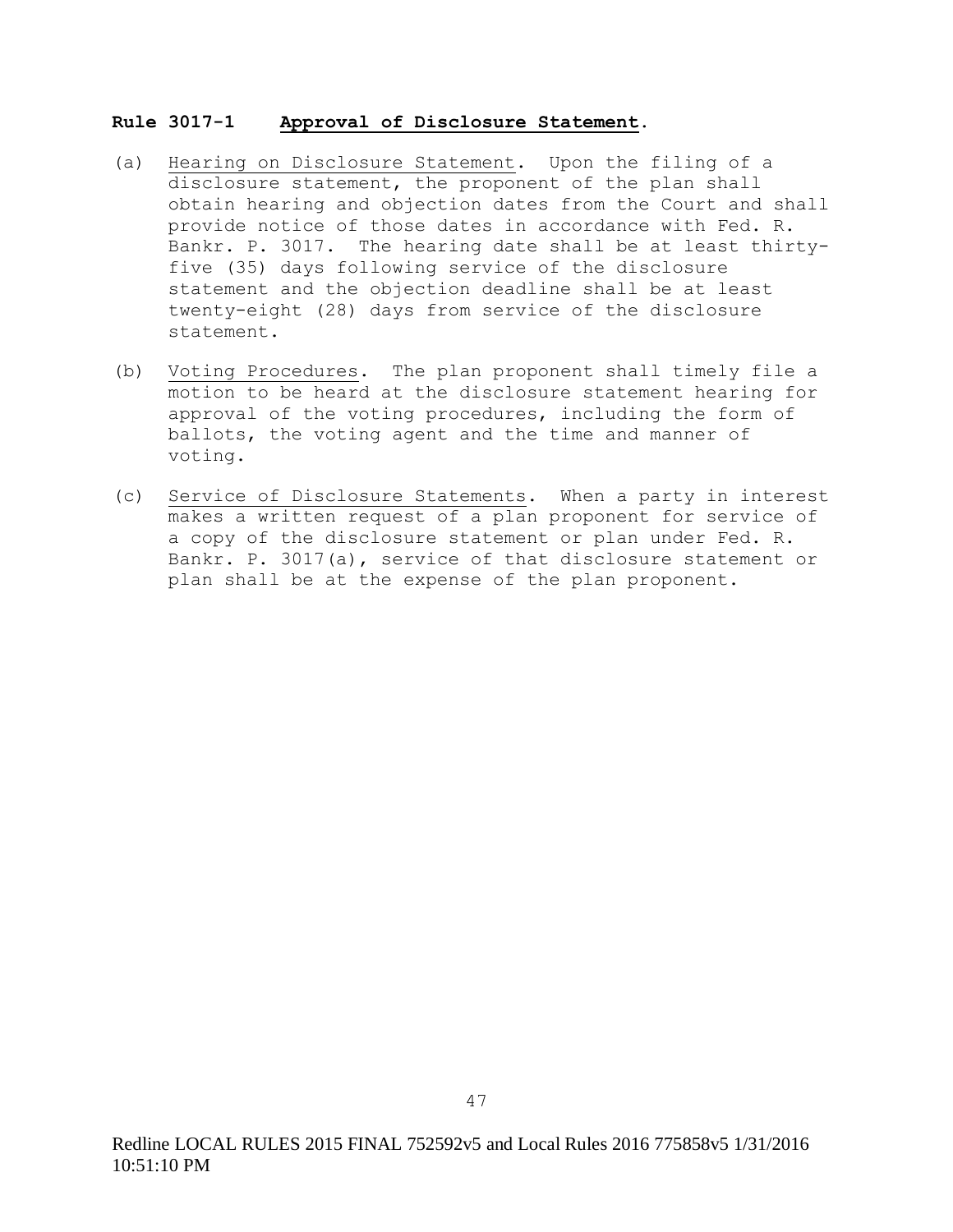**Rule 3017-2 Combined Hearings on Approval of Disclosure Statements and Confirmation of Plans in Liquidating Chapter 11 Cases.**

- (a) Applicability. This Local Rule shall be applicable to all cases arising under chapter 11 of the Code where the following requirements are met:
	- (i) All or substantially all of the assets of the debtor[s] were or will be liquidated pursuant to a sale under 11 U.S.C. § 363; and
	- (ii) The plan of liquidation proposes to comply with section 1129(a)(9) of the Code; and
	- (iii) The plan of liquidation does not seek non-consensual releases/injunctions with respect to claims creditors may hold against non-debtor parties; and
	- (iv) The debtor's combined assets to be distributed pursuant to the proposed plan of liquidation are estimated, in good faith, to be worth less than \$25 million (excluding causes of action).
- (b) Combined Disclosure Statement and Plan of Liquidation. A plan proponent may combine the disclosure statement and plan of liquidation into one document.
- (c) Interim Approval of the Disclosure Statement; Approval of Solicitation Procedures and Scheduling Combined Hearing on Approval of the Adequacy of Disclosure Statement and Confirmation of Plan. In the event that the requirements of subsection (a) above are satisfied, upon the filing of a disclosure statement and proposed plan of liquidation, a plan proponent may file a motion requesting (1) interim approval of the disclosure statement; (2) approving solicitation procedures; and (3) the scheduling of a joint hearing to consider final approval of the adequacy of the disclosure statement and confirmation of the proposed plan of liquidation. Such motion may be granted without notice and a hearing if:
	- (i) Notice. The motion provides at least fourteen (14) days' notice to the United States Trustee and the creditors' committee (or the twenty (20) largest unsecured creditors, if no creditors' committee is formed), and all parties who have requested service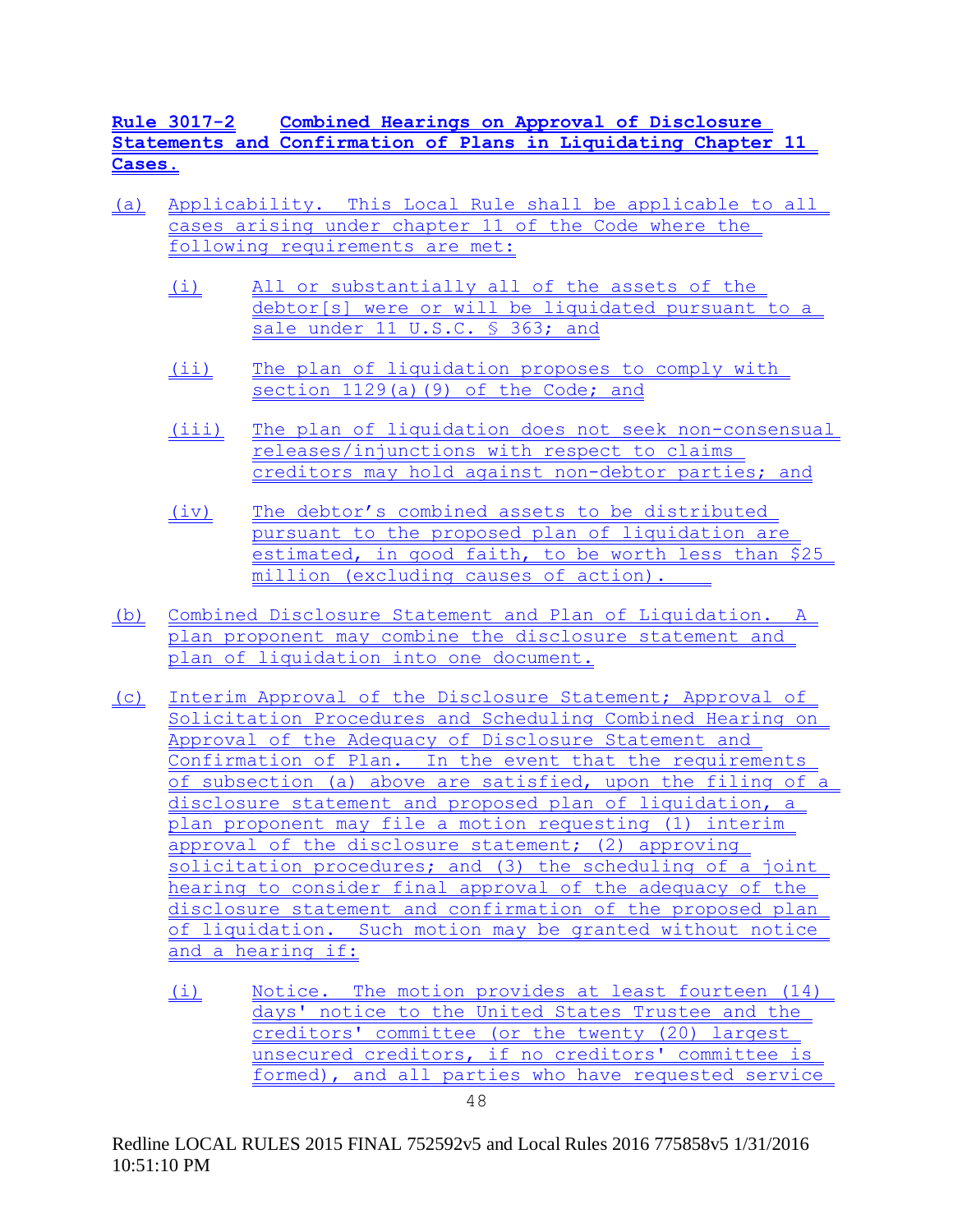of notices under Fed. R. Bankr. 2002(d). If an objection is timely filed within such notice period, a hearing on the motion will not occur less than seven (7) days after expiration of the notice period; and

- (ii) Provisions to be Highlighted. All motions under this rule requesting a joint disclosure statement and confirmation hearing must: (A) recite whether the proposed form of order and/or plan of liquidation contains any provision of the type indicated below and (B) identify the location of any such provision in the proposed form of order and/or plan of liquidation:
	- (A) Provisions which seek consensual releases/injunctions with respect to claims creditors may hold against non-debtor parties; and
	- (B) Provisions that seek to release any claims the debtor[s] may have against non-debtor parties who are insiders of a debtor; and
	- (C) Any provision which seeks an exemption under section 1146 of the Code; and
- (iii) The motion identifies the proposed balloting agent, which may include counsel to the plan-proponent; and
- (iv) The motion identifies any voting procedures in addition to those required in section (d) of this Local Rule; and
- (v) The requested hearing date will not occur earlier than forty-five(45) days after entry of an order scheduling the combined hearing to consider the final approval of the adequacy of the disclosure statement and confirmation of the plan of liquidation; and
- (vi) The motion is accompanied by a proposed order which, in addition to setting the hearing date, approves: (A) on an interim basis, the disclosure statement; (B) the voting procedures to be utilized; (C) the form of notice to be provided to creditors and interest holders of the debtor[s]; and (D) the form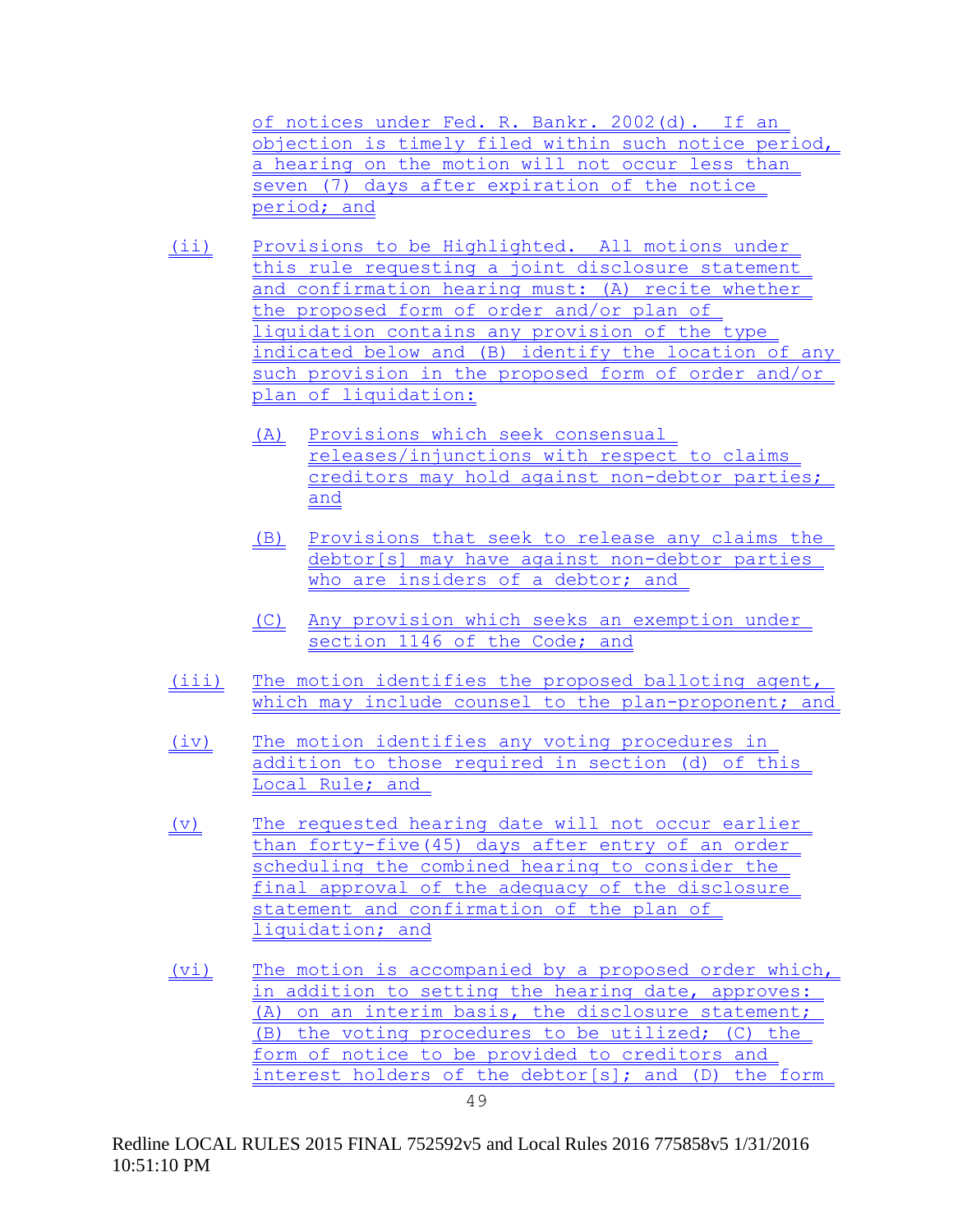of ballot which will be provided to creditors and interest holders entitled to vote on the proposed plan of liquidation. The proposed order shall further provide that objections not made to the types of relief requested under (B), (C) or (D) of this subparagraph (vi) at the time of the hearing on the motion shall not be considered at the time of the combined hearing on the disclosure statement and plan.

- (d) Solicitation and Voting Procedures. The proposed order shall contain, inter alia, the following provisions:
	- (i) Establishment of a record date pursuant to Fed. R. Bankr. P. 3017(d) and 3018(a); and
	- (ii) Establishment of a voting deadline not more than ten (10) days prior to the combined hearing.
- (e) Form of Ballots. If a proposed plan of liquidation seeks consensual releases/injunctions with respect to claims creditors may hold against non-debtor parties, then the ballot must inform the creditors of such releases/injunctions and disclose the manner in which to indicate assent or opposition to such consensual releases/injunctions.
- (f) Combined Confirmation Hearing. The order approving the voting procedures shall provide for a combined hearing on the final approval of the disclosure statement and confirmation of the plan not less than forty-five (45) days from the entry of the order approving the voting procedures and the objection deadline shall be at least thirty-eight (38) days from such date.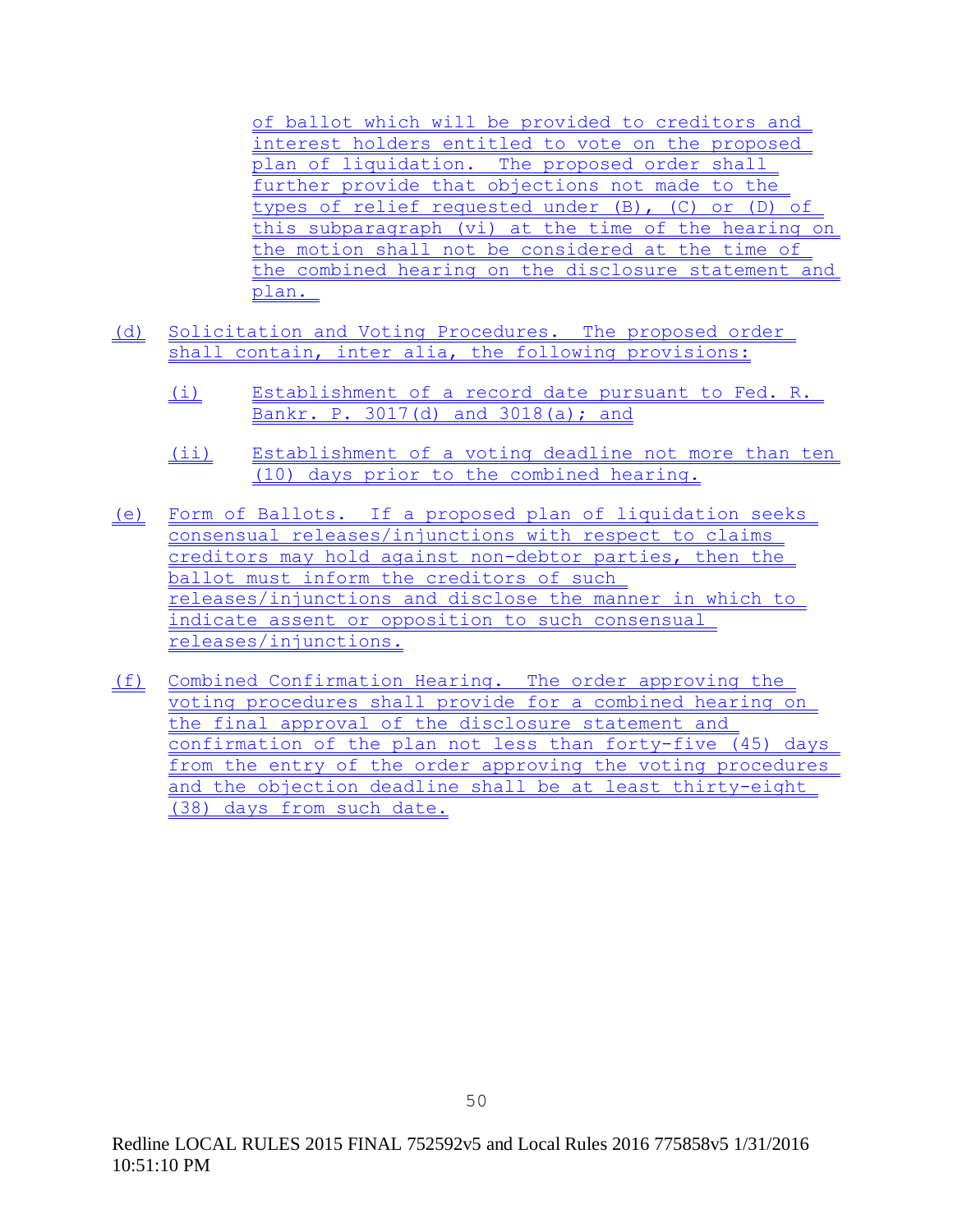#### **Rule 3022-1 Closing of Chapter 11 Cases**.

- (a) Motion. Upon written motion, a party in interest may seek the entry of a final decree at any time after the confirmed plan has been fully administered provided that all required fees due under 28 U.S.C. § 1930 have been paid. Such motion shall include a proposed final decree order that (i) orders the closing of the case and (ii) identifies in the caption and in the body of the order the case name and the case number of each case to be closed under the order.
- (b) Service. A motion for the entry of a final decree shall be served upon the debtor, the trustee, if any, the United States Trustee, all official committees and all creditors who have filed a request for notice under Fed. R. Bankr. P. 2002 and Local Rule 9013-1.
- (c) Final Report. The debtor (or trustee, if any) shall file a final report and account in the form prescribed by the United States Trustee on or before fourteen (14) days prior to the hearing on any motion to close the case.
- (d) Discharge. In a case in which the debtor is an individual, upon completion of plan payments, debtor and debtor's counsel shall file with the Court a motion for entry of a discharge and a Certification, substantially in the form of Local Form 104A, in order to comply with 11 U.S.C. § 1141 and obtain a discharge.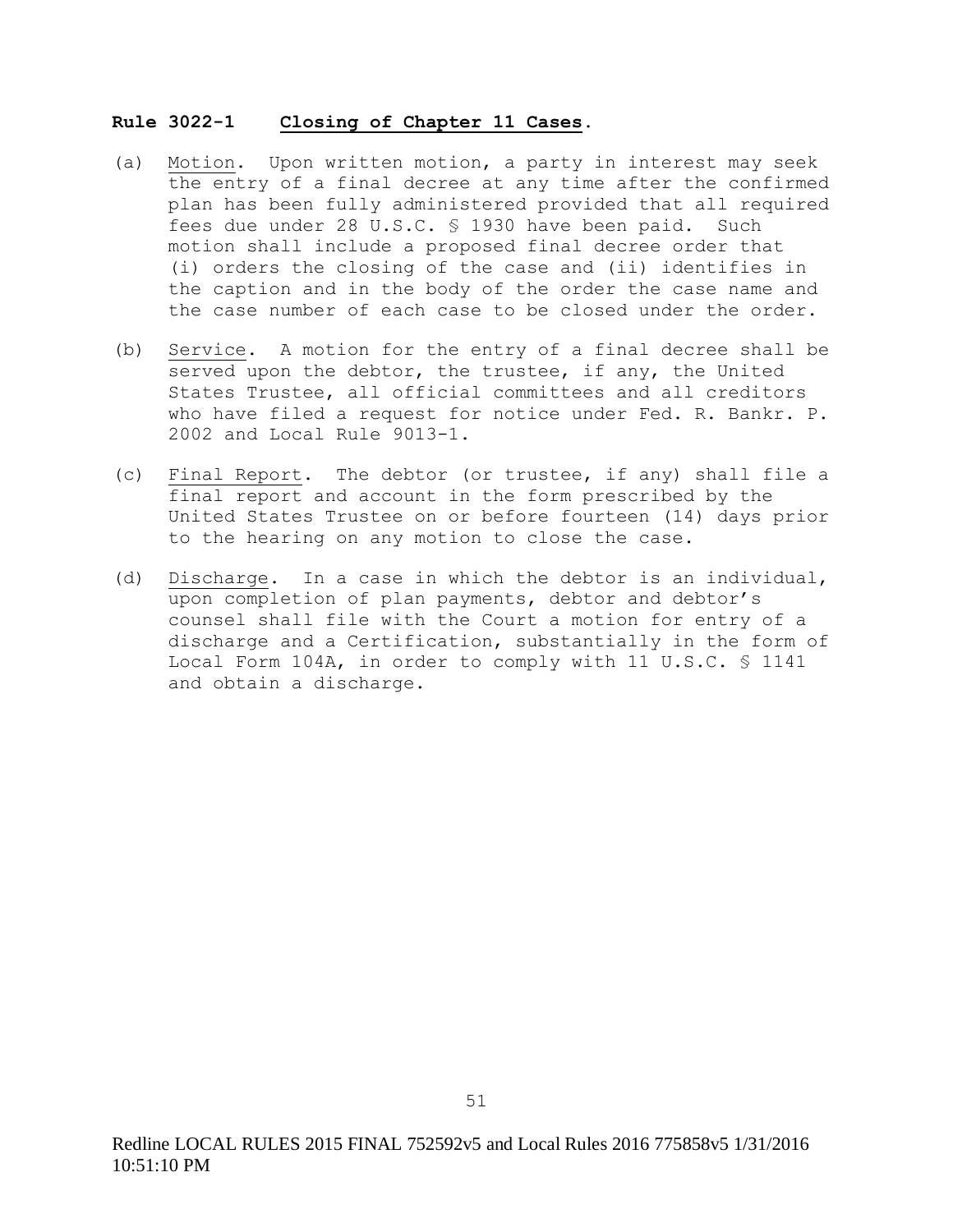**Rule 3023-1 Special Procedures in Chapter 13 Matters**. This Local Rule shall govern all cases filed under chapter 13 of the Code.

- (a) Section 1326 Payments.The debtor shall, after commencing timely payments as required by 11 U.S.C. § 1326(a)(1), continue to make subsequent payments to the trustee in accordance with the proposed plan until the trustee or Court directs otherwise.
	- (ii) If the proposed plan provides for payment of secured debt through the plan and the debtor is making timely pre-confirmation payments to the trustee, the debtor need not continue to make regular payments directly on such secured debt. If the proposed plan provides for direct payments to a secured creditor or if no proposed plan is filed on the petition date, the debtor shall continue to make regular payments to such secured creditor(s) as and when due.
- (b) Chapter 13 Plan and Plan Analysis.
	- (i) Filing of Plan. On the petition date, or within fourteen (14) days of conversion to chapter 13, the debtor shall file a proposed plan substantially in the form of Local Form 103, together with a plan analysis substantially in the form of Local Form 103A. If a plan or plan analysis is filed after such time, the debtor shall serve the plan and plan analysis upon all creditors in accordance with Fed. R. Bankr. P. 2002 and file a certificate of service with the Court.
	- (ii) Mortgage Claims and Procedures.
		- (A) If servicers/mortgagees include a flat fee cost in the proof of claim for review of the chapter 13 plan prior to confirmation and for the preparation of the proof of claim, it shall be reasonable and fairly reflect the attorney's fee included. A postpetition charge for the review of a chapter 13 plan and/or the preparation of a proof of claim may be asserted in the servicer/mortgagee's proof of claim that asserts prepetition claims;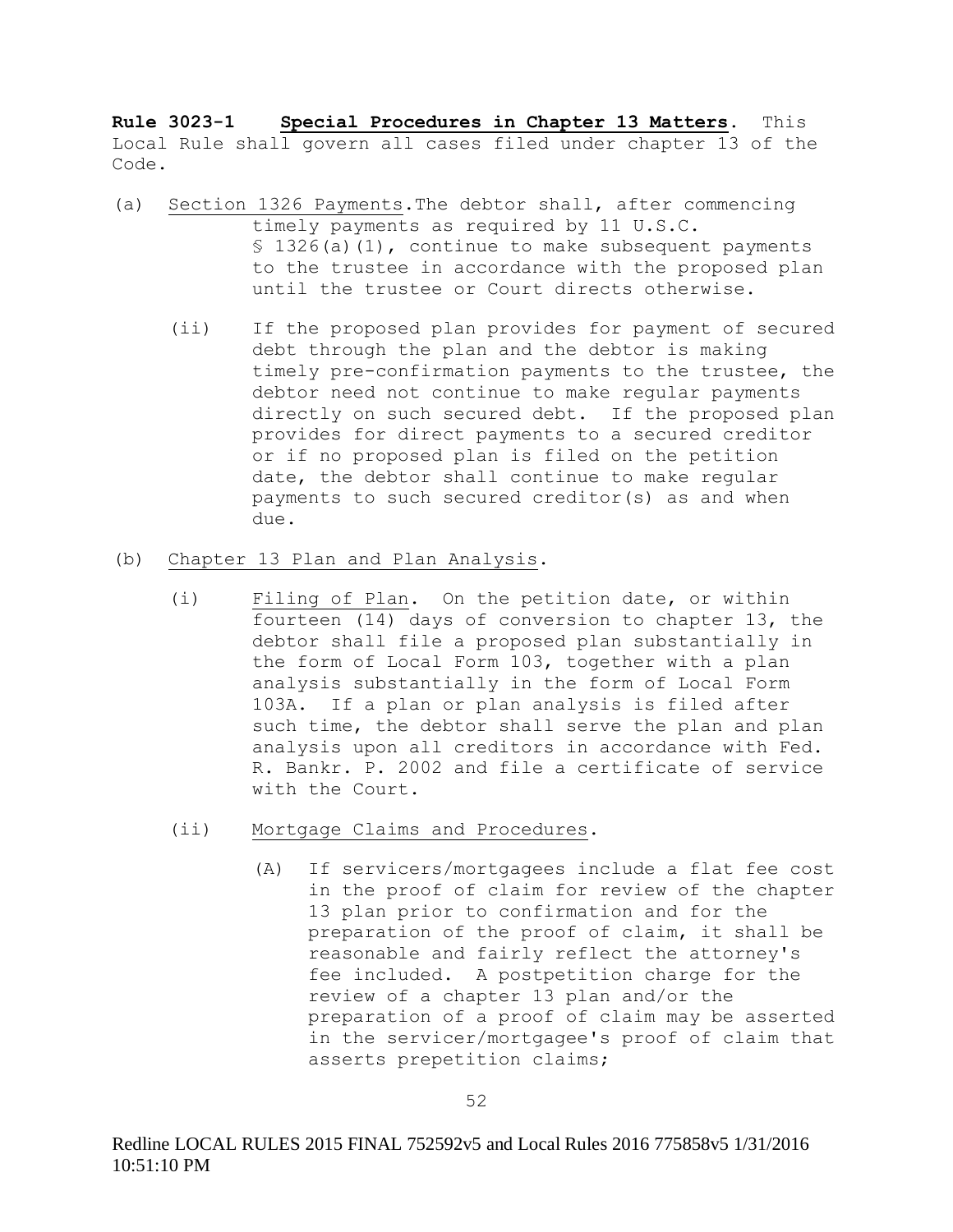- (B) If servicers/mortgagees include attorney fees for pursuing relief from stay, such fees shall be clearly identified as well as how such fees are to be paid in any agreed order resolving a Motion for Relief from Stay or any other matter before the court;
- (C) Servicers/mortgagees shall analyze the loan for escrow changes upon the filing of a bankruptcy case and each year thereafter. A copy of the escrow analysis shall be provided to the debtor and filed with the Court by the servicers/mortgagees or their representative each year;
- (D) Servicers/mortgagees shall not include any prepetition cost or fees or prepetition negative escrow in any postpetition escrow analysis. These amounts shall be included in the prepetition claim amount unless the payment of such fee or cost was actually made by the servicer;
- (E) Servicers/mortgagees shall attach a statement to a formal notice of payment change outlining all postpetition contractual costs and fees not previously approved by the court and due and owing since the prior escrow analysis or date of filing, whichever is later. This statement need not contain fees, costs, charges and expenses that are awarded or approved by the Bankruptcy Court order. In absence of any objection or challenge to such fees, the Debtor shall take appropriate steps to cause such fees to be paid as authorized by mortgage holder's note, security agreement and state law;
- (F) Servicers/mortgagees shall monitor postpetition payments. If the mortgage is paid postpetition current, then the servicers/mortgagees shall not seek to recover late fees. No late fees shall be recovered or demanded for systemic delay but shall be limited to actual debtor default;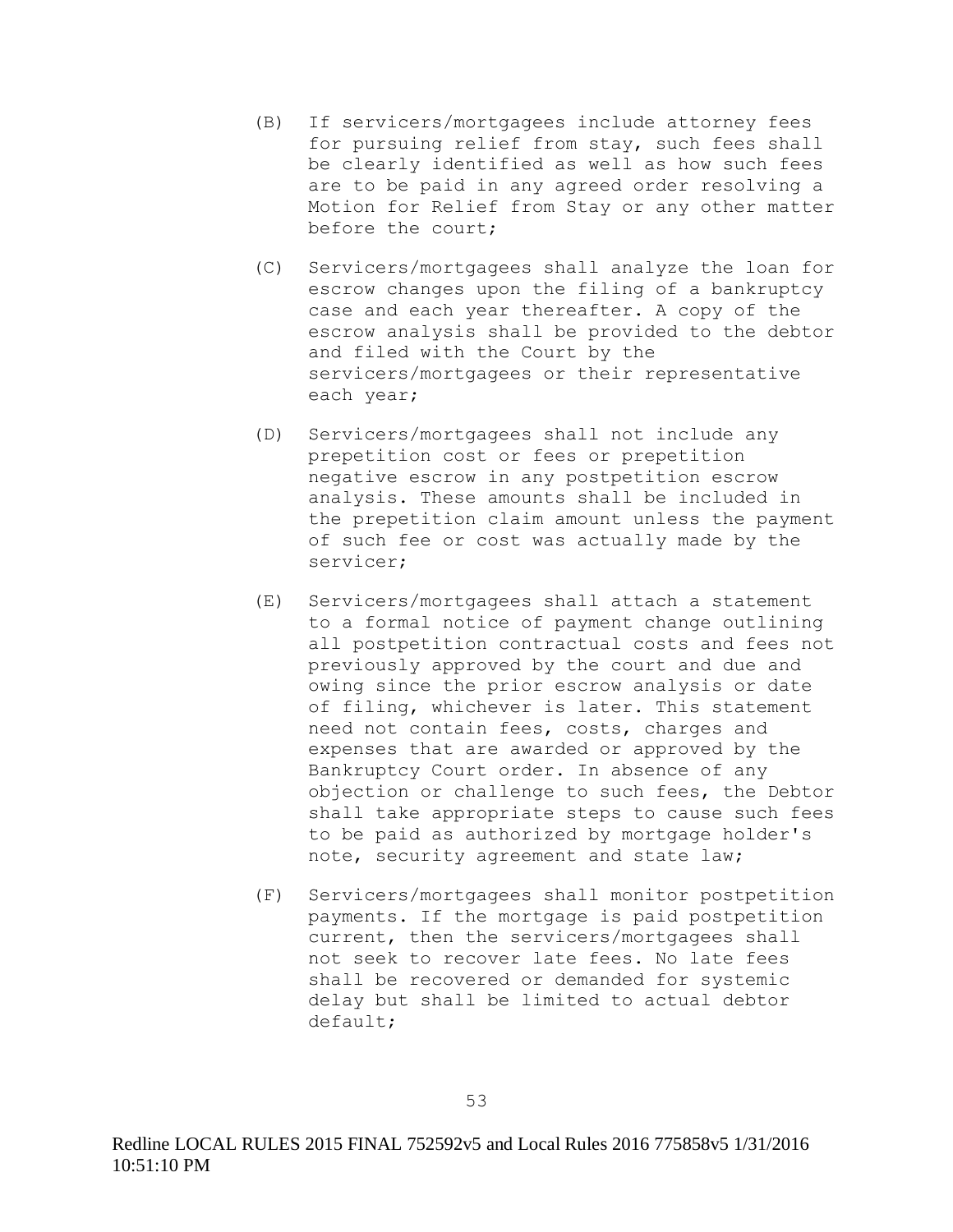- (G) Prepetition payments shall be tracked as applied to prepetition arrears and postpetition payments shall be tracked as applied to postpetition ongoing mortgage payments;
- (H) Servicers/mortgagees shall file a notice and reason of any payment change with the court and provide same to the debtor;
- (I) Servicers/mortgagees are required, at least annually, to file with the Court a notice of any protective advances made in reference to a mortgage claim, such as non-escrow insurance premiums or taxes. Such notice shall be provided to the debtors and filed with the Court;
- (J) If appropriate, servicers/mortgagees should review the Trustee's website or NDC (National Data Center) to reconcile any payment discrepancies with their system prior to the filing of a Motion for Relief from Stay;
- (K) Servicers/mortgagees shall clearly identify, in their proofs of claim, if the loan is an escrowed or non-escrowed loan and break out the monthly payment consisting of principal, interest, escrow and PMI components;
- (L) Servicers/mortgagees shall attach to their proofs of claim or otherwise identify nontraditional or non-conforming mortgage loans in their proof of claim. Servicers/mortgagee's holding loans with options should identify on the proof of claim the type of loan as well as the various contractual payment options available during the bankruptcy to the borrower/debtor;
- (M) Mortgage Arrearage Claims: When filing their initial proofs of claims, servicers/mortgagees should state their mortgage arrearage up to the date of the filing date of the bankruptcy petition, unless the plan or Trustee indicates otherwise, or local rule provides otherwise. The Chapter 13 Trustee will use the mortgage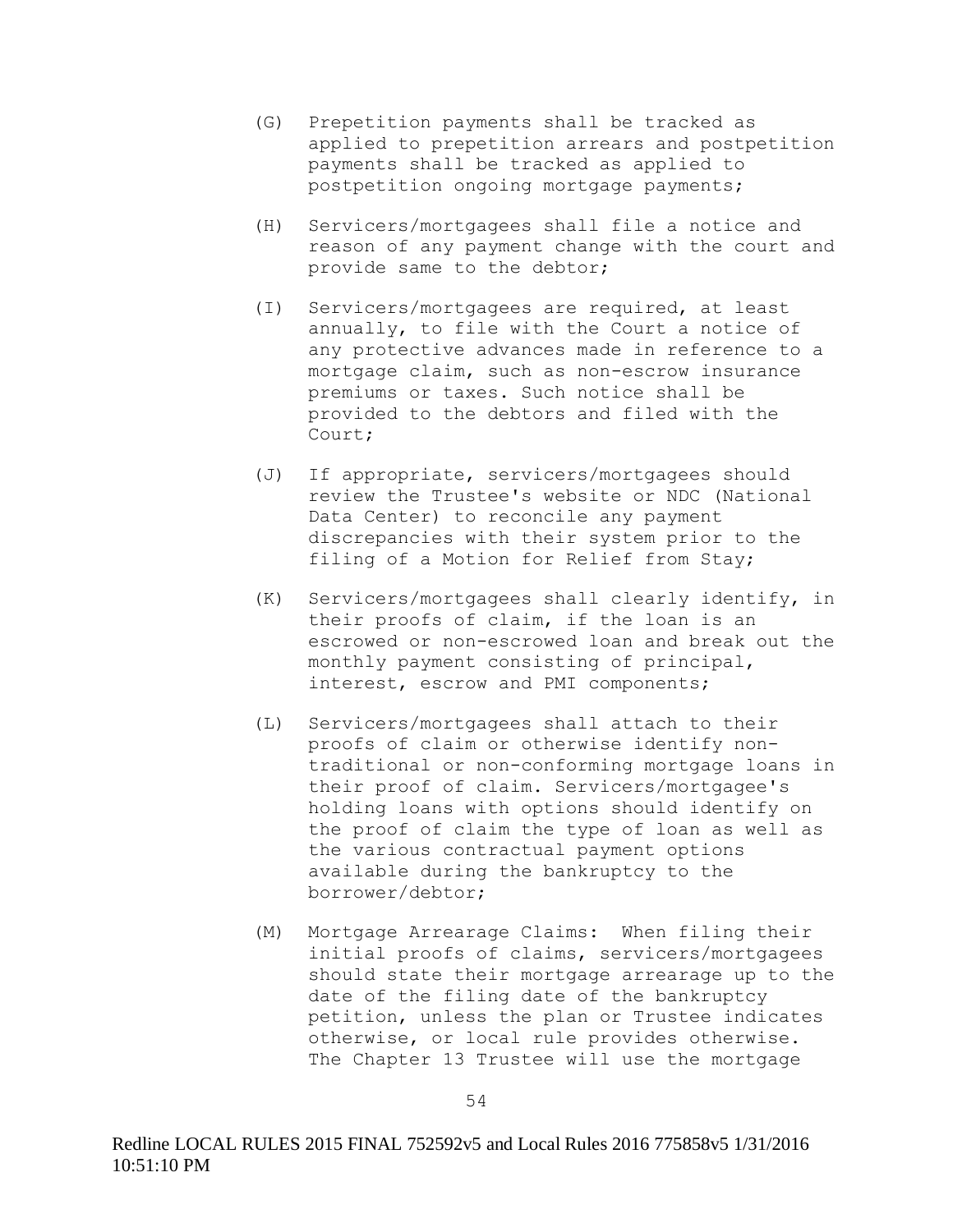arrearage claim to set up the arrearage balance on the claim, which in turn will show up as the "balance" on the voucher check, absent objection to the claim;

(N) Within 30 days after the debtor completes all payments under the plan, the Trustee will file and serve on the Servicer/mortgagee, debtor and debtor's counsel a Notice of Final Cure and Completion of Plan Payments. Within 21 days of service of this Notice the debtor shall file an executed Local Form 104, and the servicer/mortgagee shall file and serve on the debtor, debtor's counsel and the Trustee an itemized statement as required under Fed. Bankr. Rule 3002.1(g) indicating whether it agrees that the debtor has paid in full the amount required to cure any default and whether the debtor is otherwise current on all payments. Absence of the filing of the servicer/mortgagee statement shall be deemed consent to the contents of the Notice of Final Cure and Completion of Plan Payments. Thereafter, upon issuance of a Discharge, a servicer/mortgagee shall adjust its permanent records to reflect the current nature of Debtor(s) account. Servicers/mortgagees should review the Trustee's website or NDC at the close or discharge of the bankruptcy to reconcile any payment discrepancies with their system. Provided, however, that if Debtor elected to defer the payment of approved postpetition charges until the conclusion of the case's administration, then a servicer/mortgagee shall be authorized to collect said sums in accordance with the provisions of its note, security agreement and state law. Otherwise, the mortgage shall be reinstated according to its original terms, extinguishing any right of the servicer/mortgagee or its assignee(s) to recover any amounts alleged to have arisen prior to the date of the Trustee's filing of a Request for Discharge of Debtor(s) and entry of Order deeming any mortgage current;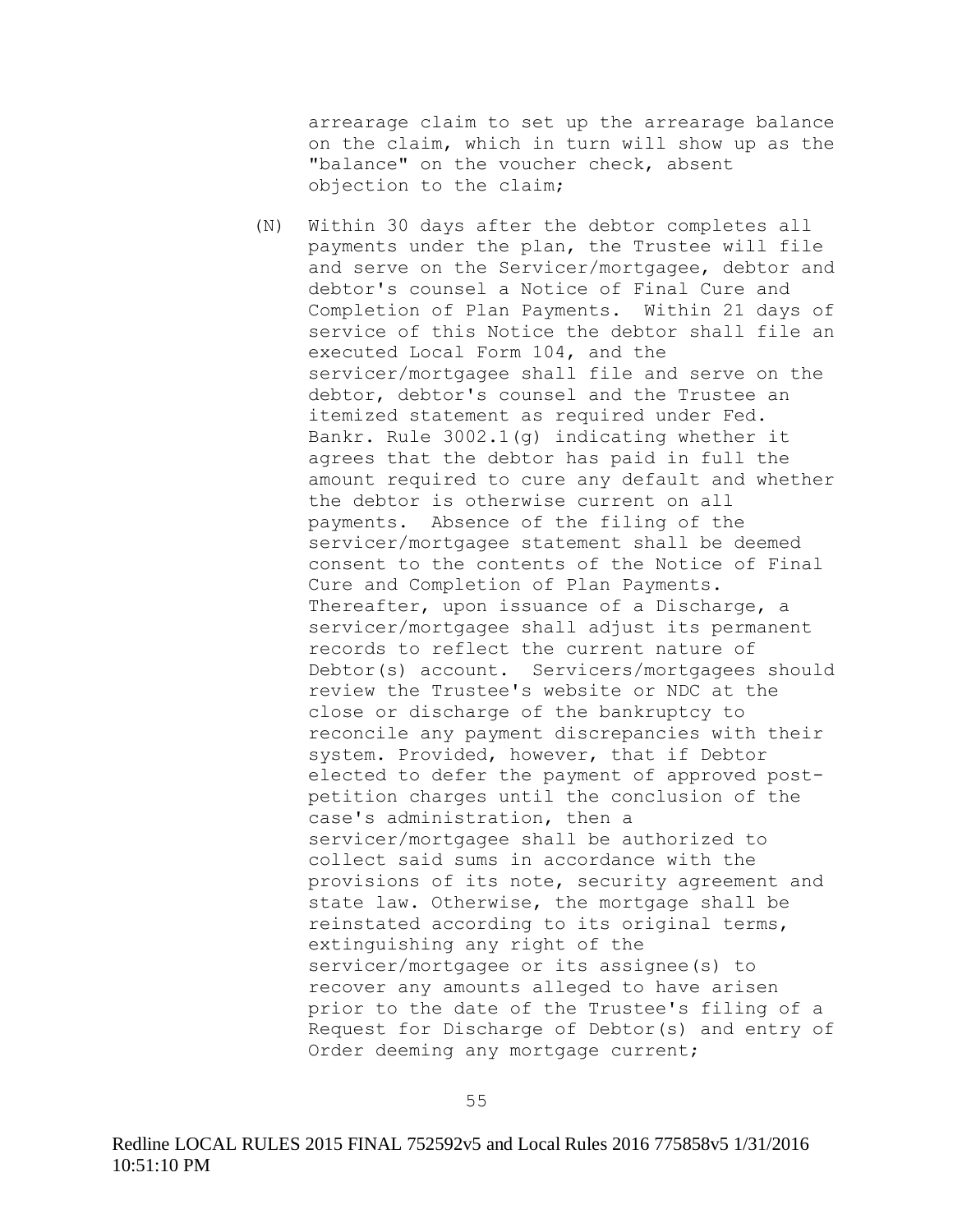- (O) Prior to filing a motion (other than a Motion for Relief from Stay) to enforce any mortgage claim, the notice requirements hereunder or plan provisions governing mortgage claims, the moving party shall attempt to confer in good faith with the affected parties in an effort to resolve the dispute without court actions. All such motions shall include a certification of counsel by Delaware Counsel that a good faith attempt to confer was so made; and
- (P) All statements, notices, escrow analysis, or similar documents required under this Local Rule to be filed with the Court by servicers/mortgagees need not be signed or filed by an attorney or an attorney of record.

## (c) Amended Plans.

- (i) If an amended plan is filed before the scheduled confirmation hearing on the previously filed plan, it shall be accompanied by a certificate of service. The certificate of service should evidence that a copy of the amended plan has been served upon each of the creditors listed in the chapter 13 Schedules and Statement of Financial Affairs, the Chapter 13 Trustee and the United States Trustee, in such a manner so as to ensure that such parties receive the amended plan no less than seven (7) days prior to the confirmation hearing. When a plan is confirmed on an interim basis, any subsequent plan filed prior to the final confirmation should be filed and titled an "Amended Plan" and should be noticed by the debtor or debtor's counsel. A certificate of service therefor should be filed with the Court.
- (ii) Any motion to modify a plan after confirmation shall be noticed by the Court.
- (d) Distribution. Before commencing distribution of the debtor's funds under a confirmed plan, the trustee shall mail to the debtor a copy of the debtor's master report reflecting those creditors that have or have not filed proofs of claim. The trustee shall not distribute funds to any creditor unless a proof of claim has been filed and deemed allowed or allowed by Court order.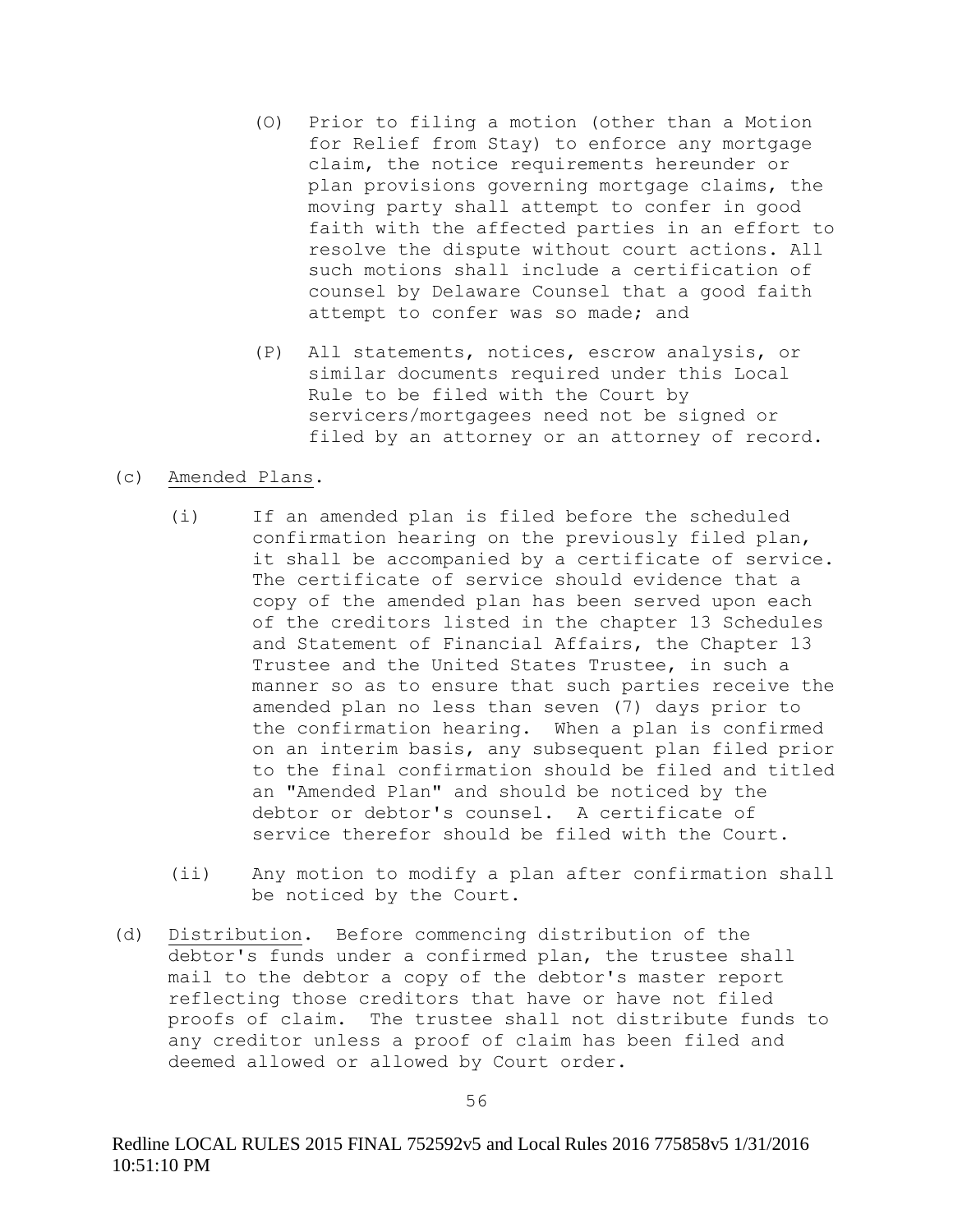- (e) Plan Funding. In all plans, funding shall be by payroll deduction unless otherwise agreed by the trustee or ordered by the Court upon a demonstration of cause shown by the debtor. A wage order must be submitted by the debtor at the time the plan is confirmed by the Court.
- (f) Confirmation. If timely pre-confirmation payments are made to the trustee and no objections are received, the plan may be confirmed without further notice or hearing upon the filing of a certificate by the trustee recommending that the Court confirm the plan.
- (g) Discharge. Debtor and debtor's counsel shall file with the Court a Certification substantially in the form of Local Form 104 in order to comply with 11 U.S.C. § 1328 and obtain a discharge upon completion of all plan payments. Failure to file the Certification may be a basis for dismissal of the case.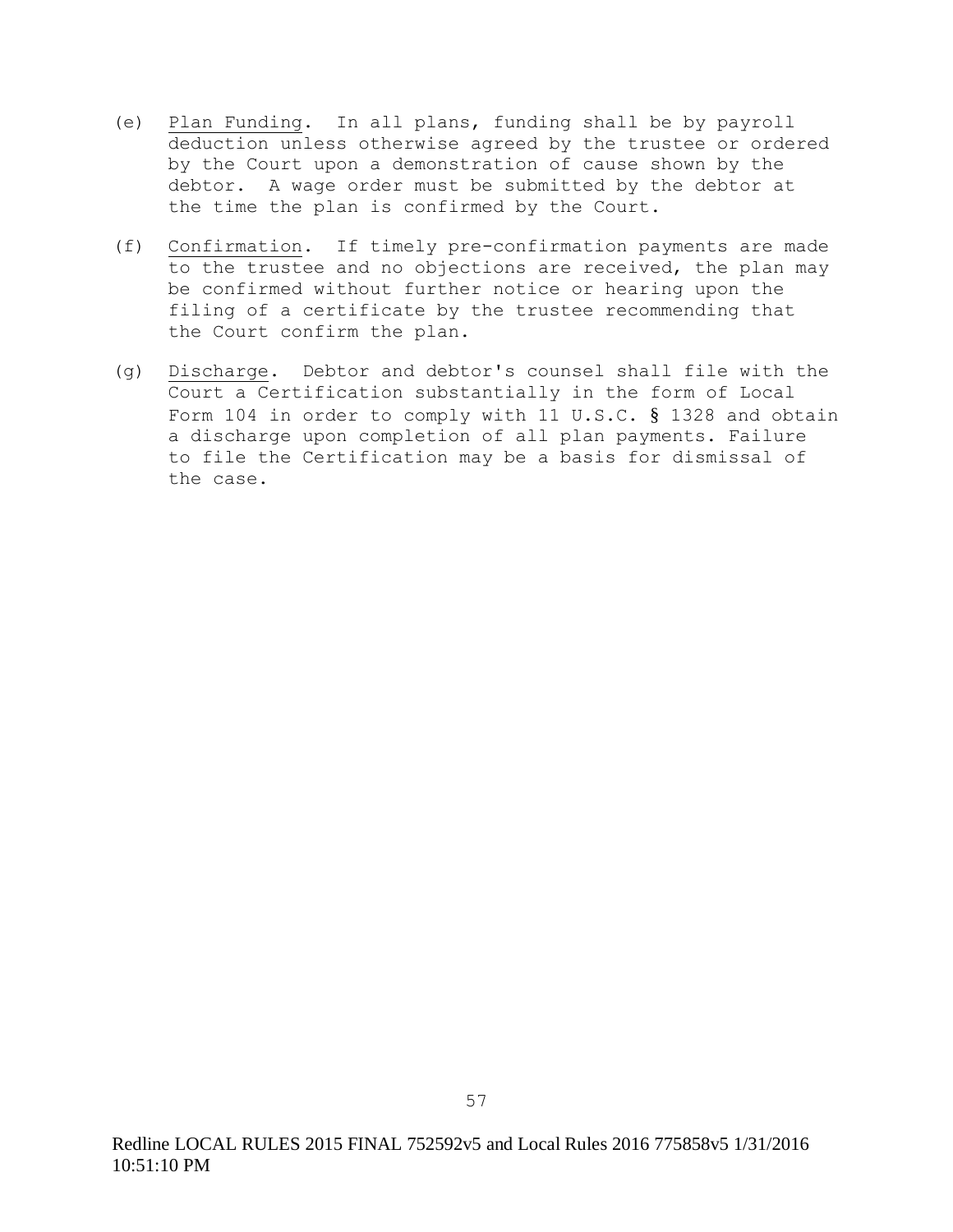#### **PART IV. THE DEBTOR: DUTIES AND BENEFITS**

# **Rule 4001-1 Procedure on Request for Relief from the Automatic Stay of 11 U.S.C. § 362(a)**.

- (a) Service. Upon the filing of a motion seeking relief from the automatic stay under 11 U.S.C. § 362, the movant shall file and serve a notice of hearing substantially in compliance with Local Form 106A. In chapter 11 cases, an individual seeking relief from the automatic stay to pursue a personal injury or wrongful death action shall serve counsel for the debtor or trustee, counsel for all official committees, counsel for the Debtor-in-Possession financing lenders and any other party directly affected by the motion. In all other cases, the motion shall be served on counsel for the debtor, counsel for all official committees, any trustee, all parties requesting notices and all known parties having an interest in the subject property or relief requested.
- (b) Scheduling. In chapter 11 cases where omnibus hearing dates have been scheduled by the Court, the movant may notice its motion for the earliest omnibus hearing date that provides sufficient notice in accordance with Local Rule  $9006-1(c)$ . If that omnibus hearing date is not within thirty (30) days of the filing of the motion, the movant shall obtain a date for the hearing from chambers that is within thirty (30) days of the filing of the motion, or the movant is deemed to have consented to the stay remaining in effect until such time the motion can be heard. If the movant consents to a continuance of the hearing on the motion, then the movant is deemed to consent to the stay remaining in effect until the adjourned hearing date on the motion. In all chapter 7 and chapter 13 cases, the movant shall obtain a hearing date from the Court's website in advance of filing and serving its motion and notice of motion.
- (c) Supporting Documentation. With respect to a motion for relief from stay where the movant is seeking to foreclose on its collateral:
	- (i) The movant shall file the following documents with the motion:

58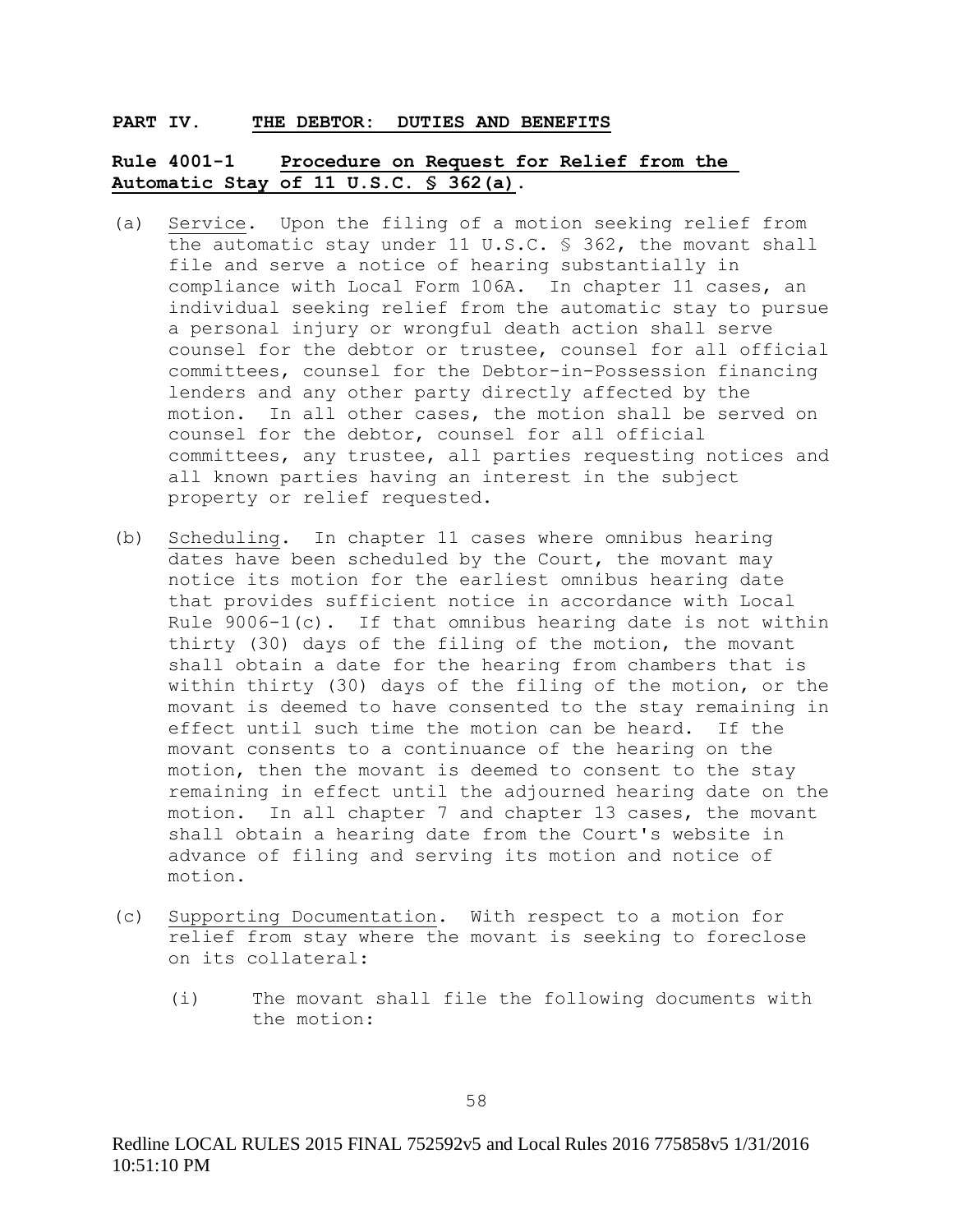- (A) An affidavit and supporting exhibits containing the following data, if applicable:
	- (1) True copies of all notes, bonds, mortgages, security agreements, financing statements, assignments and every other document upon which the movant will rely at the time of hearing;
	- (2) A statement of amount due, including a breakdown of the following categories:
		- (a) Unpaid principal;
		- (b) Accrued interest to and from specific dates;
		- (c) Late charges to and from specific dates;
		- (d) Attorneys' fees;
		- (e) Advances for taxes, insurance and the like;
		- (f) Unearned interest; and
		- (g) Any other charges;
	- (3) A per diem interest factor; and
	- (4) Movant's good faith estimate of the value of the collateral as of the petition date of the respective debtor.
- (ii) At least seven (7) days prior to the hearing, any party opposing the motion shall file with the Court and serve on the movant and all parties required to be served under this Rule the following documents:
	- (A) A response to the motion;
	- (B) An affidavit stating the responding party's good faith estimate of (1) the amount due to the movant and (2) the value of the collateral as of the petition date of the respective debtor; and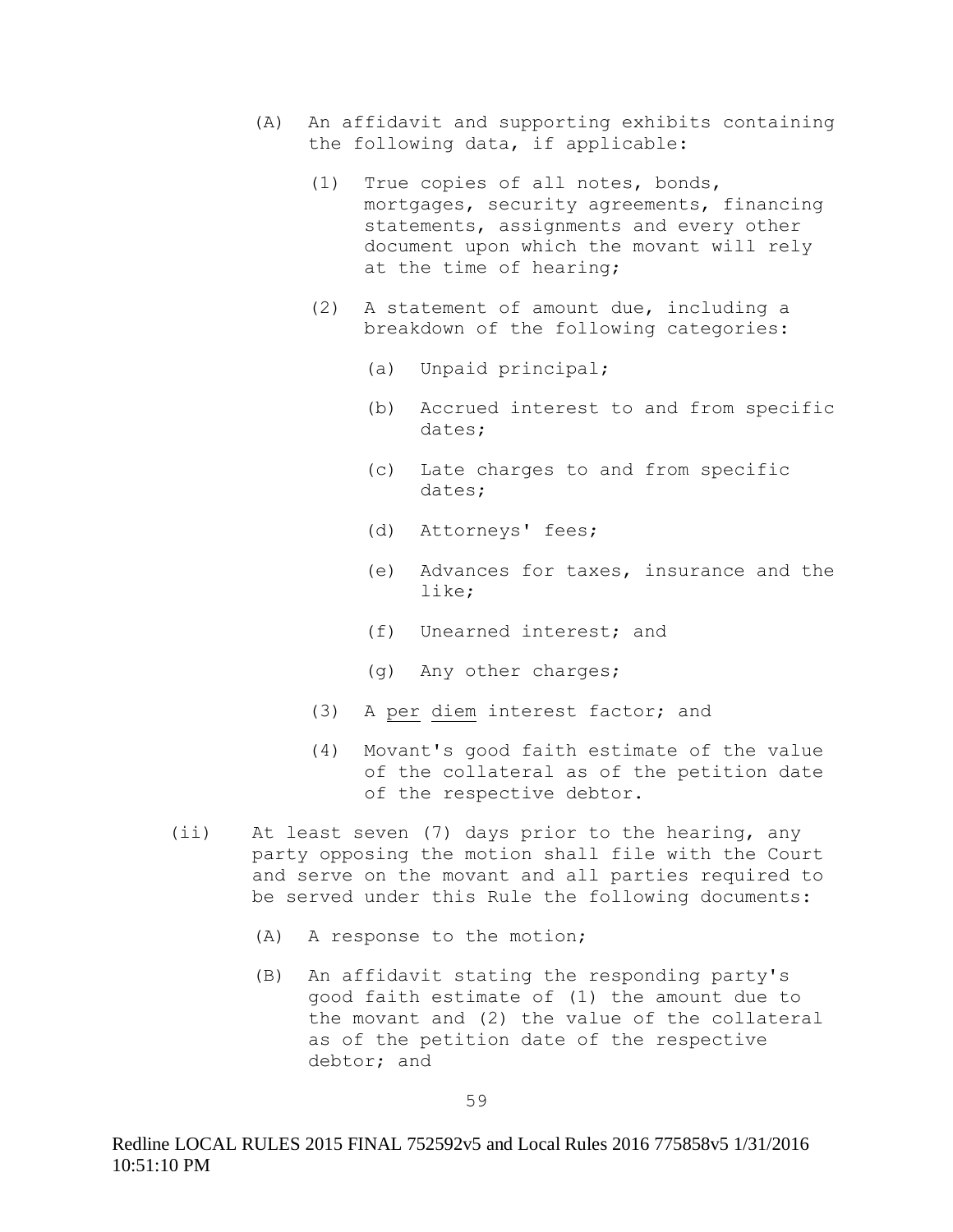- (C) A statement as to how the movant can be adequately protected if the stay is to be continued.
- (iii) The hearing date specified in the notice of the motion will be a preliminary hearing at which the Court may (A) hear oral argument, (B) determine whether an evidentiary or other final hearing is necessary, (C) set a date by which the parties shall exchange supporting documentation, (D) set a date by which the parties must produce the report of any appraiser whose testimony is to be presented at the final hearing and/or (E) set a date and time for a final hearing.
- (d) Conference. The attorneys for the parties shall confer with respect to the issues raised by the motion in advance of the hearing for the purpose of determining whether a consensual order may be entered and/or for the purpose of stipulating to relevant facts, such as the value of the property and the extent and validity of any security instrument.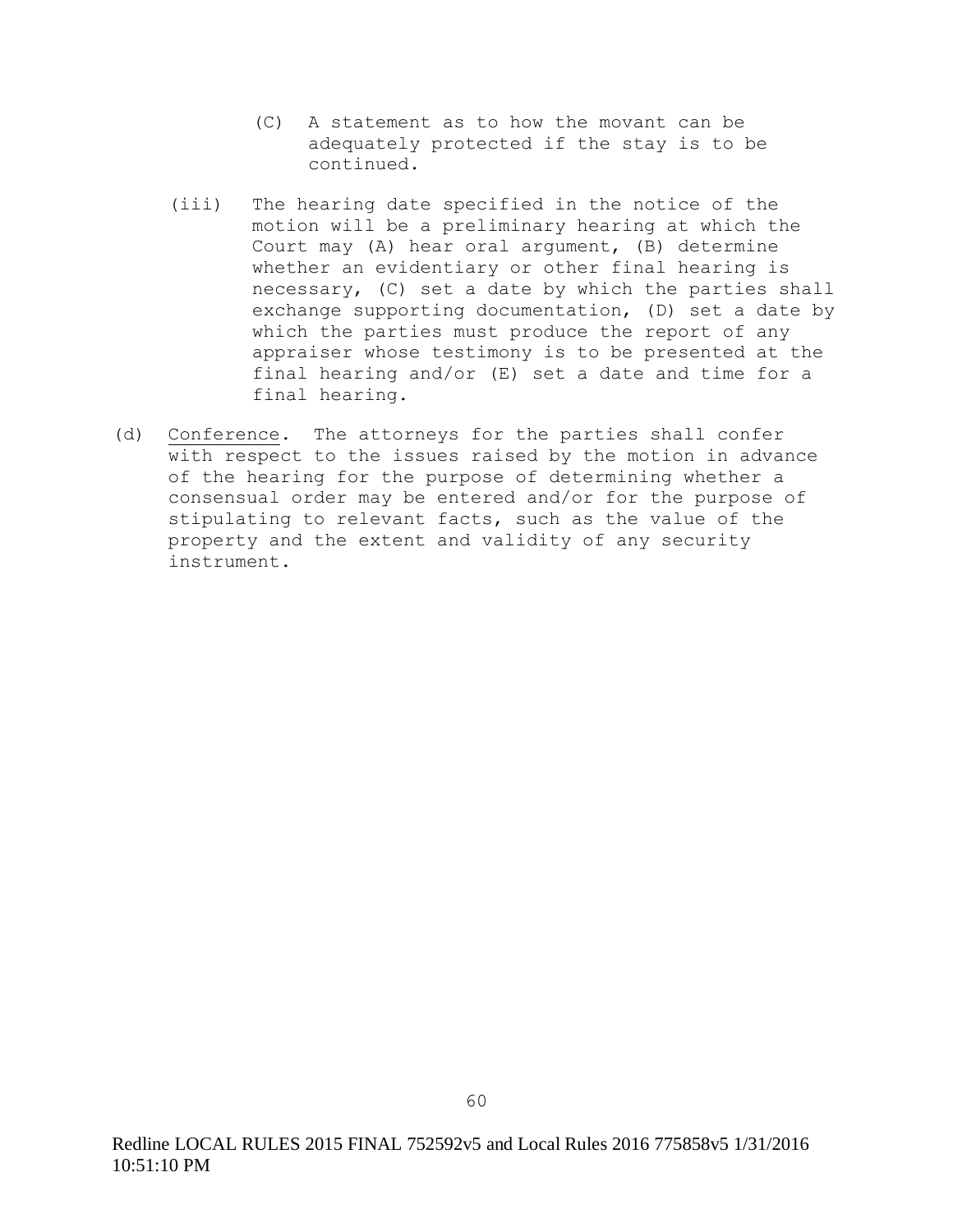## **Rule 4001-2 Cash Collateral and Financing Orders**.

- (a) Motions. Except as provided herein and elsewhere in these Local Rules, all cash collateral and financing requests under 11 U.S.C. §§ 363 and 364 shall be heard by motion filed under Fed. R. Bankr. P. 2002, 4001 and 9014 ("Financing Motions").
	- (i) Provisions to be Highlighted. All Financing Motions must (a) recite whether the proposed form of order and/or underlying cash collateral stipulation or loan agreement contains any provision of the type indicated below, (b) identify the location of any such provision in the proposed form of order, cash collateral stipulation and/or loan agreement and (c) justify the inclusion of such provision:
		- (A) Provisions that grant cross-collateralization protection (other than replacement liens or other adequate protection) to the prepetition secured creditors (i.e., clauses that secure prepetition debt by postpetition assets in which the secured creditor would not otherwise have a security interest by virtue of its prepetition security agreement or applicable law);
		- (B) Provisions or findings of fact that bind the estate or other parties in interest with respect to the validity, perfection or amount of the secured creditor's prepetition lien or the waiver of claims against the secured creditor without first giving parties in interest at least seventy-five (75) days from the entry of the order and the creditors' committee, if formed, at least sixty (60) days from the date of its formation to investigate such matters;
		- (C) Provisions that seek to waive, without notice, whatever rights the estate may have under 11 U.S.C. § 506(c);
		- (D) Provisions that immediately grant to the prepetition secured creditor liens on the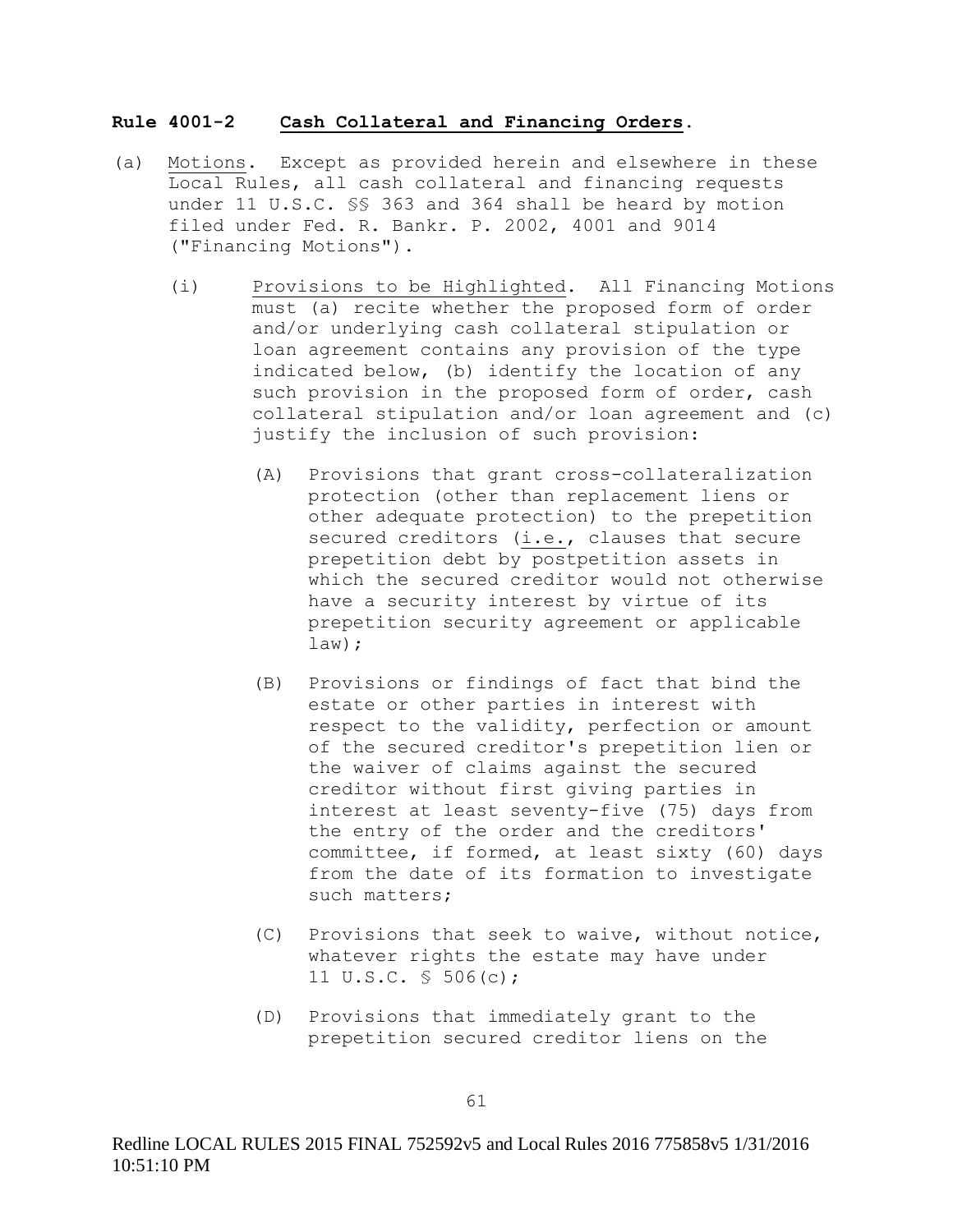debtor's claims and causes of action arising under 11 U.S.C. §§ 544, 545, 547, 548 and 549;

- (E) Provisions that deem prepetition secured debt to be postpetition debt or that use postpetition loans from a prepetition secured creditor to pay part or all of that secured creditor's prepetition debt, other than as provided in 11 U.S.C. § 552(b);
- (F) Provisions that provide disparate treatment for the professionals retained by a creditors' committee from those professionals retained by the debtor with respect to a professional fee carve-out;
- (G) Provisions that prime any secured lien without the consent of that lienor; and
- (H) Provisions that seek to affect the Court's power to consider the equities of the case under 11 U.S.C. § 552(b)(1).
- (ii) All Financing Motions shall also provide a summary of the essential terms of the proposed use of cash collateral and/or financing (e.g., the maximum borrowing available on a final basis, the interim borrowing limit, borrowing conditions, interest rate, maturity, events of default, use of funds limitations and protections afforded under 11 U.S.C. §§ 363 and 364).
- (b) Interim Relief. When Financing Motions are filed with the Court on or shortly after the petition date, the Court may grant interim relief pending review by interested parties of the proposed Debtor-in-Possession financing arrangements. Such interim relief shall be only what is necessary to avoid immediate and irreparable harm to the estate pending a final hearing. In the absence of extraordinary circumstances, the Court shall not approve interim financing orders that include any of the provisions previously identified in Local Rule  $4001-2$  (a)(i)(A)-(F).
- (c) Final Orders. A final order shall be entered only after notice and a hearing under Fed. R. Bankr. P. 4001 and Local Rule  $2002-1$  (b). Ordinarily, the final hearing shall be held at least seven (7) days following the organizational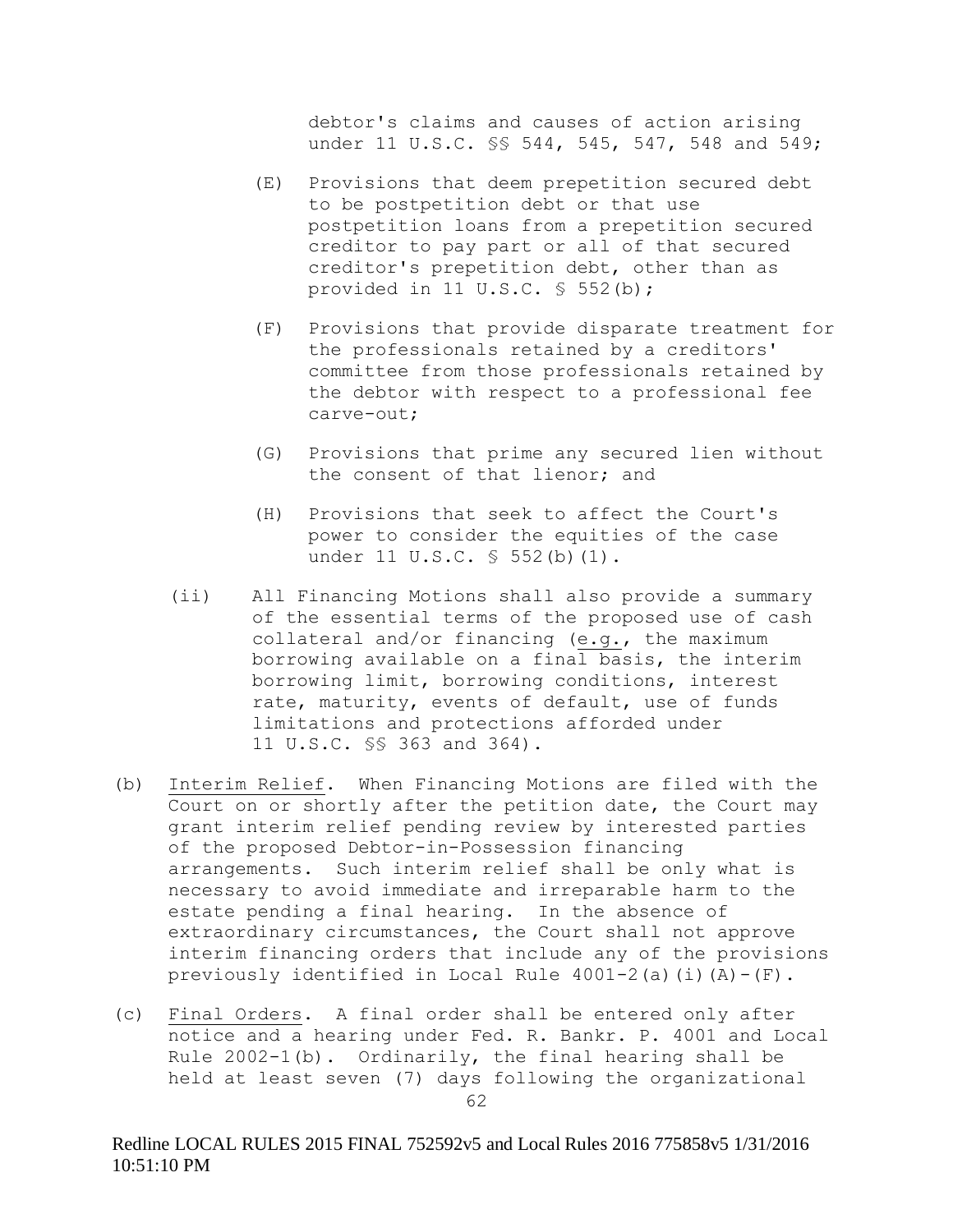meeting of the creditors' committee contemplated by 11 U.S.C. § 1102.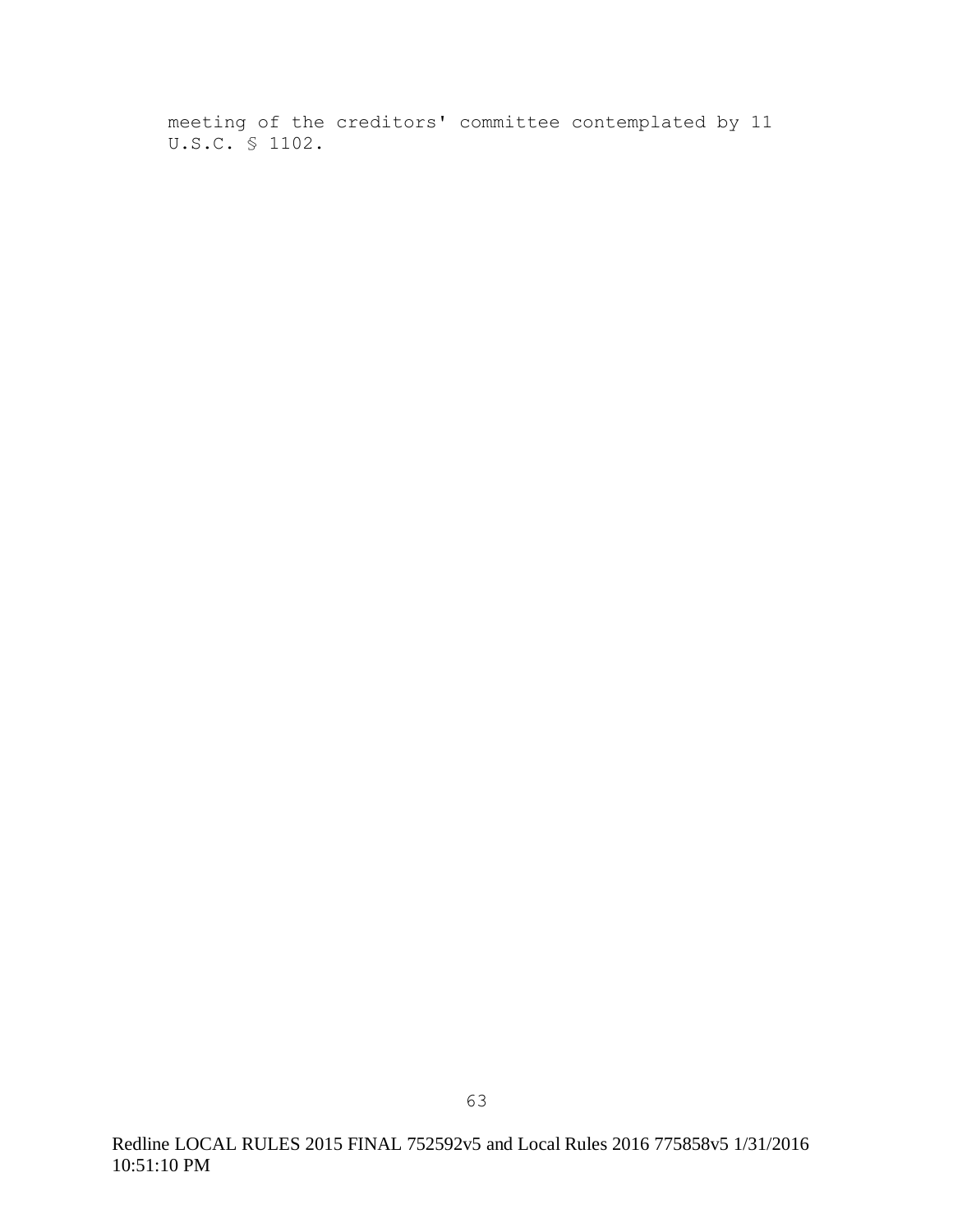**Rule 4001-3 Investment in Money Market Funds**. There is "cause" for relief from the requirements of 11 U.S.C. § 345(b) where money of the estate is invested in an open-end management investment company, registered under the Investment Company Act of 1940, that is regulated as a "money market fund" pursuant to Rule 2a-7 under the Investment Company Act of 1940; so long as the debtor has filed with the Court (i) a statement identifying the fund; and (ii) the fund's certification, which shall be accompanied by its currently effective prospectus as filed with the Securities and Exchange Commission, that the fund:

- (a) Invests exclusively in United States Treasury bills and United States Treasury Notes owned directly or through repurchase agreements;
- (b) Has received the highest money market fund rating from a nationally recognized statistical rating organization, such as Standard & Poor's or Moody's;
- (c) Has agreed to redeem fund shares in cash, with payment being made no later than the business day following a redemption request by a shareholder, except in the event of an unscheduled closing of Federal Reserve Banks or the New York Stock Exchange; and
- (d) Has adopted a policy that it will notify its shareholders sixty (60) days prior to any change in its investment or redemption policies under (a) and (c) above.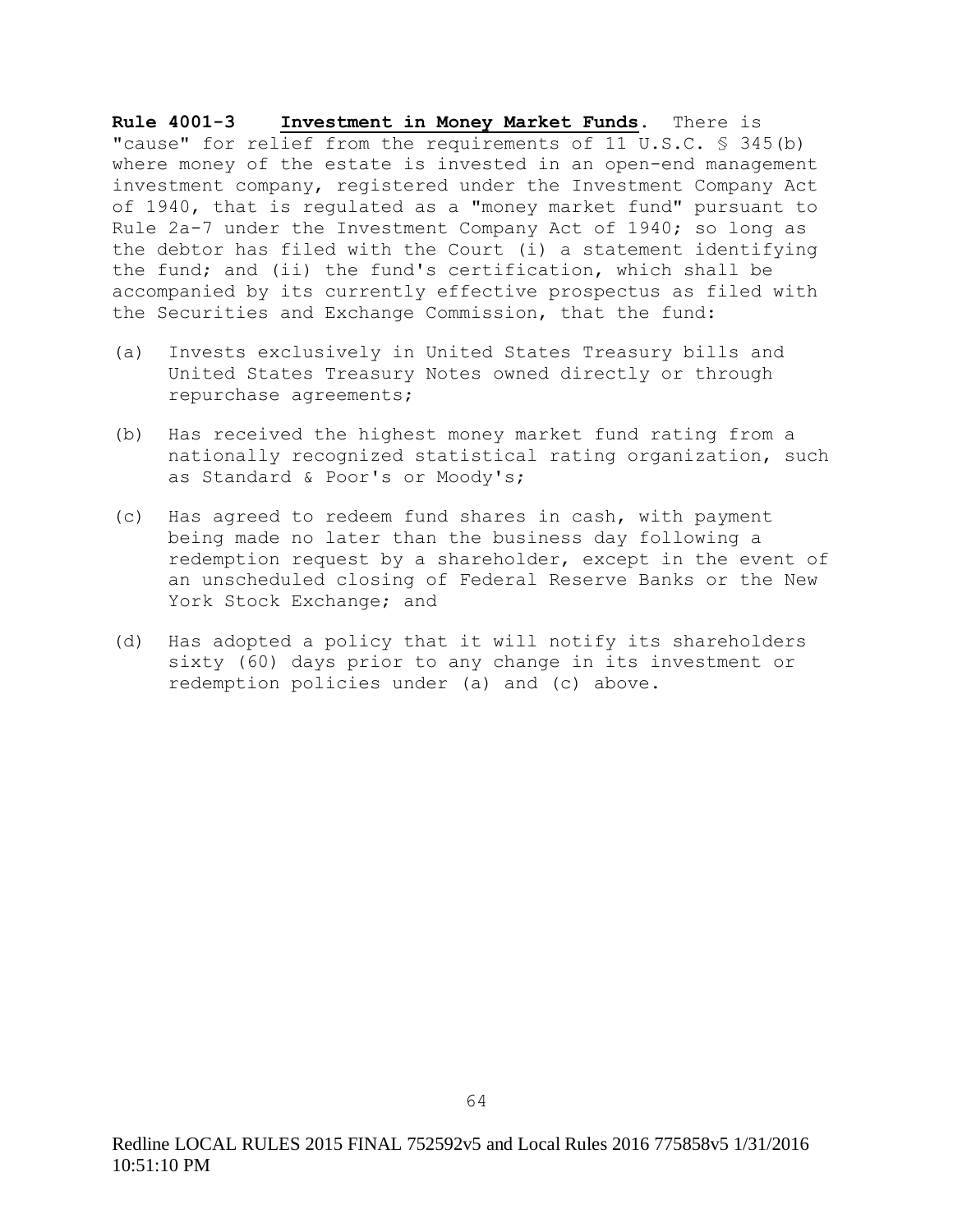# **Rule 4001-4 Procedures on Motion for Continuation or Imposition of Automatic Stay**.

- (a) Contents of motion. A motion for continuation of the automatic stay pursuant to 11 U.S.C. § 362(c)(3)(B), or a request for the imposition of the automatic stay pursuant to 11 U.S.C.  $\frac{1}{5}$  362(c)(4)(B), shall be a contested matter commenced by the filing and service of a motion in accordance with Fed. R. Bankr. P. 9014. The objection deadline and hearing date shall be fixed in accordance with Del. Bankr. L.R. 9006-1(c), except as otherwise provided by the chambers procedures of the judge assigned to preside over the debtor's bankruptcy case. The motion shall contain allegations of specific fact supporting the requested relief, verified by an affidavit or declaration under oath upon the declarant's personal knowledge. Any relief sought by the movant or requesting party other than the continuation or imposition of the automatic stay shall not be included in the motion but may be sought in a separate request for relief filed in accordance with Fed. R. Bankr. P. 9014 and/or Fed. R. Bankr. P. 7001, as applicable.
- (b) Notice. In addition to any requirements under applicable law and these local rules, including Local Rule 1007-2, with respect to a party against which the continuation or imposition of the automatic stay is sought, notice and copies of a motion made in accordance with subparagraph (a) of this rule shall be served upon (i) any attorney that represented such party in any bankruptcy case pending in connection with the debtor within one year before the filing of the petition commencing the case, and (ii) any attorney that represented such party in any foreclosure, repossession, or other action to enforce a claim against property of the debtor within one year before the filing of the petition commencing the case.

Redline LOCAL RULES 2015 FINAL 752592v5 and Local Rules 2016 775858v5 1/31/2016 10:51:10 PM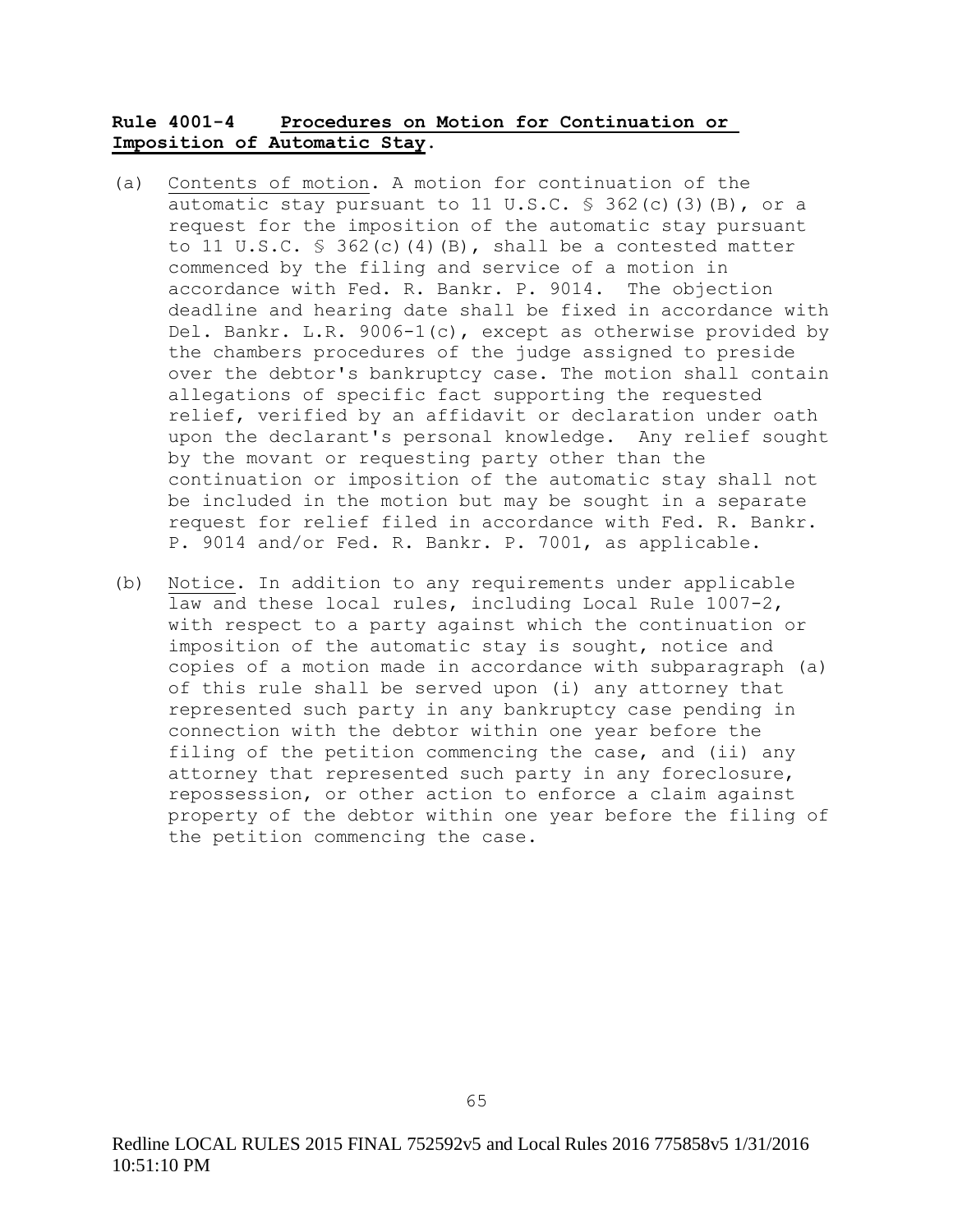# **Rule 4002-1 Duties of Debtor under 11 U.S.C. § 521 in Chapter 7 and 13 Cases**.

- (a) The debtor shall deliver to the interim trustee or the standing Chapter 13 Trustee no later than the first date set for the meeting of creditors under 11 U.S.C. § 341 all books, records and papers, including appraisals, relating to property of the estate as well as copies of recorded documents, e.g., deeds and mortgages.
- (b) No later than the first date set for the meeting of creditors under 11 U.S.C. § 341, the debtor shall advise the interim trustee or the standing Chapter 13 Trustee in writing of the payoff amounts on all secured debts.
- (c) Immediately upon the entry of an order for relief, the debtor shall give written notice to any court or tribunal where an action is pending against the debtor and to the parties and counsel involved in that action. If an action is commenced subsequent to the date of the order for relief, the debtor shall give similar written notice to the court or tribunal and to all parties and counsel involved.
- (d) Immediately upon the entry of an order for relief, the debtor shall give written notice to any creditor with a garnishment order, any garnishee defendant (other than the debtor's employer) and any creditor who the debtor anticipates may seek a garnishment order.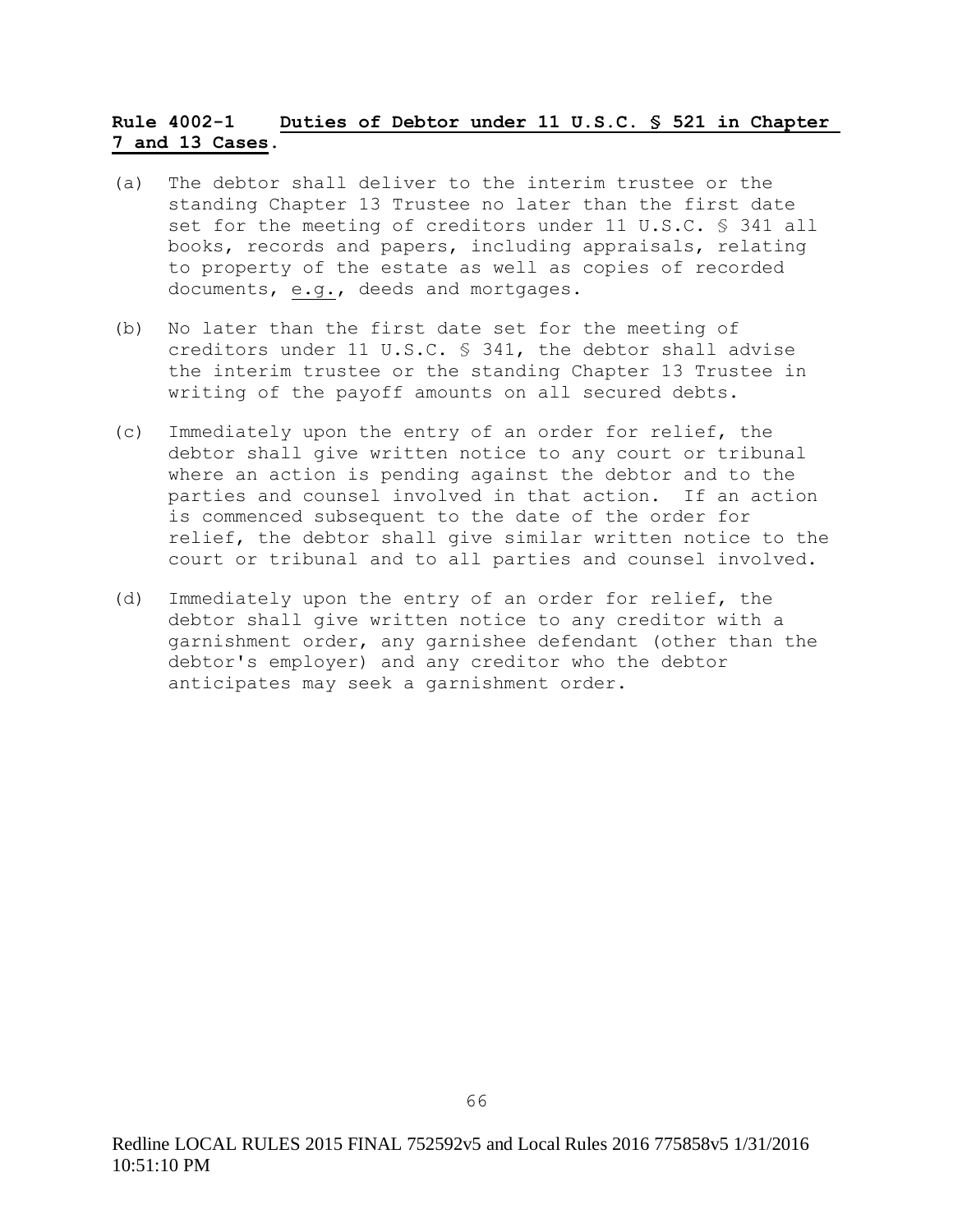## **Rule 4003-1 Exemptions**.

- (a) Amendment to Claim of Exemptions. An amendment to a claim of exemptions under Fed. R. Bankr. P. 1009 and 4003 shall be filed and served by the debtor on the trustee, the United States Trustee and all creditors.
- (b) Automatic Extension of Time to File Objections to Claim of Exemptions in Event of Amendment to Schedules to Add a Creditor. If the schedules are amended to add a creditor, and the amendment is filed and served either (i) less than thirty (30) days prior to the expiration of the time set forth in Fed. R. Bankr. P. 4003(b) for the filing of objections to the list of property claimed as exempt or (ii) at any time after such filing deadline, the added creditor shall have thirty (30) days from service of the amendment to file objections to the list of property claimed as exempt.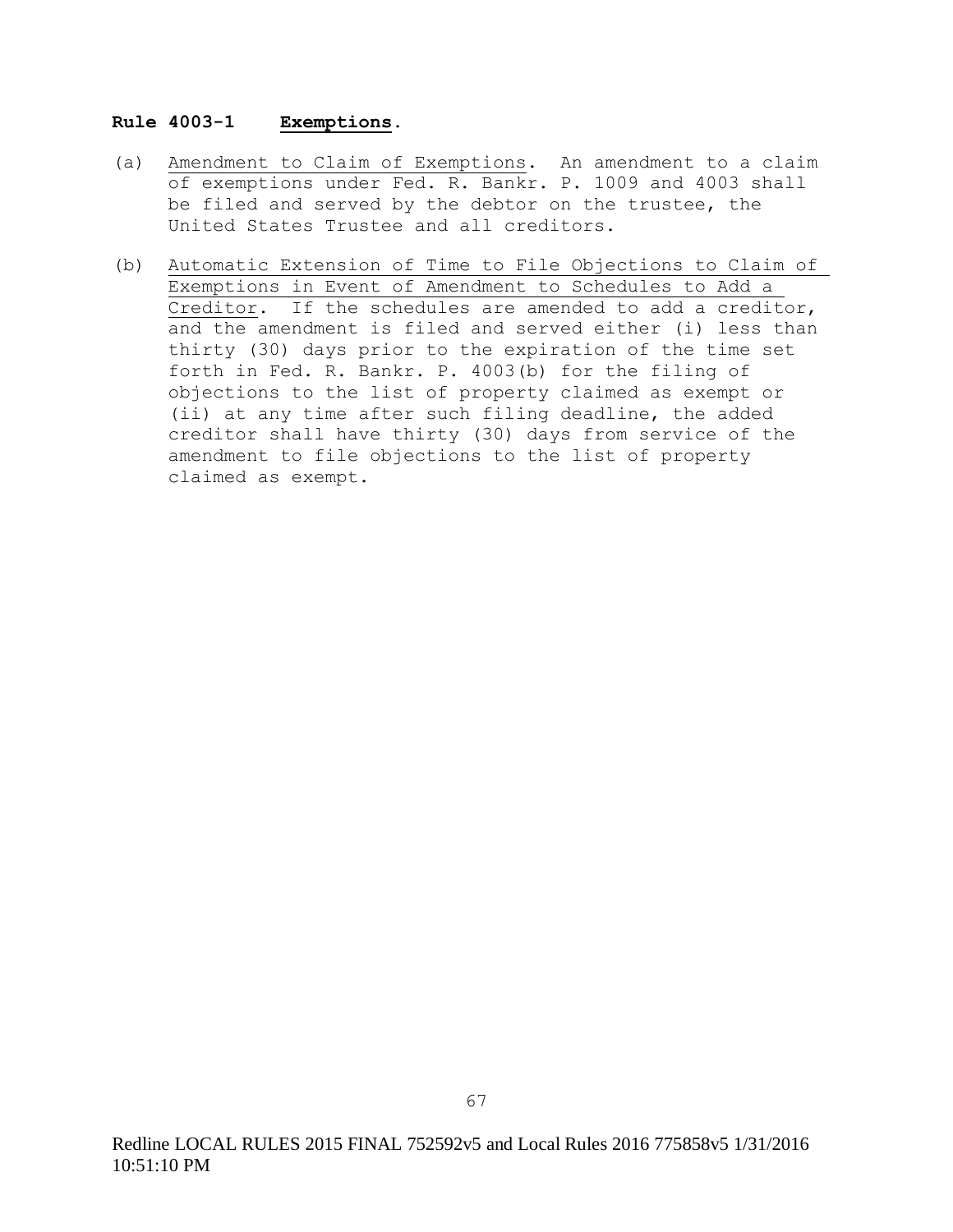**Rule 4004-1 Automatic Extension of Time to File Complaint Objecting to Discharge in Event of Amendment**. If the schedules are amended to add a creditor, and the amendment is filed and served either (a) less than sixty (60) days prior to the expiration of the time set forth in Fed. R. Bankr. P. 4004(a) for the filing of a complaint objecting to discharge or (b) at any time after such filing deadline, the added creditor shall have sixty (60) days from service of the amendment to file a complaint objecting to discharge. In addition, if the 341 meeting of creditors is continued or rescheduled, the time to file a complaint objecting to discharge shall be the later of the original deadline or thirty (30) days after the § 341 meeting is concluded. Such circumstances shall be deemed to be "cause" for an extension and no motion to extend shall be necessary.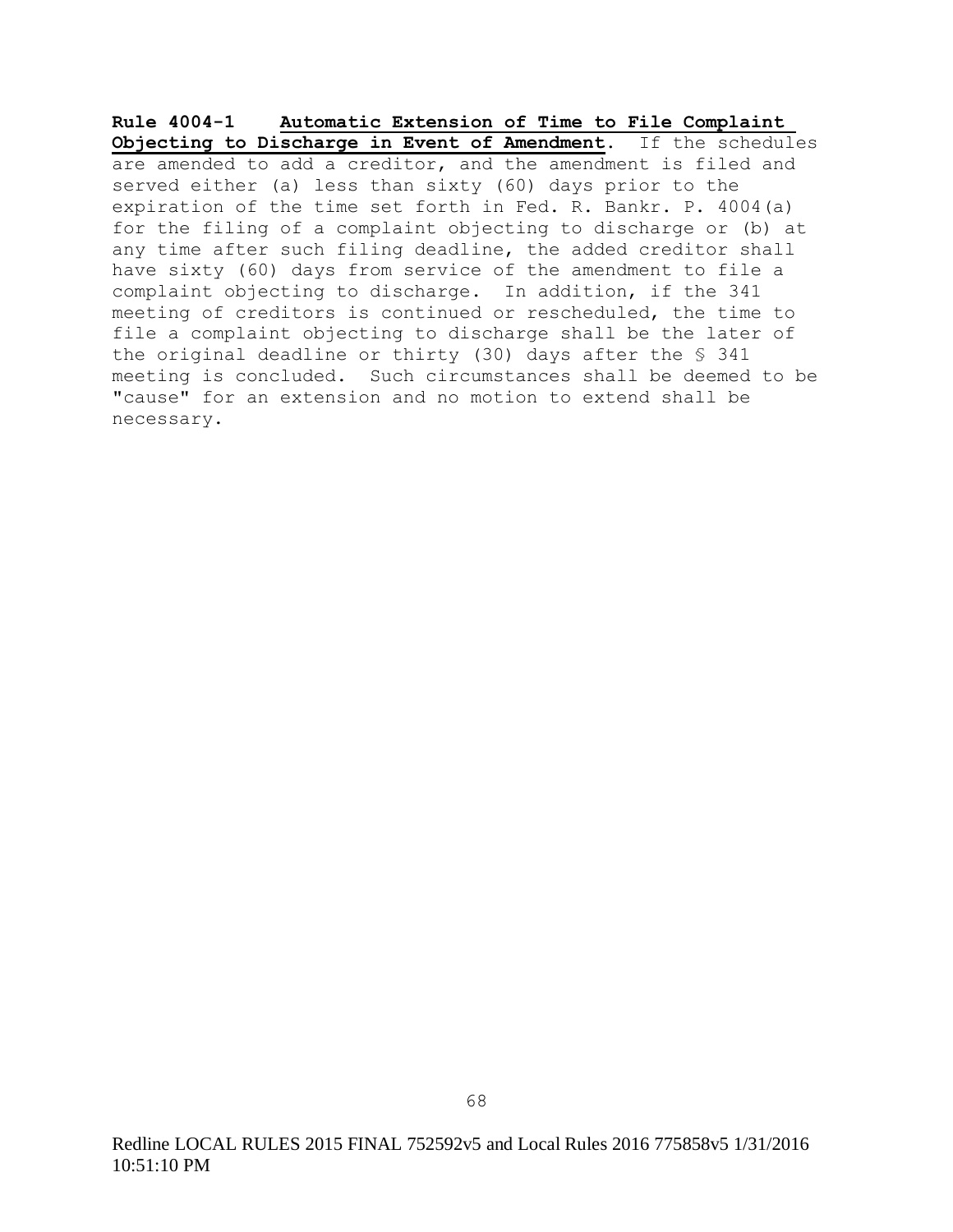## **Rule 4007-1 Automatic Extension of Time to File Complaint to Determine Dischargeability of a Debt in Event of Amendment**. If

the schedules are amended to add a creditor and the amendment is filed and served either (a) less than sixty (60) days prior to the expiration of the time set forth in Fed. R. Bankr. P. 4007 for the filing of a complaint to obtain a determination of the dischargeability of any debt or (b) at any time after such filing deadline, the added creditor shall have sixty (60) days from service of the amendment to file a complaint objecting to the dischargeability of its claim. In addition, if the 341 meeting of creditors is continued or rescheduled, the time to file a complaint objecting to the dischargeability of a debt shall be the later of the original deadline or thirty (30) days after the § 341 meeting is concluded. Such circumstances shall be deemed to be "cause" for an extension and no motion to extend shall be necessary.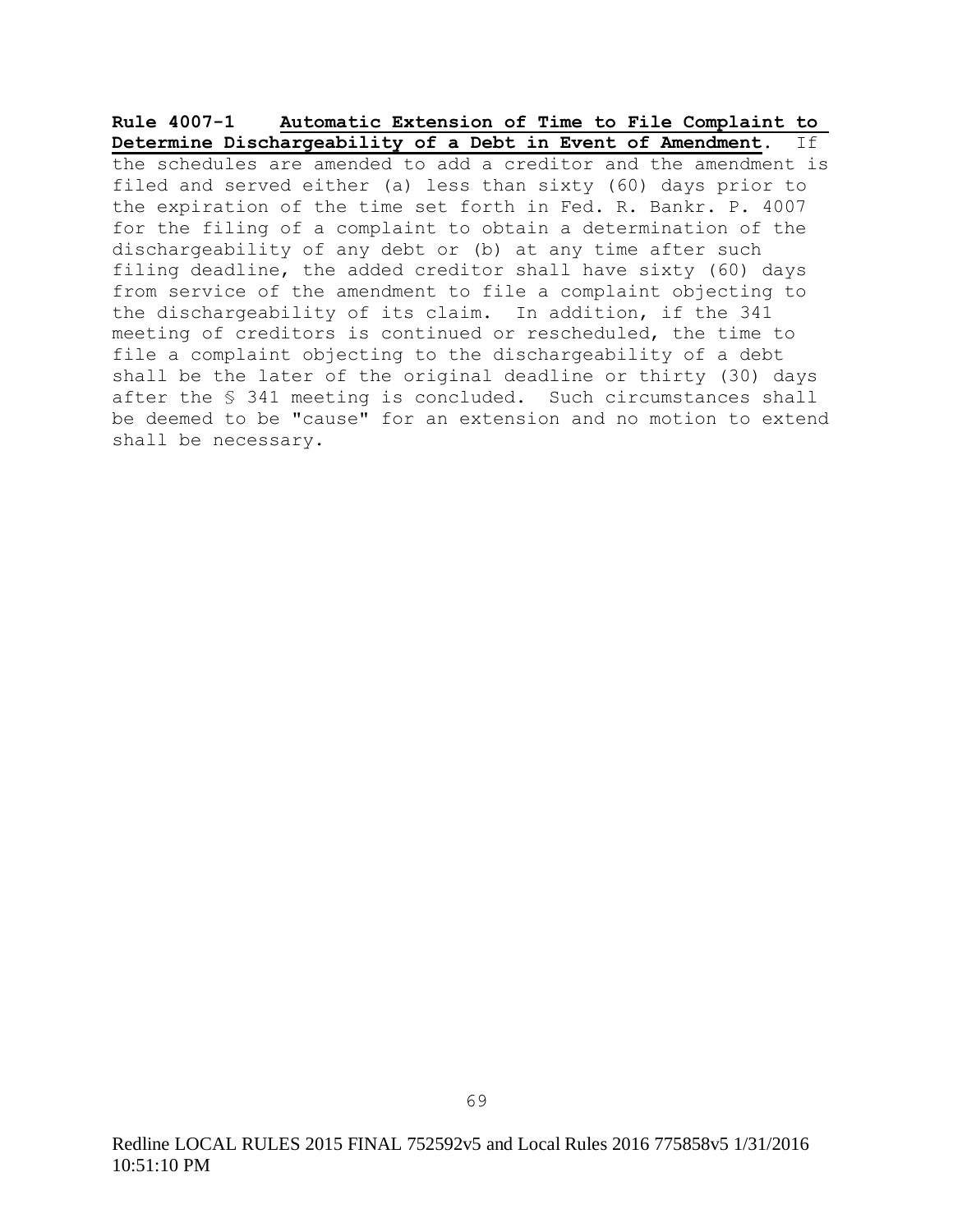#### **PART V. COURTS AND CLERKS**

# **Rule 5001-2 Clerk's Office Location; Hours; After Hours Filings**.

- (a) Clerk's Office Location and Hours. The Clerk's Office is located at 824 Market Street, Third Floor, Wilmington, Delaware 19801. The normal business hours of the Clerk's Office shall be Monday through Friday from 8:00 a.m. to 4:00 p.m. prevailing Eastern Time, except on legal holidays and as otherwise noticed by the Court's website or at the Clerk's Office.
- (b) After Hours Filings. When the Clerk's Office is closed, papers not filed electronically may be filed with the Court by depositing them in the night depository maintained by the Clerk and shall be deemed filed as of the date and time stamped thereon. Each document deposited in the night depository shall be stamped in the upper right-hand corner of the first page of the document. The night depository is not to be used in the event that electronic filing is not available. In such instances, the Clerk's Office Procedures will govern.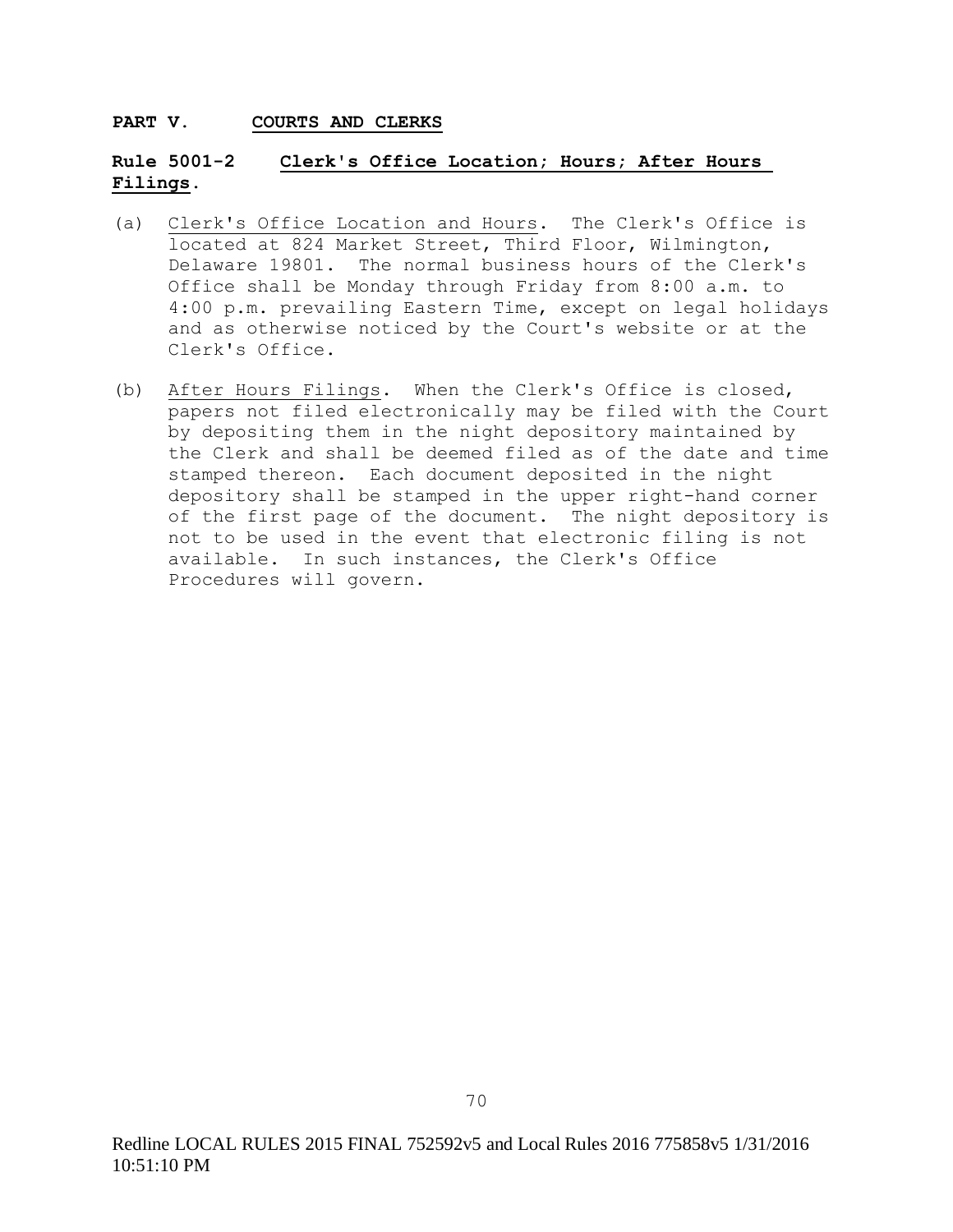### **Rule 5005-2 Facsimile Documents and E-Mailed Documents**.

- (a) Facsimile Documents. Documents may not be transmitted by facsimile directly to the Clerk's Office for filing. However, copies of facsimile documents shall be accepted for filing, provided that the legibility is reasonably equivalent to the original. The original of any faxed document, including the original signature of the attorney, party or declarant, shall be maintained by the filing party for a period of not less than two (2) days from the time the document appears on the docket.
- (b) E-Mailed Documents. Documents may not be transmitted by email to the Clerk's office for filing, except as authorized by the Court.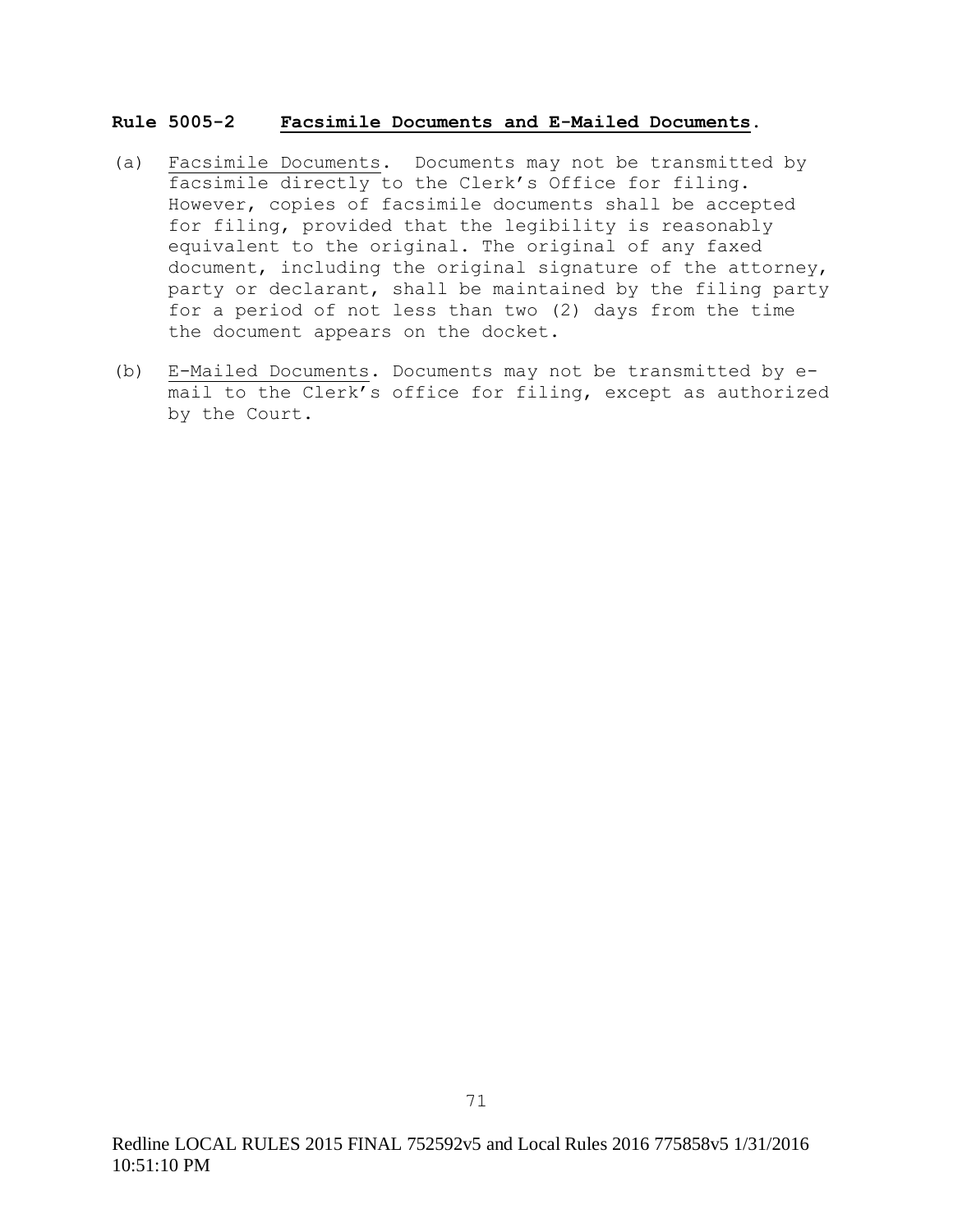**Rule 5005-4 Electronic Filing** . The Court has designated all cases to be assigned to the Case Management/Electronic Case Filing System ("CM/ECF").

- (a) CM/ECF General. Unless otherwise expressly provided in these Local Rules or in exceptional circumstances preventing a registered CM/ECF user from filing electronically, all petitions, complaints, motions, briefs and other pleadings and documents required to be filed with the Court must be electronically filed by a registered CM/ECF user. The electronic signature of the person on the document electronically filed shall constitute the original signature of that person for purposes of Fed. R. Bankr. P. 9011 and Del. Bankr. L.R. 9011-4. Attorneys who intend to practice in this Court (including those regularly admitted or admitted pro hac vice to the bar of the Court and attorneys authorized to represent the United States without being admitted to the bar) should register as CM/ECF users. United States Trustees, private trustees and others as the Court deems appropriate should also register as CM/ECF users. Registration forms, requirements and procedural information for CM/ECF are available on the Court's website.
- (b) Electronic Signature. The electronic signature of the person on the document electronically filed shall constitute the original signature of that person for purposes of Fed. R. Bankr. P. 9011 and Del. Bankr. L.R.  $9011-4.$
- (c) Receipt of CM/ECF Notices and Service.
	- (i) By registering and becoming a CM/ECF user, one is consenting to receipt of electronic notices issued by the Court in accordance with Local Rule 9036-1. However, by
	- (ii) By registering and becoming a registered CM/ECF user, one, however, is not consenting to service under these Rules, Fed. R. Bankr. P. 7005, the Fed. R. Civ. P. or any other rule pertaining to service. To consent in a particular case or adversary proceeding to service by receipt of the ECF notices or by email only, a party needs to complete Local Form 114 Consent to Service of Documents by Receipt of ECF Notice or Email in Chapter 11 Cases.of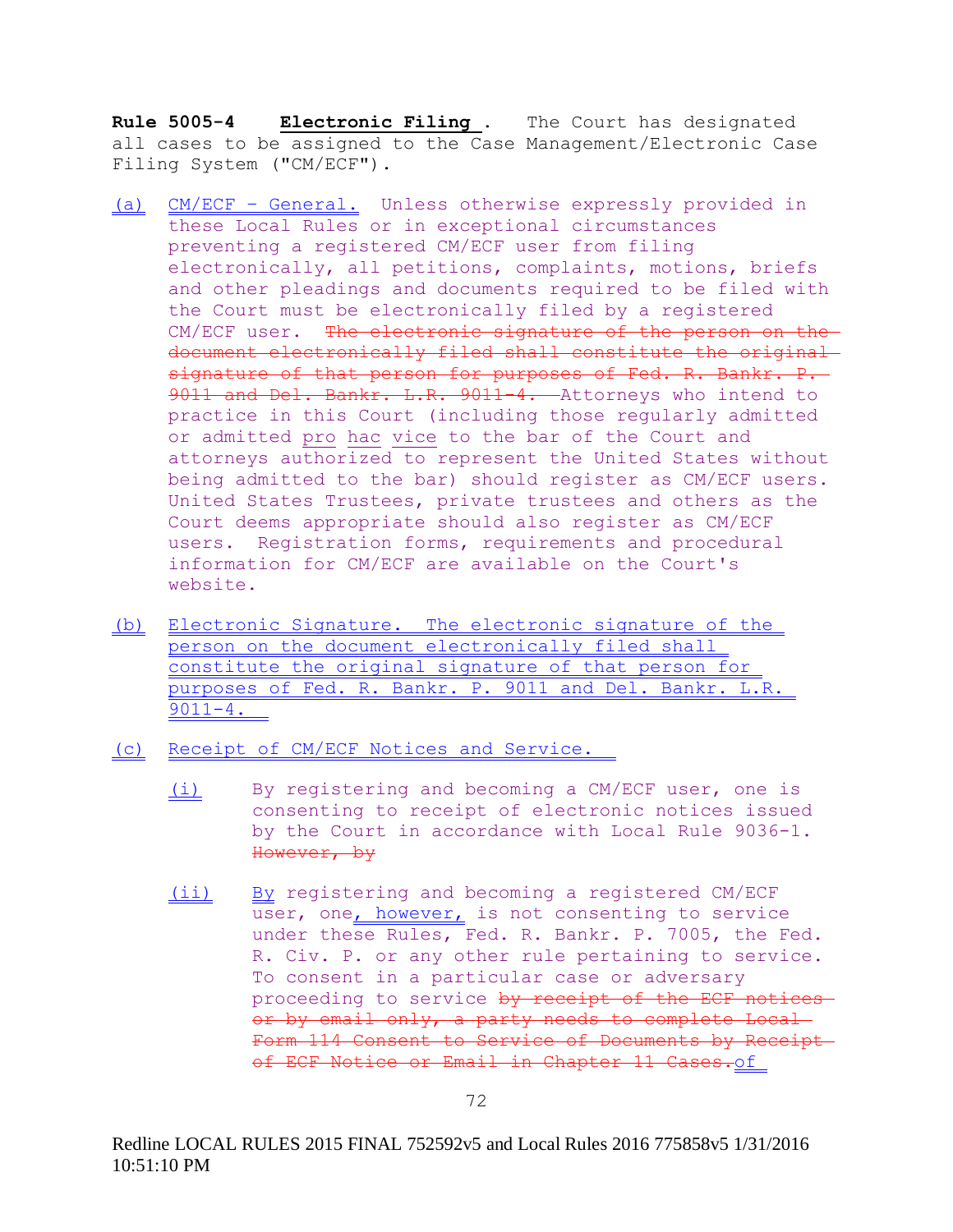documents by electronic means (email), a party needs to affirmatively opt-in to email service when completing the CM/ECF docketing screen for the party's Notice of Appearance. A party can do this by clicking the Yes button on the docketing screen for the Notice of Appearance to consent to electronic service, which button is preset to No. A party that consents to receipt of documents via electronic means is consenting to email service under these Rules, Fed. R. Bankr. P. 7005, the Fed. R. Civ. P. or any other rule pertaining to service. A party that does not opt-in to email service will receive documents in hard copy form, except as provided in subparagraph (i) above. For avoidance of doubt, receipt of electronic notices issued by the Court in accordance with Local Rule 9036-1 does not constitute service of documents by electronic means under this rule.

- (iii) Notwithstanding anything to the contrary in subparagraph (ii) above, even where a party has elected to receive service of documents via email, conventional service of documents in hard copy shall be required in the following circumstances:
	- (A) Service of a complaint and summons in an adversary proceeding under Fed. R. Bankr. P. 7004, service of a motion commencing a contested matter under Fed. R. Bankr. P. 9014, or a subpoena issued under Fed. R. Bankr. P. 9016;
	- (B) Notice of the meeting of creditors required under Federal R. Bankr. P. 2002(a)(1);
	- (C) Where delivery or service upon an agency of the United States – including the United States Attorney and the United States Trustee – or chambers is required by a federal or local rule or order of this Court; and
	- (D) Where the debtor or debtor's attorney is required to serve on the United States Trustee and the trustee assigned to the case – the petition, schedules, statement of financial affairs, other required documents and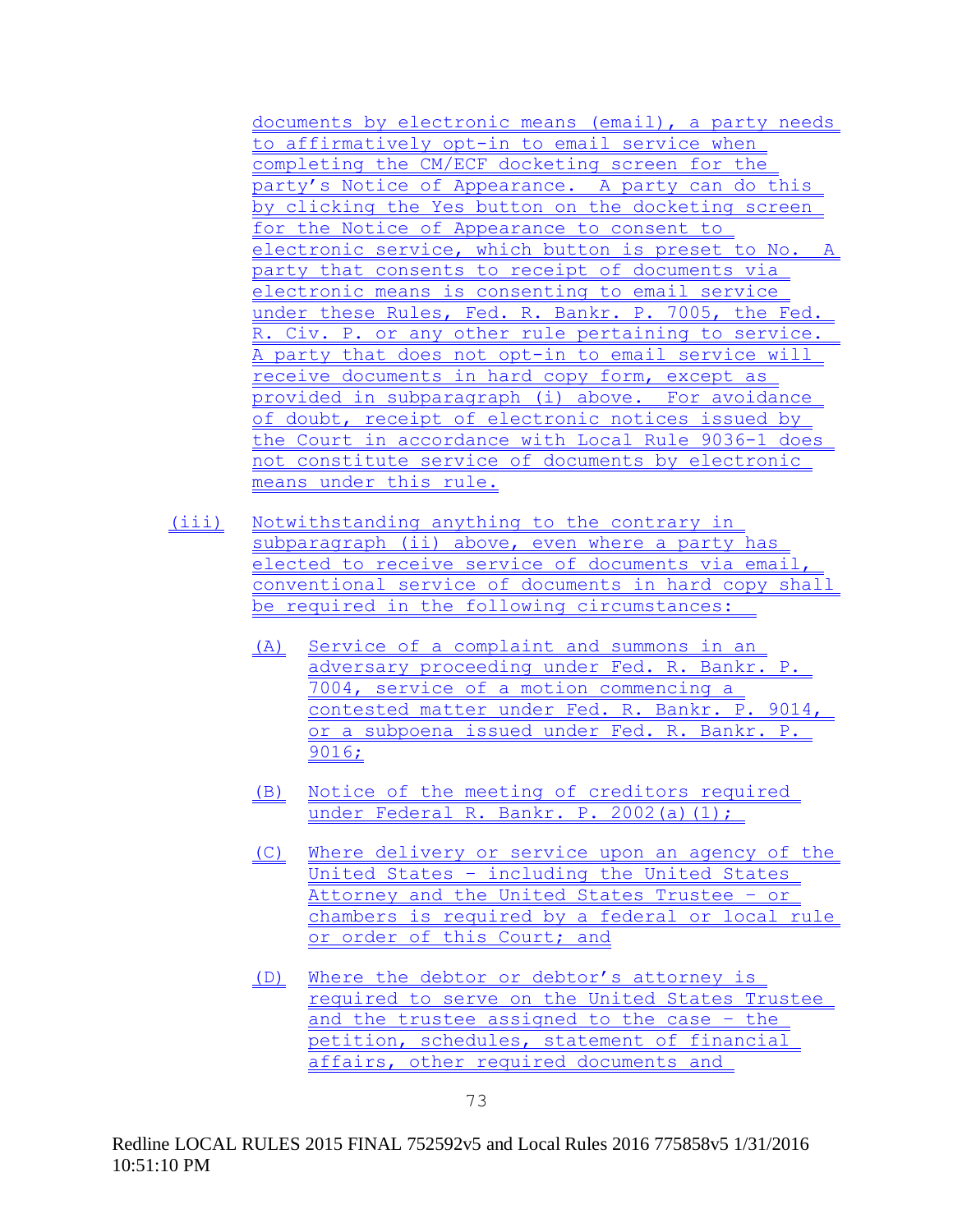amendments to any of the afore-mentioned filings.

(d) Conversion to PDF for Electronic Filing. All petitions, complaints, motions, briefs and other pleadings and documents to be filed electronically with the Court shall be converted to PDF, electronically, as opposed to scanning a document, where practicable.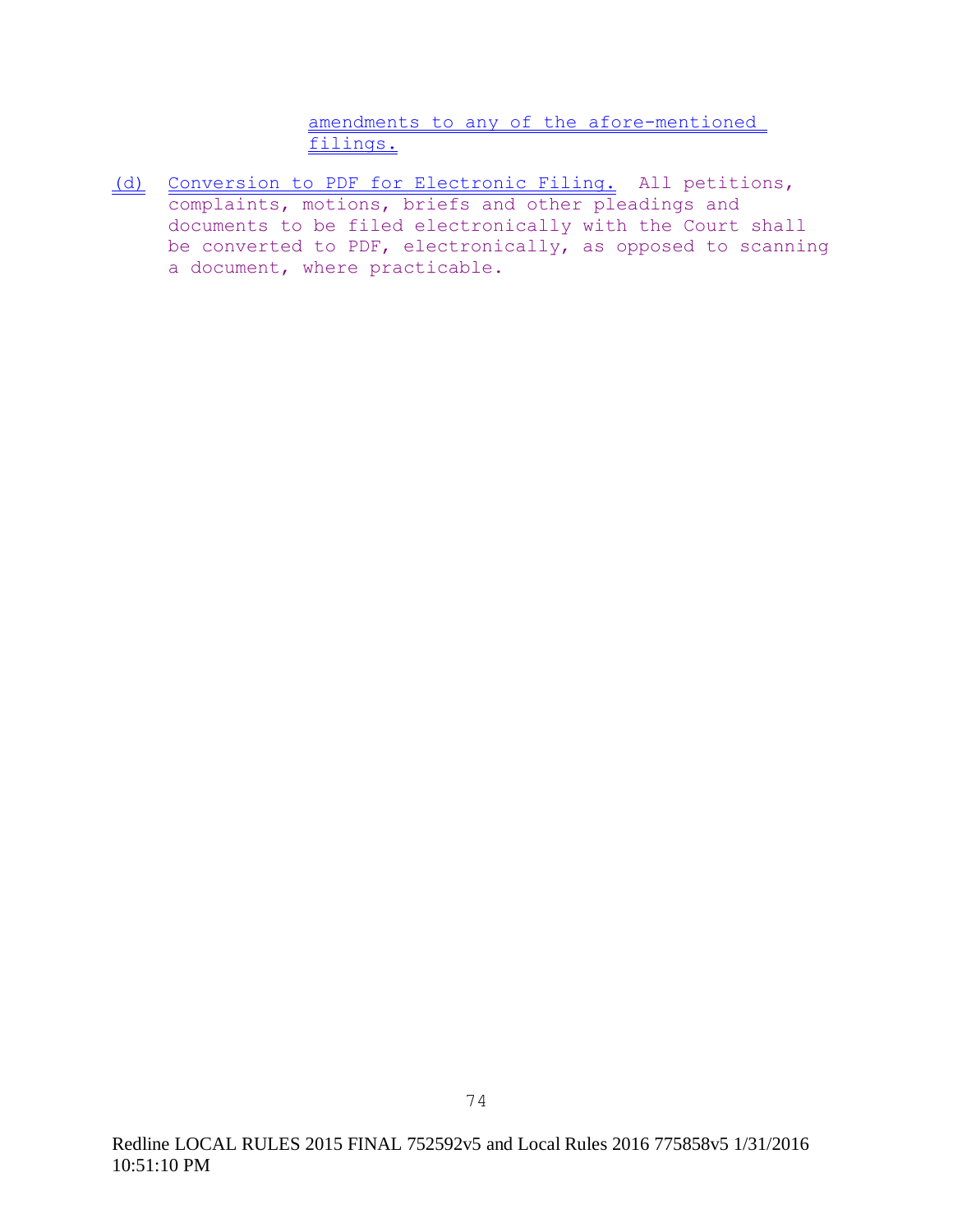#### **Rule 5009-1 Closing of Chapter 7 Cases**.

(a) Final Report and Account. The notice given by the trustee of the filing of a final report and account in the form prescribed by the United States Trustee in a chapter 7 case shall have on its face in bold print the following language or words of similar import:

> **A PERSON SEEKING: (1) AN AWARD OF COMPENSATION OR REIMBURSEMENT OF EXPENSES OR (2) PAYMENT OR REIMBURSEMENT FOR EXPENSES INCURRED IN THE ADMINISTRATION OF THE CHAPTER 7 ESTATE SHALL FILE A MOTION WITH THE CLERK AND SERVE A COPY ON THE TRUSTEE AND THE UNITED STATES TRUSTEE NO LATER THAN TWENTY-ONE (21) DAYS PRIOR TO THE DATE OF THE HEARING ON THE TRUSTEE'S FINAL ACCOUNT. FAILURE TO FILE AND SERVE SUCH A MOTION WITHIN THAT TIME MAY RESULT IN THE DISALLOWANCE OF FEES AND EXPENSES.**

(b) Closing Reports in Chapter 7 Asset and No Asset Cases. In a chapter 7 asset case, the trustee shall serve the original closing report (in a form designated by the United States Trustee), together with the affidavit of final distribution, upon the United States Trustee. After the United States Trustee's review of the closing report is completed, the United States Trustee shall file the closing report with the Clerk. In a chapter 7 no asset case, the trustee shall file the original closing report (in a form designated by the United States Trustee) with the Clerk, and serve a copy upon the United States Trustee.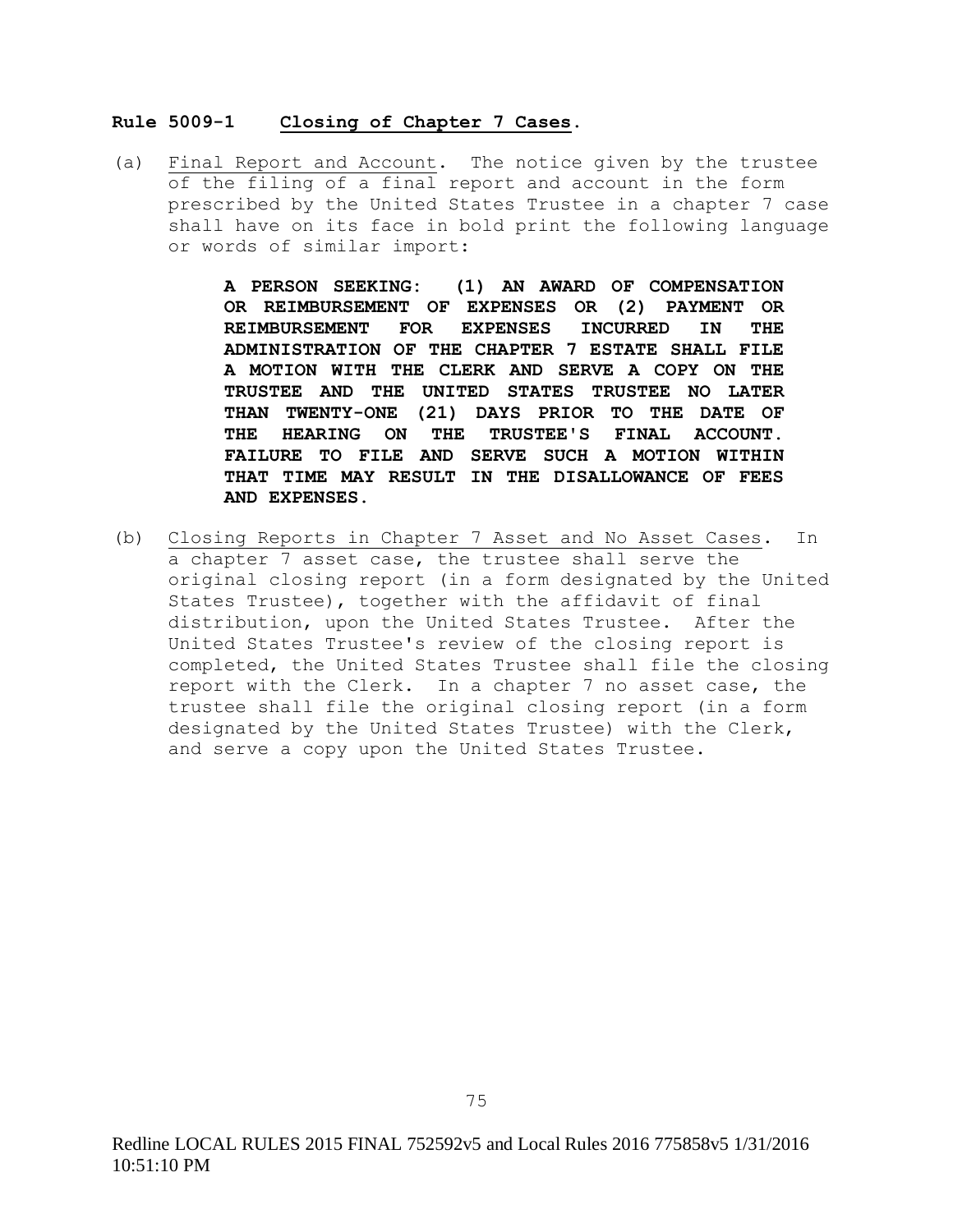## **Rule 5009-2 Closing of Chapter 15 Cases**.

- (a) Motion. Upon written motion, a foreign representative in a proceeding recognized under § 1517 of the Code, may seek the entry of a final decree when the purpose of the representative's appearance in the Court is completed. Such motion shall describe the nature and results of the representative's activities in the Court and shall include a final decree order that (i) orders the closing of the case and (ii) identifies in the caption and in the body of the order the case name and the case number of each case to be closed under the order.
- (b) Service and Objection. A motion for entry of a final decree shall be served upon (i) the debtor, (ii) the United States Trustee, (iii) all creditors who have filed a request for notice under Fed. R. Bankr. P. 2002 and Local Rule 9013-1 (iv) all persons or bodies authorized to administer foreign proceedings of the debtor, (v) all parties to litigation pending in the United States in which the debtor was a party at the time of the filing of the petition, and (vi) such other entities as the Court may direct. The foreign representative shall file a certificate of service with the Court that notice has been given. If no objection has been filed by the United States Trustee or a party in interest within 30 days after the certificate is filed, there shall be a presumption that the case has been fully administered and the Court may close the case.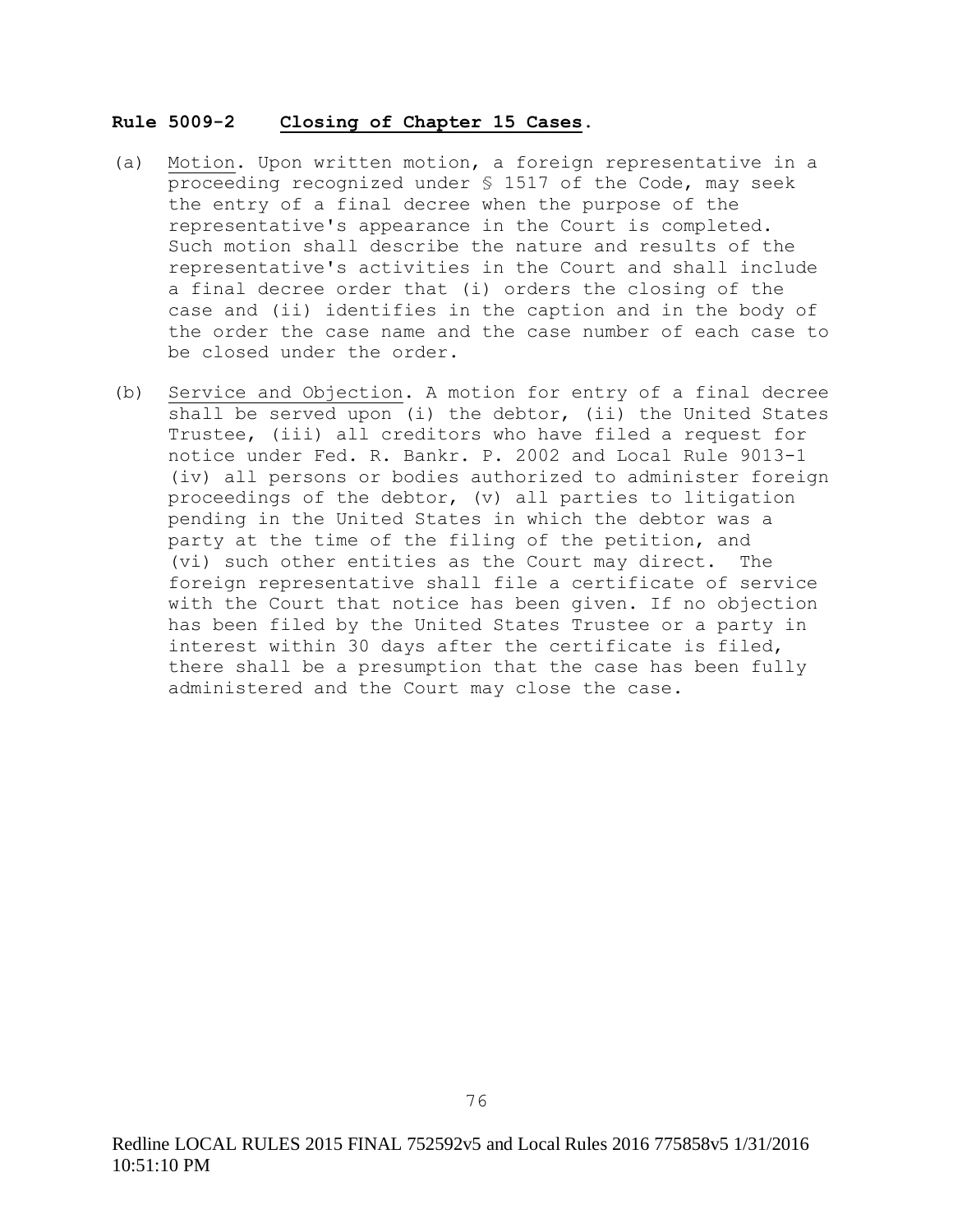## **Rule 5011-1 Motions for Withdrawal of Reference from**

**Bankruptcy Court**. A motion to withdraw the reference of a matter or proceeding shall be filed with the Clerk. The Clerk shall transmit such motion to the Clerk of the District Court for disposition by the District Court. The movant shall concurrently file with the Clerk a motion for a determination by the Bankruptcy Court with respect to whether the proceeding is one over which the Bankruptcy Court has the authority to enter final orders and judgments. **All briefing shall be governed by the rules of the District Court, including those rules governing timing and length, unless otherwise ordered by the Court.**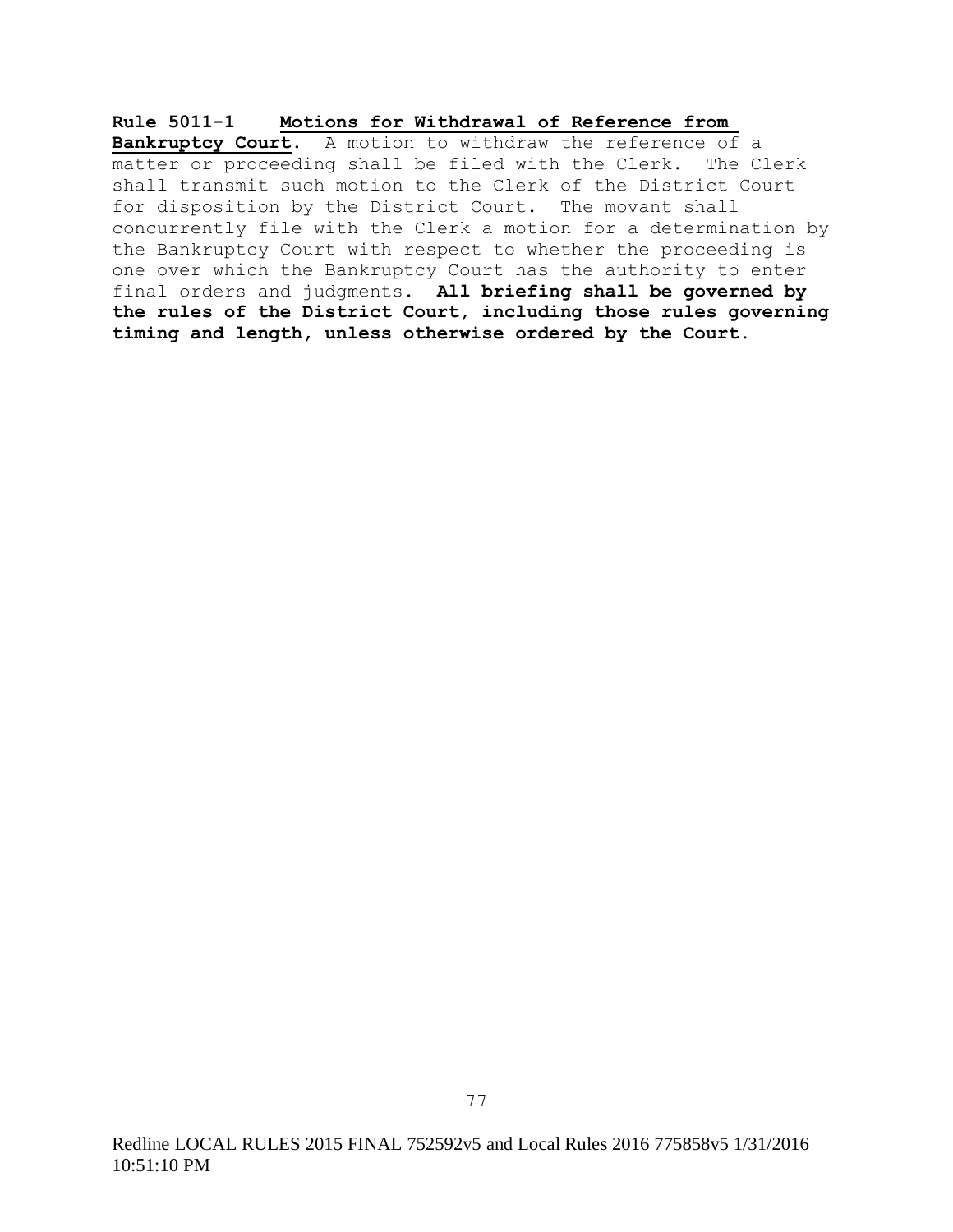#### **PART VI. COLLECTION AND LIQUIDATION OF THE ESTATE**

#### **Rule 6004-1 Sale and Sale Procedures Motions**.

- (a) Applicability of Rule. Except as otherwise provided in these Local Rules, this rule applies to motions to sell property of the estate under Bankruptcy Code section 363(b) ("Sale Motions") and motions seeking approval of sale, bid or auction procedures in anticipation of or in conjunction with a Sale Motion ("Sale Procedures Motions").
- (b) Sale Motions. Except as otherwise provided in these Local Rules, the Code, the Bankruptcy Rules or an Order of the Court, all Sale Motions shall attach or include the following:
	- (i) A copy of the proposed purchase agreement, or a form of such agreement substantially similar to the one the debtor reasonably believes it will execute in connection with the proposed sale;
	- (ii) A copy of a proposed form of sale order;
	- (iii) A request, if necessary, for the appointment of a consumer privacy ombudsman under Bankruptcy Code section 332; and
	- (iv) Provisions to be Highlighted. The Sale Motion must highlight material terms, including but not limited to (a) whether the proposed form of sale order and/or the underlying purchase agreement constitutes a sale or contains any provision of the type set forth below, (b) the location of any such provision in the proposed form of order or purchase agreement, and (c) the justification for the inclusion of such provision:
		- (A) Sale to Insider. If the proposed sale is to an insider, as defined in Bankruptcy Code section 101(31), the Sale Motion must (a) identify the insider, (b) describe the insider's relationship to the debtor, and (c) set forth any measures taken to ensure the fairness of the sale process and the proposed transaction.
		- (B) Agreements with Management. If a proposed buyer has discussed or entered into any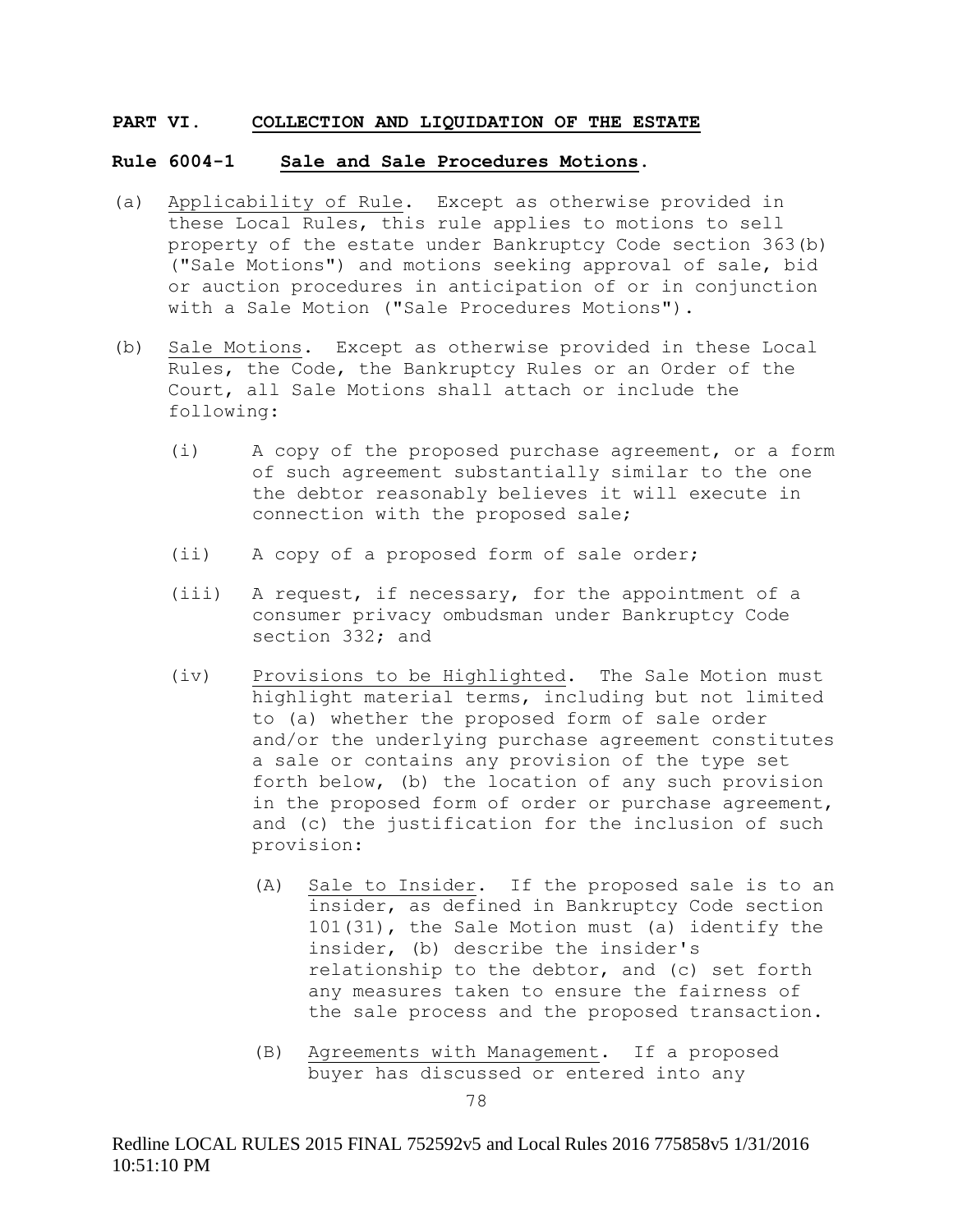agreements with management or key employees regarding compensation or future employment, the Sale Motion must disclose (a) the material terms of any such agreements, and (b) what measures have been taken to ensure the fairness of the sale and the proposed transaction in the light of any such agreements.

- (C) Releases. The Sale Motion must highlight any provisions pursuant to which an entity is being released or claims against any entity are being waived or otherwise satisfied.
- (D) Private Sale/No Competitive Bidding. The Sale Motion must disclose whether an auction is contemplated, and highlight any provision in which the debtor has agreed not to solicit competing offers for the property subject to the Sale Motion or to otherwise limit shopping of the property.
- (E) Closing and Other Deadlines. The Sale Motion must highlight any deadlines for the closing of the proposed sale or deadlines that are conditions to closing the proposed transaction.
- (F) Good Faith Deposit. The Sale Motion must highlight whether the proposed purchaser has submitted or will be required to submit a good faith deposit and, if so, the conditions under which such deposit may be forfeited.
- (G) Interim Arrangements with Proposed Buyer. The Sale Motion must highlight any provision pursuant to which a debtor is entering into any interim agreements or arrangements with the proposed purchaser, such as interim management arrangements (which, if out of the ordinary course, also must be subject to notice and a hearing under section 363(b) of the Bankruptcy Code) and the terms of such agreements.
- (H) Use of Proceeds. The Sale Motion must highlight any provision pursuant to which a debtor proposes to release sale proceeds on or after the closing without further Court order,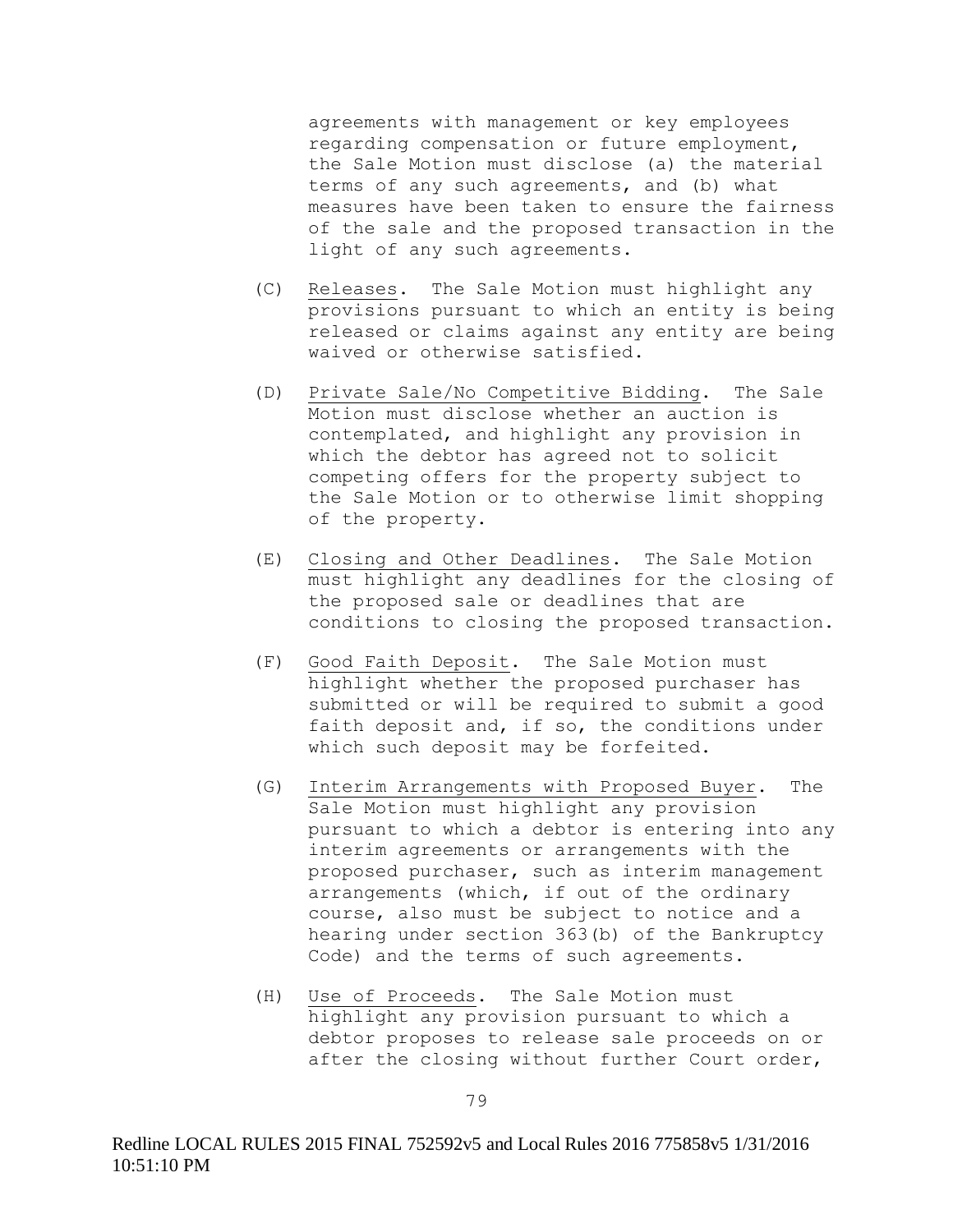or to provide for a definitive allocation of sale proceeds between or among various sellers or collateral.

- (I) Tax Exemption. The Sale Motion must highlight any provision seeking to have the sale declared exempt from taxes under section 1146(a) of the Bankruptcy Code, the type of tax (e.g., recording tax, stamp tax, use tax, capital gains tax) for which the exemption is sought. It is not sufficient to refer simply to "transfer" taxes and the state or states in which the affected property is located.
- (J) Record Retention. If the debtor proposes to sell substantially all of its assets, the Sale Motion must highlight whether the debtor will retain, or have reasonable access to, its books and records to enable it to administer its bankruptcy case.
- (K) Sale of Avoidance Actions. The Sale Motion must highlight any provision pursuant to which the debtor seeks to sell or otherwise limit its rights to pursue avoidance claims under chapter 5 of the Bankruptcy Code.
- (L) Requested Findings as to Successor Liability. The Sale Motion should highlight any provision limiting the proposed purchaser's successor liability.
- (M) Sale Free and Clear of Unexpired Leases. The Sale Motion must highlight any provision by which the debtor seeks to sell property free and clear of a possessory leasehold interest, license or other right.
- (N) Credit Bid. The Sale Motion must highlight any provision by which the debtor seeks to allow, disallow or affect in any manner, credit bidding pursuant to Bankruptcy Code section 363(k).
- (O) Relief from Bankruptcy Rule 6004(h). The Sale Motion must highlight any provision whereby the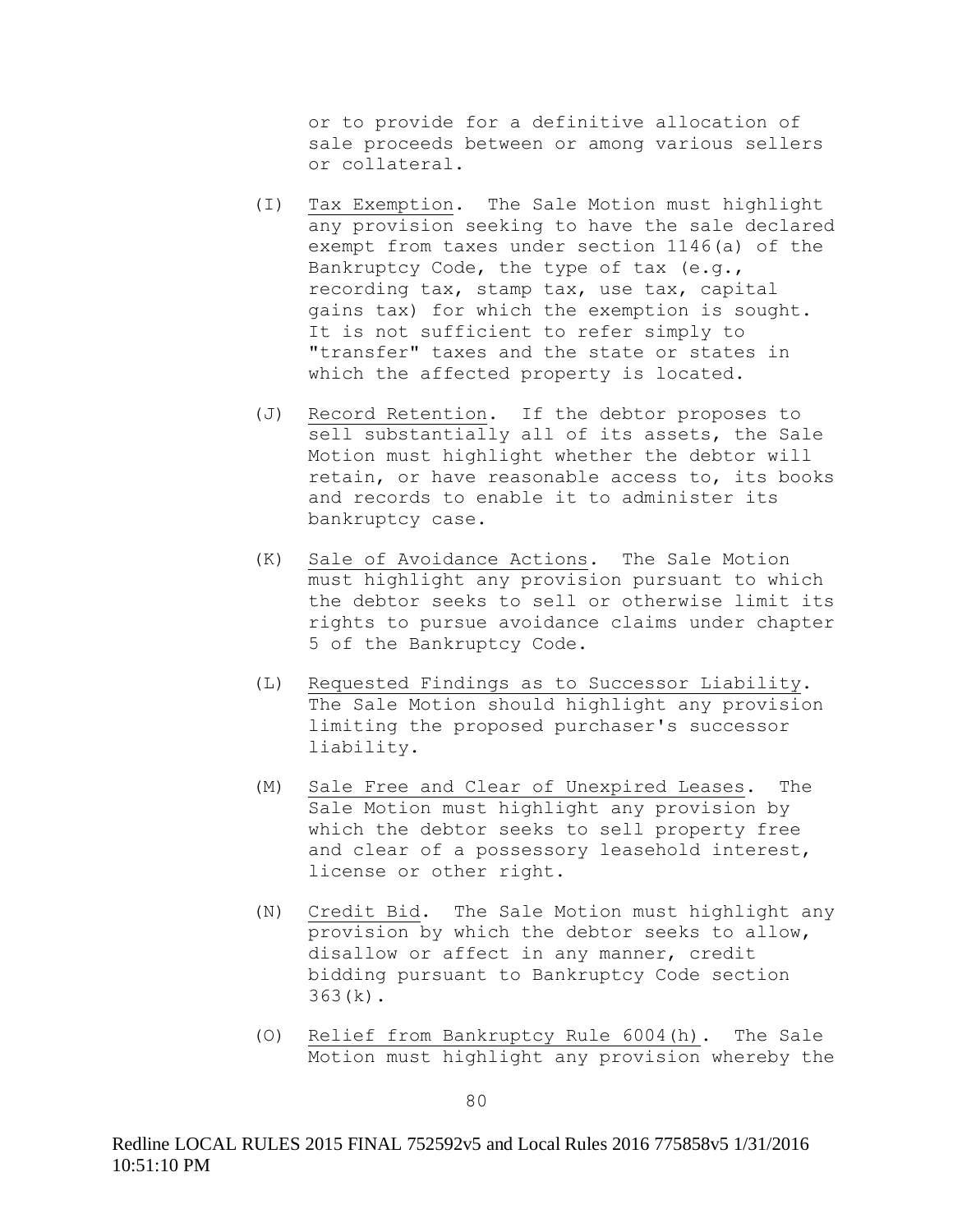debtor seeks relief from the fourteen-day stay imposed by Bankruptcy Rule 6004(h).

- (c) Sale Procedures Motions. A debtor may file a Sale Procedures Motion seeking approval of an order (a "Sale Procedures Order") approving bidding and auction procedures either as part of the Sale Motion or by a separate motion filed in anticipation of an auction and a proposed sale. The Court will only schedule a hearing to consider approval of bidding and sale procedures in accordance with the notice procedures set forth in Del. Bankr. L.R. 9006-1, unless the requesting party files a motion to shorten notice which may be heard at the first hearing in the case and presents evidence at that hearing of compelling circumstances.
	- (i) Provisions to Highlight. The Sale Procedures Motion should highlight the following provisions in any Sale Procedures Order:
		- (A) Provisions Governing Qualification of Bidders. Any provision governing an entity becoming a qualified bidder, including but not limited to, an entity's obligation to:
			- (1) Deliver financial information by a stated deadline to the debtor and other key parties (ordinarily excluding other bidders).
			- (2) Demonstrate its financial wherewithal to consummate a sale.
			- (3) Maintain the confidentiality of information obtained from the debtor or other parties or execute a non-disclosure agreement.
			- (4) Make a non-binding expression of interest or execute a binding agreement.
		- (B) Provisions Governing Qualified Bids. Any provision governing a bid being a qualified bid, including, but not limited to: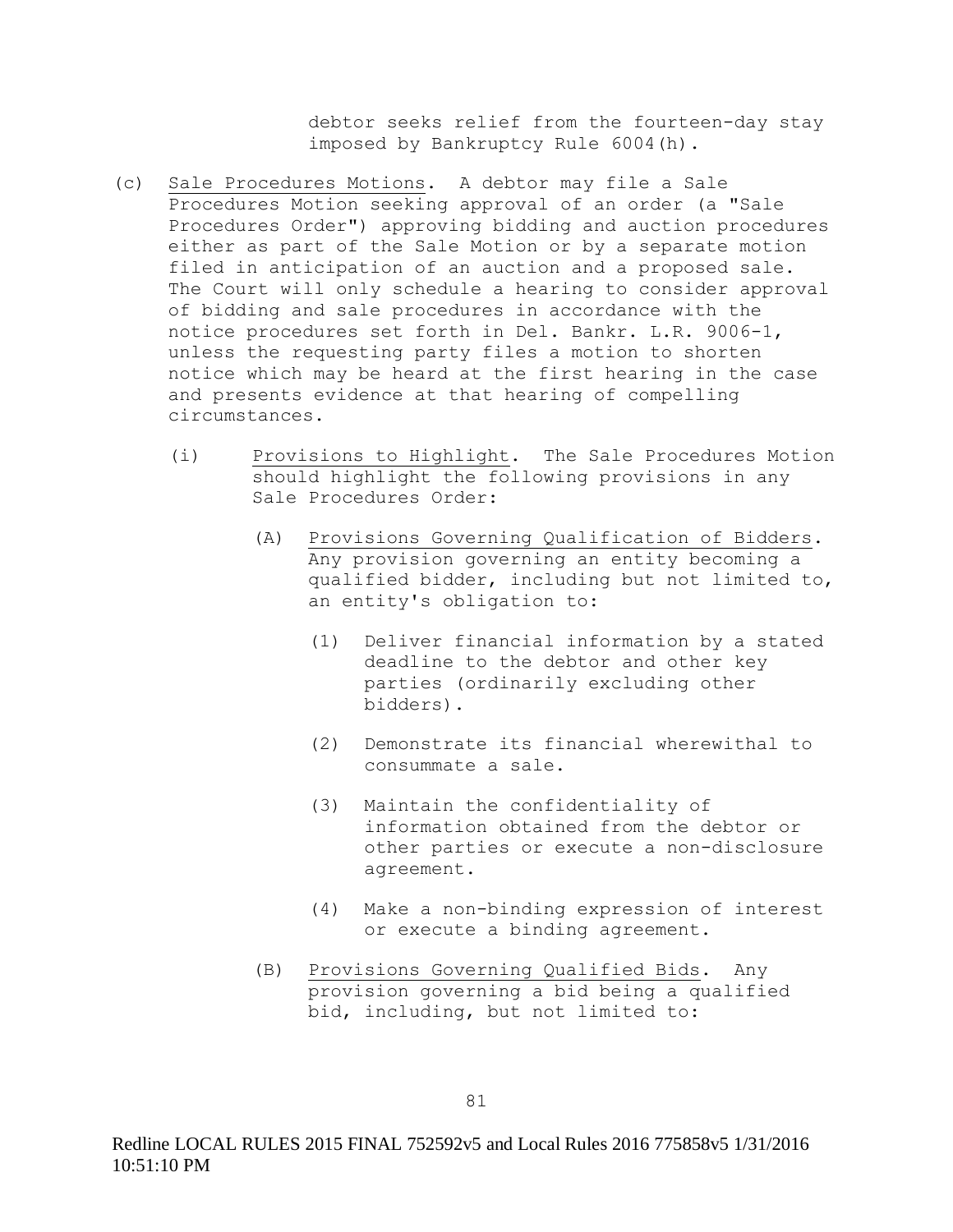- (1) Any deadlines for submitting a bid and the ability of a bidder to modify a bid not deemed a qualified bid.
- (2) Any requirements regarding the form of a bid, including whether a qualified bid must be (a) marked against the form of a "stalking horse" agreement or a template of the debtor's preferred sale terms, showing amendments and other modifications (including price and other terms), (b) for all of the same assets or may be for less than all of the assets proposed to be acquired by an initial, or "stalking horse", bidder or (c) remain open for a specified period of time.
- (3) Any requirement that a bid include a good faith deposit, the amount of that deposit and under what conditions the good faith deposit is not refundable.
- (4) Any other conditions a debtor requires for a bid to be considered a qualified bid or to permit a qualified bidder to bid at an auction.
- (C) Provisions Providing Bid Protections to "Stalking Horse" or Initial Bidder. Any provisions providing an initial or "stalking horse" bidder a form of bid protection, including, but not limited to the following:
	- (1) No-Shop or No-Solicitation Provisions. Any limitations on a debtor's ability or right to solicit higher or otherwise better bids.
	- (2) Break-Up/Topping Fees and Expense Reimbursement. Any agreement to provide or seek an order authorizing break-up or topping fees and/or expense reimbursement, and the terms and conditions under which any such fees or expense reimbursement would be paid.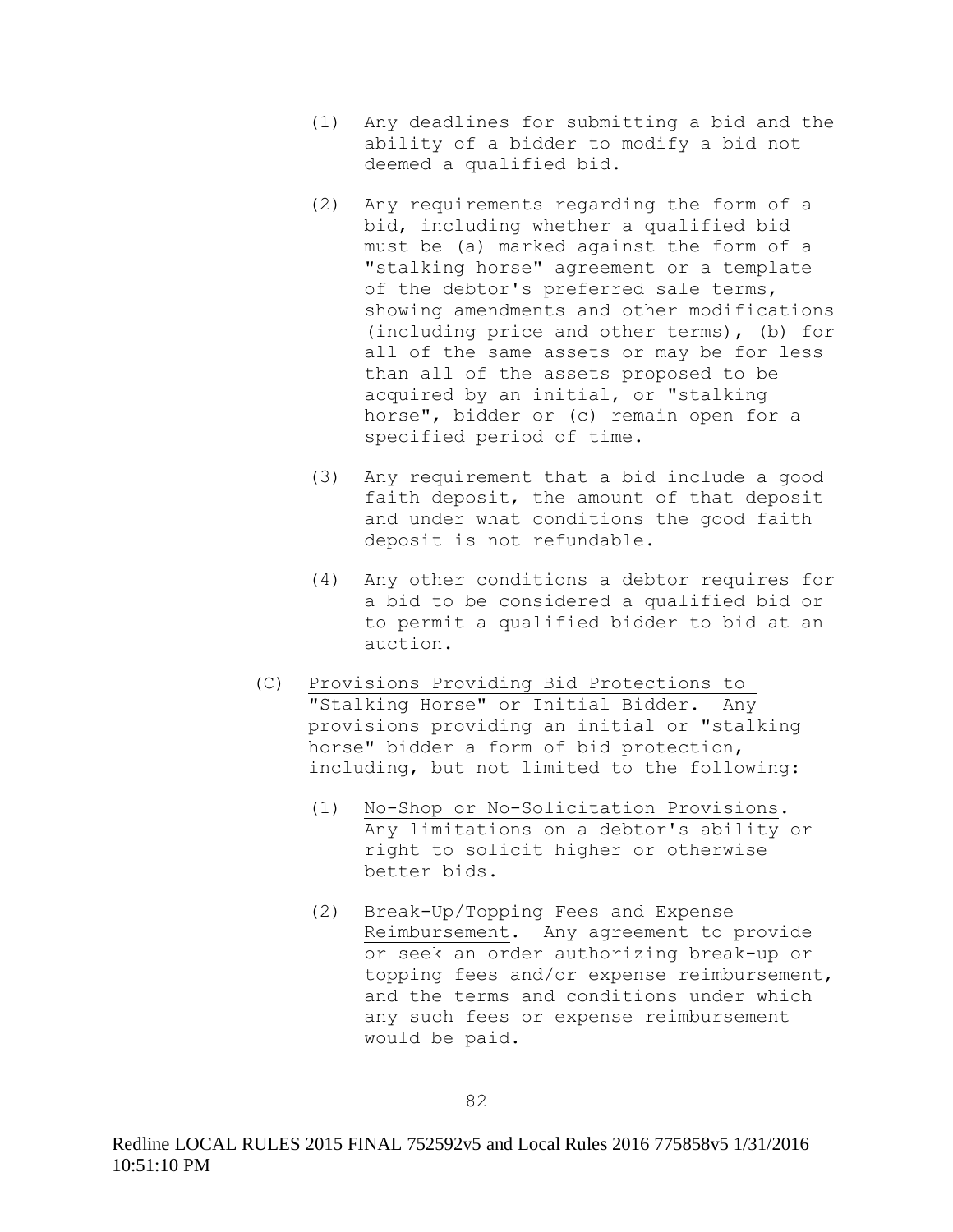- (3) Bidding Increments. Any requirement regarding the amount of the initial overbid and any successive bidding increments.
- (4) Treatment of Break-Up and Topping Fees and Expense Reimbursement at Auction. Any requirement that the "stalking horse" bidder receive a "credit" equal to the break-up or topping fee and or expense reimbursement when bidding at the auction and in such case whether the "stalking horse" is deemed to have waived any such fee and expense upon submitting a higher or otherwise better bid than its initial bid at the auction.
- (D) Modification of Bidding and Auction Procedures. Any provision that would authorize a debtor, without further order of the Court, to modify any procedures regarding bidding or conducting an auction.
- (E) Closing with Alternative Backup Bidders. Any provision that would authorize the debtor to accept and close on alternative qualified bids received at an auction in the event that the bidder selected as the "successful bidder" at the conclusion of the auction fails to close the transaction within a specified period.
- (ii) Provisions Governing the Auction. Unless otherwise ordered by the Court, the Sale Procedures Order shall:
	- (A) Specify the date, time and place at which the auction will be conducted and the method for providing notice to parties of any changes thereto.
	- (B) Provide that each bidder participating at the auction will be required to confirm that it has not engaged in any collusion with respect to the bidding or the sale.
	- (C) State that the auction will be conducted openly and all creditors will be permitted to attend.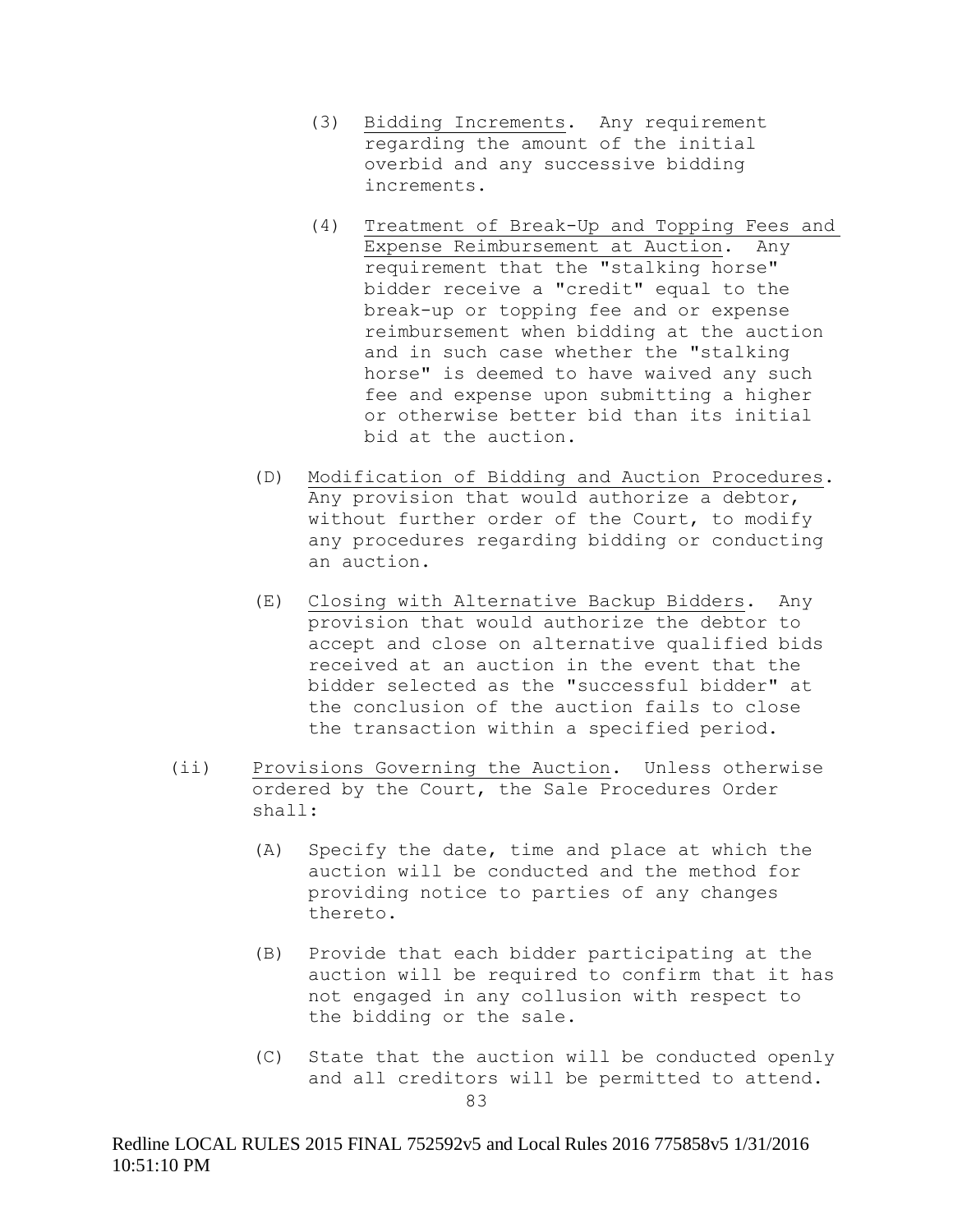(D) Provide that bidding at the auction will be transcribed or videotaped.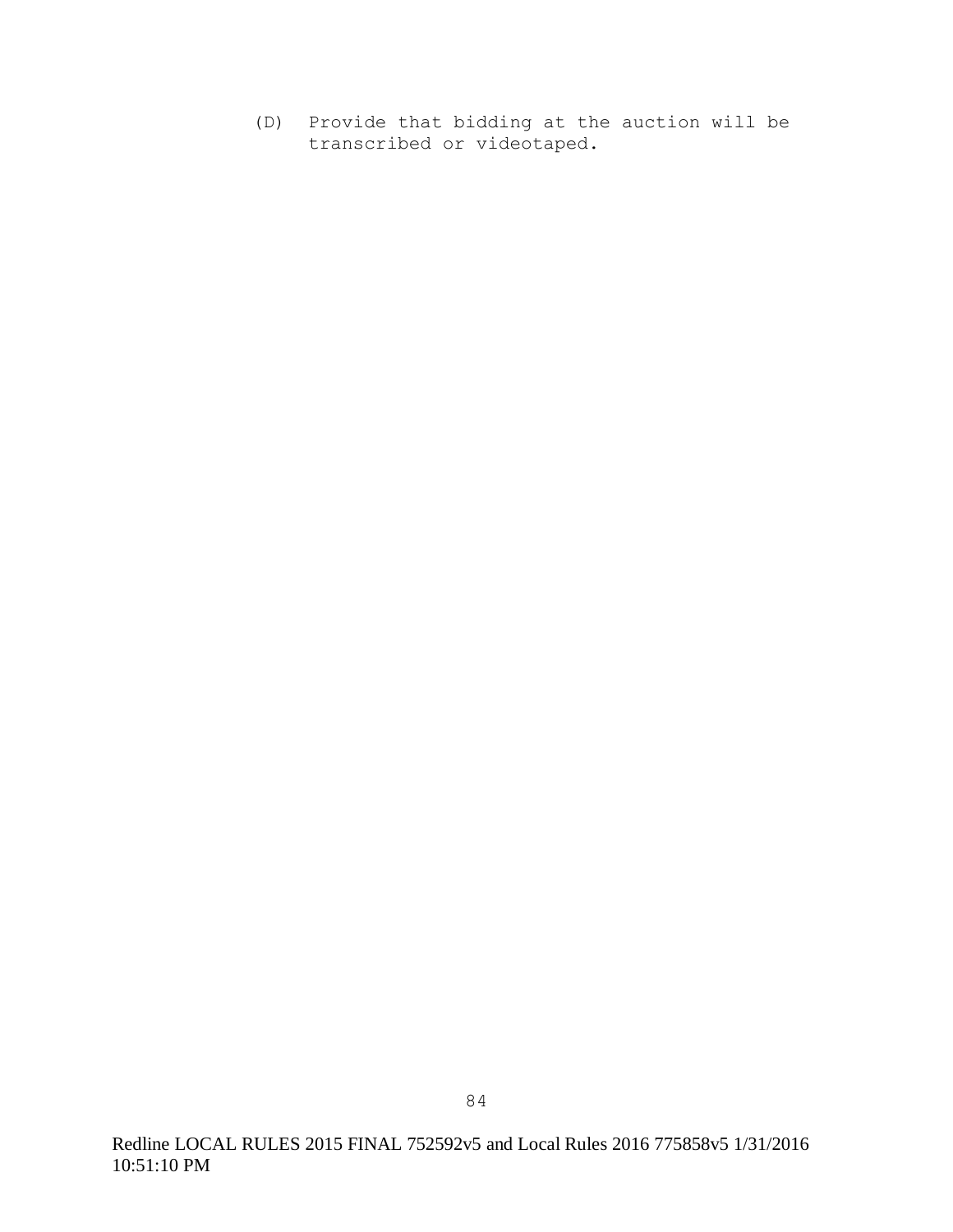## **PART VII. ADVERSARY PROCEEDINGS**

**Rule 7003-1 Adversary Proceeding Cover Sheet**. Any complaint or other document initiating an adversary proceeding that is not electronically filed shall be accompanied by a completed adversary cover sheet conforming to Local Form 109.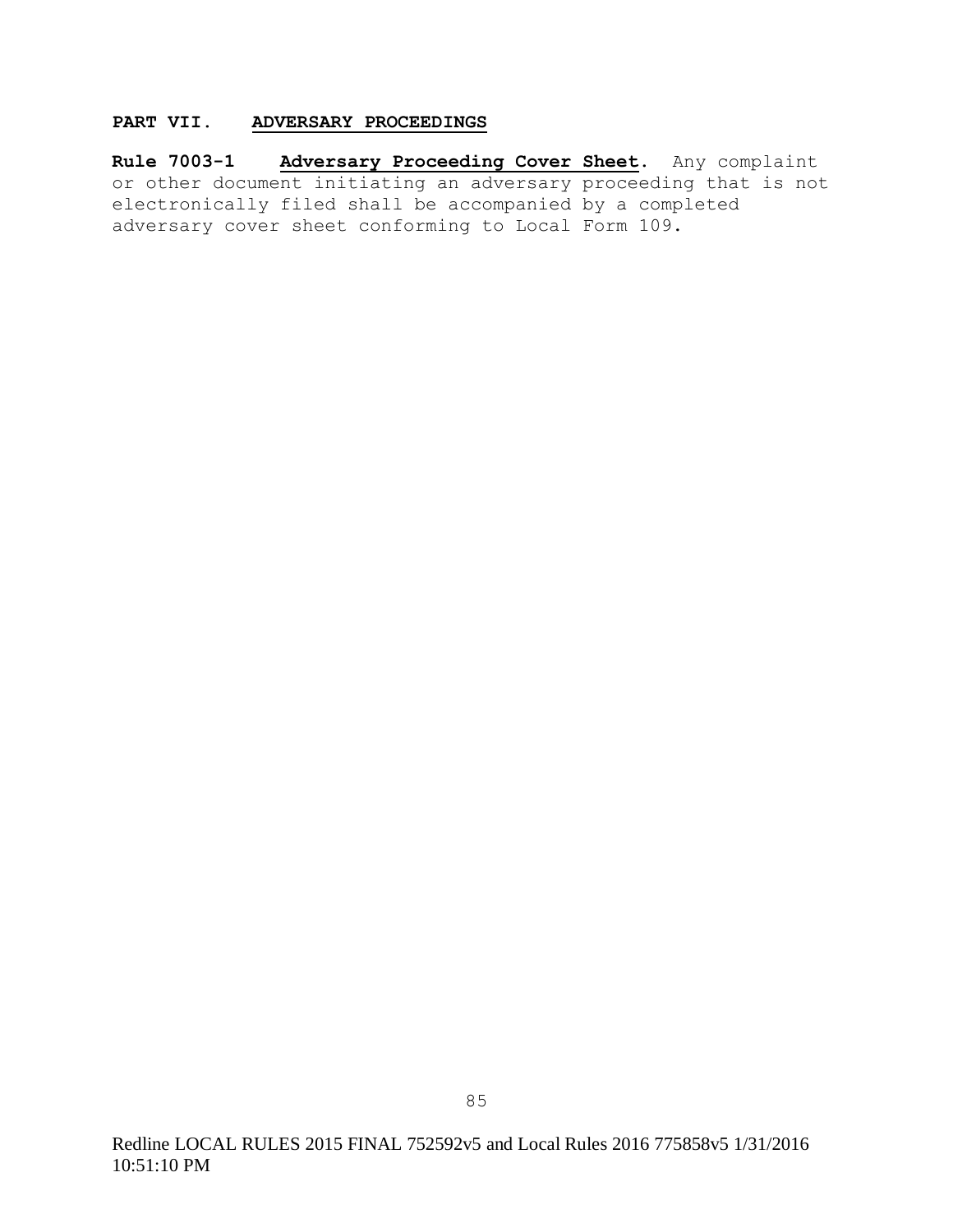**Rule 7004-1 Service on Foreign Parties**. In all cases in which there is a claims agent appointed, the claims agent is authorized to serve foreign defendants as an agent of the Clerk's Office in accordance with Fed. R. Bankr. P. 7004(a) and Fed. R. Civ. P. 4(f). In all other cases, requests for service of a summons and complaint on a foreign party shall be submitted to the Clerk's Office together with a copy of all documents to be served on the foreign party and a stamped, addressed envelope. Deadlines included in such documents shall allow ample time for the foreign party to respond accordingly after service by mail.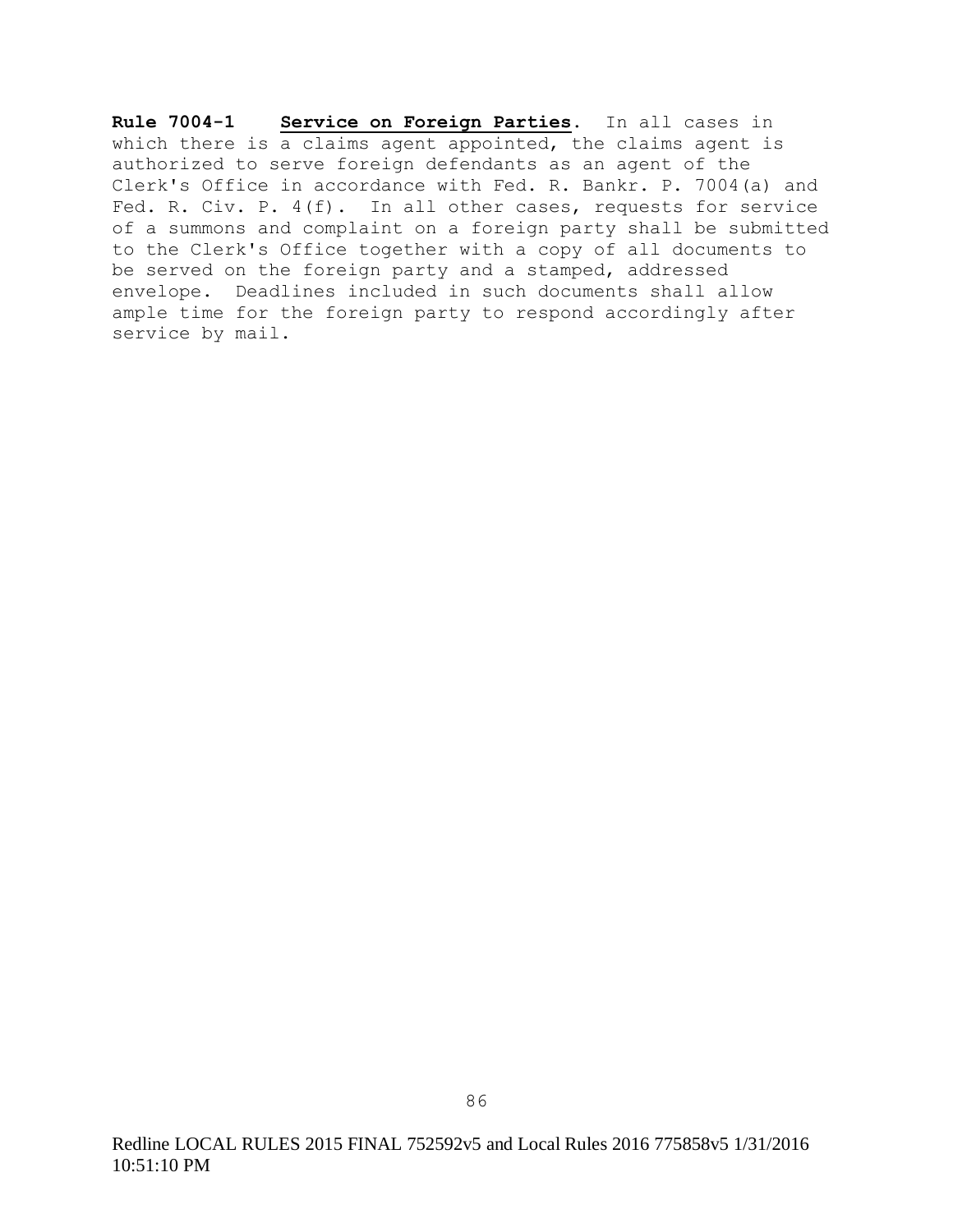**Rule 7004-2 Summons and Notice of Pretrial Conference in an Adversary Proceeding**. A party or attorney filing a complaint or third-party complaint shall prepare a Summons and Notice of Pretrial Conference in an Adversary Proceeding (Local Form 108). The pretrial conference date shall be a date that is at least thirty-five (35) days and not more than ninety (90) days from the date of service of the summons and complaint and set in accordance with Local Rule 7004-2(a) and (b) below. The completed summons and certificate of service shall be filed in the adversary proceeding. The party or attorney filing the complaint or third-party complaint shall be responsible for serving the summons and complaint.

- (a) Chapter 11 Cases. In an adversary proceeding, the pretrial conference date required on Local Form 108 shall be obtained from (i) the order setting omnibus hearing dates located on the docket in the main bankruptcy case, when the adversary proceeding is assigned to the same judge presiding over the main bankruptcy case, or (ii) the assigned judge's scheduling clerk, when (A) there is no order setting omnibus hearing dates in the main bankruptcy case or (B) the adversary proceeding is assigned to a judge other than the judge presiding over the main bankruptcy case.
- (b) Chapter 7, Chapter 12 and Chapter 13 Cases. In an adversary proceeding, the pretrial conference date required on Local Form 108 shall be obtained from the respective Judge's chambers page located on the Court's website.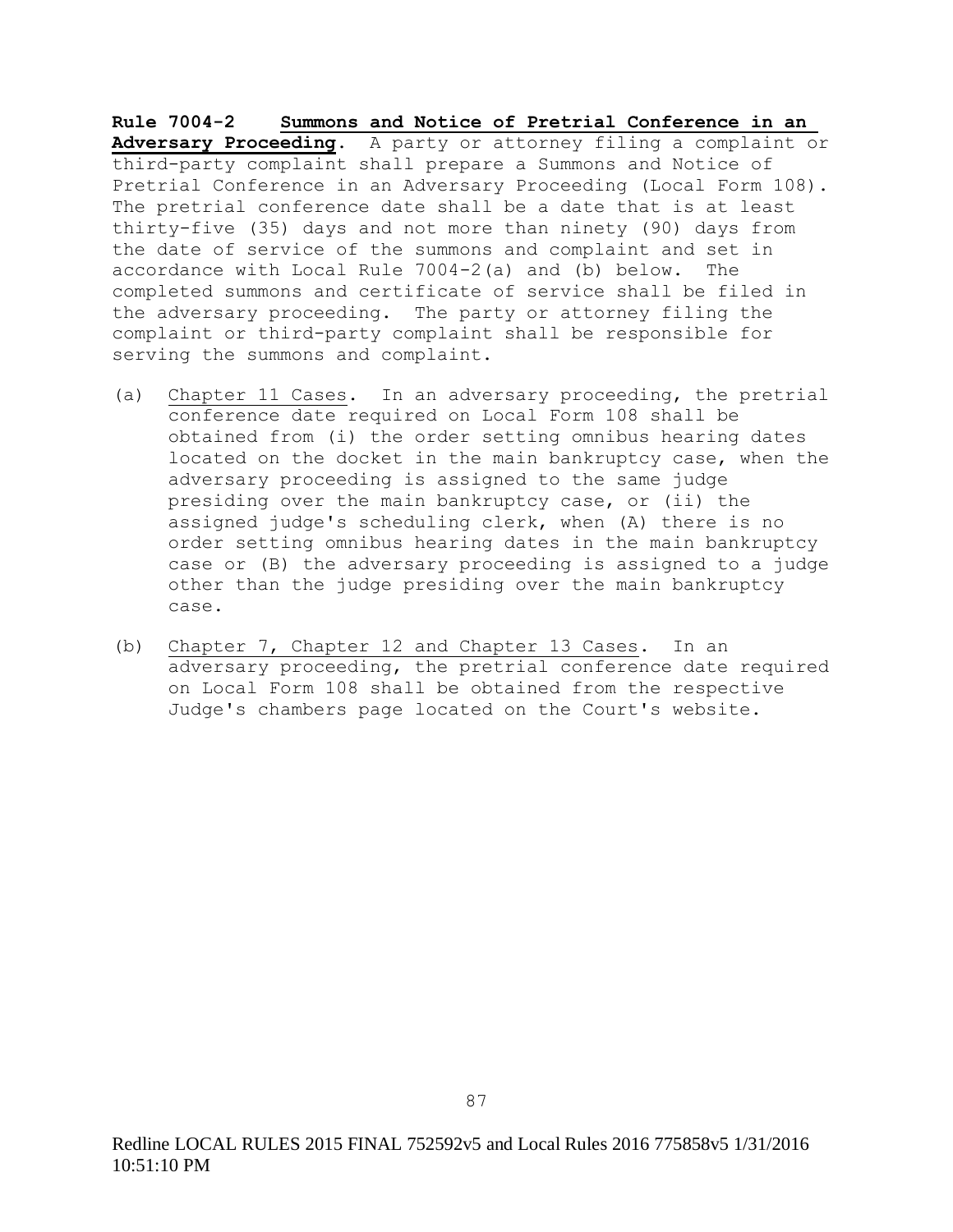## **Rule 7007-1 Briefs: When Required and Schedule**.

- (a) Briefing and Affidavit Schedule. A party filing a motion in an adversary proceeding (except for a discovery-related motion which shall be governed by Local Rule 9006-1(b)) shall not file a notice of said motion. Unless otherwise ordered by the Court or agreed by the parties, the briefing and affidavit schedule for presentation of all motions in adversary proceedings (except for discovery-related motions which shall be governed by Local Rule 9006-1(b)) shall be as follows:
	- (i) The opening brief and accompanying affidavit(s) shall be served and filed on the date of the filing of the motion;
	- (ii) The answering brief and accompanying affidavit(s) shall be served and filed no later than fourteen (14) days after service and filing of the opening brief; and
	- (iii) The reply brief and accompanying affidavit(s) shall be served and filed no later than seven (7) days after service and filing of the answering brief. An appendix may be filed with any brief. Any party may waive its right to file a brief in a filed pleading or in a separate notice filed with the Court.
	- (iv) For the avoidance of doubt (if any), Fed. R. Bankr. P. 9006(f) applies to the calculation of the time period to file any brief, affidavit or appendix under this rule, such that three (3) days shall be added after the prescribed period otherwise would expire when any motion, brief, affidavit or appendix is served other than by hand delivery.
- (b) Citation of Subsequent Authorities. No additional briefs, affidavits or other papers in support of or in opposition to the motion shall be filed without prior approval of the Court, except that a party may call to the Court's attention and briefly discuss pertinent cases decided after a party's final brief is filed or after oral argument.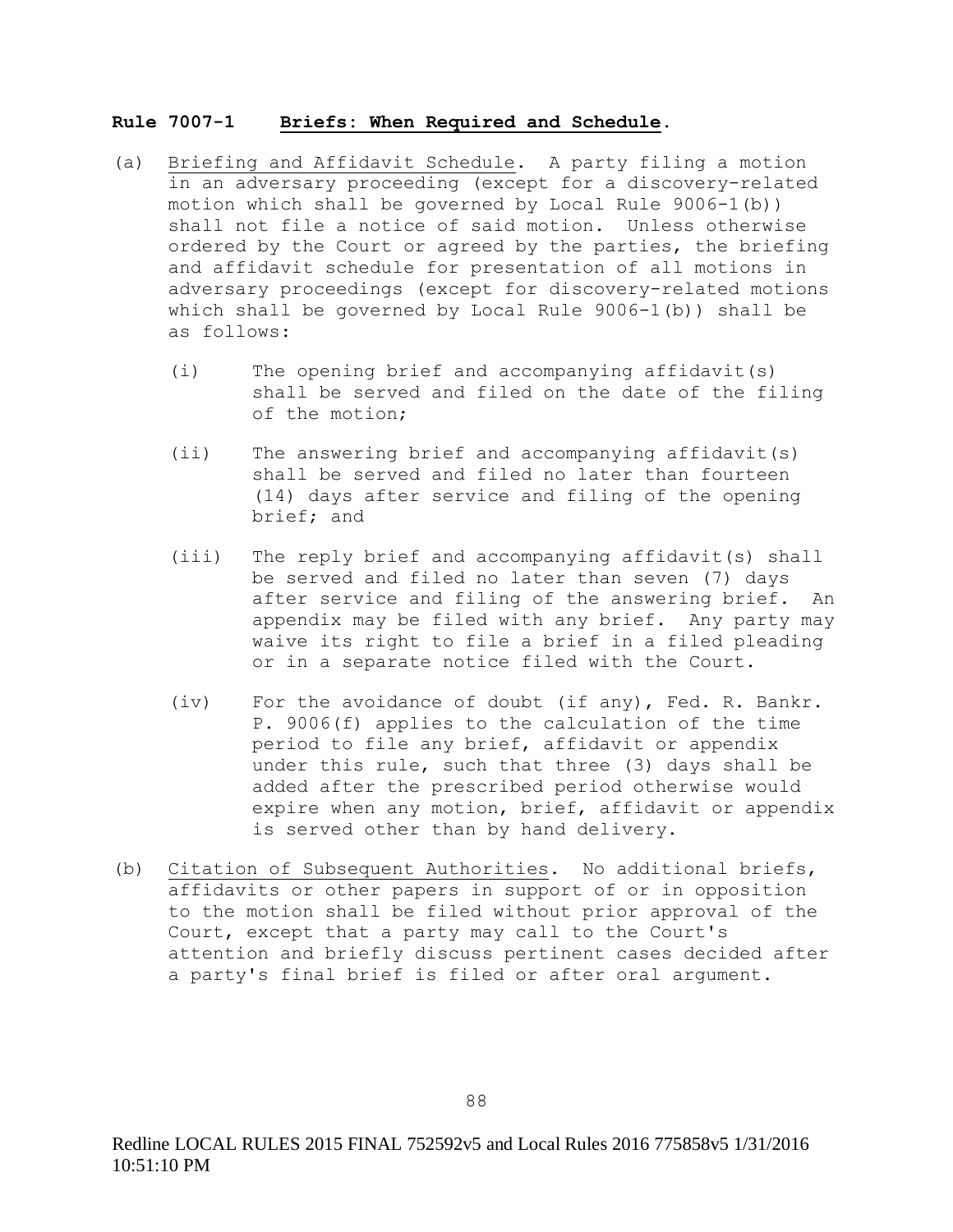## **Rule 7007-2 Form and Contents of Briefs and Appendices**.

This rule applies only to non-discovery related motions in adversary proceedings.

- (a) Form.
	- (i) Covers. The front cover of each brief and appendix shall contain the caption of the case, a title, the date of filing, the name and designation of the party for whom it is filed, and the name, number, address and telephone number of counsel by whom it is filed, including the bar identification number for Delaware attorneys.
	- (ii) Format. All pleadings must be double-spaced, in Courier New font or Times New Roman and in at least 12 point typeface. All briefs and appendices shall be firmly bound at the left margin. Side margins of briefs shall not be less than 1¼ inches.
	- (iii) Page Numbering of Appendices. Pages of an appendix shall be numbered separately at the bottom. The page numbers of appendices associated with opening, answering and reply briefs, respectively, shall be preceded by a capital letter "A," "B" or "C." Transcripts and other papers reproduced in a manner authorized by this Local Rule shall be included in the appendix, both with original and appendix pagination.
	- (iv) Length. Without leave of Court, no opening or answering brief shall exceed forty (40) pages and no reply shall exceed twenty (20) pages, in each instance, exclusive of any tables of contents and citations.
	- (v) Form of Citations. Citations will be deemed to be in acceptable form if made in accordance with "A Uniform System of Citation" published and distributed from time to time by the Harvard Law Review Association. State reporter citations may be omitted but citations to the National Reporter System must be included. United States Supreme Court decisions shall be to the official citation.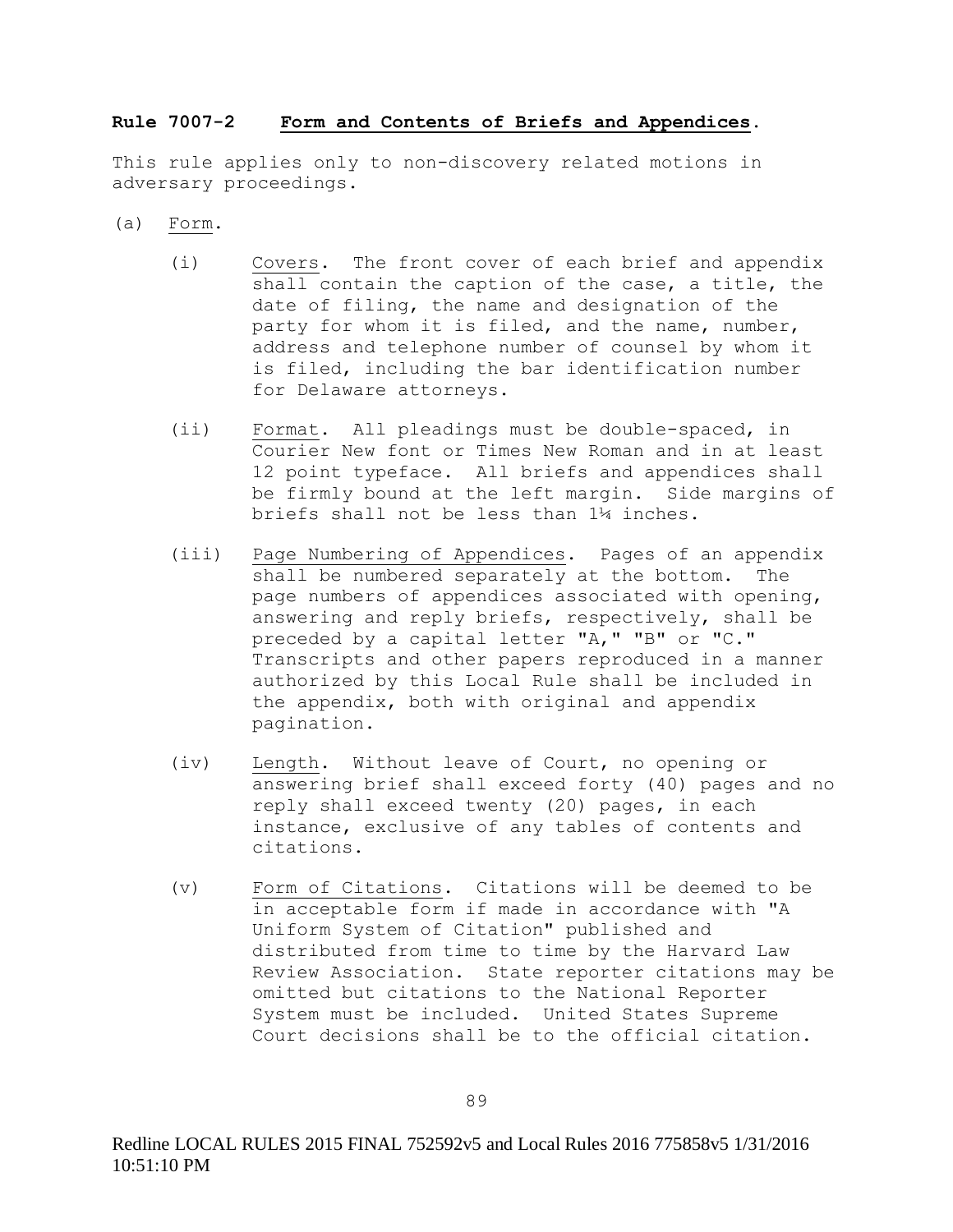- (vi) Citation by Docket Number. References to earlierfiled papers in the case or proceeding shall include a citation to the docket item number as maintained by the Clerk's Office, namely "D.I. 1."
- (vii) Unreported Opinions. If an unreported opinion is cited which is neither reported in the National Reporter System nor available on either WESTLAW or LEXIS, a copy of such opinion shall be attached to the document which cites it or shall otherwise be provided to the Court.
- (b) Contents of Briefs. If briefs are required, the following format shall apply:
	- (i) Opening and Answering Briefs. The opening and answering briefs shall contain the following under distinctive titles, in the listed order:
		- (A) A table of contents setting forth the page number of each section, including all headings, designated in the body of the brief;
		- (B) A table of citations of cases, statutes, rules, textbooks and other authorities, alphabetically arranged. If a brief does not contain any citations therein, a statement asserting this fact should be placed under this heading;
		- (C) A statement of the nature and stage of the proceeding;
		- (D) A summary of argument stating in separate numbered paragraphs the legal propositions upon which each side relies;
		- (E) A concise statement of facts, with supporting references to appendices or record, presenting succinctly the background of the questions involved. The statement shall include a concise statement of all facts that should be known in order to determine the points in controversy. The answering counter-statement of facts need not repeat facts recited in the opening brief;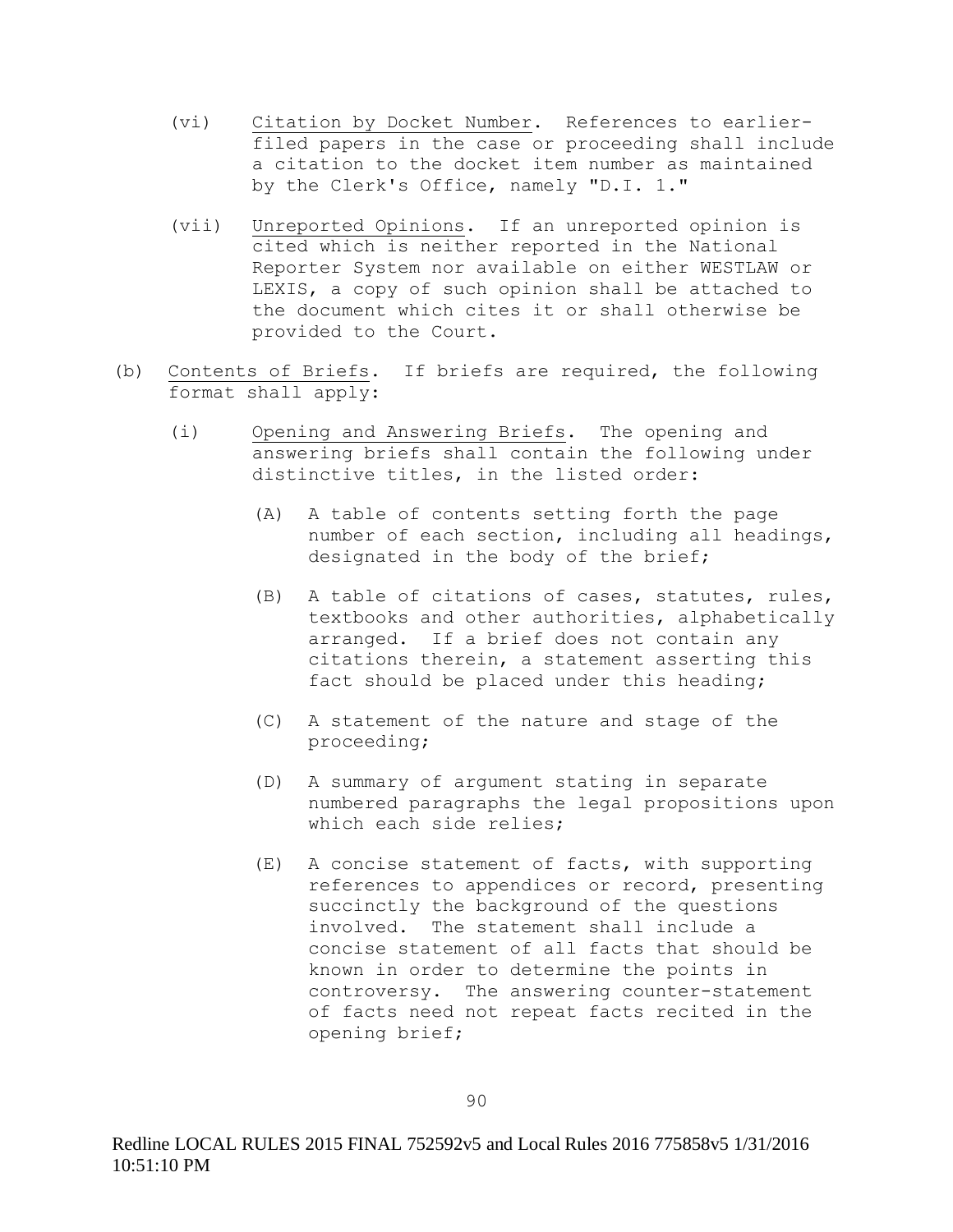- (F) An argument divided under appropriate headings distinctly setting forth separate points; and
- (G) A short conclusion stating the precise relief sought.
- (ii) Reply Briefs. The party filing the opening brief shall not reserve material for the reply brief that should have been included in a full and fair opening brief. There shall not be repetition of materials contained in the opening brief. A table of contents and a table of citations, as required by Local Rule 7007-2(b)(i)(A)-(B), shall be included in the reply brief.
- (c) Contents of Appendices. Each Appendix shall contain a paginated table of contents and may contain such parts of the record that are material to the questions presented as the party wishes the Court to read. Duplication shall be avoided. Portions of the record shall be arranged in chronological order. If testimony of witnesses is included, appropriate references to the pages of such testimony in the transcript shall be made and asterisks or other appropriate means shall be used to indicate omissions. Appendices may be separately bound. Parts of the record not included in the appendix may be relied on in briefs or oral argument. Whenever a document, paper or testimony in a foreign language is included in any appendix or is cited from the record in any brief, an English translation made under the authority of the Court, or agreed by the parties to be correct, shall be included in the appendix or in the record.
- (d) Joint Appendix. Counsel may agree on a joint appendix that shall be bound separately.

Redline LOCAL RULES 2015 FINAL 752592v5 and Local Rules 2016 775858v5 1/31/2016 10:51:10 PM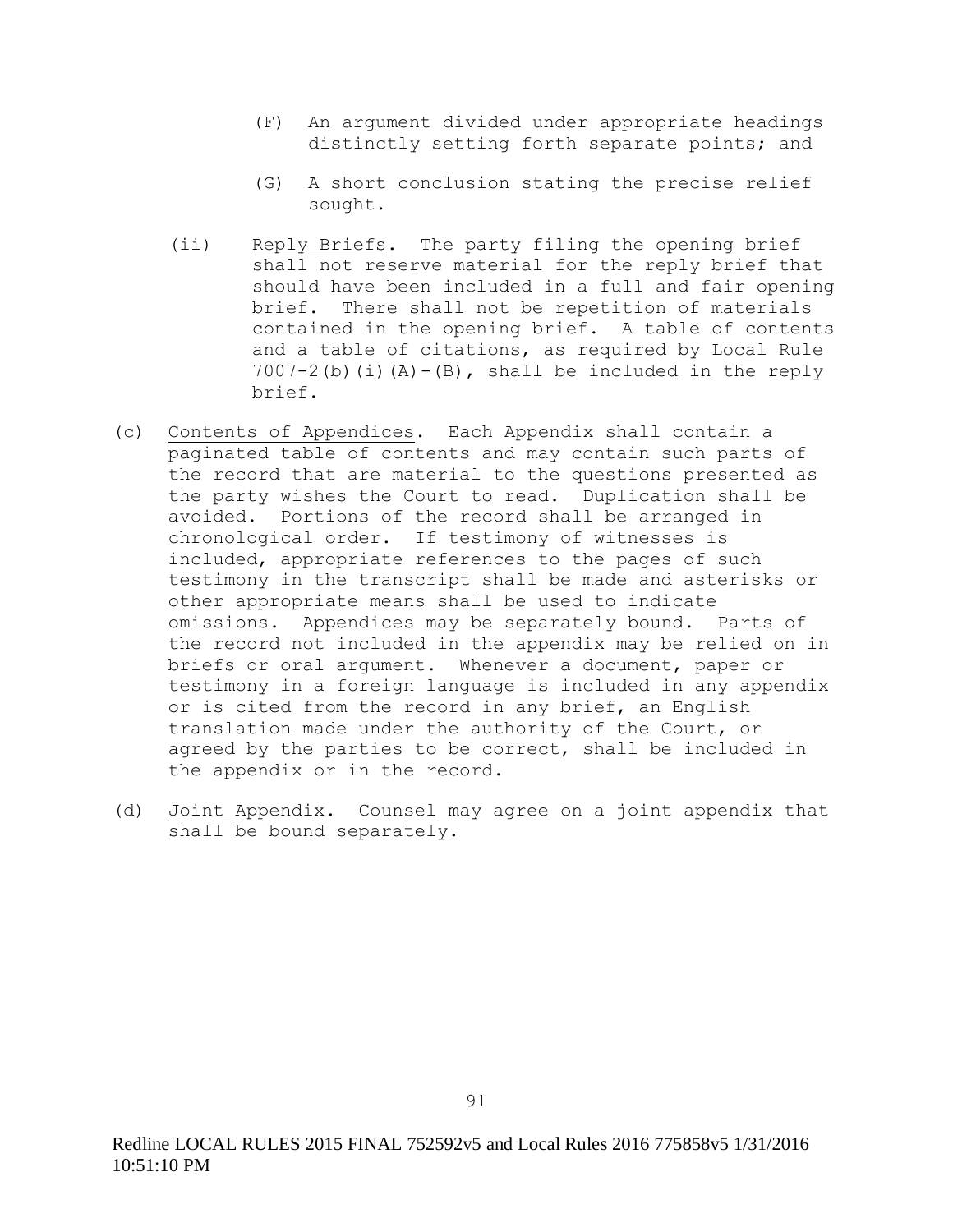**Rule 7007-3 Oral Argument, Hearing on Adversary Proceeding Motions**. No hearing will be scheduled on motions filed in adversary proceedings, unless the Court orders otherwise, except for discovery-related motions which shall be governed by Local Rule 9006-1(b). An application to the Court for oral argument on a motion shall be in writing and shall be filed with the Court and served on counsel for all parties in the proceeding no later than seven (7) days after service of the reply brief. An application for oral argument may be granted or denied at the discretion of the Court.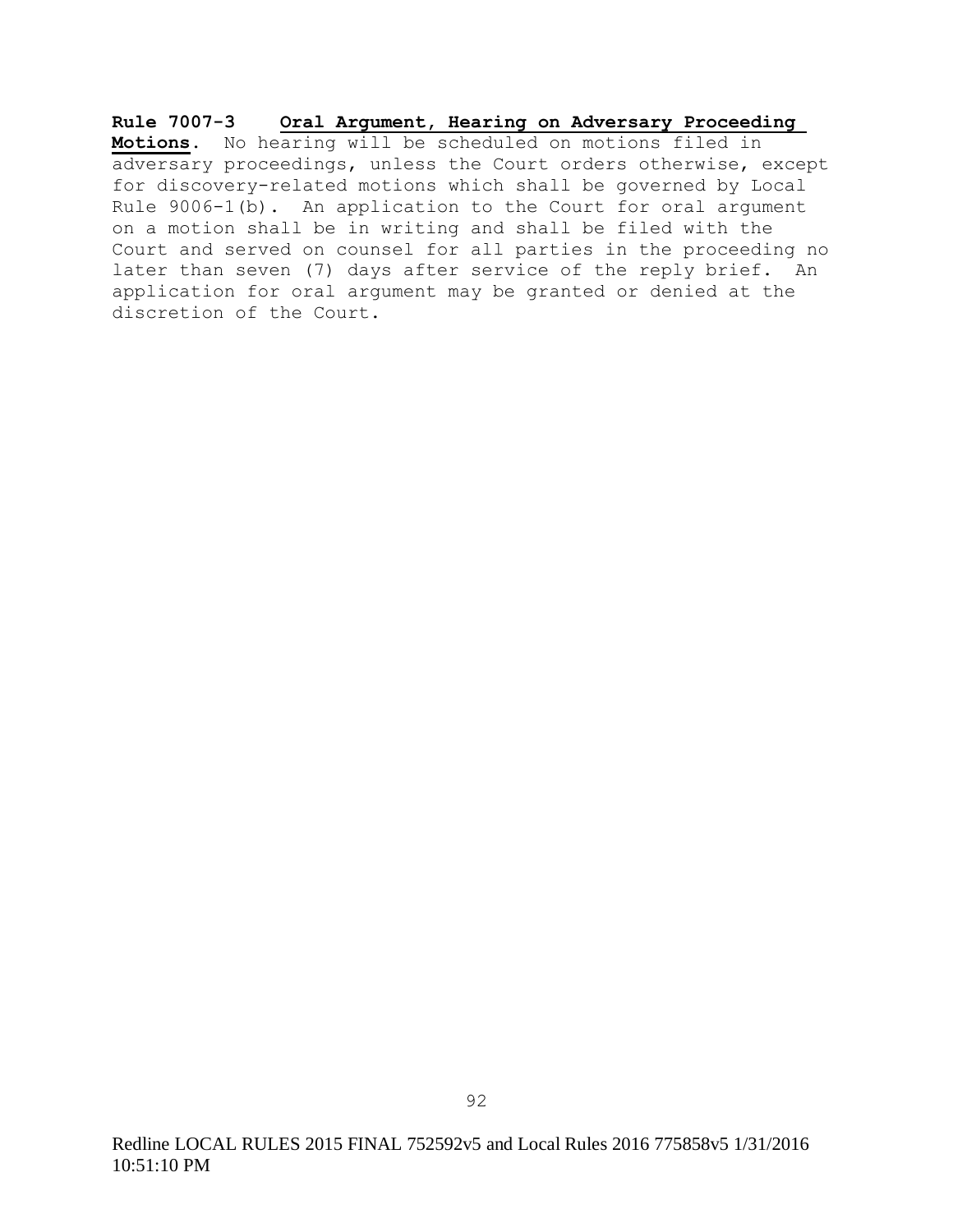## **Rule 7007-4 Notice of Completion of Briefing or Certificate of No Objection, and Notice of Completion of Briefing Binder**.

No earlier than seven (7) days and no later than fourteen  $(14)$ days after completion of briefing or expiration of a deadline on an adversary proceeding motion, counsel to the movant shall file and serve on counsel for all parties in the adversary proceeding a "Notice of Completion of Briefing" containing a list of all relevant pleadings with related docket numbers or a "Certificate of No Objection" to the extent the respective motion or pleading was unopposed and no briefing occurred. Upon the filing of said notice or certificate, counsel to the movant shall have delivered to the respective Judge's chambers a copy of the Notice of Completion of Briefing or Certificate of No Objection. The Notice of Completion of Briefing shall be delivered in a binder and include copies of the pleadings identified in the notice and the relevant complaint, any answer(s), and any request(s) for oral argument.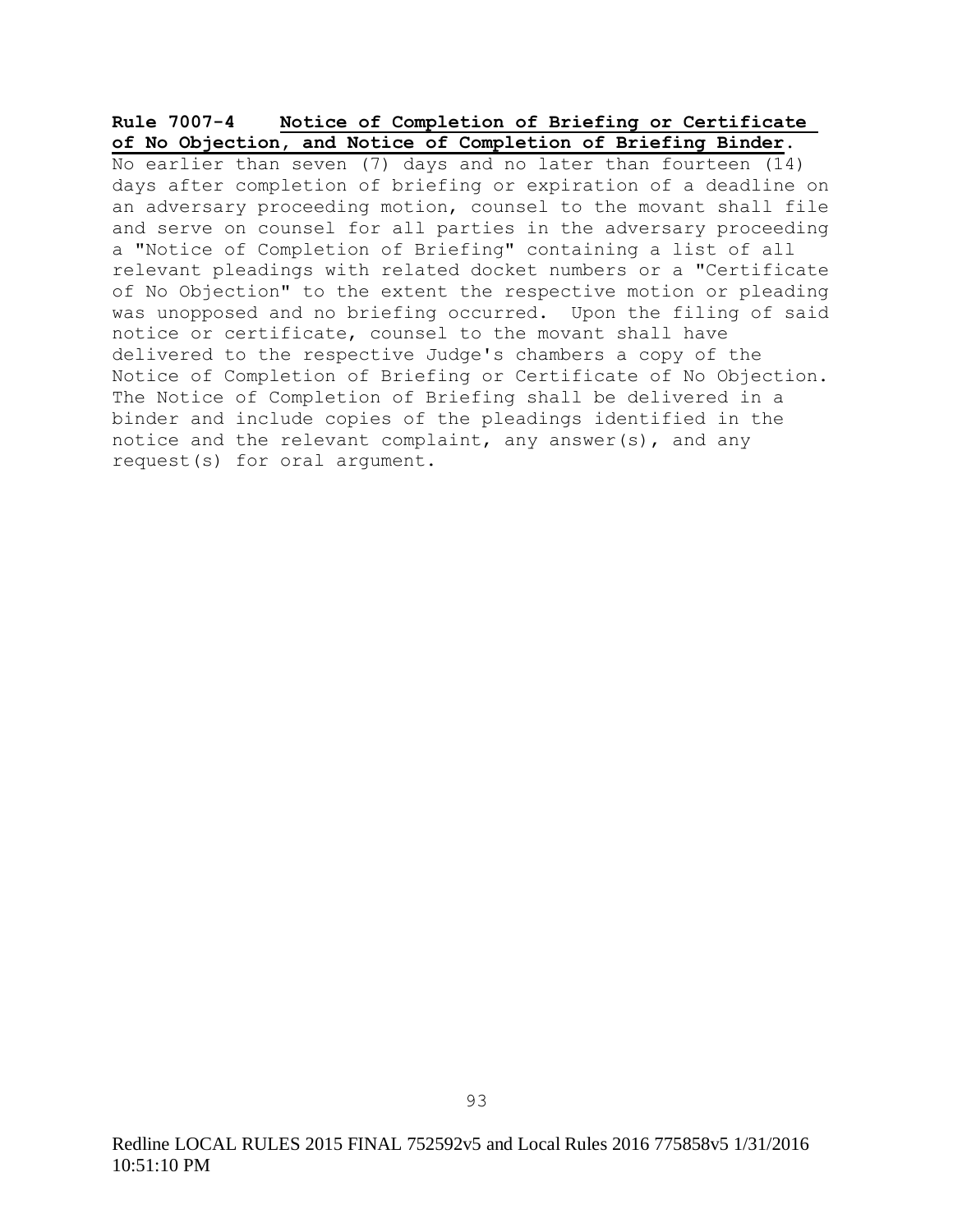**Rule 7008-1 Statement in Pleadings Regarding Consent to Entry of Order or Judgment in Core Proceeding**. In an adversary proceeding before the Court, in addition to statements required by Rule 7008(a) of the Federal Rules of Bankruptcy Procedure, the complaint, counterclaim, cross-claim, and third-party complaint shall contain a statement that the pleader does or does not consent to the entry of final orders or judgments by the Court if it is determined that the Court, absent consent of the parties, cannot enter final orders or judgments consistent with Article III of the United States Constitution. If no such statement is included, the pleader shall have waived the right to contest the authority of the Court to enter final orders or judgments.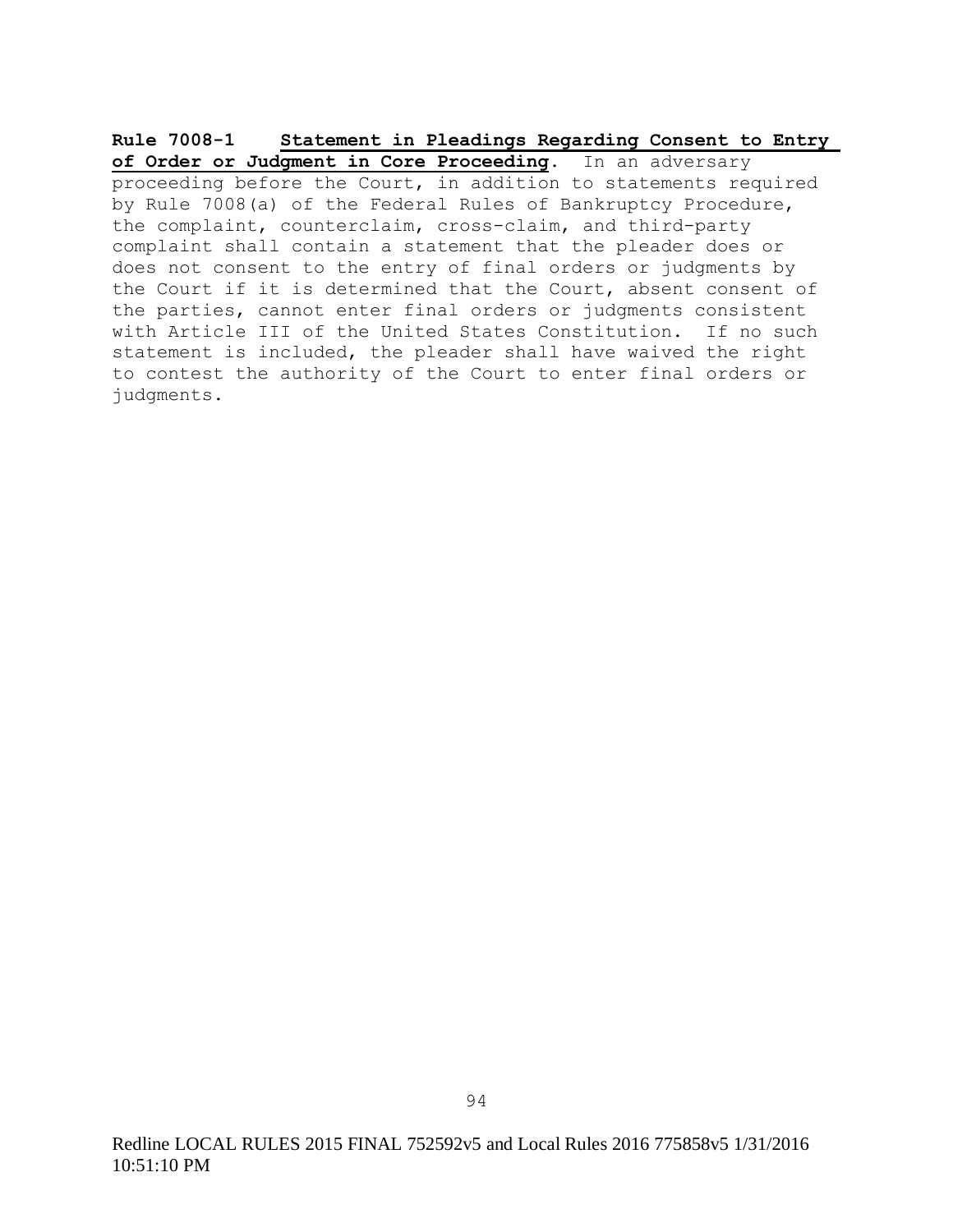# **Rule 7012-1 Statement in Answer, Motion or Response Thereto Regarding Consent to Entry of Order or Judgment in Core**

**Proceeding.** In addition to statements required by Rule 7012(b) of the Federal Rules of Bankruptcy Procedure, any answer, motion or response shall contain a statement that the filing party does or does not consent to the entry of final orders or judgments by the Court if it is determined that the Court, absent consent of the parties, cannot enter final orders or judgments consistent with Article III of the United States Constitution. If no such statement is included in the answer, motion or response thereto, the filing party shall have waived the right to contest the authority of the Court to enter final orders or judgments.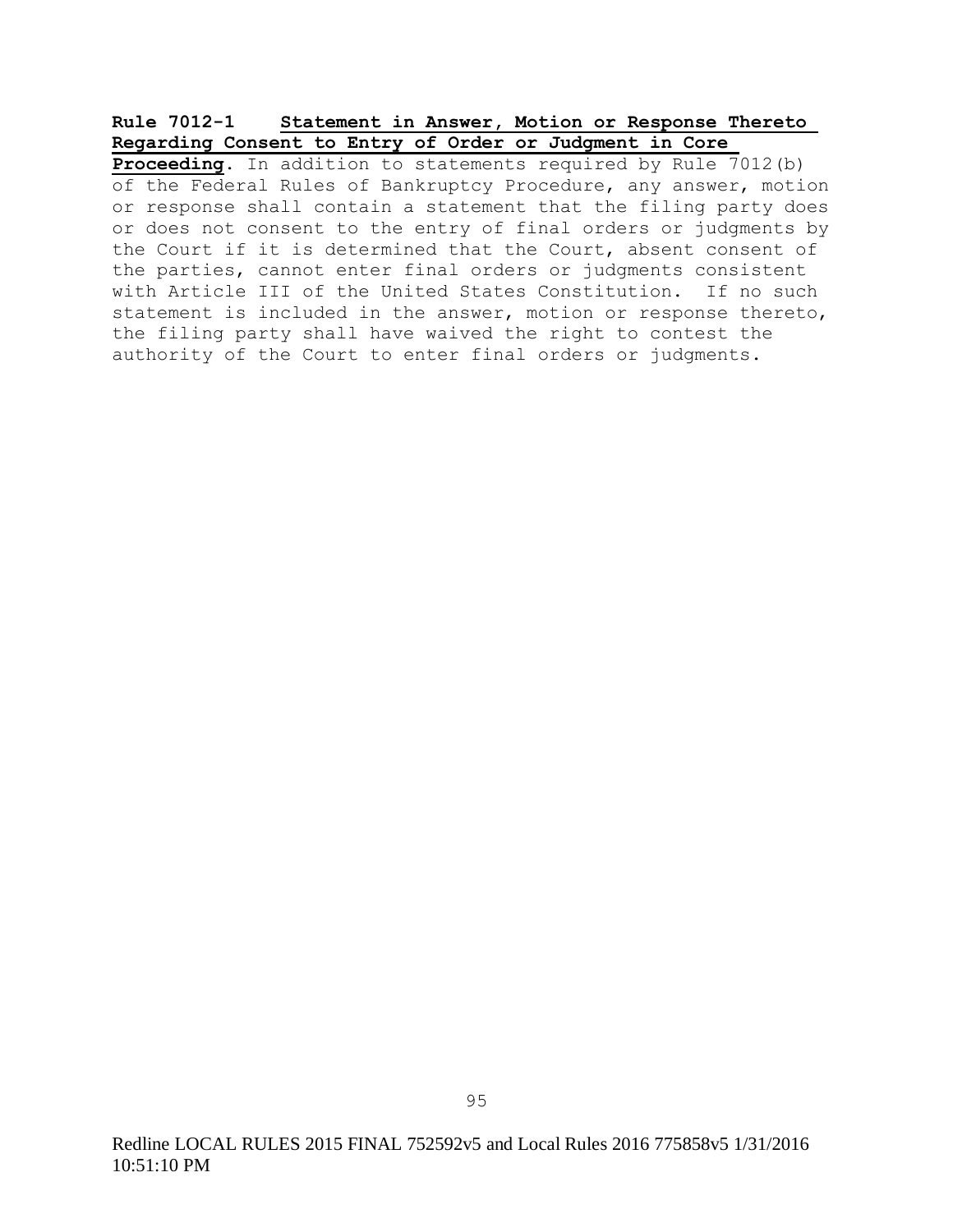**Rule 7012-2 Extension of Time to Plead or File Motion**. The deadline to plead or move in response to a complaint or other pleading in an adversary proceeding may be extended for a period of up to thirty (30) days by stipulation of the parties docketed with the Court or, for a longer period of time, by order of the Court. Any motion for extension of time to plead or move in response to a complaint or other pleading in an adversary proceeding or a stipulation seeking entry of an order approving such an extension must be filed with the Court prior to the expiration of the deadline to be extended. Any deadline extended pursuant to this section shall not affect any other deadlines set forth in any Scheduling Order entered by the Court.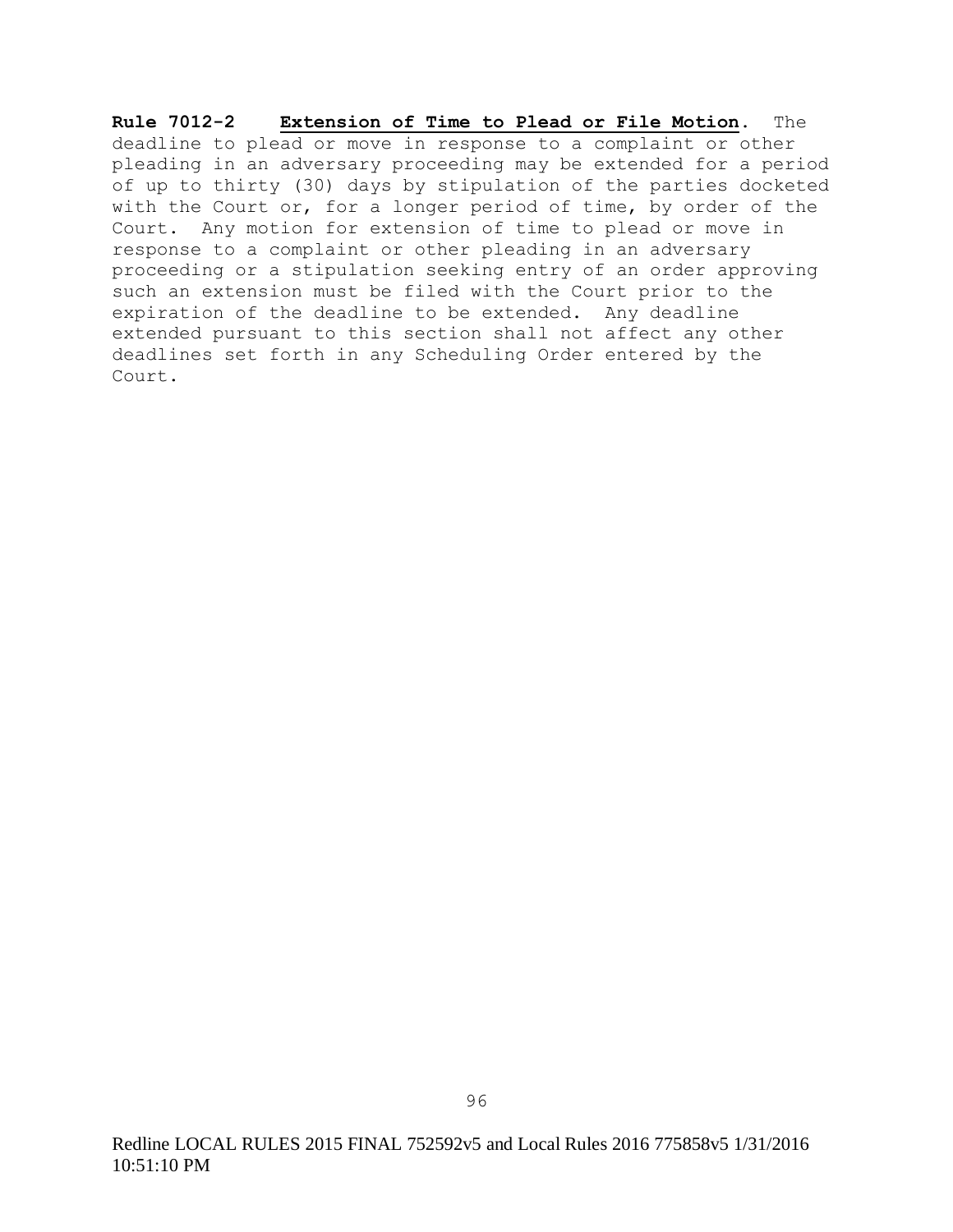**Rule 7016-1 Fed. R. Civ. P. 16 Scheduling Conference**. In any adversary proceeding, the pretrial conference scheduled in the summons and notice issued under Local Rule 7004-2 shall be deemed to be the scheduling conference under Fed. R. Civ. P. 16(b).

- (a) Attorney Conference Prior to Scheduling Conference.
	- (i) All attorneys for all the parties shall confer at least seven (7) days prior to the Fed. R. Civ. P. 16(b) scheduling conference to discuss: (A) the nature of the case, (B) any special difficulties that counsel foresee in prosecution or defense of the case, (C) the possibility of settlement, (D) any requests for modification of the time for the mandatory disclosure required by Fed. R. Civ. P. 16(b) and 26(f) and (E) the items in Local Rule  $7016 - 1$  (b).
- (b) Scheduling Conference. At the Fed. R. Civ. P. 16(b) scheduling conference, the Court may consider, in addition to the items specified in Fed. R. Civ. P. 16(b) and 16(c), the following matters:
	- (i) The schedule applicable to the case, including a trial date, if appropriate;
	- (ii) The number of interrogatories and requests for admissions to be allowed by any party and the number and location of depositions;
	- (iii) How discovery disputes are to be resolved;
	- (iv) The briefing practices to be employed in the case, including what matters are or are not to be briefed and the length of briefs;
	- (v) The possibility of settlement; and
	- (vi) Whether the matter could be resolved by voluntary mediation or binding arbitration.
- (c) Attendance at Scheduling Conference. Unless otherwise permitted by the Court under Local Rule 7016-3, the conference described in Local Rule 7016-1(b) will be an inperson conference. All counsel who expect to have a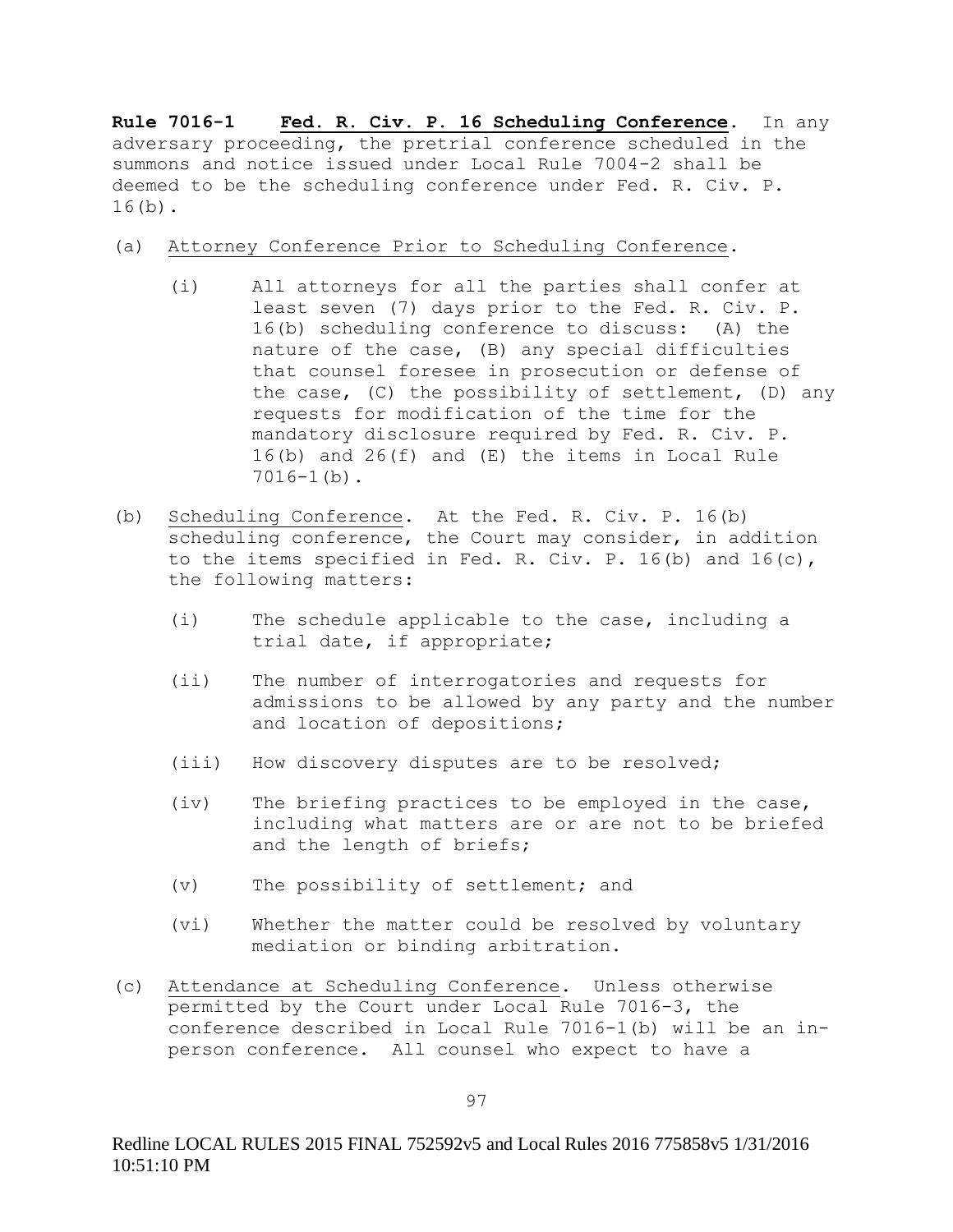significant role in the prosecution or defense of the case are required to attend the conference.

- (d) Written Discovery Plan and Scheduling Order. Unless otherwise ordered by the Court, the parties are not required to file a written discovery plan as provided under Fed. R. Civ. P. 26(f). Plaintiff shall file a proposed scheduling order by no later than three (3) days prior to the conference described in L.R. 7016-1(b). Any other party may file a proposed scheduling order by no later than one (1) day before such conference.
- (e) Omnibus Procedures or Scheduling Orders. A motion for entry of an omnibus procedures or scheduling order in multiple adversary proceedings will not be considered by the Court prior to the date of the conference described in L.R. 7016- 1(b), absent a showing of good cause.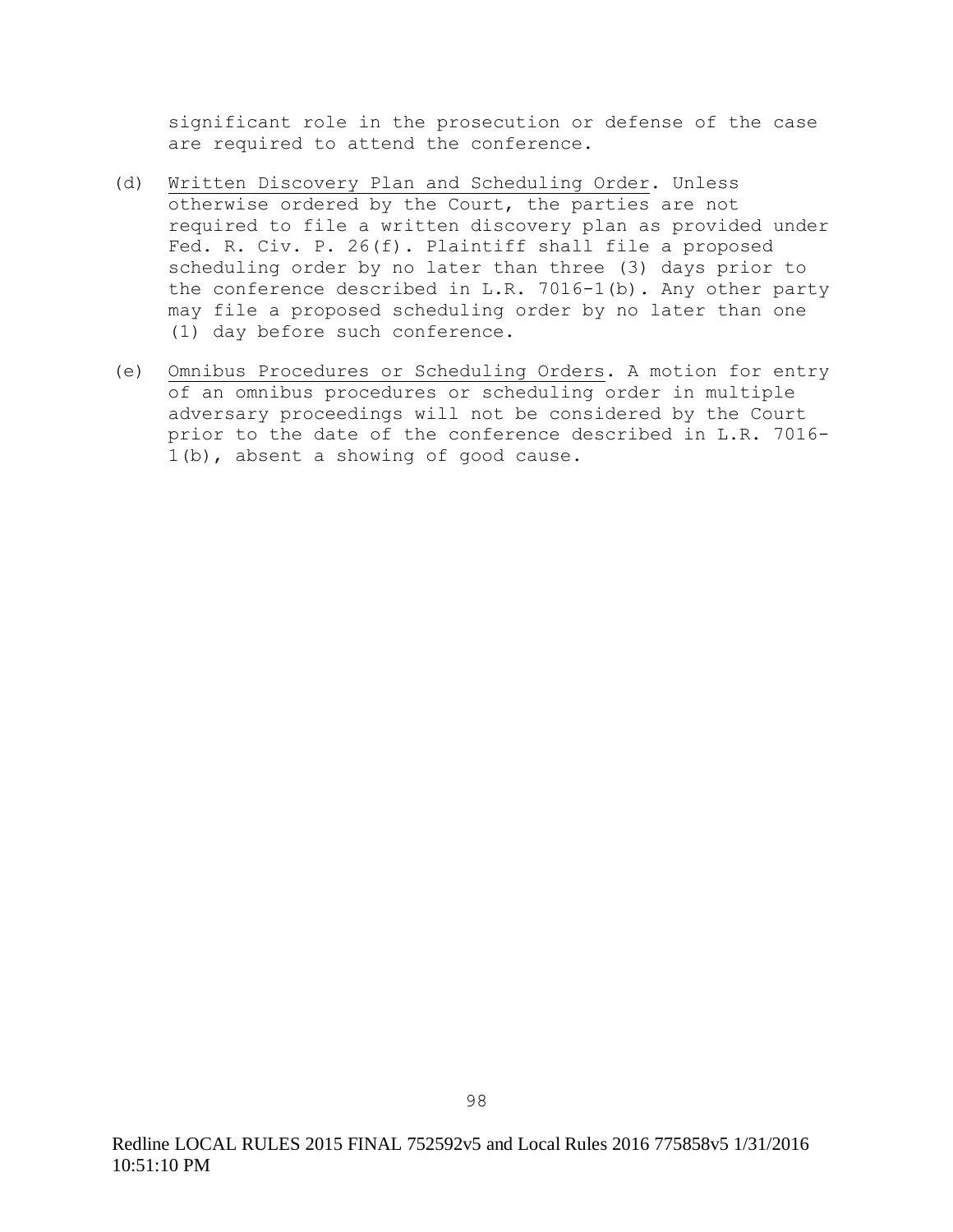**Rule 7016-2 Pretrial Conference**. A pretrial conference shall be held if scheduled in a scheduling order issued under Local Rule 7016-1(b) (the "Scheduling Order") or if requested by a party under this Local Rule.

- (a) Request for Pretrial Conference. Any party may request that a pretrial conference be held following the completion of discovery, as provided in the Scheduling Order, by contacting the Court. At least fourteen (14) days' notice of the time and place of such pretrial conference shall be given to all other parties in interest by the attorney for the party requesting the pretrial conference.
- (b) Failure to Appear at Pretrial Conference or to Cooperate. Unless otherwise permitted by the Court under Local Rule 7016-3, all counsel who will conduct the trial are required to appear before the Court for the pretrial conference. Should an attorney for a party fail to appear or to cooperate in the preparation of the pretrial order specified in Local Rule 7016-2(d), the Court, in its discretion, may impose sanctions, such as costs and fines. The Court may further hold a pretrial hearing, ex parte or otherwise, and, after notice, enter an appropriate judgment or order.
- (c) Attorney Conference Prior to Pretrial Conference. The parties shall meet and confer in good faith so that the plaintiff may file the pretrial order in conformity with this Rule.
- (d) Pretrial Order. At least seven (7) days prior to the final pretrial conference, the attorney for the plaintiff shall file with the Court an original and one (1) copy of a proposed pretrial order, signed by an attorney for each party, that covers the following items, as appropriate:
	- (i) A statement of the nature of the action, the pleadings in which the issues are raised (e.g., third amended complaint and answer) and whether counterclaims, crossclaims, etc., are involved;
	- (ii) The constitutional or statutory basis of federal jurisdiction, together with a brief statement of the facts supporting such jurisdiction;
	- 99 (iii) Whether the bankruptcy court has adjudicatory authority to render final orders and judgments in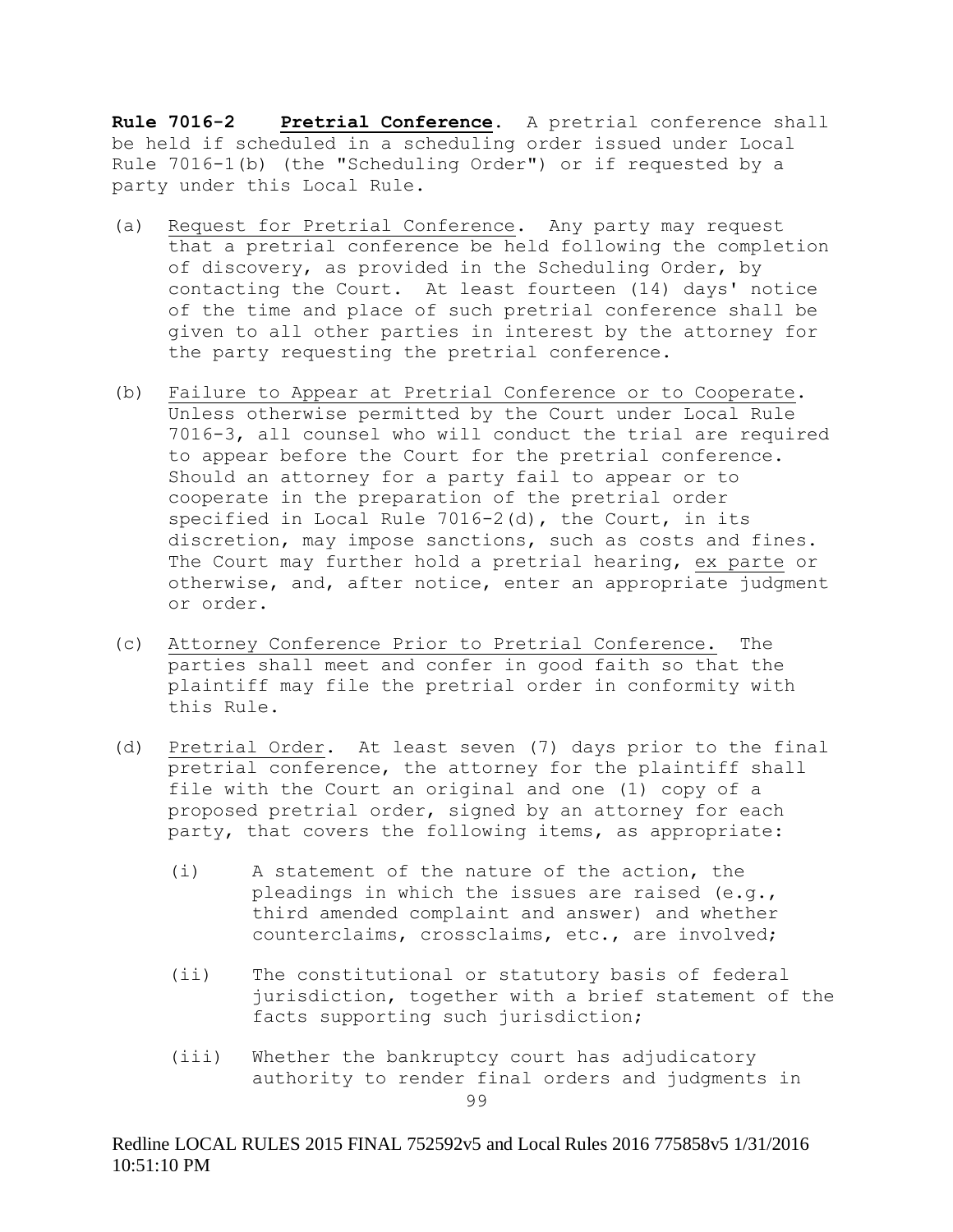the proceeding, either on the basis of the nature of the claims or through consent of the parties;

- (iv) A statement of the facts that are admitted and that require no proof;
- (v) A statement of the issues of fact that any party contends remain to be litigated;
- (vi) A statement of the issues of law that any party contends remain to be litigated, and a citation of authorities relied upon by each party;
- (vii) A list of premarked exhibits, including designations of interrogatories and answers thereto, requests for admissions and responses, and depositions that each party intends to offer at trial, with a specification of those that may be admitted into evidence without objection, those to which there are objections and the Federal Rule of Evidence relied upon by the proponent of the exhibit. Copies of the exhibits, premarked and separated by tabs, shall be furnished to opposing counsel and submitted to the respective Judge's chambers in binders at least seven (7) days before the pretrial conference or trial (if no pretrial is requested). Copies of the exhibits should not be electronically filed with the Court;
- (viii) The names of all witnesses a party intends to call to testify, either in person or by deposition, at the trial and the specialties of experts to be called as witnesses;
- (ix) A brief statement of what the plaintiff intends to prove in support of the plaintiff's claims, including the details of the damages claimed or of other relief sought;
- (x) A brief statement of what the defendant intends to prove as defenses;
- (xi) Statements by counterclaimants or crossclaimants comparable to that required of the plaintiff;

100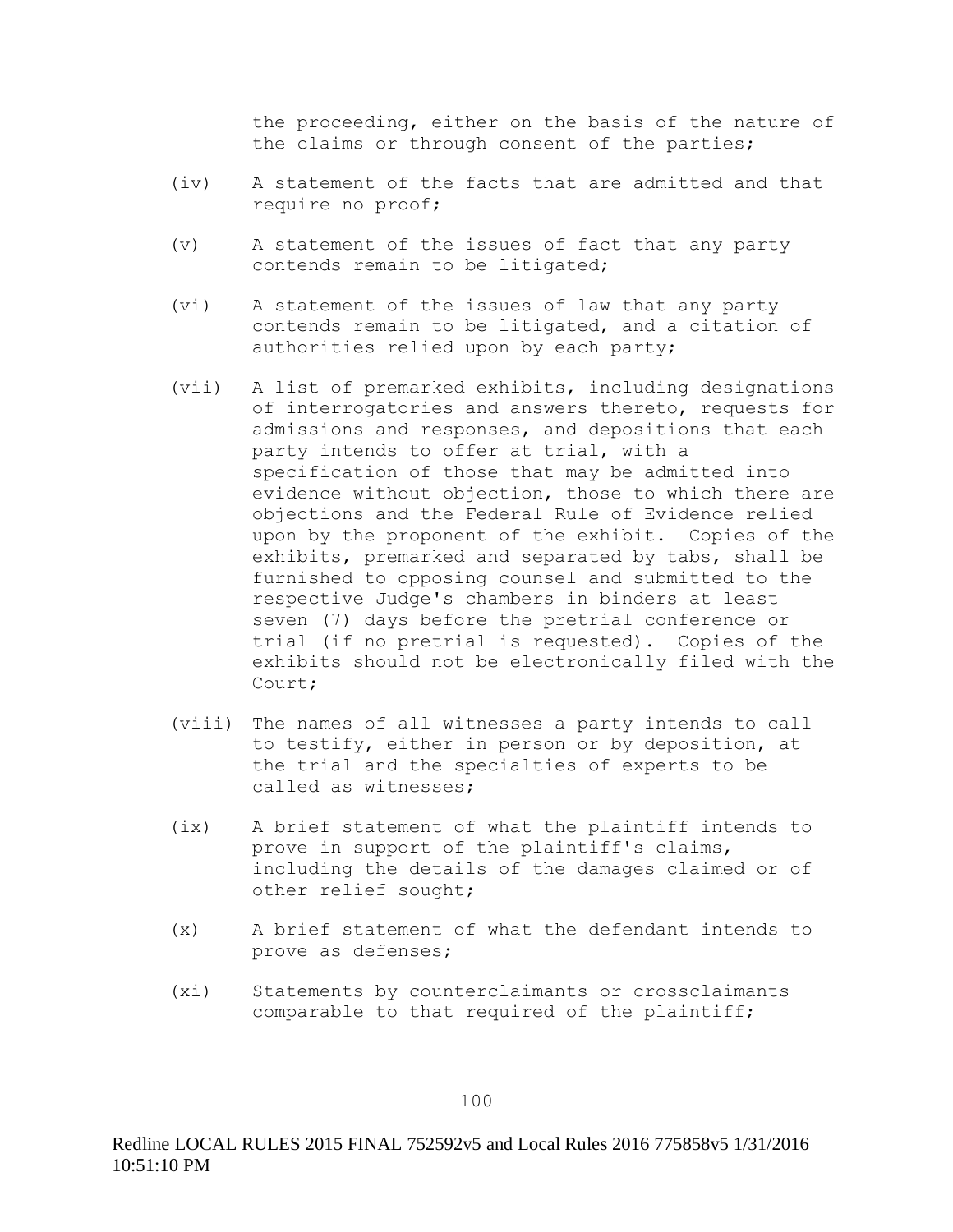- (xii) Any amendments of the pleadings desired by any party with a statement whether it is unopposed or objected to and, if objected to, the grounds thereon;
- (xiii) A certification that the parties have engaged in a good faith effort to explore the resolution of the controversy by settlement;
- (xiv) Any other matters that the parties deem appropriate; and
- (xv) The concluding paragraph of the draft of the pretrial order shall read:

**THIS ORDER SHALL CONTROL THE SUBSEQUENT COURSE OF THE ACTION UNLESS MODIFIED BY THE COURT TO PREVENT MANIFEST INJUSTICE.**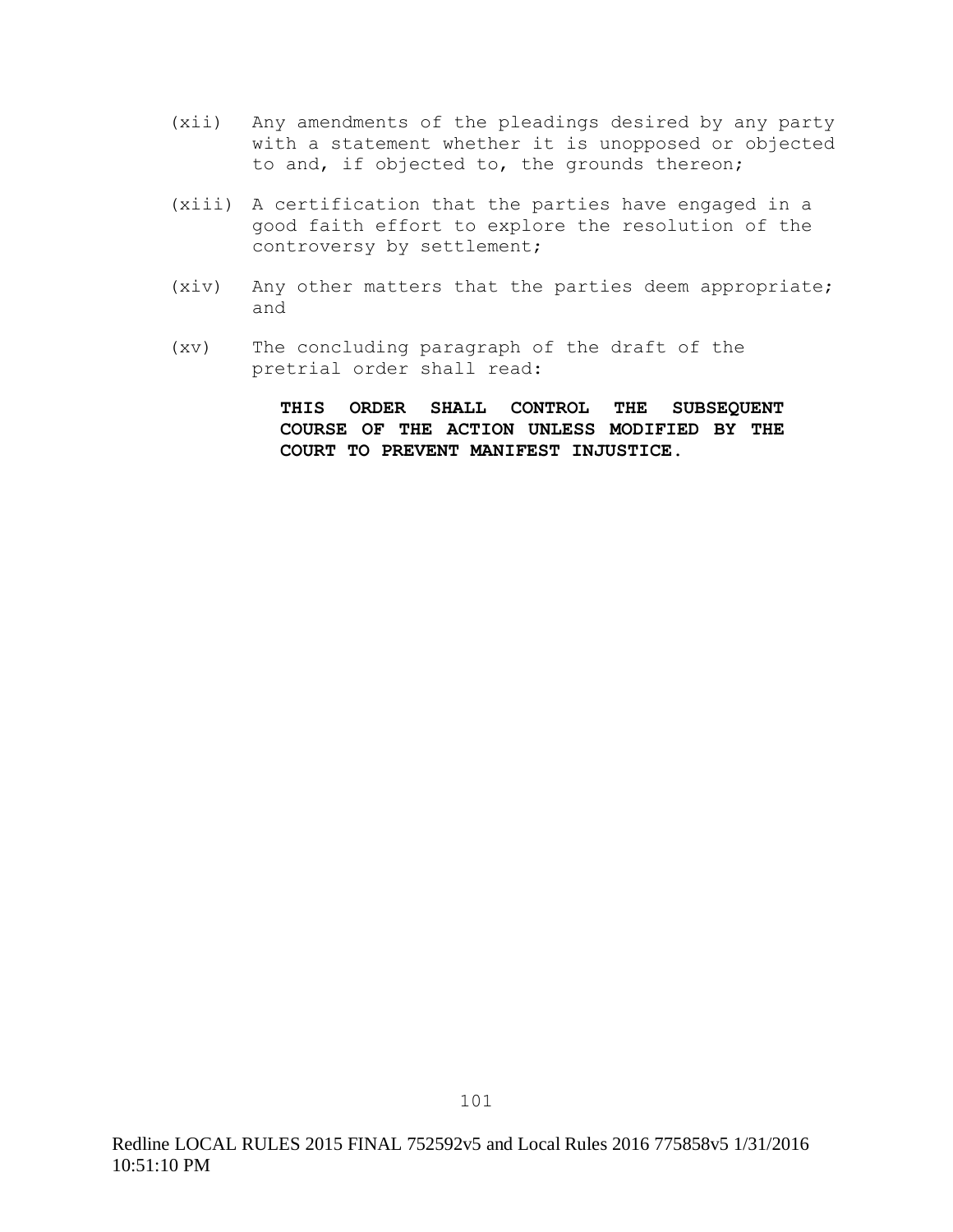**Rule 7016-3 Telephonic Fed. R. Civ. P. 16 Scheduling Conference or Pretrial Conference**. At least twenty-four (24) hours before the time scheduled for a scheduling conference or pretrial conference, any party to the conference may request that the conference be conducted by telephone or that the party be permitted to participate by telephone. Such request may be made by telephone to the Court and shall be communicated contemporaneously to other counsel known to be involved in the hearing or conference. Any party objecting to the request shall promptly advise the Court and other counsel.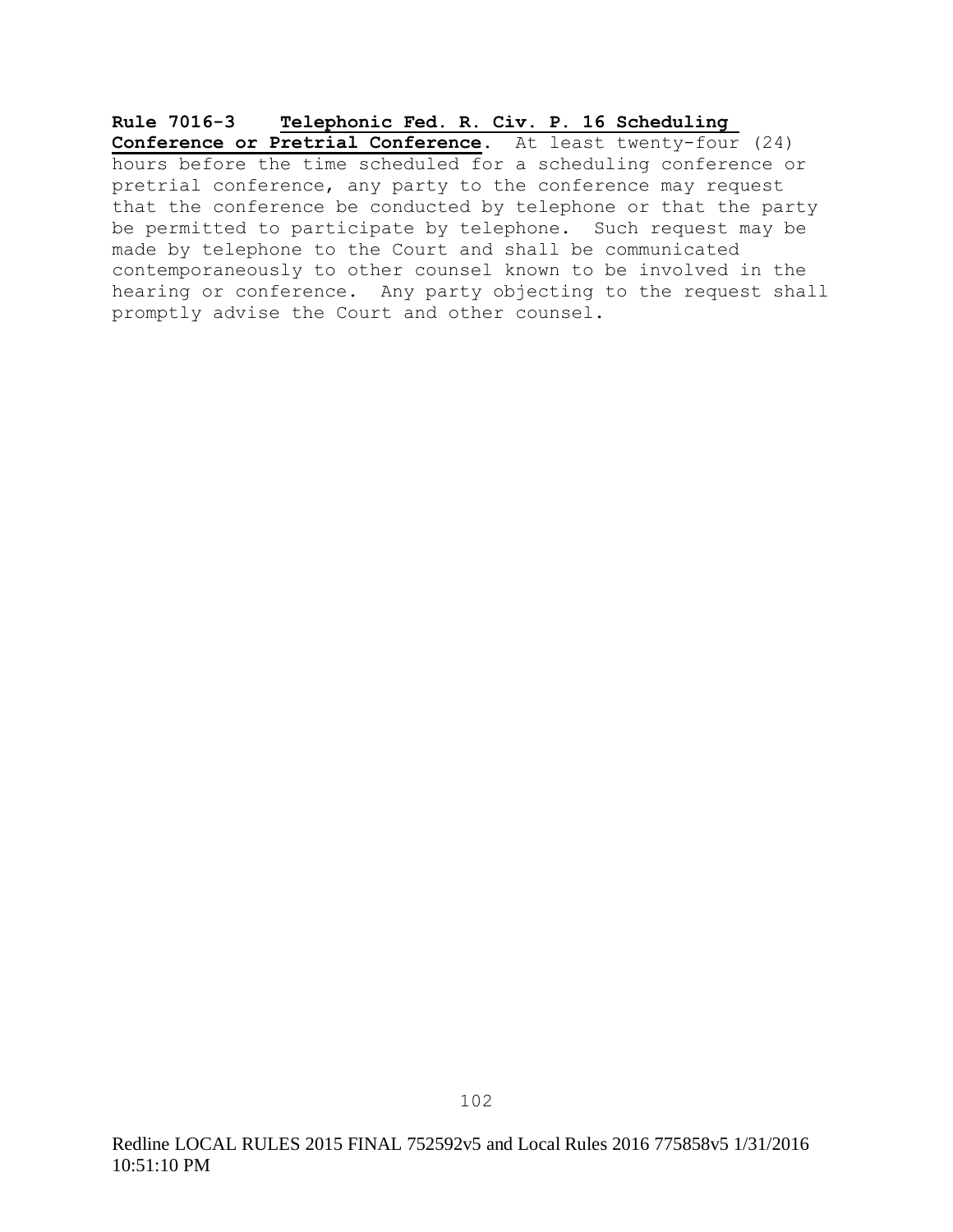#### **Rule 7026-1 Discovery**.

- (a) Cooperation and Proportionality. Parties are expected to confer and in good faith attempt to reach agreement cooperatively on how to conduct discovery under Fed. R. Civ. P. 26-36 and these Local Rules. Parties also are expected to use reasonable, good faith and proportional efforts including to preserve, identify and produce relevant information. This may include identifying appropriate limits to discovery, including limits on custodians, identification of relevant subject matter, time periods for discovery and other parameters to limit and guide preservation and discovery issues.
- (b) Notice. All motion papers under Fed. R. Bankr. P. 7026 7037 shall be filed and served so as to be received at least seven (7) days before the hearing date on such motion. When service is made for a discovery related motion under this Local Rule, any objection shall be filed and served so as to be received at least one (1) business day before the hearing date.
- (c) Motions to Include the Discovery at Issue. Any discovery motion filed pursuant to Fed. R. Civ. P. 26 through 37 shall include, in the motion itself or in a memorandum, a verbatim recitation of each interrogatory, request, answer, response, or objection which is the subject of the motion or shall have attached a copy of the actual discovery document which is the subject of the motion.
- (d) Certification of Counsel. Except for cases or proceedings involving pro se parties or motions brought by nonparties, every motion under this Local Rule shall be accompanied by an averment of Delaware Counsel for the moving party that a reasonable effort has been made to reach agreement with the opposing party on the matters set forth in the motion or the basis for the moving party not making such an effort. Unless otherwise ordered, failure to so aver may result in dismissal of the motion.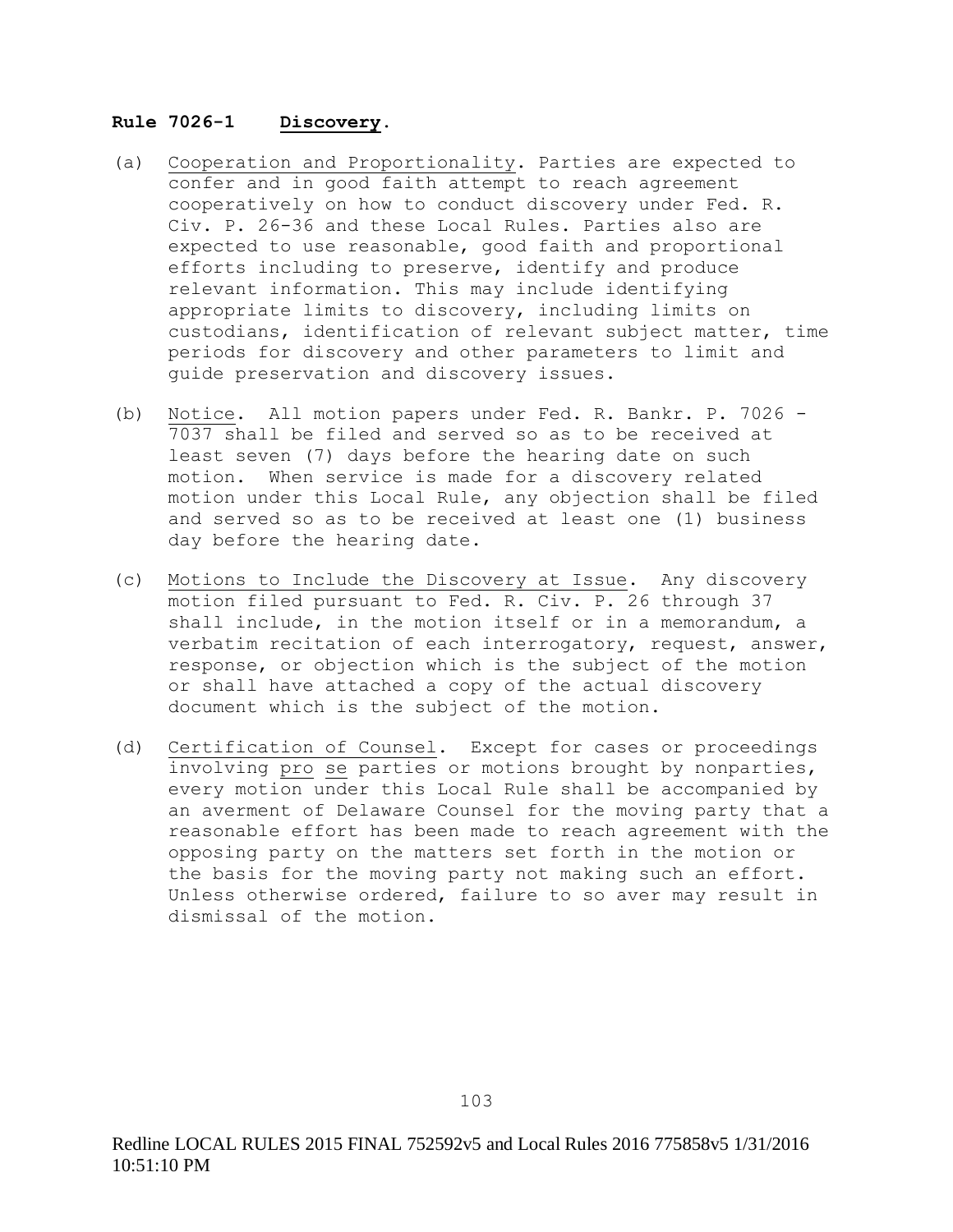#### **Rule 7026-2 Service of Discovery Materials**.

- (a) Service With Filing. In cases involving pro se parties, all requests for discovery under Fed. R. Civ. P. 26, 30, 31, 33 through 36, and answers and responses thereto, shall be served upon other counsel or parties and filed with the Court.
- (b) Service Without Filing. Consistent with Fed. R. Civ. P. 5(a), in cases where all parties are represented by counsel, all requests for discovery under Fed. R. Civ. P. 26, 30, 31, 33 through 36 and 45, and answers and responses thereto, and all required disclosures under Fed. R. Civ. P. 26(a), shall be served upon other counsel or parties but shall not be filed with the Court. In lieu thereof, the party requesting discovery and the party serving responses thereto shall file with the Court a "Notice of Service" containing a certification that a particular form of discovery or response was served on other counsel or opposing parties, and the date and manner of service.
	- (i) Filing the notice of taking of oral depositions required by Fed. R. Civ. P.  $30(b)(1)$  and  $30(b)(6)$ , and filing of proof of service under Fed. R. Civ. P. 45(b)(4) in connection with subpoenas, will satisfy the requirement of filing a "Notice of Service."
	- (ii) The party responsible for service of the discovery request or the response shall retain its respective originals and become the custodian of them. The party taking an oral deposition shall be custodian of the original deposition transcript; no copy shall be filed except pursuant to subparagraph (iii). Unless otherwise ordered, in cases involving out-ofstate counsel, Delaware Counsel shall be the custodians.
	- (iii) If depositions, interrogatories, requests for documents, requests for admissions, answers, or responses are to be used at trial or are necessary to a pretrial or post trial motion, the verbatim portions thereof considered pertinent by the parties shall be filed with the Court when relied upon.
	- (iv) When discovery not previously filed with the Court is needed for appeal purposes, the Court, on its own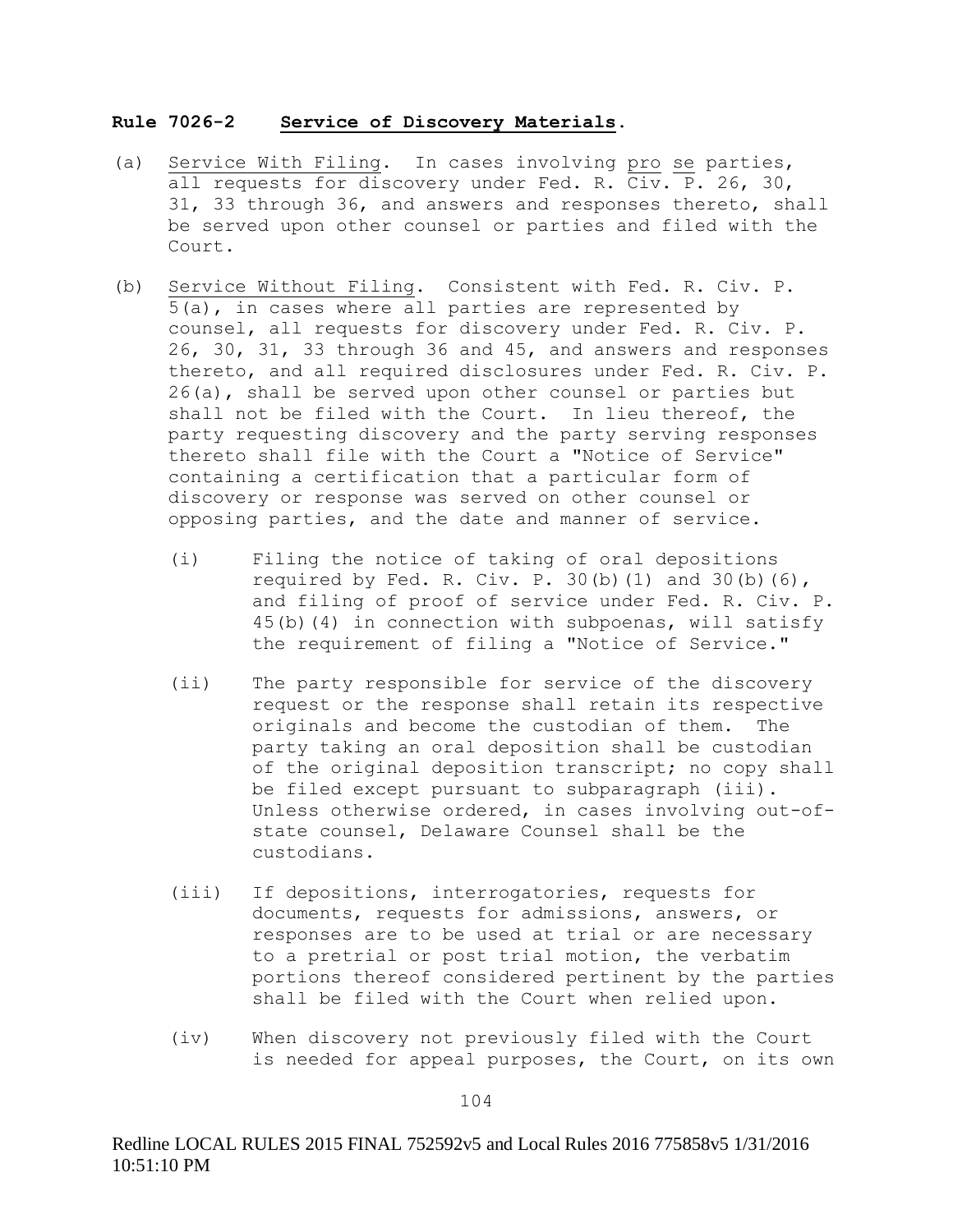motion, on motion by any party, or by stipulation of counsel, shall order the necessary material delivered by the custodian to the Court.

(v) The Court on its own motion, on motion by any party, or on application by a non-party, may order the custodian to file the original of any discovery document.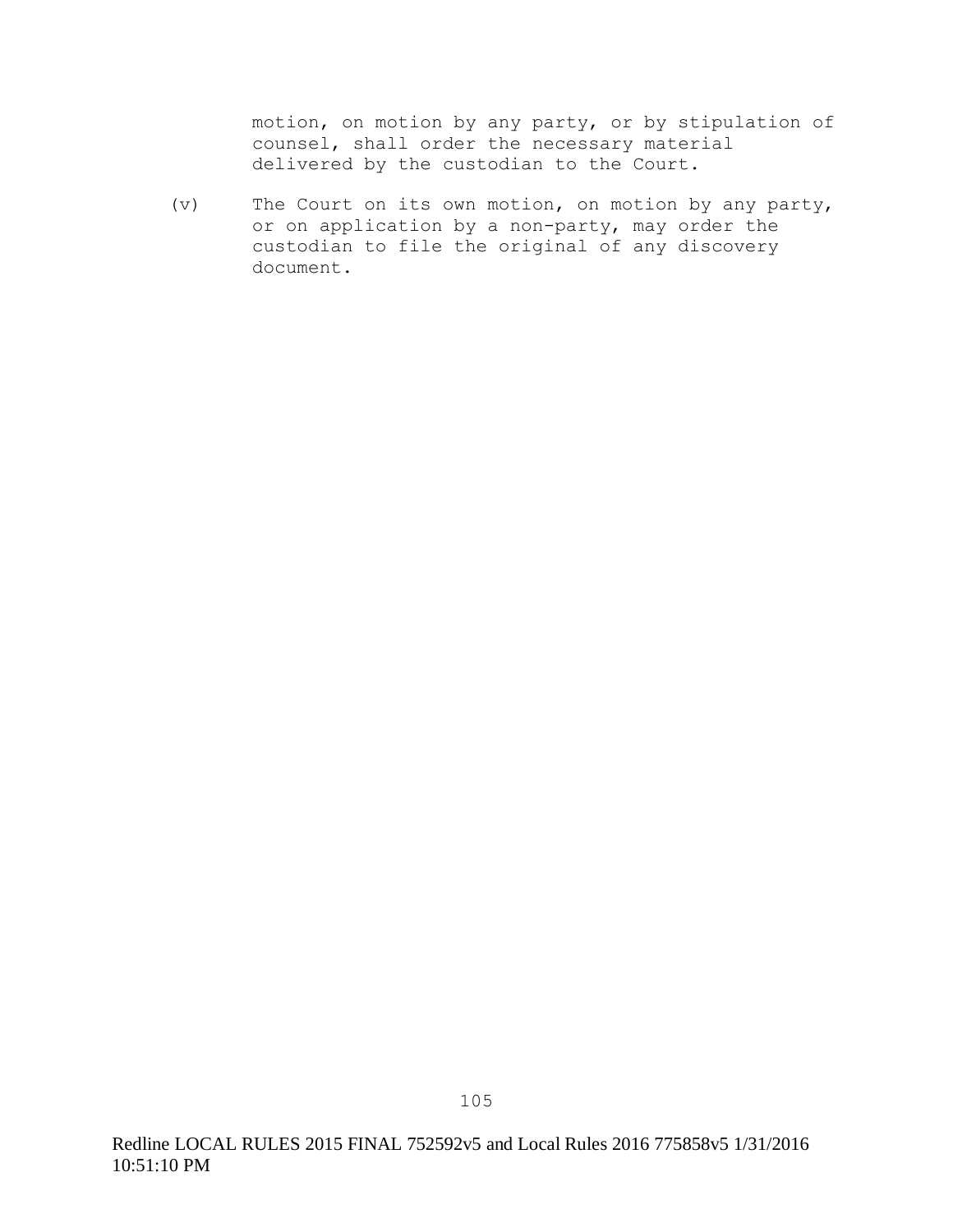# **Rule 7026-3 Discovery of Electronic Documents ("E-Discovery")**.

- (a) Introduction. This rule applies to all matters covered by Fed. R. Civ. P. 26. It is expected that parties to a contested matter or adversary proceeding will cooperatively reach agreement on how to conduct e-discovery. In an adversary proceeding, it is expected that such an agreement will be reached on or before the date of the Fed. R. Civ. P. 16 scheduling conference. However, the following default standards shall apply until such time, if ever, the parties conduct e-discovery on a consensual basis.
- (b) Discovery Conference. Parties shall discuss the parameters of their anticipated e-discovery consistent with the concerns outlined below. In a contested matter, the discussions will take place prior to or concurrent with the service of written discovery by the parties. In an adversary proceeding, the discussions will take place at the Fed. R. Civ. P. 26(f) conference, as well as at the Fed. R. Civ. P. 16 scheduling conference with the Court. Unless otherwise agreed by the parties or ordered by the Court, the parties shall exchange the following information:
	- (i) A list of the most likely custodians of relevant electronic materials, including a brief description of each person's title and responsibilities;
	- (ii) A list of each relevant electronic system that has been in place at all relevant times and a general description of each system, including the nature, scope, character, organization, and formats employed in each system. The parties should also include other pertinent information about their electronic documents and whether those electronic documents are of limited accessibility. Electronic documents of limited accessibility may include those created or used by electronic media no longer in use, maintained in redundant electronic storage media, or for which retrieval involves substantial cost;
	- (iii) The name of the individual responsible for that party's electronic document retention policies ("the retention coordinator"), as well as a general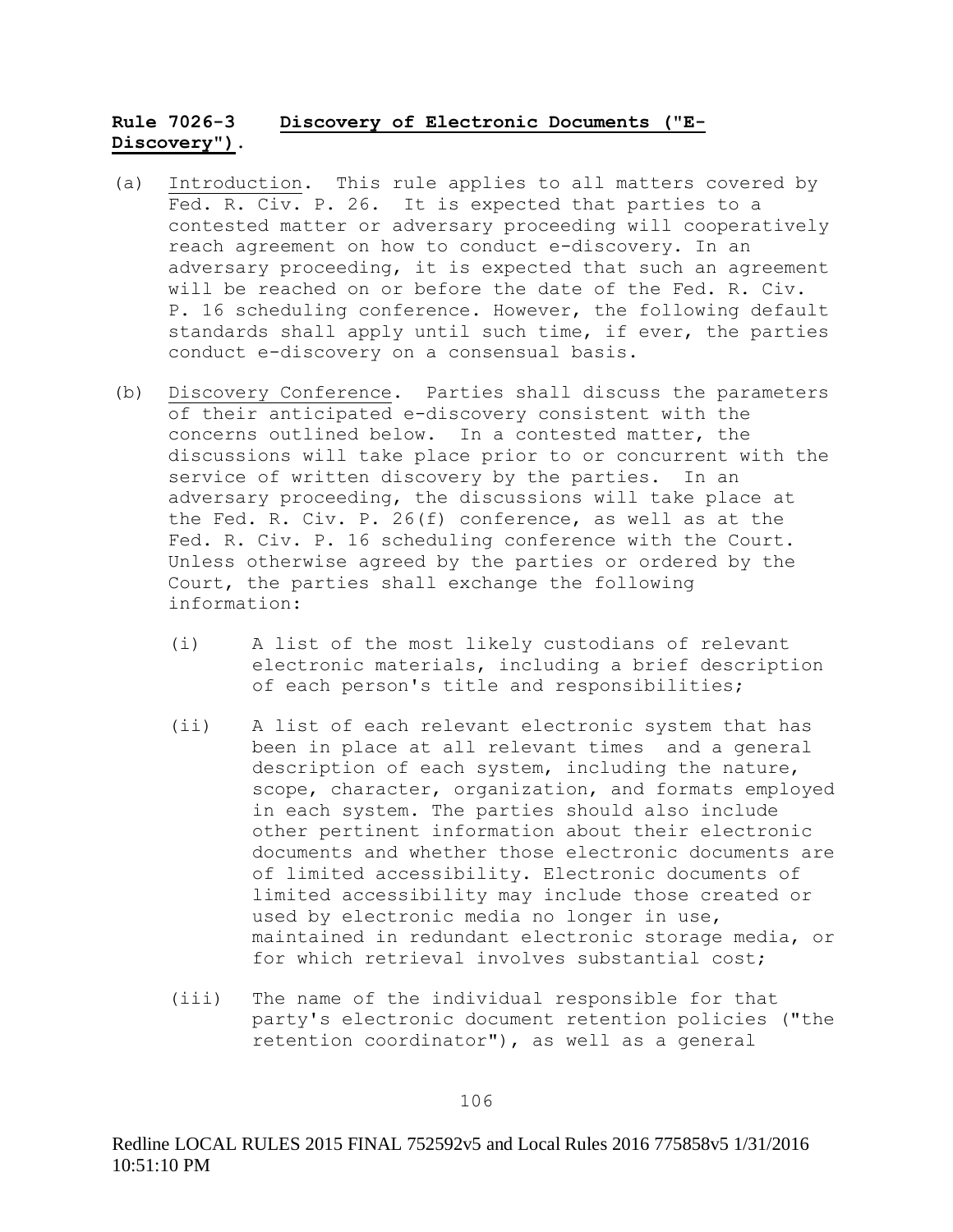description of the party's electronic document retention policies for the systems identified above;

- (iv) The name of the individual who shall serve as that party's "e-discovery liaison"; and
- (v) Notice of any problems reasonably anticipated to arise in connection with e-discovery.

To the extent that the state of the pleadings does not permit a meaningful discussion of the above including by the time of the Rule 26(f) conference, the parties shall either agree on a date by which this information will be mutually exchanged or submit the issue for resolution by the Court including at any Rule 16 scheduling conference.

- (c) E-Discovery Liaison. In order to promote communication and cooperation between the parties, each party to a case shall designate a single individual through which all e-discovery requests and responses are made (the "e-discovery liaison"). Regardless of whether the e-discovery liaison is an attorney (in-house or outside counsel), a third party consultant, or an employee of the party, he or she must be:
	- (i) Familiar with the party's electronic systems and capabilities in order to explain these systems and answer relevant questions.
	- (ii) Knowledgeable about the technical aspects of ediscovery, including electronic document storage, organization, and format issues.
	- (iii) Prepared to participate in e-discovery dispute resolutions.

The Court notes that, at all times, the attorneys of record shall be responsible for compliance with e-discovery requests. However, the e-discovery liaisons shall be responsible for organizing each party's e-discovery efforts to insure consistency and thoroughness and, generally, to facilitate the e-discovery process.

- (d) Timing of E-Discovery. Discovery of electronic documents shall proceed in a sequenced fashion.
	- (i) After receiving requests for document production, the parties shall search their documents, other than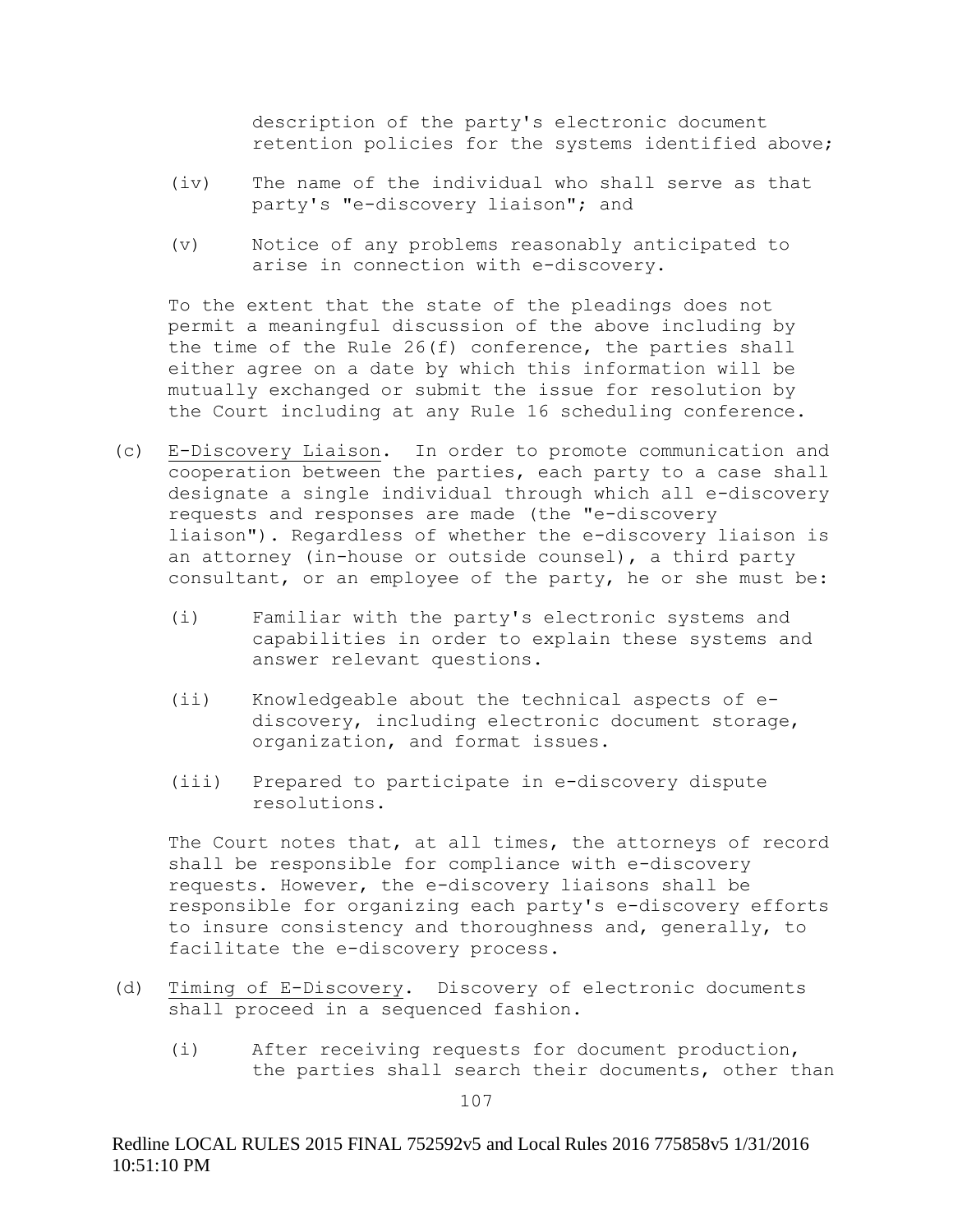those identified as limited accessibility electronic documents, and produce responsive electronic documents in accordance with Fed. R. Civ. P.  $26(b)(2)$ .

- (ii) Electronic searches of documents identified as of limited accessibility shall not be conducted until the initial electronic document search has been completed. Requests for information expected to be found in limited accessibility documents must be narrowly focused with some basis in fact supporting the request.
- (iii) On-site inspections of electronic media under Fed. R. Civ. P. 34(b) shall not be permitted absent exceptional circumstances, where good cause and specific need have been demonstrated.
- (e) Search Methodology. If the parties intend to employ an electronic search to locate relevant electronic documents, the parties shall disclose any restrictions as to scope and method which might affect their ability to conduct a complete electronic search of the electronic documents. The parties shall confer and in good faith attempt to reach agreement as to the method of searching, and the words, terms, and phrases to be searched with the assistance of the respective e-discovery liaisons, who are charged with familiarity with the parties' respective systems. The parties also shall confer and in good faith attempt to reach agreement as to the timing and conditions of any additional searches which may become necessary in the normal course of discovery. To minimize the expense, the parties may consider limiting the scope of the electronic search (e.g., time frames, fields, document types).
- (f) Format. If the parties cannot agree to the format for document production, electronic documents shall be produced to the requesting party as image files (e.g., PDF or TIFF). When the image file is produced, the producing party must preserve the integrity of the electronic document's contents, i.e., the original formatting of the document, its metadata and, where applicable, its revision history. After initial production in image file format is complete, a party must demonstrate particularized need for production of electronic documents in their native format.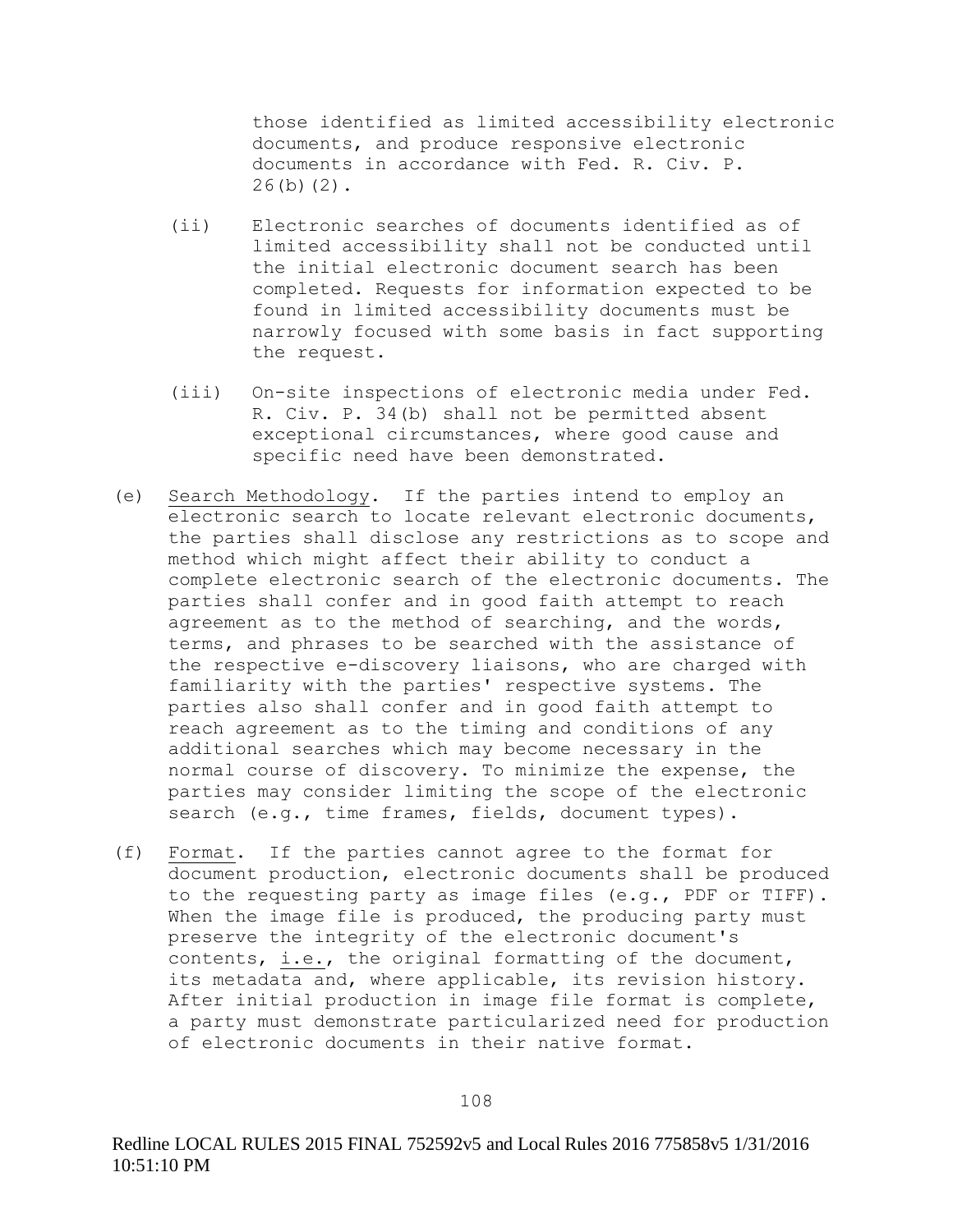- (g) Retention. Within the first thirty (30) days of discovery, the parties should work towards an agreement (akin to the standard protective order) that outlines the steps each party shall take to segregate and preserve the integrity of all relevant electronic documents. In order to avoid later accusations of spoliation, a Fed. R. Civ. P. 30(b)(6) deposition of each party's retention coordinator may be appropriate. The retention coordinators shall:
	- (i) Take steps to ensure that email of identified custodians shall not be permanently deleted in the ordinary course of business and that electronic documents maintained by the individual custodians shall not be altered; and
	- (ii) Provide notice as to the criteria used for spam and/or virus filtering of email and attachments; emails and attachments filtered out by such systems shall be deemed non-responsive so long as the criteria underlying the filtering are reasonable.

Within seven (7) days of identifying the relevant document custodians, the retention coordinators shall implement the above procedures and each party's counsel shall file a statement of compliance as such with the Court.

- (h) Privilege. Electronic documents that contain privileged information or attorney work product shall be immediately returned if the documents appear on their face to have been inadvertently produced or if there is notice of the inadvertent production within thirty (30) days of such inadvertent production.
- (i) Costs. Generally, the costs of discovery shall be borne by each party. However, the Court will apportion the costs of electronic discovery upon a showing of good cause.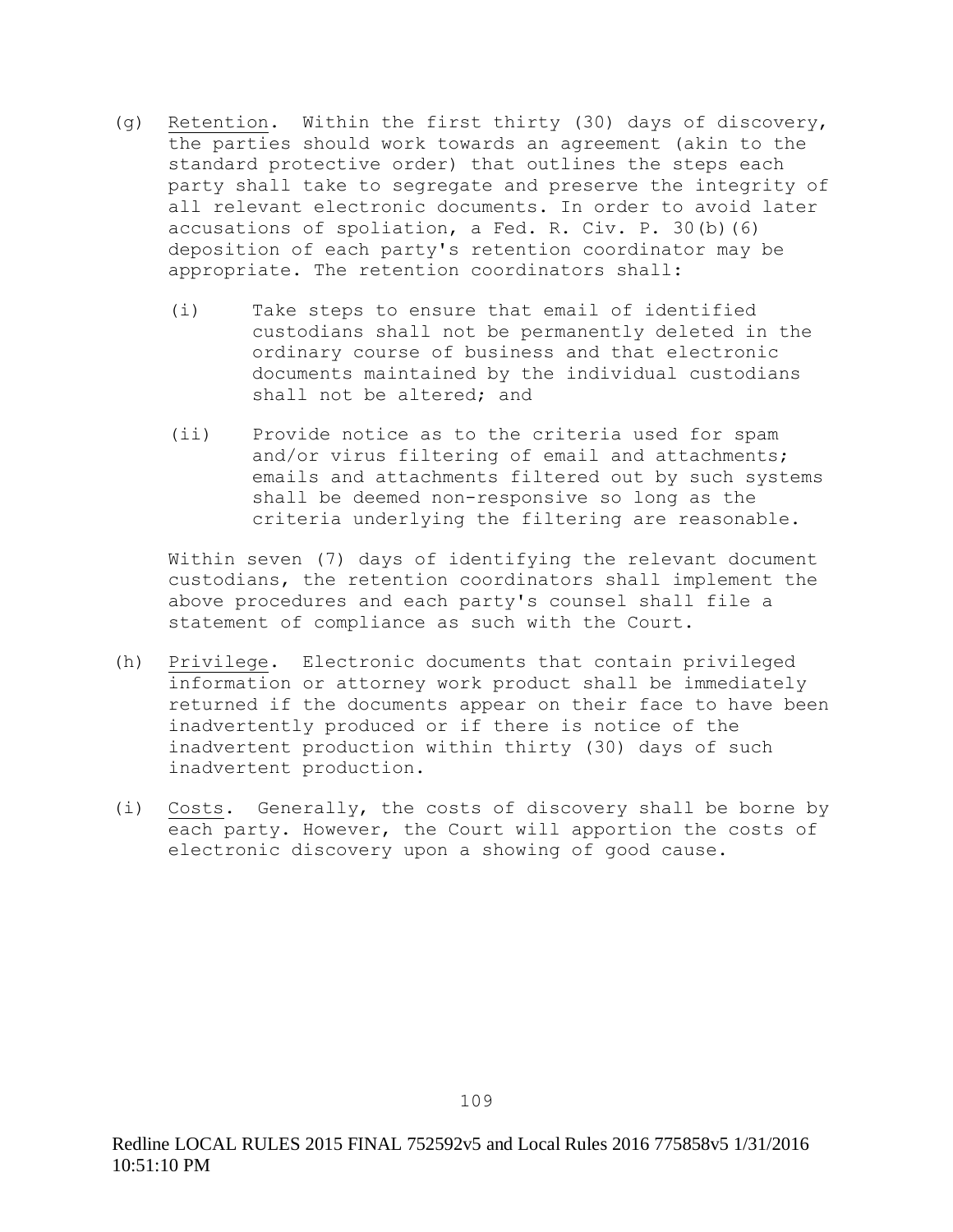#### **Rule 7030-1 Depositions.**

- (a) Attendance at Deposition. A deposition may be attended only by (i) the deponent, (ii) counsel for any party and members and employees of their firms, (iii) a party who is a natural person, (iv) an officer or employee of a party who is not a natural person designated as its representative by its counsel, (v) counsel for the deponent, (vi) any consultant or expert designated by counsel for any party, (vii) the United States Trustee, (viii) counsel for any trustee, (ix) counsel for the debtor, (x) counsel for any official committee and (xi) counsel for any party providing postpetition financing to the debtor under 11 U.S.C. § 363 or 364. If a confidentiality order has been entered, any person who is not authorized under the order to have access to documents or information designated confidential shall be excluded from a deposition upon request by the party who is seeking to maintain confidentiality while a deponent is being examined about any confidential document or information.
- (b) Reasonable Notice of Deposition. Unless otherwise ordered by the Court, "reasonable notice" for the taking of depositions under Fed. R. Civ. P. 30(b)(1) shall not be less than seven (7) days.
- (c) Motions to Quash. Any party seeking to quash a deposition must file a motion with the Court under Fed. R. Civ. P. 26(c) or 30(d). If such motion is filed at least one (1) business day before the scheduled deposition, neither the objecting party, witness, nor any attorney is required to appear at a deposition to which a motion is directed until the motion is resolved.
- (d) Depositions Upon Oral Examination. From the commencement until the conclusion of deposition questioning by an opposing party, including any recesses or continuances thereof of less than five (5) calendar days, counsel for the deponent shall not consult or confer with the deponent regarding the substance of the testimony already given or anticipated to be given, except for the purpose of conferring on whether to assert a privilege against testifying or on how to comply with a court order.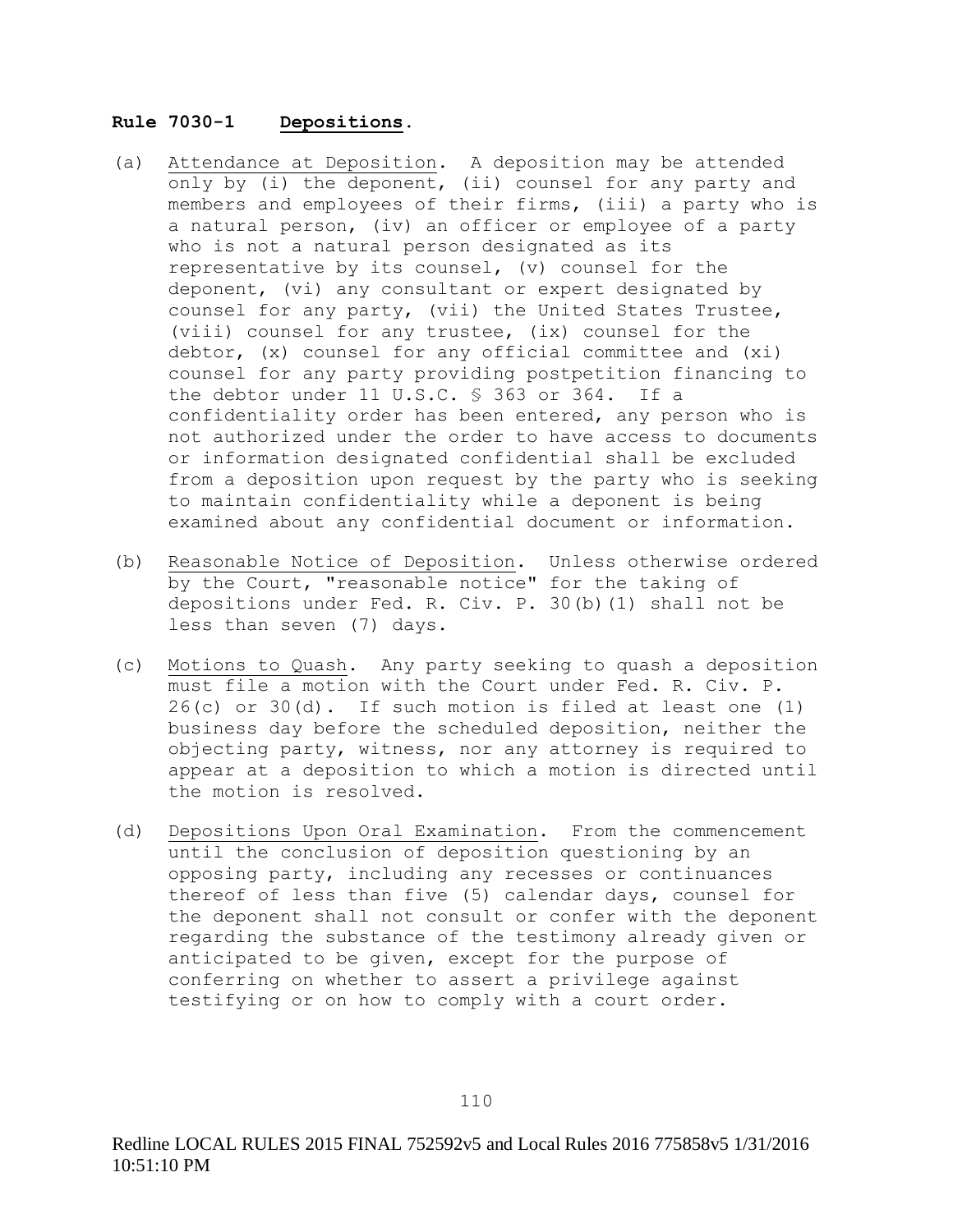**Rule 7055-1 Default**. All applications, motions or requests for default/default judgment under Fed. R. Bankr. P. 7055 shall be served on the party against whom a default is sought and the party's attorney if an entry of appearance has been filed in the adversary or bankruptcy case, in accordance with Local Rule 9013-1. Requests for default/default judgment shall be in compliance with the Clerk's Office Procedures.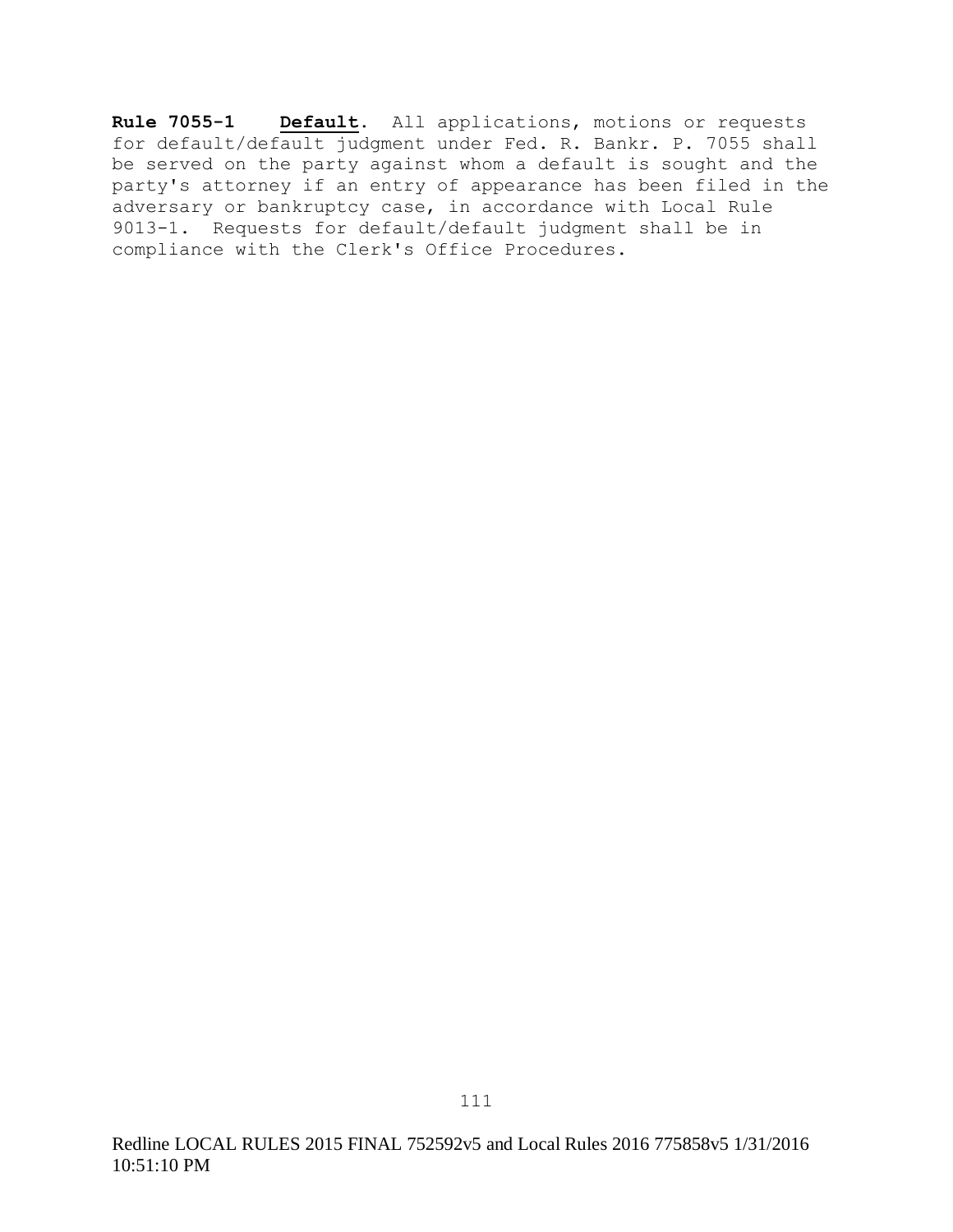### **PART VIII. APPEALS TO DISTRICT COURT OR BANKRUPTCY APPELLATE PANEL**

## **Rule 8003-1 Transmittal of Notice of Appeal to Bankruptcy Judge; Committee Notice and Request for Service**.

### **\*\*\* THE DISTRICT COURT RULES APPLY TO ALL FILINGS WITH THE DISTRICT COURT \*\*\***

- (a) Transmittal of Notice of Appeal to Bankruptcy Judge. When appealing from an order entered by a bankruptcy judge, substantially contemporaneous with the filing of a notice of appeal, the appellant shall mail or deliver a copy of the notice of appeal to the bankruptcy judge whose order is the subject of the appeal.
- (b) Notice to Official Committees. Simultaneously with the filing of any notice of appeal or notice of cross-appeal, with respect to an appeal in which any official committee in the bankruptcy case from which such appeal originated is not a named party to the appeal, the party filing such notice of appeal or notice of cross-appeal shall serve a copy of such notice on counsel to any such official committee and shall file with the notice of appeal or notice of cross-appeal a certificate of service.
- (c) Committee Request for Notice. Any official committee wishing to be placed on the service list for any appeal for the purpose of receiving notices and copies of papers served shall, within twenty-one (21) days of service of the notice of appeal or the notice of cross-appeal as provided for in Local Rule 8003-1(b), file with the Court or District Court (if the appeal has been docketed in the District Court) a request for notice.
- (d) For the avoidance of doubt, non-willful noncompliance with this Local Rule 8003-1 does not affect the validity of an appeal and shall not be a basis for the Clerk to refuse to accept for filing any document that otherwise complies with Part VIII of the Bankruptcy Rules.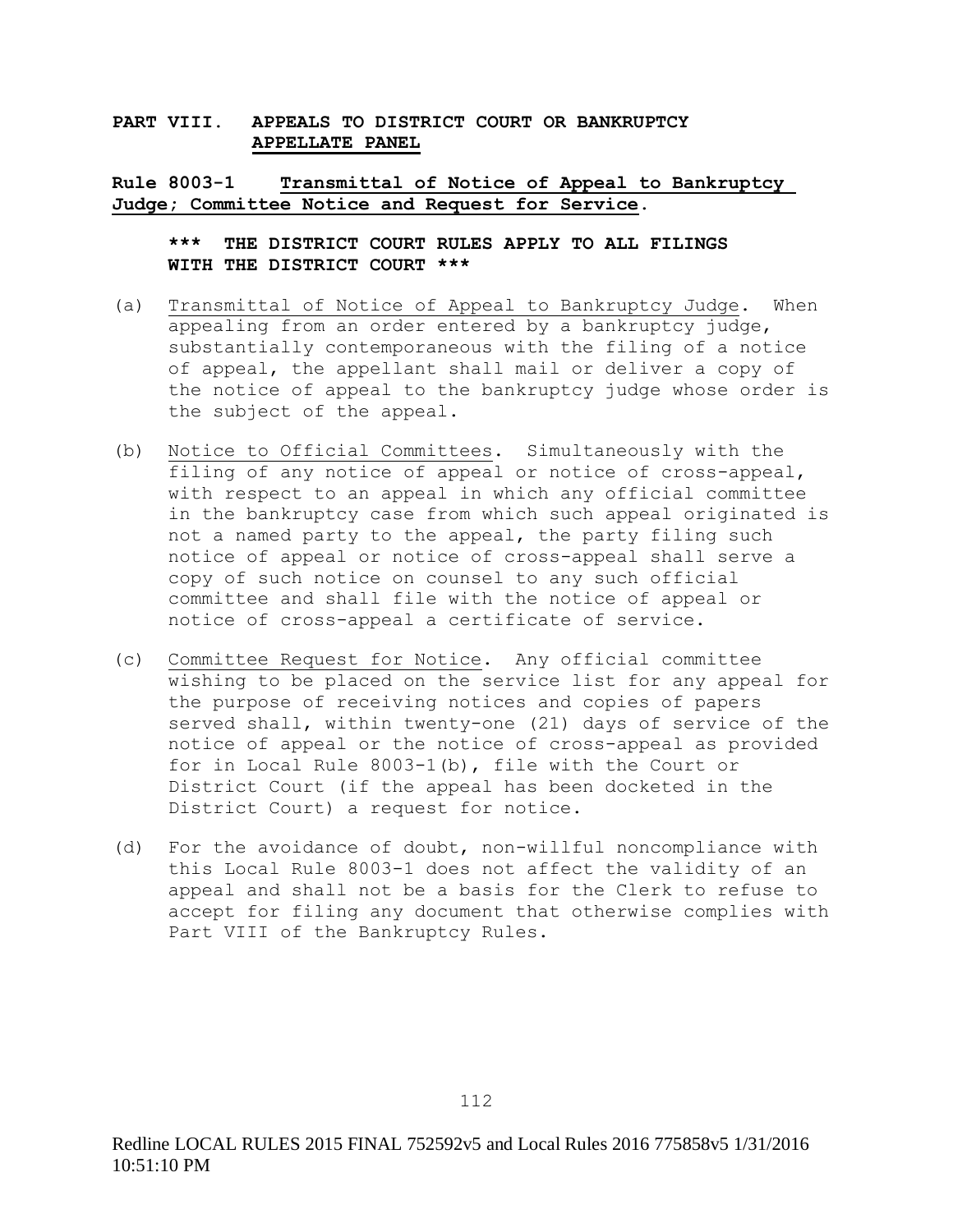**Rule 8003-2 Opinion in Support of Order**. Any bankruptcy judge whose order is the subject of an appeal may, within seven (7) days of the filing date of the notice of appeal, file a written opinion that supports the order being appealed or that supplements any earlier written opinion or recorded oral bench ruling or opinion.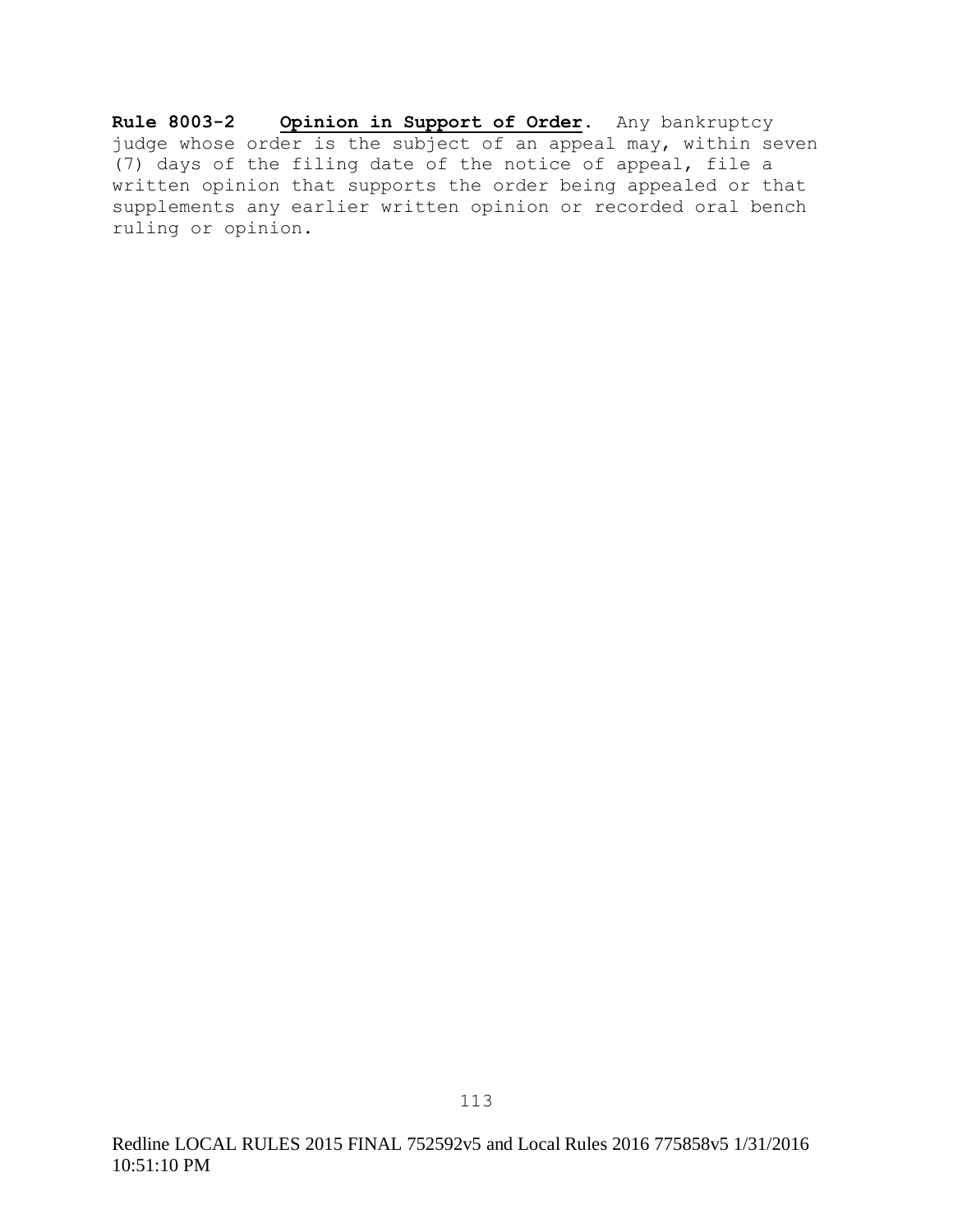**Rule 8004-1 Applicability to Appeals by Leave**. For the avoidance of doubt, Local Rules 8003-1, 8003-2 and 8009-1 apply in connection with appeals by leave pursuant to Bankruptcy Rule 8004.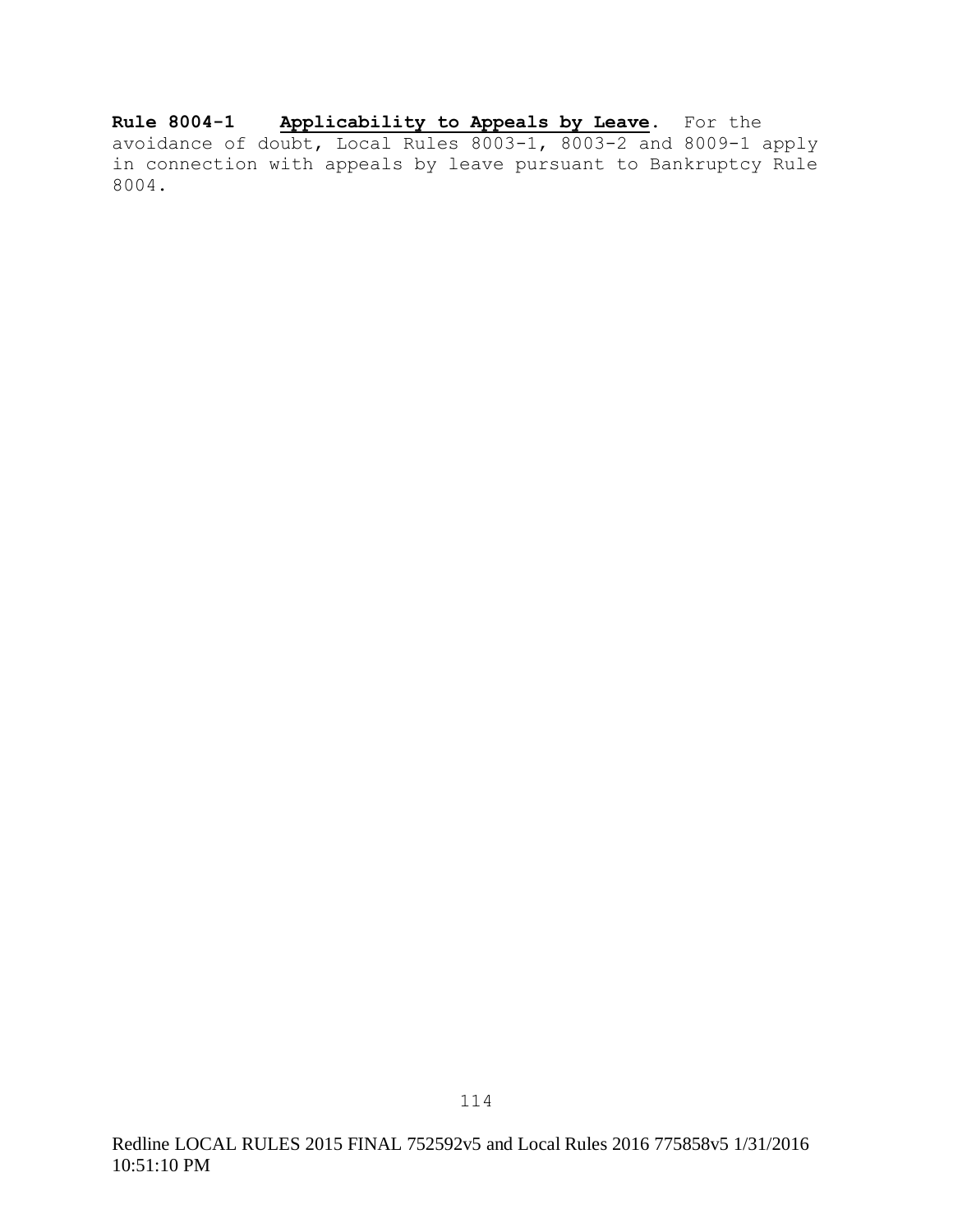### **Rule 8009-1 Record on Appeal**.

- (a) At the time of filing the designation identified in Bankruptcy Rule  $8009(a)(4)$ , the parties shall file an index identifying by docket number, if available, the following items:
	- (i) Those documents identified in the designation submitted under Bankruptcy Rule 8009(a)(4);
	- (ii) Any documents that may be expressly requested by the Clerk or the Court; and
	- (iii) A copy of the relevant transcript; if unavailable, evidence that the transcript has been ordered.
- (b) In the event that a document identified in the designations does not have a docket number (e.g., exhibits submitted during a hearing, etc.) such documents shall be filed electronically with the Clerk of Court or the District Court (if the appeal has been docketed in the District Court) at the time the index is filed and shall be referenced in the index by hearing date and exhibit number.
- (c) The appellant's designation of items to be included in the record on appeal shall include any written opinion issued by the bankruptcy judge in support of the order being appealed pursuant to Local Rule 8003-2.
- (d) The parties shall file designations consistent with the Local Rules and any applicable orders of the District Court and the Bankruptcy Court.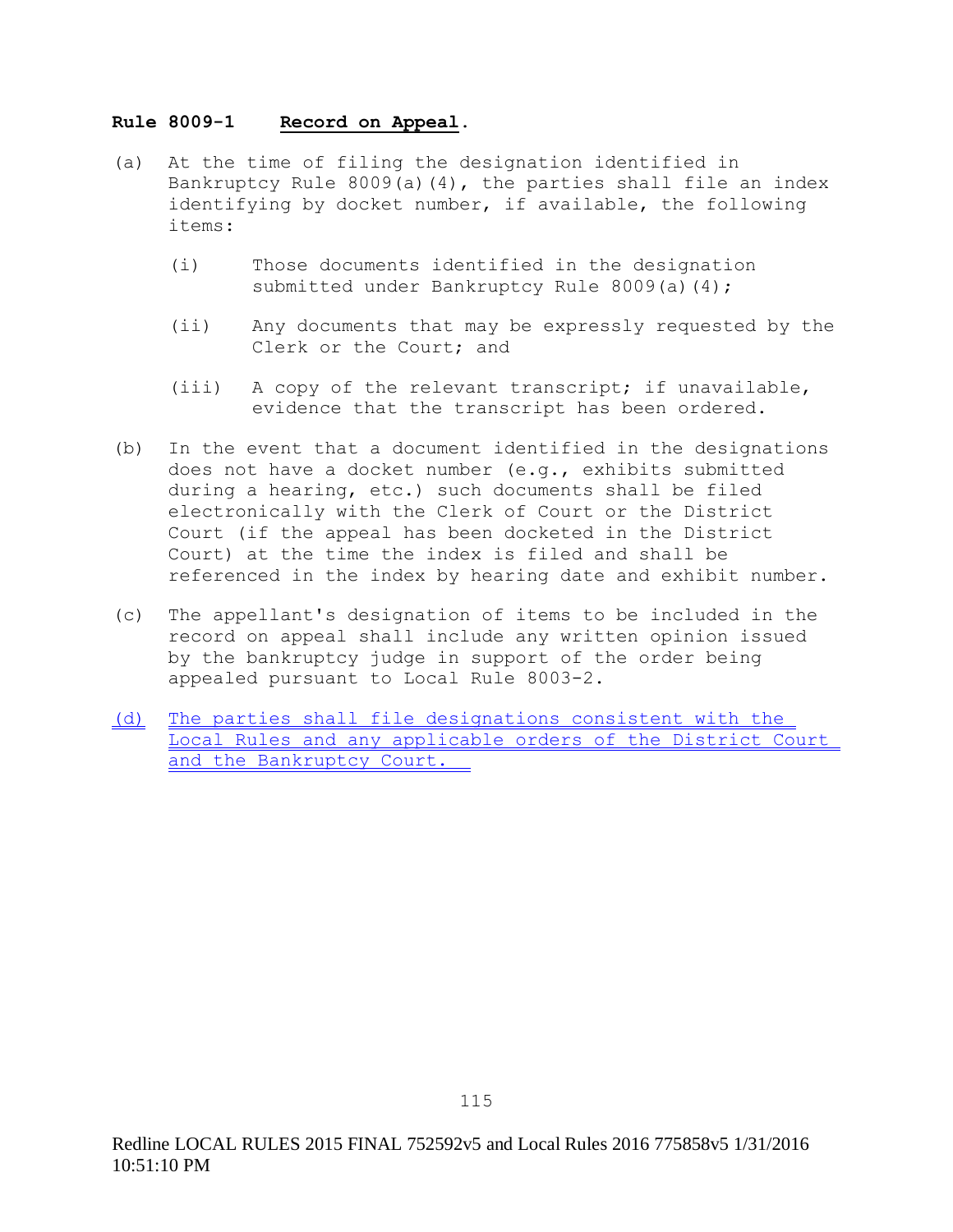#### **PART IX. GENERAL PROVISIONS**

### **Rule 9004-1 Caption**.

- (a) Documents submitted for filing shall contain in the caption the name of the debtor, the case number, the initials of the Judge to whom the case has been assigned, the docket number assigned to the case and, if applicable, the adversary proceeding number. All documents filed with the Clerk that relate to a document previously filed and docketed shall contain in its title the title of the related document and its docket number, if available.
- (b) The hearing date and time and the objection date and time of a motion shall be set forth in bold print (i) in the caption of the notice and motion and all related pleadings, below the case or adversary number and (ii) in the text of the notice.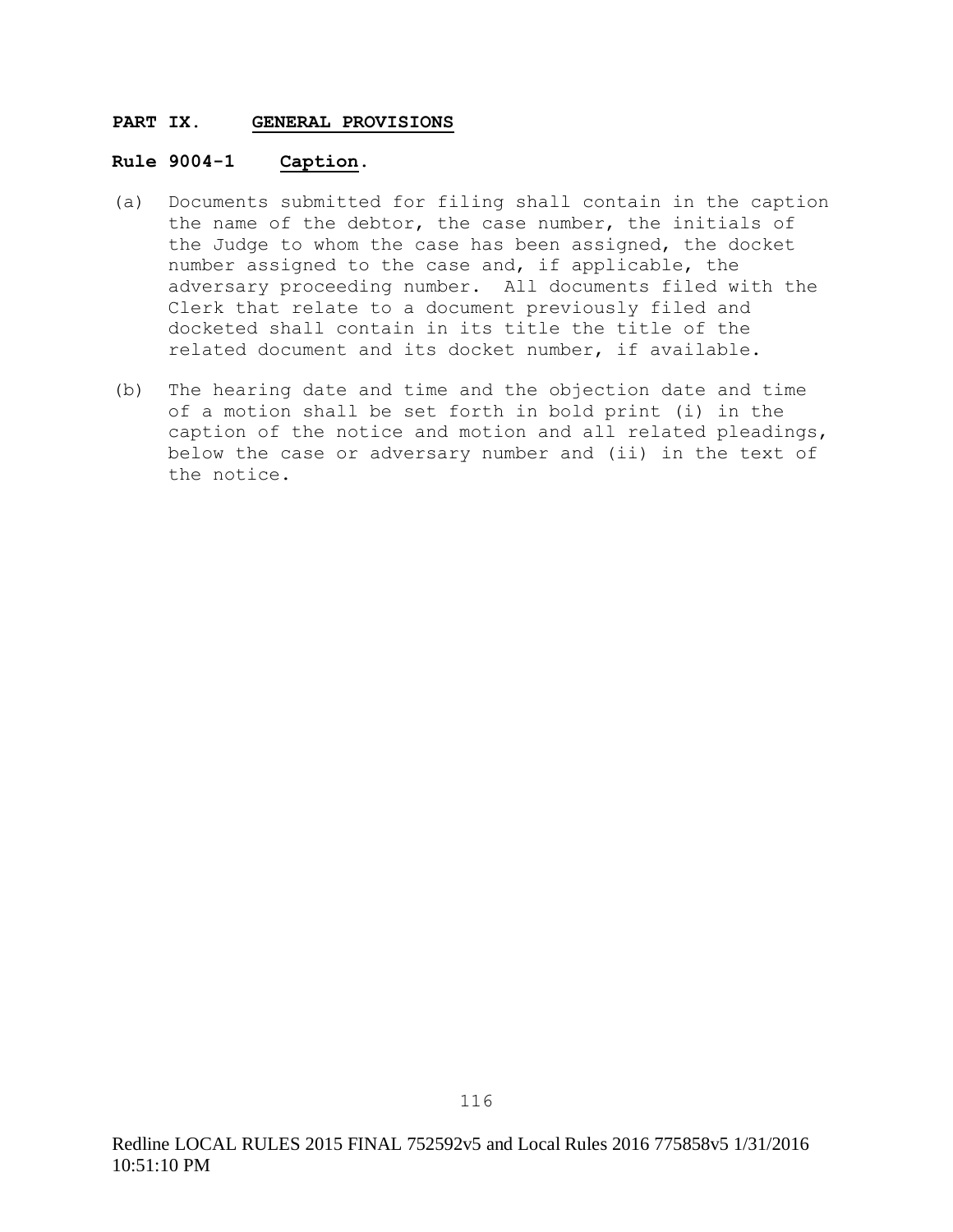## **Rule 9006-1 Time for Service and Filing of Motions and Objections**.

- (a) Generally. Fed. R. Bankr. P. 9006 applies to all cases and proceedings in which the pleadings are filed with the Clerk.
- (b) Discovery-Related Motions. All motion papers under Fed. R. Bankr. P. 7026-7037 shall be filed and served in accordance with Local Rule 7026-1.
- (c) All Other Motions.
	- (i) Service of Motion Papers. Unless the Fed. R. Bankr. P. or these Local Rules state otherwise, all motion papers shall be filed and served in accordance with Local Rule 2002-1(b) at least eighteen (18) days (twenty-one (21) days if service is by first class mail; nineteen (19) days if service is by overnight delivery) prior to the hearing date.
	- (ii) Objection Deadlines. Where a motion is filed and served in accordance with Local Rule  $9006-1(c)(i)$ , the deadline for objection(s) shall be no later than seven (7) days before the hearing date. To the extent a motion is filed and served in accordance with Local Rule 2002-1(b) at least twenty-one (21) days prior to the hearing date, however, the movant may establish any objection deadline that is no earlier than fourteen (14) days after the date of service and no later than seven (7) days before the hearing date. Any objection deadline may be extended by agreement of the movant; provided, however, that no objection deadline may extend beyond the deadline for filing the agenda. In all instances, any objection must be filed and served so as to be received on or before the applicable objection deadline. The foregoing rule applies to responses to Omnibus Objection to Claims. Del. Bankr. L.R. 3007-1.
- (d) Reply Papers. Reply papers by the movant, or any party that has joined the movant, may be filed and, if filed, shall be served so as to be received by 4:00 p.m. prevailing Eastern Time the day prior to the deadline for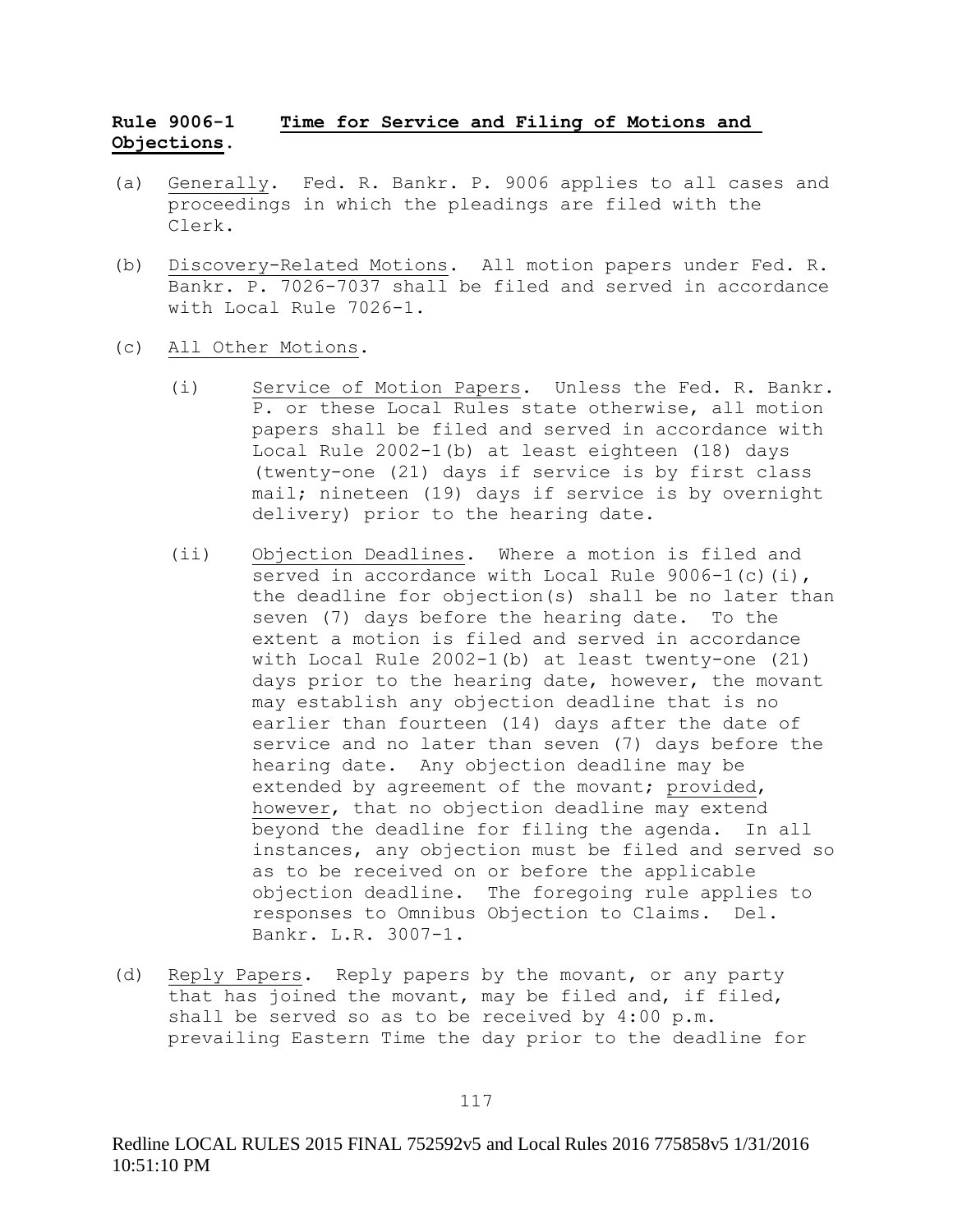filing the agenda. The foregoing rule applies to replies to Omnibus Objection to Claims. Del. Bankr. L.R. 3007-1.

(e) Shortened Notice. No motion will be scheduled on less notice than required by these Local Rules or the Fed. R. Bankr. P. except by order of the Court, on written motion (served on all interested parties) specifying the exigencies justifying shortened notice. The Court will rule on such motion promptly without need for a hearing.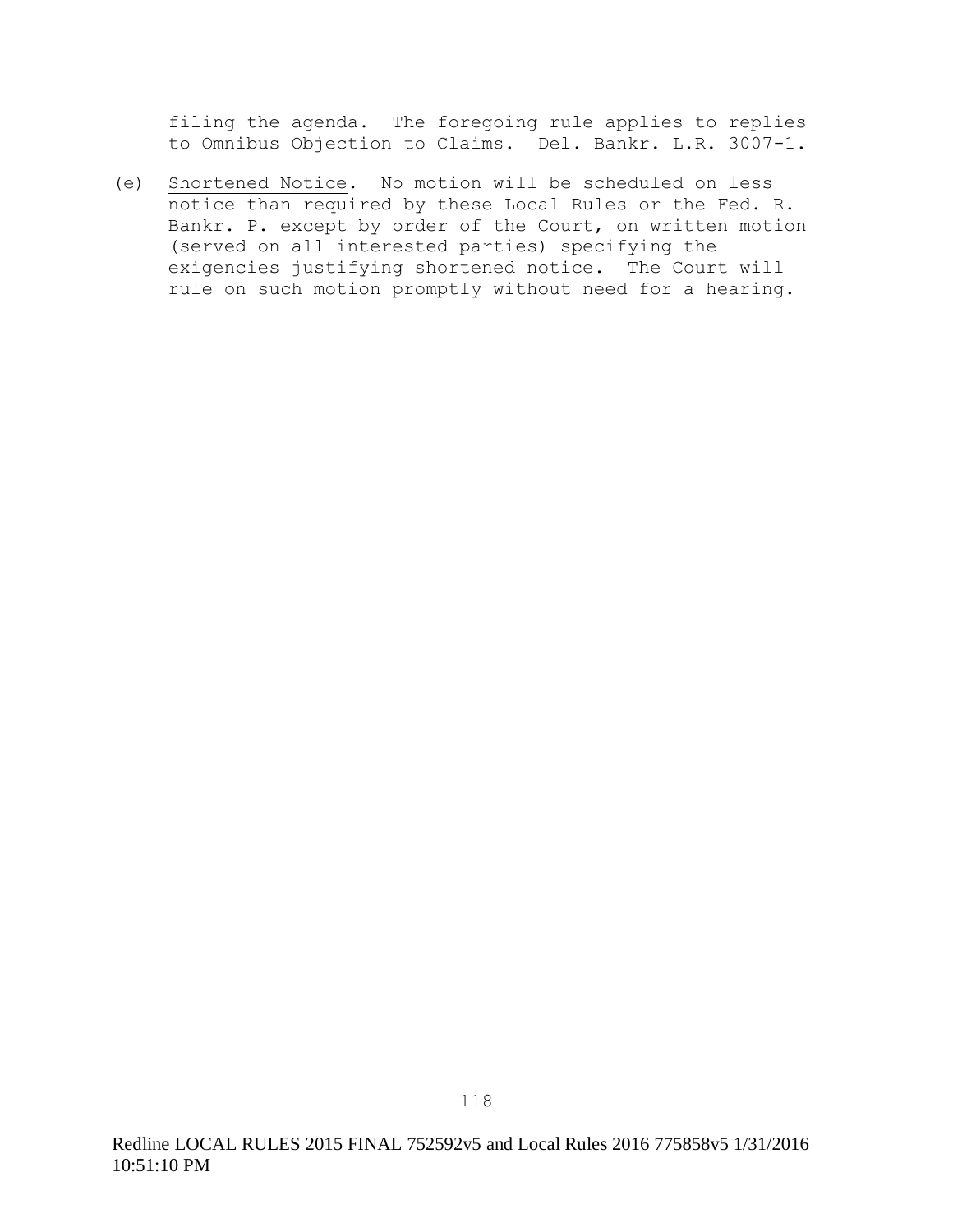**Rule 9006-2 Bridge Orders Not Required in Certain Circumstances**. Unless otherwise provided in the Code or in the Fed. R. Bankr. P., if a motion to extend the time to take any action is filed before the expiration of the period prescribed by the Code, the Fed. R. Bankr. P., these Local Rules or Court order, the time shall automatically be extended until the Court acts on the motion, without the necessity for the entry of a bridge order.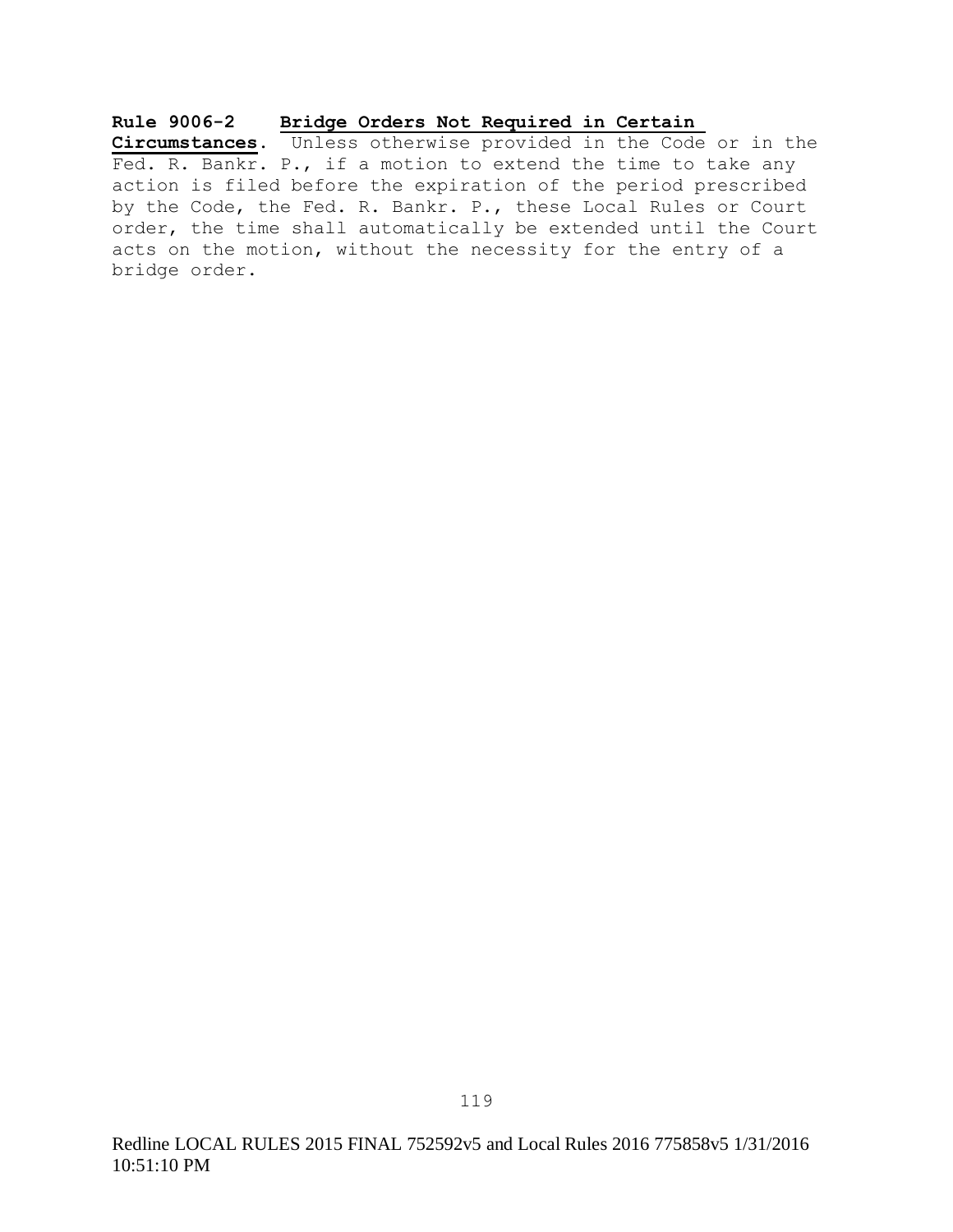#### **Rule 9010-1 Bar Admission**.

- (a) The Bar of this Court. The Bar of this Court shall consist of those persons heretofore admitted to practice in the District Court and those who may hereafter be admitted in accordance with these Rules.
- (b) Admission Pro Hac Vice. Attorneys admitted, practicing, and in good standing in another jurisdiction, who are not admitted to practice by the Supreme Court of the State of Delaware and the District Court, may be admitted pro hac vice in the discretion of the Court, such admission to be at the pleasure of the Court. Unless otherwise ordered by the Court, or authorized by the Constitution of the United States or acts of Congress, an applicant is not eligible for permission to practice pro hac vice if the applicant:
	- (i) Resides in Delaware; or
	- (ii) Is regularly employed in Delaware; or
	- (iii) Is regularly engaged in business, professional, or other similar activities in Delaware.

Any Judge of the Court may revoke, upon hearing after notice and for good cause, a pro hac vice admission in a case or proceeding before a judge. The form for admission pro hac vice, which may be amended by the Court, is Local Form 105 and is located on the Court's website.

- (c) Association with Delaware Counsel Required. Unless otherwise ordered, an attorney not admitted to practice by the District Court and the Supreme Court of the State of Delaware may not be admitted pro hac vice unless associated with an attorney who is a member of the Bar of the District Court and who maintains an office in the District of Delaware for the regular transaction of business ("Delaware counsel"). Consistent with CM/ECF Procedures, Delaware counsel shall be the registered users of CM/ECF and shall be required to file all papers. Unless otherwise ordered, Delaware counsel shall attend proceedings before the Court.
- (d) Time to Obtain Delaware Counsel. A party not appearing pro se shall obtain representation by a member of the Bar of the District Court or have its counsel associate with a member of the Bar of the District Court in accordance with (paragraph (c) above) within thirty (30) days after: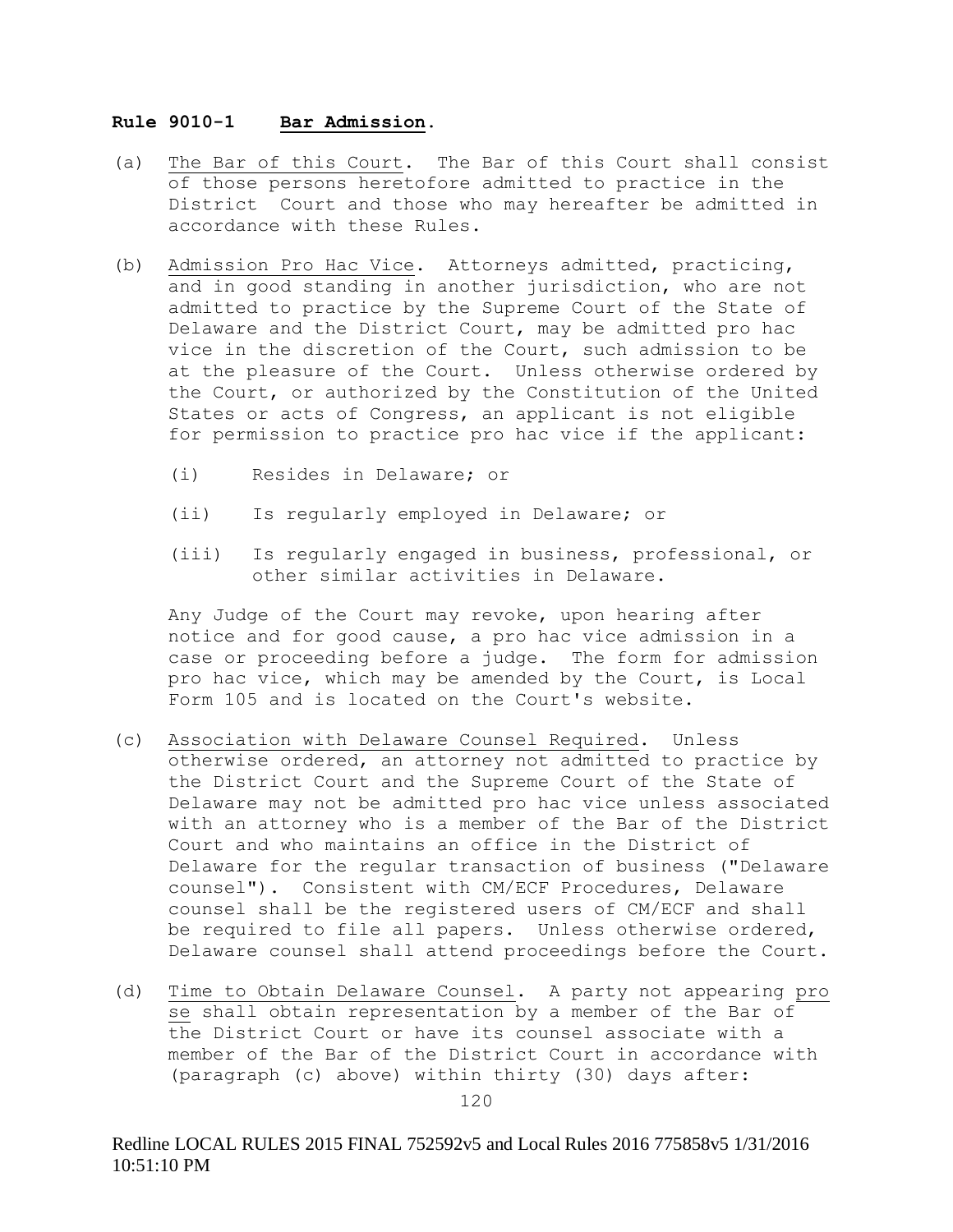- (i) The filing of the first paper filed on its behalf; or
- (ii) The filing of a case transferred or removed to this Court.

Failure to timely obtain such representation shall subject the defaulting party to appropriate sanctions.

## (e) Motion for Pro Hac Vice and Association with Delaware Counsel not Required.

- (i) Government Attorneys. An attorney not admitted in the District Court but admitted in another United States District Court may appear representing the United States of America (or any officer or agency thereof) or any state or local government (or officer or agency thereof) so long as a certification is filed, signed by that attorney, stating (a) the courts in which the attorney is admitted, (b) that the attorney is in good standing in all jurisdictions in which he or she has been admitted and (c) that the attorney will be bound by these Local Rules and that the attorney submits to the jurisdiction of this Court for disciplinary purposes.
- (ii) Delaware Attorney with Out of State Office. Attorneys who are admitted to the Bar of the District Court and in good standing, but who do not maintain an office in the District of Delaware, may appear on behalf of parties upon approval by the Court.
- (iii) Claim Litigation. Parties (pro se or through out of state counsel) may file or prosecute a proof of claim or a response to their claim. The Court may, however, direct the claimant to consult with Delaware counsel if the claim litigation will involve extensive discovery or trial time.
- 121 (f) Standards for Professional Conduct. Subject to such modifications as may be required or permitted by federal statute, court rule or decision, all attorneys admitted or authorized to practice before this Court, including attorneys admitted on motion or otherwise, shall also be governed by the Model Rules of Professional Conduct of the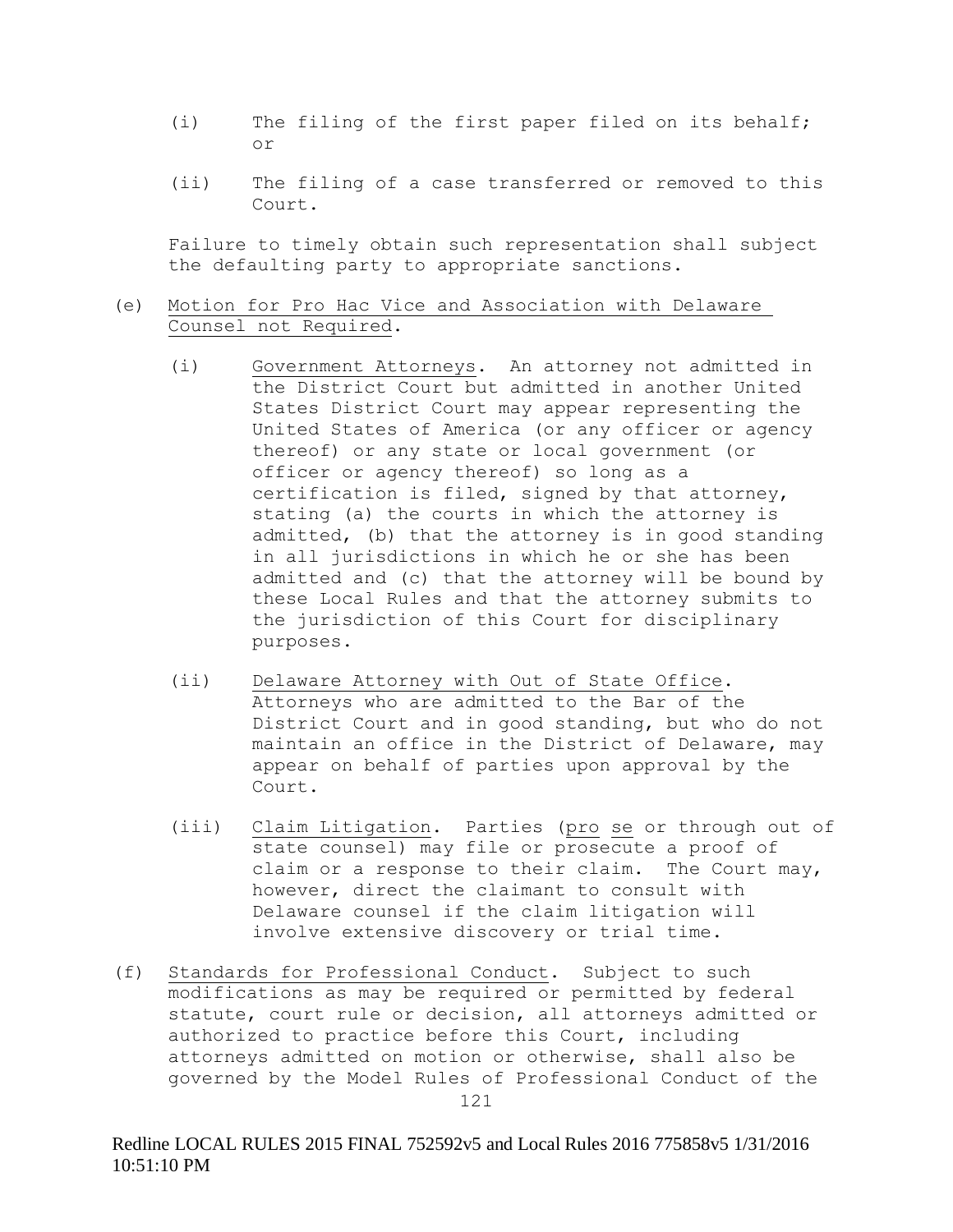American Bar Association, as may be amended from time to time.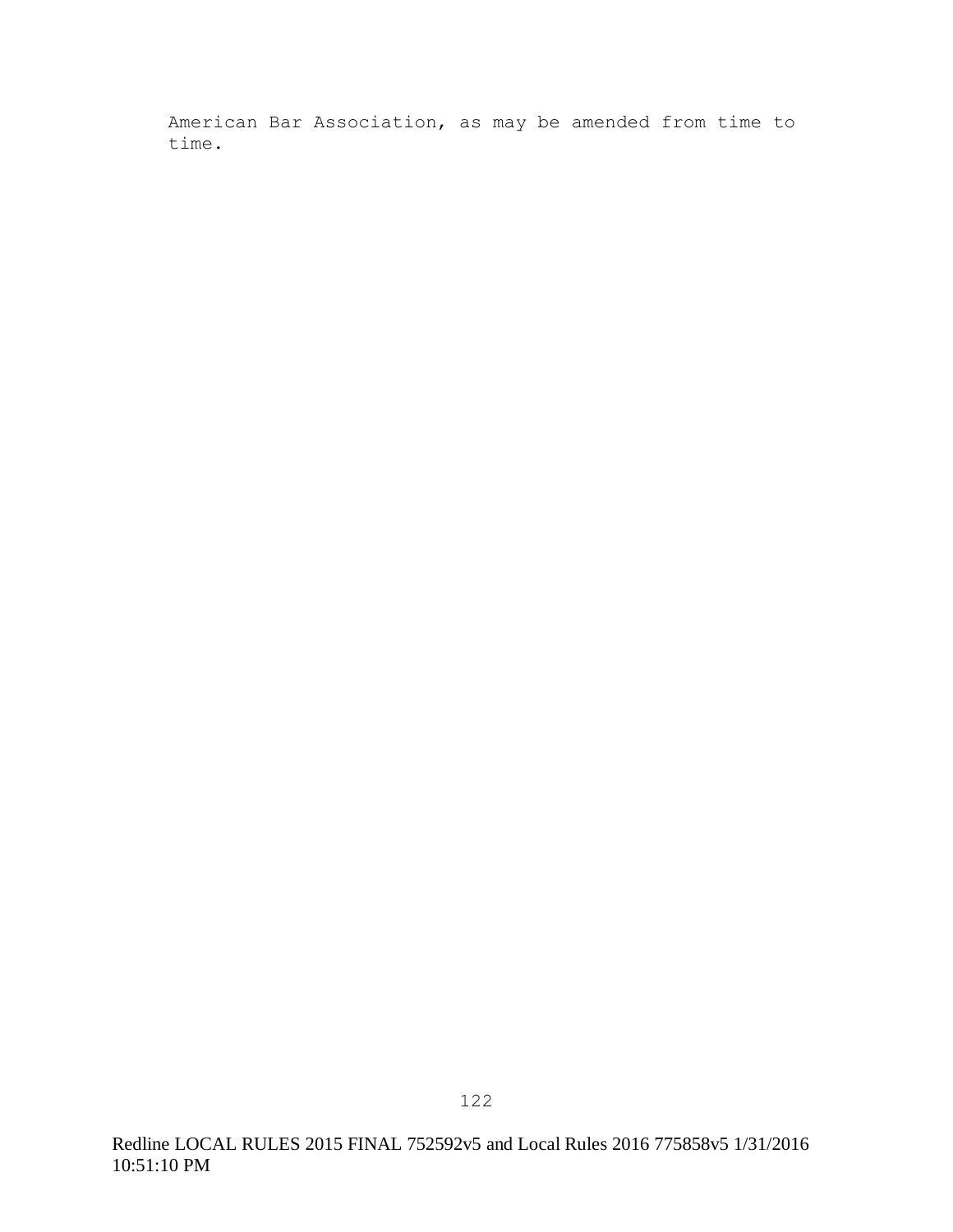#### **Rule 9010-2 Substitution; Withdrawal**.

- (a) Substitution. If a party in an adversary proceeding or a debtor in any case wishes to substitute attorneys, a substitution of counsel document signed by the original attorney and the substituted attorney shall be filed. If a trustee, debtor or official committee wishes to substitute attorneys or any other professional whose employment was subject to approval by the Court, a motion for retention of the new professional must also be filed.
- (b) Withdrawal. An attorney may withdraw an appearance for a party without the Court's permission (i) when such withdrawal will leave a member of the Bar of the District Court appearing as attorney of record for the party, or (ii) when the party (a) has no controversy pending before the Court and (b) the attorney certifies that the party consents to withdrawal of counsel. Otherwise, no appearance shall be withdrawn except by order on a motion duly noticed to each party and served on the party client, at least fourteen (14) days before the motion is presented, by registered or certified mail addressed to the client's last known address.
- (c) Service. Substitutions and motions for withdrawal under this Local Rule shall be served (i) in an adversary proceeding, on all parties to the proceeding and (ii) in a bankruptcy case, on all parties entitled to notice under Fed. R. Bankr. P. 2002.
- (d) Effect of Failure to Comply. Until paragraph (a) or (b), as applicable, and paragraph (c) of Local Rule 9010-2 are complied with and an order, if necessary, is entered, the original attorney remains the client's attorney of record.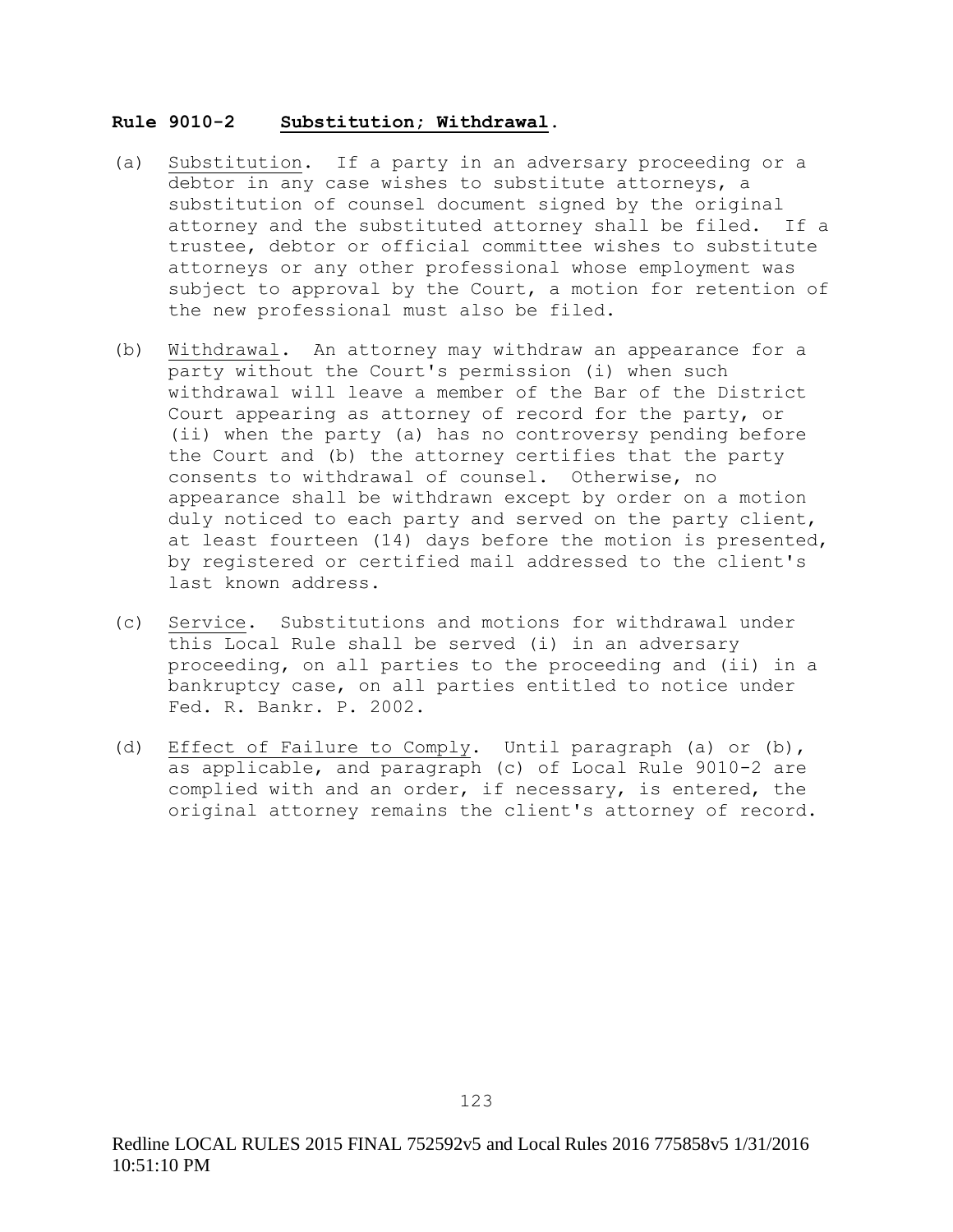#### **Rule 9010-3 Appearance by Supervised Law Student**.

- (a) An eligible law student may, upon compliance with these Local Rules, and under supervision of an attorney, appear on behalf of any person, including the United States Attorney or the United States Trustee, who has consented in writing.
- (b) The attorney who supervises a student shall:
	- (i) be a member of the bar of the District Court or an attorney in the United States Attorney's Office or the Office of the United States Trustee;
	- (ii) remain the attorney of record and will act to ensure that the student's actions are consistent with the rules of professional responsibility;
	- (iii) review the student's work and assist the student to the extent necessary;
	- (iv) appear with the student in all proceedings before the Court;
	- (v) indicate in writing his consent to supervise the student.
- (c) To appear, the student shall:
	- (i) be duly enrolled in a law school approved by the American Bar Association;
	- (ii) have completed legal studies amounting to at least two-thirds of the credits needed for graduation or the equivalent;
	- (iii) be certified by either the law school dean or authorized designee as qualified to provide the legal representation permitted by this rule. This certification may be withdrawn by the certifier at any time by mailing a notice to the Clerk, without notice or hearing and without showing of cause;
	- (iv) be introduced to the Court by an attorney satisfying the conditions set forth in the paragraph (b) above;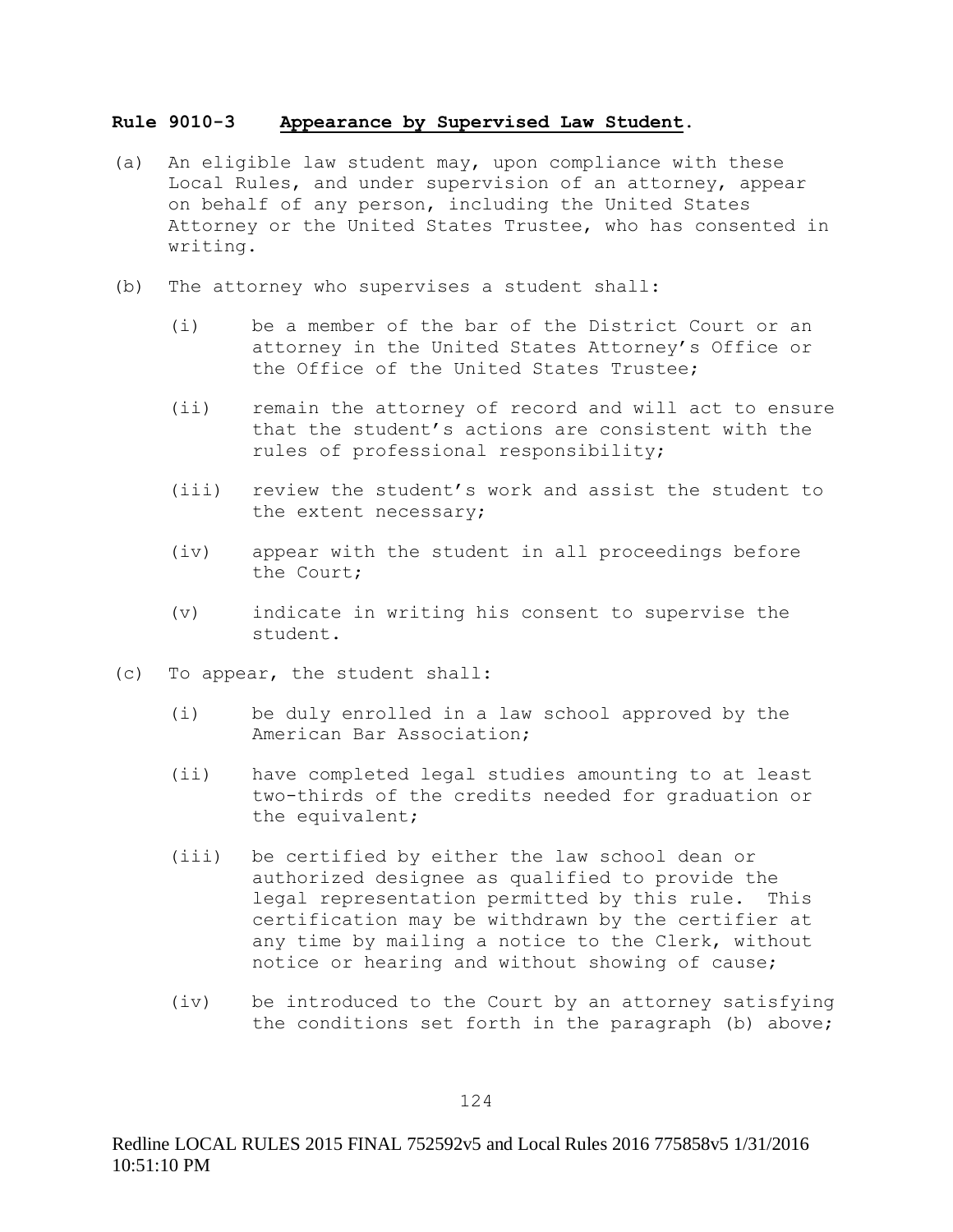- (v) neither ask for nor receive any compensation or remuneration of any kind from the client. This is not intended to affect the ability or right of an attorney, legal aid bureau, law school clinical program, State, or the United States from seeking attorney fees, which may include compensation for student services, and paying compensation to the eligible law student;
- (vi) certify in writing that he is familiar and will comply with the Delaware Rules of Professional Responsibility;
- (vii) certify in writing that he is familiar with these Local Rules and the federal procedural and evidentiary rules relevant to the action in which he is appearing.
- (d) The law student may:
	- (i) appear as counsel in Court or at other proceedings, always accompanied by the supervising attorney, when written consent of the client (or attorney with the United States Attorney or the Office of the United States Trustee when the client is the United States), the supervising attorney, and the assigned judge have been filed with the Clerk of the Court;
	- (ii) prepare and sign motions, petitions, answers, briefs and other documents in connection with any matter in which he has met the conditions of (c). above. Each such document shall also be signed by the supervising attorney.
- (e) The judge's consent for the student to appear may be withdrawn without notice or hearing and without showing of cause. The withdrawal of consent by a judge shall not be considered a reflection on the character or ability of the student.
- (f) Local Form 122 shall be completed and provided to the Court at each hearing at which the student shall appear, by attaching the Local Form to the hearing sign-in sheet.
- (g) Participation by students under this Local Rule shall not be deemed a violation in connection with the rules for

125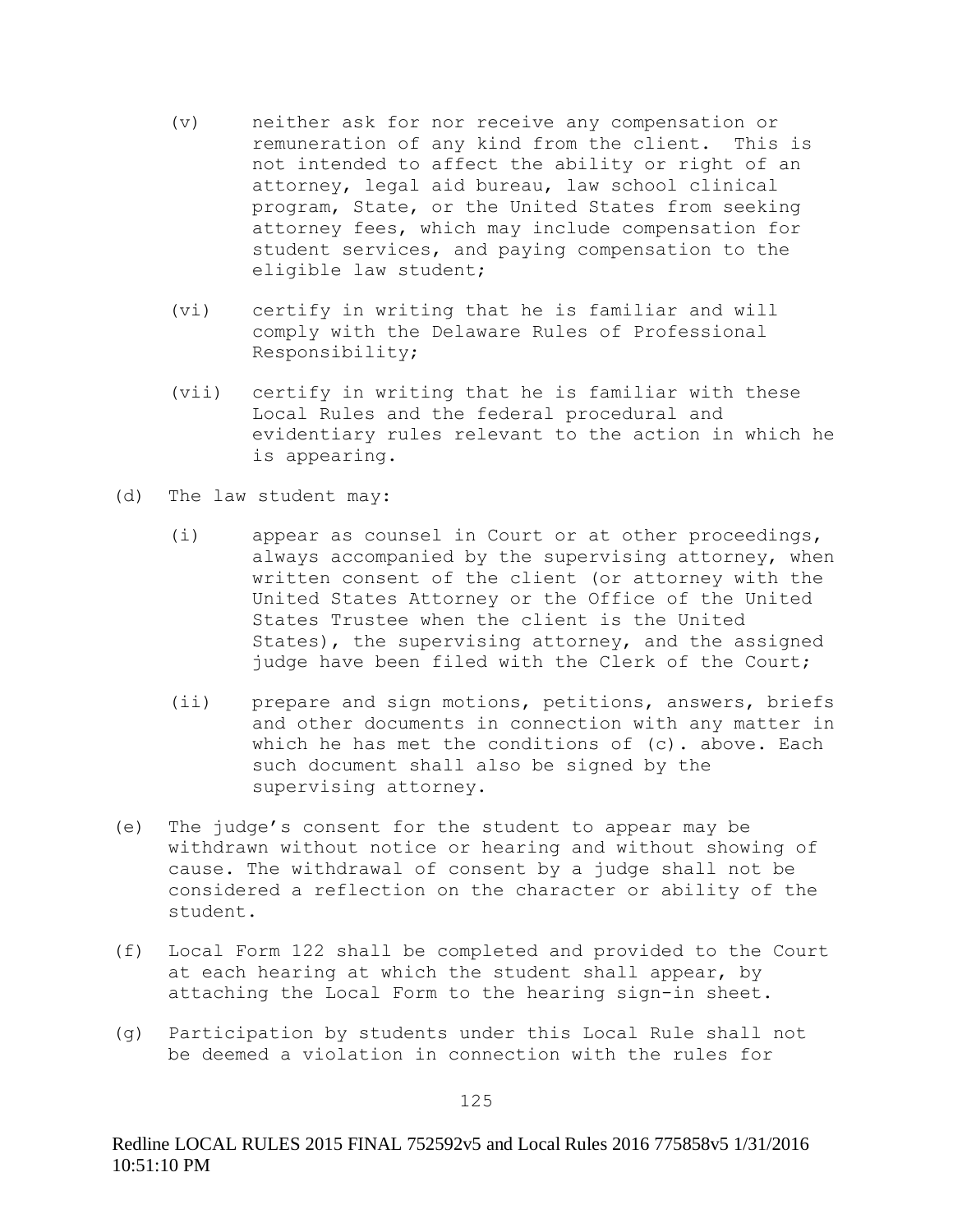admission to the bar of any jurisdiction concerning practice of law before admission to the bar.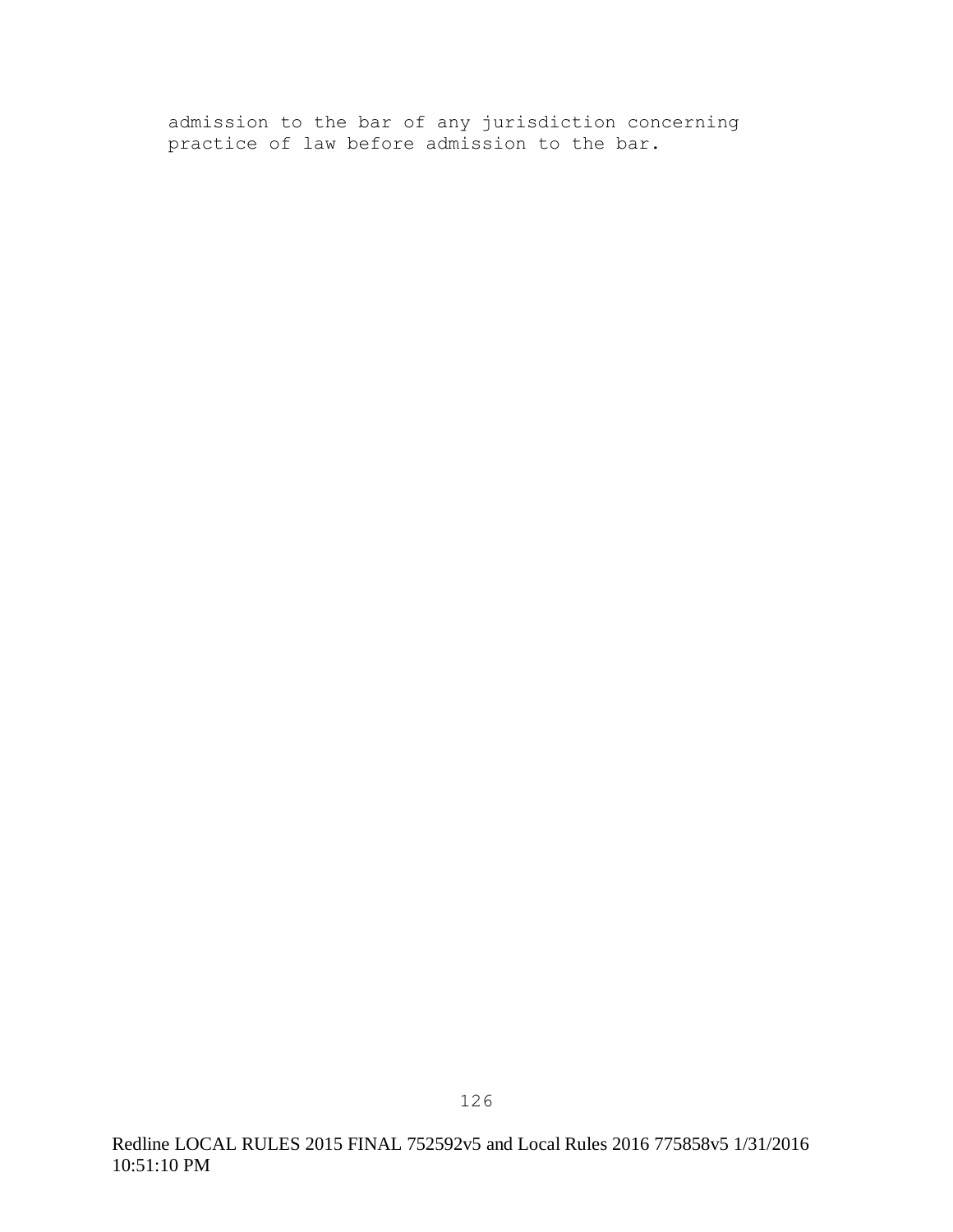#### **Rule 9011-4 Signatures**.

- (a) Any motion, pleading or other document requiring a signature must, following the signature, include the address and telephone number of the attorney or pro se filer.
- (b) Any motion, pleading or other document requiring a signature that is electronically filed by a registered CM/ECF user must be filed as either (a) a document containing the signature of the person(s) signing said document or (b) a document displaying the name of the person(s) signing said document, preceded by an "/s/" ("electronic signature") and typed in the space where the signature would otherwise appear (e.g., "/s/ Jane Doe"). The electronic signature of the person on the document electronically filed shall constitute the signature of that person for purposes of Fed. R. Bankr. P. 9011, and the use of a person's password to file a document electronically shall not constitute the signature of, or a representation to the court by, the person whose password is used for such electronic filing for purposes of Fed. R. Bankr. P. 9011. In the absence of a signature on a document electronically filed, the CM/ECF password used to file the document shall constitute a signature for purposes of Fed. R. Bankr. P. 9011.
- (c) The filing of a proof of claim electronically with the clerk shall constitute the filing claimant's approved signature by law. Electronic claimants are not required to be registered CM/ECF users. Electronically filed proofs of claim are deemed signed upon electronic submission with the Clerk.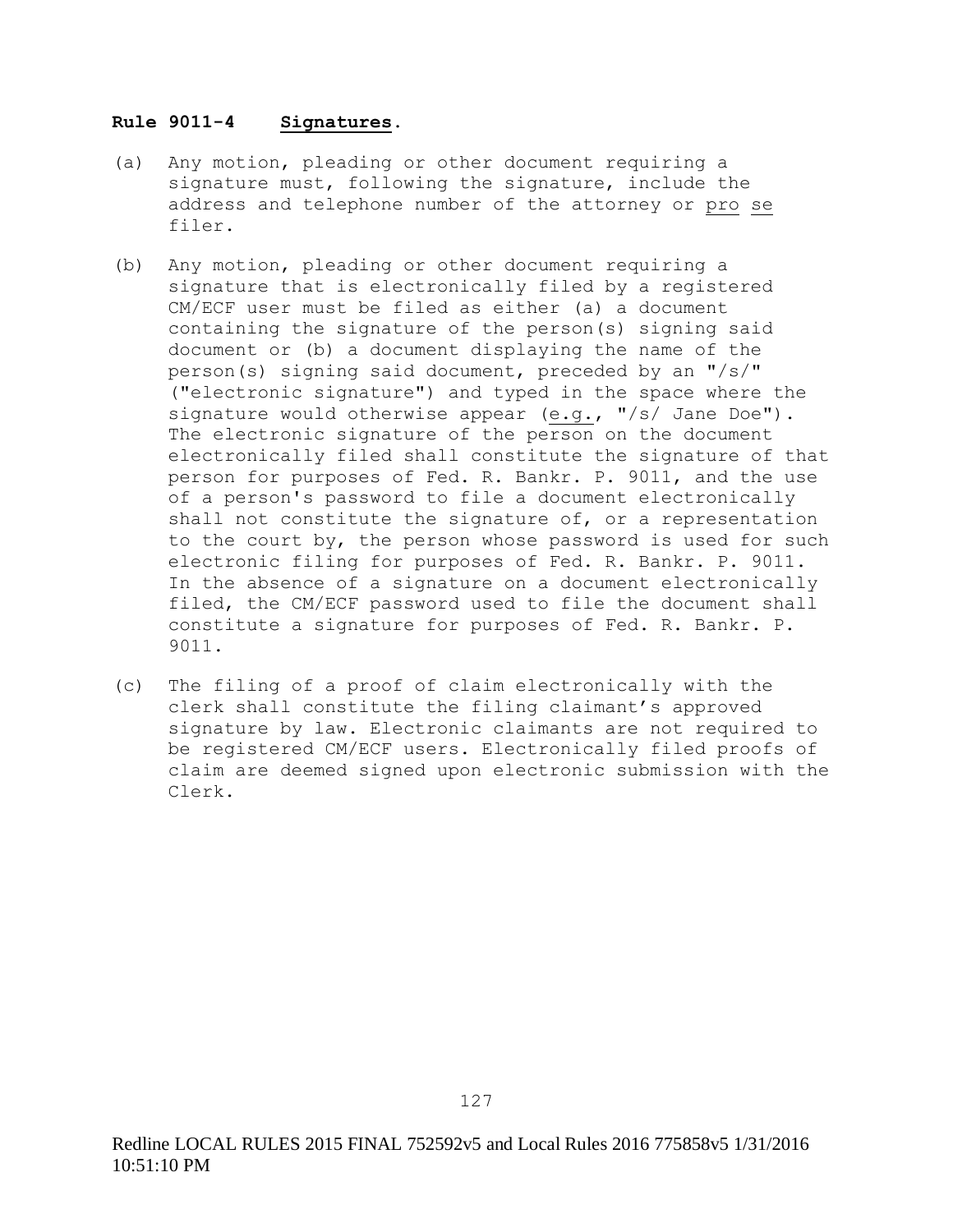#### **Rule 9013-1 Motions**.

- (a) Application. This Local Rule applies to motions filed in bankruptcy cases. Motions filed in adversary proceedings shall be governed by Local Rule 7007-1.
- (b) Requests for Relief. No request for relief (not otherwise governed by Fed. R. Bankr. P. 7001) may be made to the Court, except by written motion, by oral motion in open court or by certification of Delaware Counsel. Letters from counsel or parties will not be considered.
- (c) Cases with Omnibus Hearing Dates. In any case where omnibus hearing dates have been scheduled pursuant to Local Rule 2002-1(a), all motions and applications and related papers shall be heard only on such dates, unless otherwise ordered by the Court. In a case where there are no omnibus hearings scheduled, a hearing date may be obtained by contacting the Court.
- (d) Evidentiary Hearing. All hearings on a contested matter will be an evidentiary hearing at which witnesses will be required to testify in person in Court with respect to any factual issue in dispute unless these Rules, the parties or the Court provides otherwise.
- (e) Contents of Notice. Unless otherwise ordered by the Court, the motion shall, in substantial conformity with Local Form 106, provide:
	- (i) The title of the motion in bold print;
	- (ii) The date and time of the hearing on the motion;
	- (iii) The date and time by which objections shall be due;
	- (iv) The name, address and email or fax number of the parties on whom any objection shall be served; and
	- (v) A statement that the motion may be granted and an order entered without a hearing unless a timely objection is made.
- (f) Form of Motion. All motions shall have attached thereto a notice conforming to Local Rule 9013-1(e), a proposed form of order specifying the exact relief requested, and a certificate of service showing the date, means of service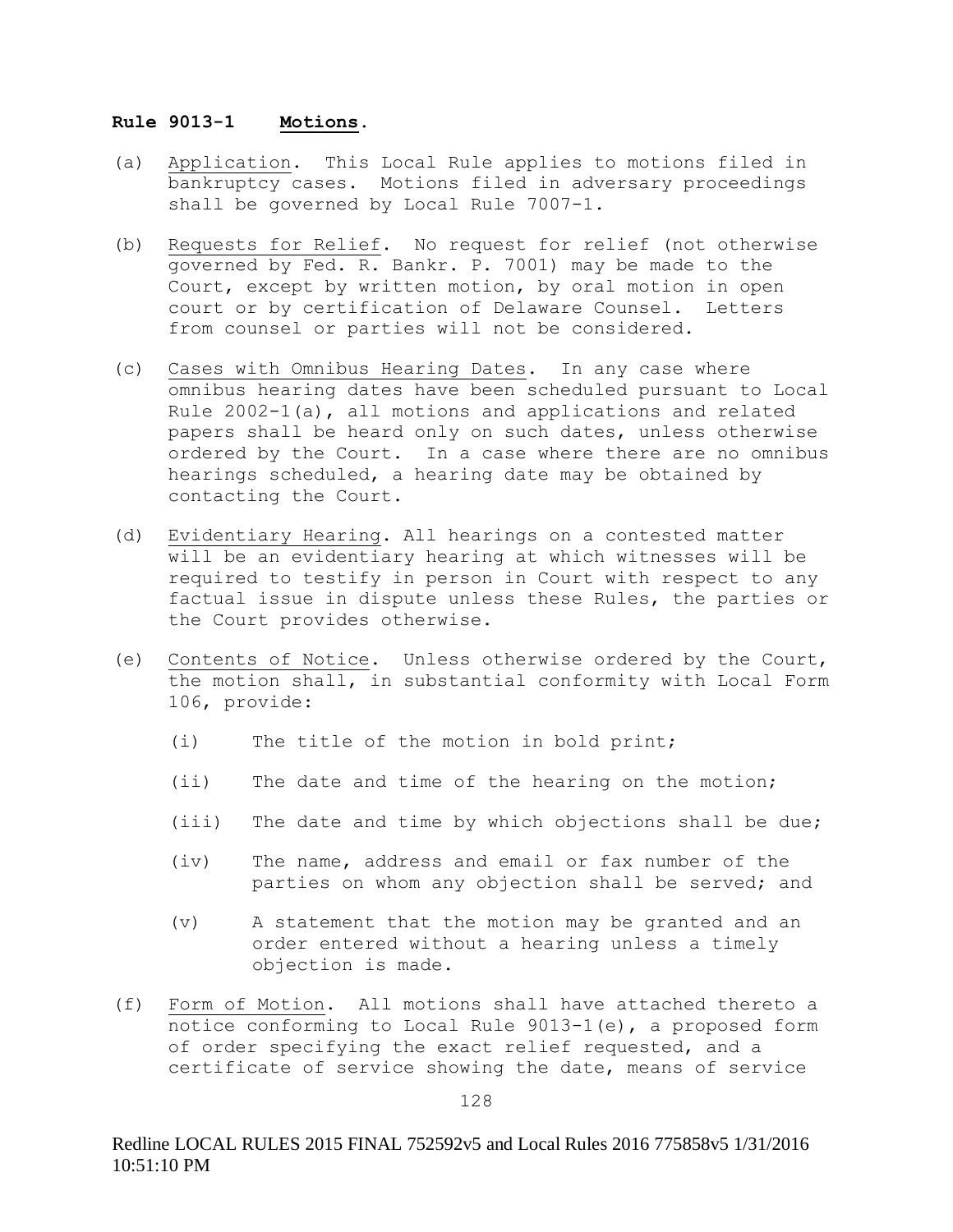and parties served. All motions shall be titled in the form "Motion of [Movant's Name] for [Relief Requested]." All motions filed pursuant to this Rule shall contain a statement that the movant does or does not consent to the entry of final orders or judgments by the Court if it is determined that the Court, absent consent of the parties, cannot enter final orders or judgments consistent with Article III of the United States Constitution. If no such statement is included, the movant shall have waived the right to contest the authority of the Court to enter final orders or judgments.

- (g) Service of Motion and Notice. All motions shall be served in accordance with Local Rule 2002-1(b).
- (h) Objections. Except for motions presented on an expedited basis, any objection to a motion shall be made in writing. The title of the objection shall conform to Local Rule 9004-1 and shall include the objector's name, the motion to which the objection relates and the docket number of the motion. The hearing date and time and the docket number of the related motion shall be set forth in bold print in the caption below the case number. All objections or other responses to a motion filed pursuant to this Rule shall contain a statement that the filing party does or does not consent to the entry of final orders or judgments by the Court if it is determined that the Court, absent consent of the parties, cannot enter final orders or judgments consistent with Article III of the United States Constitution. If no such statement is included, the filing party shall have waived the right to contest the authority of the Court to enter final orders or judgments.
- (i) Telephonic Appearance at Hearing. In extenuating circumstances where counsel cannot appear at the first hearing on a motion, a request can be made to the respective Judge's chambers for an appearance by telephone no later than 12:00 p.m. prevailing Eastern Time twentyfour (24) hours prior to the scheduled hearing date. Upon the approval of such request by the Court, counsel shall follow the telephonic appearance procedures located on the Court's website. This Local Rule shall not apply to evidentiary hearings.
- (j) Certificate of No Objection. Forty-eightTwenty-four (4824) hours after the objection date has passed, counting time in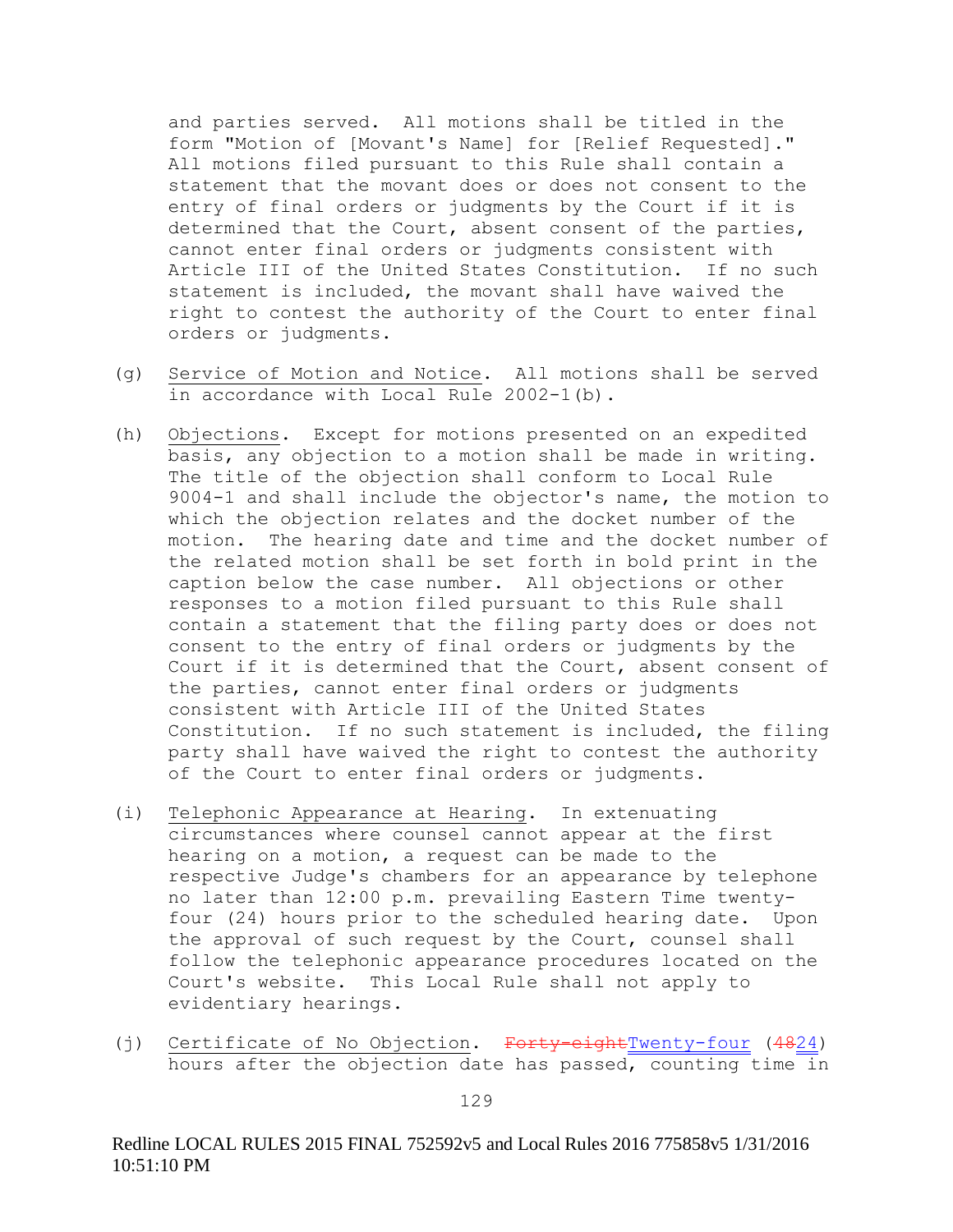accordance with Fed. R. Bankr. P. 9006(a)(2), with no objection having been filed or served, Delaware Counsel for the movant may file a certificate of no objection (the "Certificate of No Objection" or "CNO"), substantially in the form of Local Form 107, stating that no objection has been filed or served on the movant. By filing the CNO, Delaware Counsel for the movant represents to the Court that the movant is unaware of any objection to the motion or application and that counsel has reviewed the Court's docket and no objection appears thereon. In cases in which a Notice of Agenda is required under Local Rule 9029-3, debtor's Delaware Counsel shall submit a binder that shall contain the Notice of Agenda and any uncontested matter where a Certificate of No Objection has been timely filed. In all other cases, pleadings shall be submitted in accordance with each respective Judge's chambers procedures. Such chambers procedures, if any, are available on the Court's website. Upon receipt of the Certificate of No Objection, the Court may enter the order accompanying the motion or application without further pleading or hearing and, once the order is entered, the hearing scheduled on the motion or application shall be canceled without further notice.

- (k) Amendment of Order. Any request for amendment of an order entered by the Court shall have attached the proposed amended order and a blacklined copy reflecting the changes. Additionally, any request for amendment of an order entered by the Court shall be made only as follows:
	- (i) If the amendment is non-material, by certification of Delaware Counsel that the amendment is not material and that all parties in interest have consented to the amendment;
	- (ii) By motion under this Local Rule; or
	- (iii) By the filing of a stipulation to amend, signed by all interested parties. Any request for amendment shall have attached the proposed amended order and a blacklined copy reflecting the changes.
- (l) Service of Order or Judgment. Service of an order or judgment shall be made in accordance with Local Rule 9022- 1.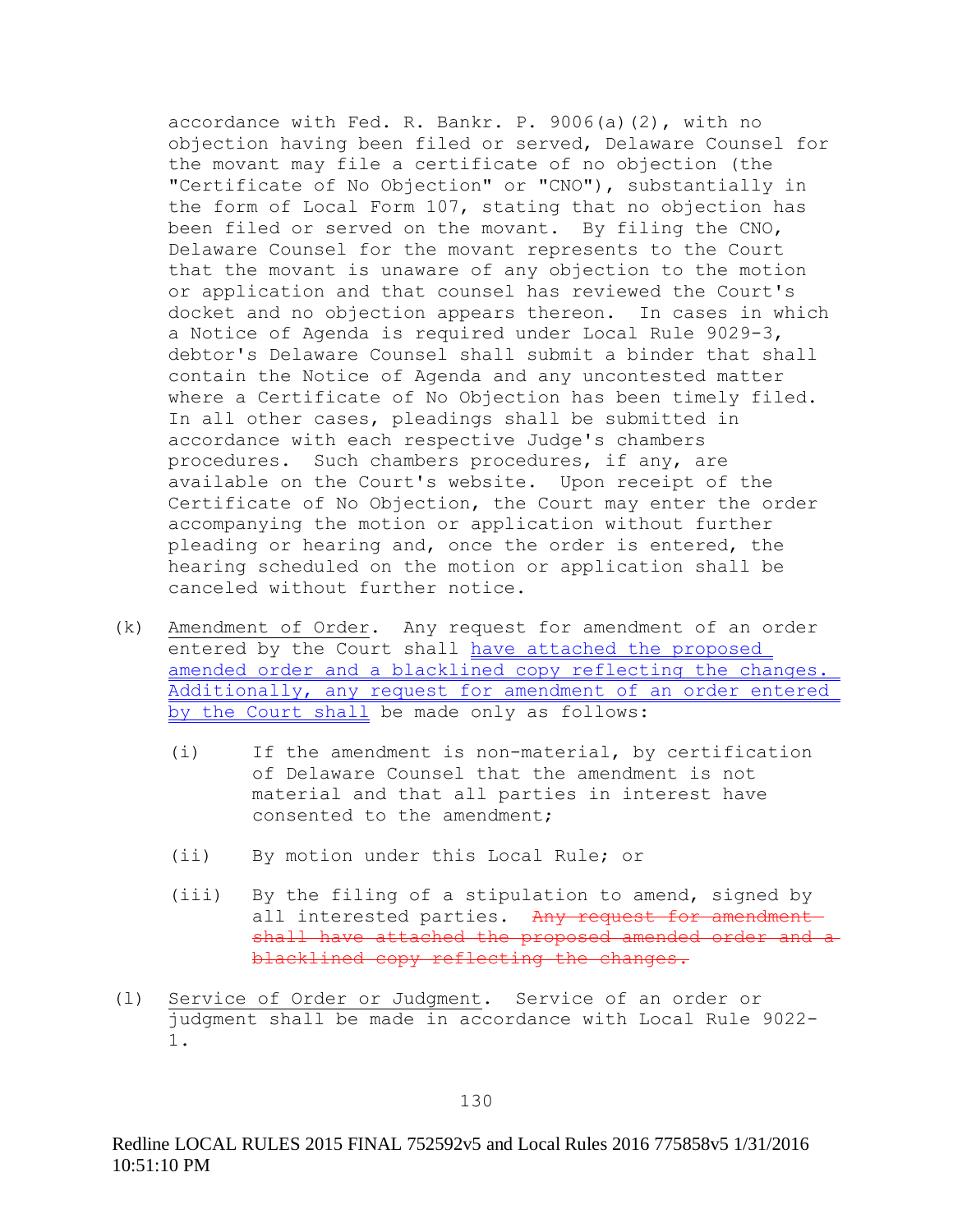#### (m) Motions Filed with the Petition in Chapter 11 Cases.

- (i) Definition. Any motion or application in which the debtor requests a hearing or the entry of an order with less than seven (7) days' notice and prior to the earlier of the creditors' committee formation meeting or the 11 U.S.C. § 341 meeting of creditors shall be governed by this Local Rule.
- (ii) Scope of Relief Requested. Requests for relief under this Local Rule shall be confined to matters of a genuinely emergent nature required to preserve the assets of the estate and to maintain ongoing business operations and such other matters as the Court may determine appropriate.
- (iii) Notice to the United States Trustee, Clerk and Certain Other Parties. Once a petition is filed, counsel for the debtor shall have a binder containing an agenda and all applications and motions sought to be heard on an emergent basis delivered to the Clerk's Office. Once the case is assigned to a Judge, the Court will contact counsel for the debtor and the United States Trustee to schedule a hearing on those applications and motions. The debtor shall serve (a) all motions and applications that the debtor asks be heard under this Local Rule (in substantially final form) upon the United States Trustee and (b) the agenda upon the United States Trustee, the creditors included on the list filed under Fed. R. Bankr. P. 1007(d) and any party directly affected by the relief sought in such applications and motions, at least twenty-four (24) hours in advance of a hearing on such applications and motions, unless otherwise ordered by the Court, and shall file a certificate of service to that effect within forty-eight (48) hours.
- (iv) Notice of Entry of Orders. Within forty-eight (48) hours of the entry of an order entered under this Local Rule ("First Day Order"), the debtor shall serve copies of all motions and applications filed with the Court as to which a First Day Order has been entered, as well as all First Day Orders, on those parties referred to in Local Rule 9013-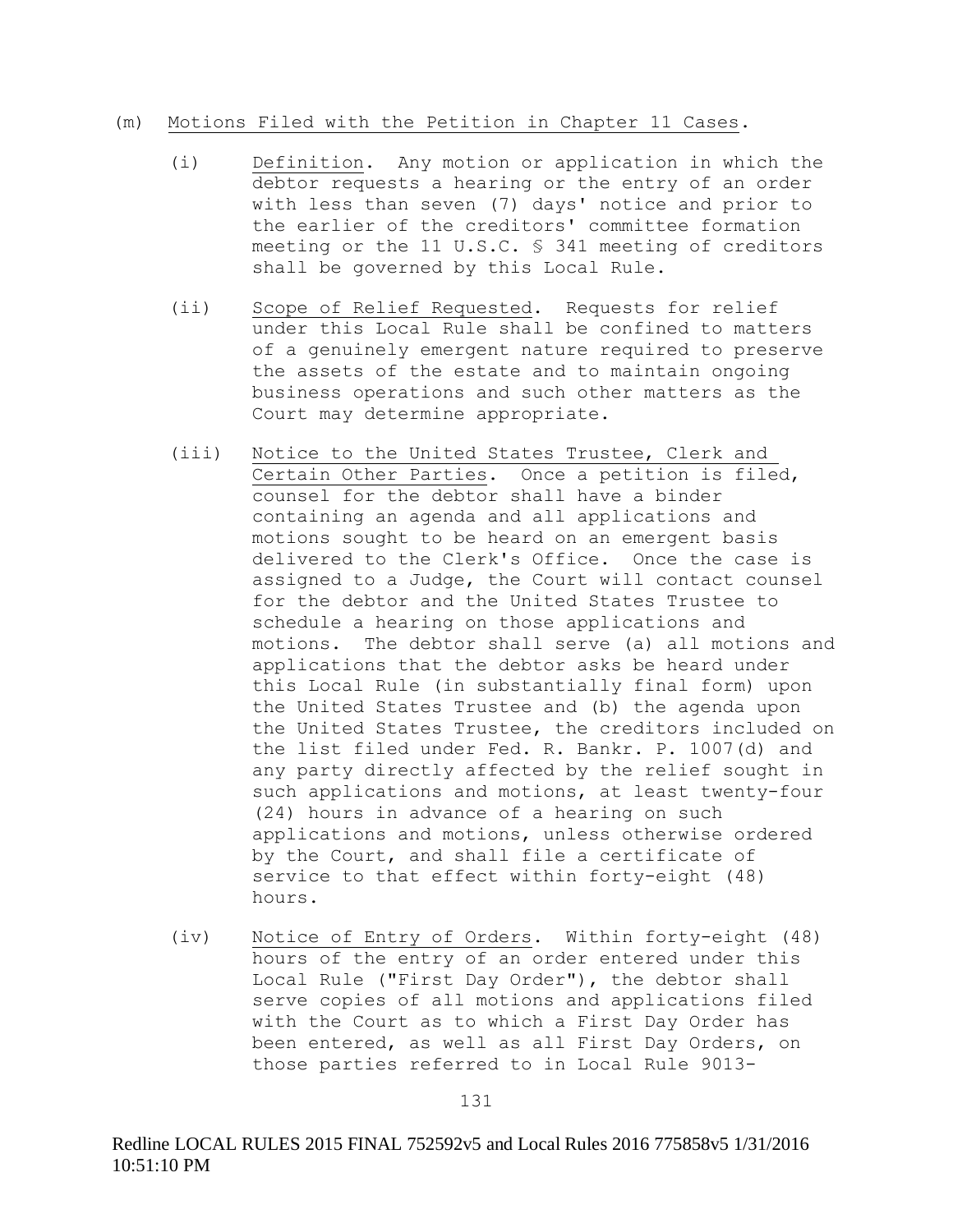1(m)(iii), and such other entities as the Court may direct.

(v) Reconsideration of Orders. Any party in interest may file a motion to reconsider any First Day Order, other than any order entered under 11 U.S.C. §§ 363 and 364 with respect to the use of cash collateral and/or approval of postpetition financing, within thirty (30) days of the entry of such order, unless otherwise ordered by the Court. Any such motion for reconsideration shall be given expedited consideration by the Court. The burden of proof with respect to the appropriateness of the order subject to the motion for reconsideration shall remain with the debtor notwithstanding the entry of such order.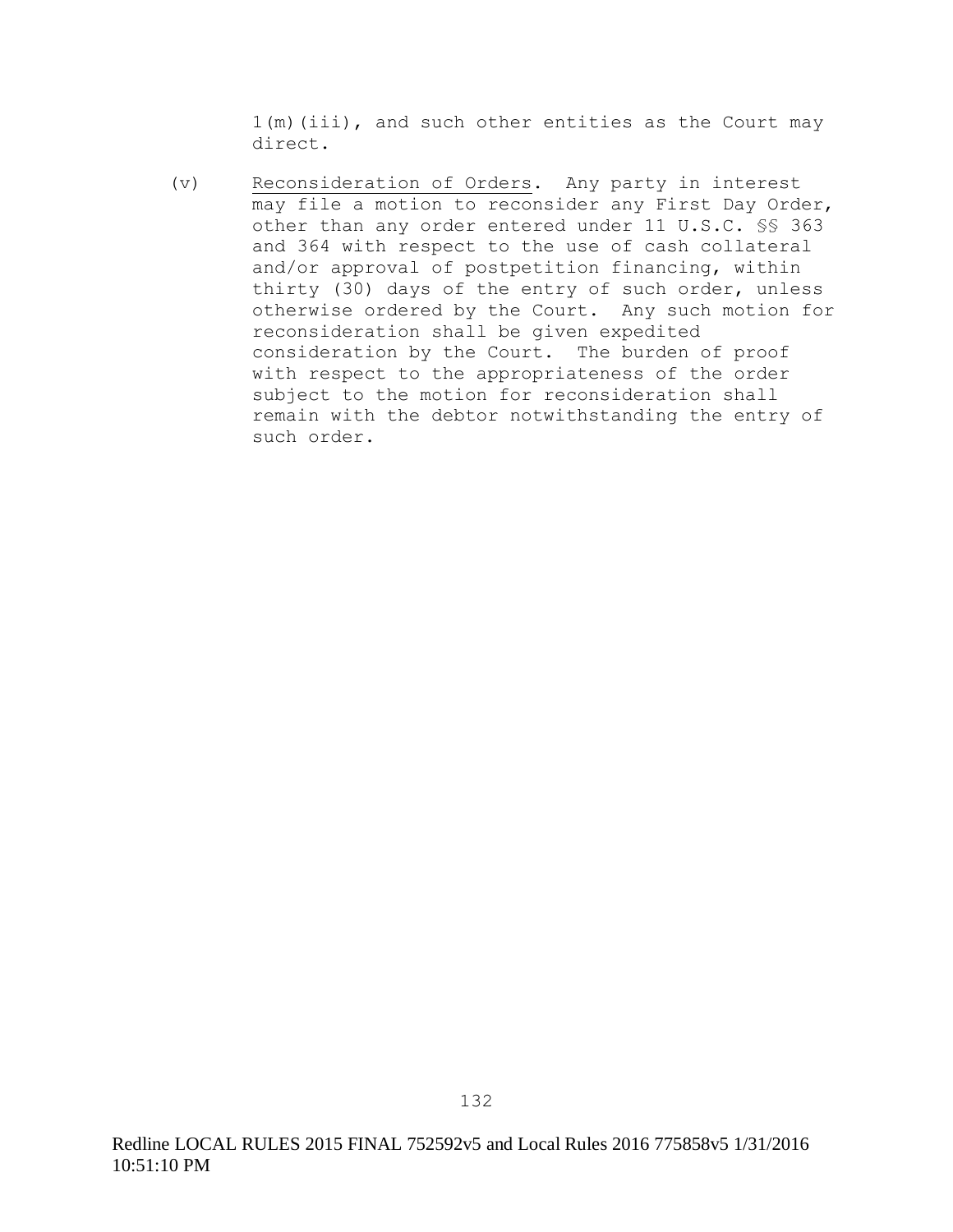**Rule 9013-3 Service Copies**. Unless otherwise ordered by the Court, only one (1) copy of pleadings, motions and other papers need be served upon another party.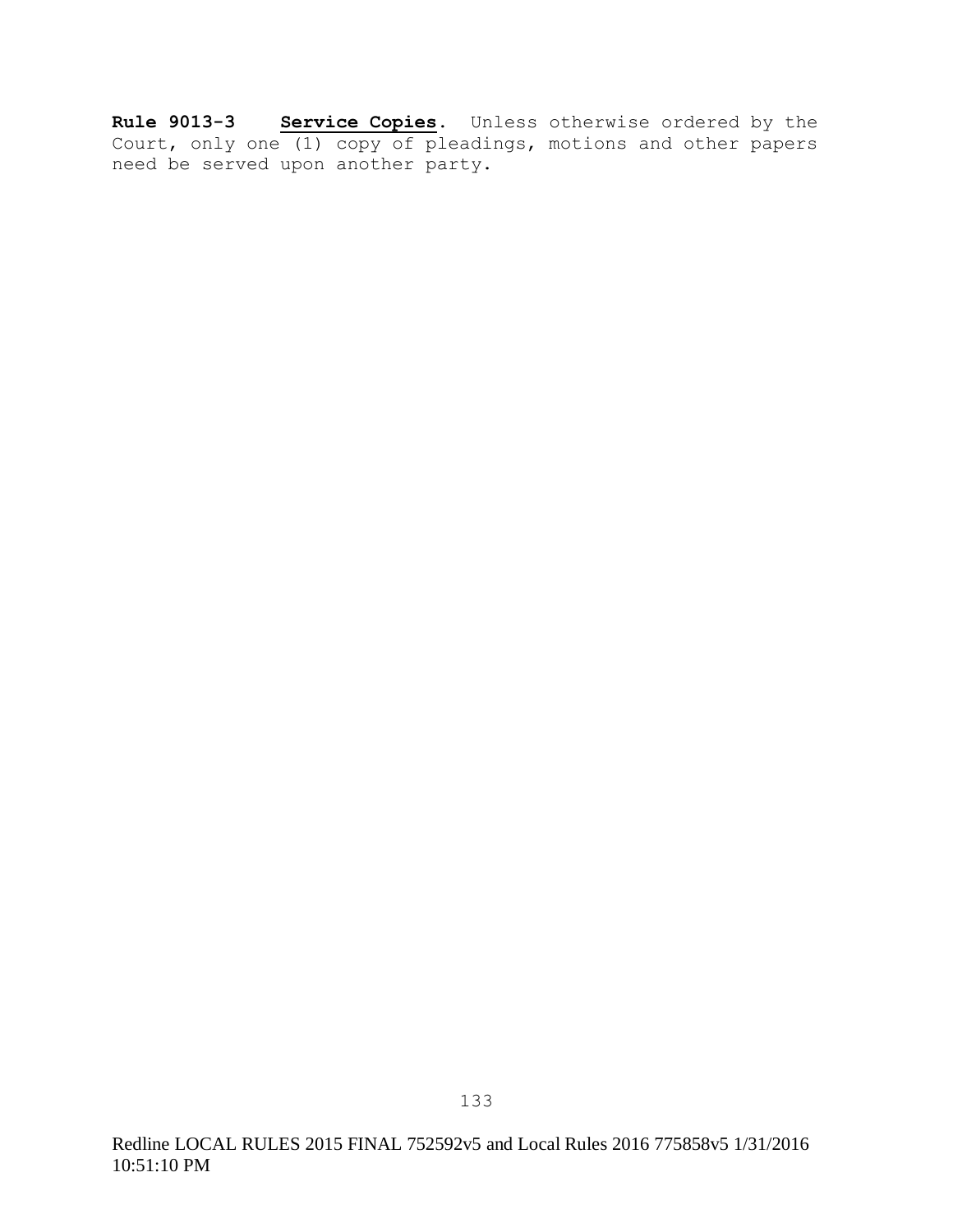# **Rule 9018-1 Lodged Exhibits; Documents under Seal; Confidentiality**.

- (a) Lodged Exhibits. All models, diagrams, documents or other exhibits lodged with the Clerk that are admitted into evidence at trial shall be retained by the Clerk (unless required to be forwarded to an appellate court for purposes of an appeal) until expiration of the time for appeal without any appeal having been taken, entry of a stipulation waiving or abandoning the right to appeal, final disposition of any appeal or order of the Court, whichever occurs first.
- (b) Documents under Seal. Any party who seeks to file documents under seal must file a motion to that effect. The proposed sealed documents shall be filed separately from the motion, as restricted documents, in accordance with CM/ECF procedures. In the event the Court grants the motion to file under seal, counsel for the movant shall, in those instances where a portion but not all of a document are ordered to be sealed, file a publicly viewable version of the filing(s) with the sealed portion(s) redacted in accordance with CM/ECF procedures. In the event the Court denies the motion to file under seal, the Clerk shall take such action as the Court may direct.
- (c) Order Authorizing Future Filing of Documents under Seal. If an order has been signed granting the filing of future documents under seal, the related docket number of the applicable order must also be included on the cover sheet. Any document filed under seal under a previously entered order of the Court shall be filed as a restricted document and electronically docketed in accordance with CM/ECF procedures.
- (d) Confidentiality. If any information or documents are designated confidential by the producing party at the time of production and the parties have not stipulated to a confidentiality agreement, until such an agreement has been agreed to by the parties or ordered by the Court, disclosure shall be limited to members and employees of the law firm representing the receiving party and such other persons as to which the parties agree. Such persons are under an obligation to keep such information and documents confidential and to use them only for purposes of the contested matter or the proceeding with respect to which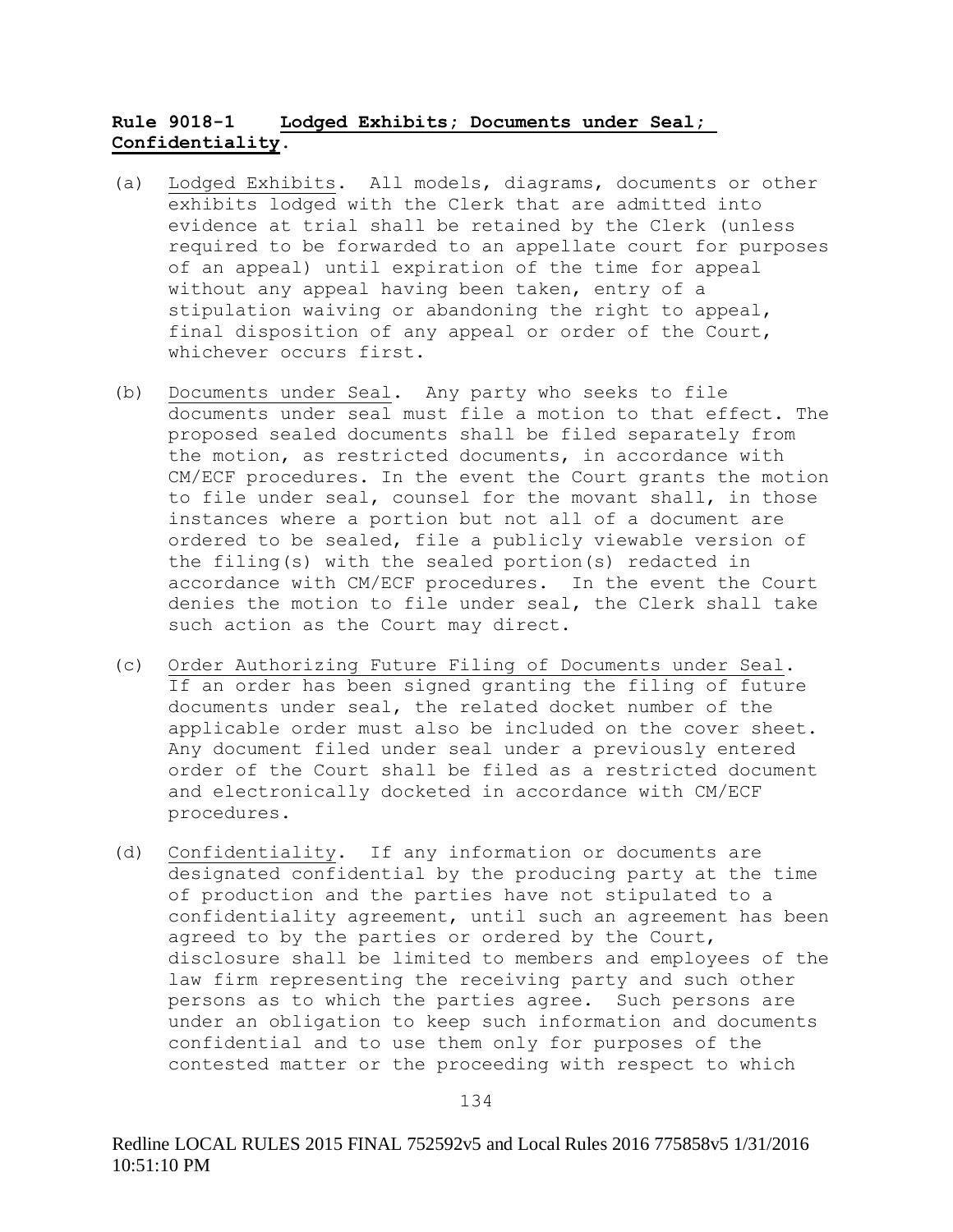they have been produced. Additionally, parties may stipulate to the application of this rule in connection with informal discovery conducted outside a contested matter or adversary proceeding (*e.g.*, a statutory committee's investigation of the validity, perfection or amount of a secured creditor's prepetition lien), in which case the documents and information produced shall be used only for the purpose defined by the parties' stipulation.

(e) Use of Sealed Documents. If a party intends to use a document which has been previously placed under seal at a hearing or in connection with briefing, a copy of the sealed document (in an envelope and prominently marked "CHAMBERS COPY") shall be provided to the Court in the binder delivered to Chambers. After the hearing is concluded or the motion is decided, the Court will, at its discretion, destroy or return the Chambers copy of the sealed document to the sender.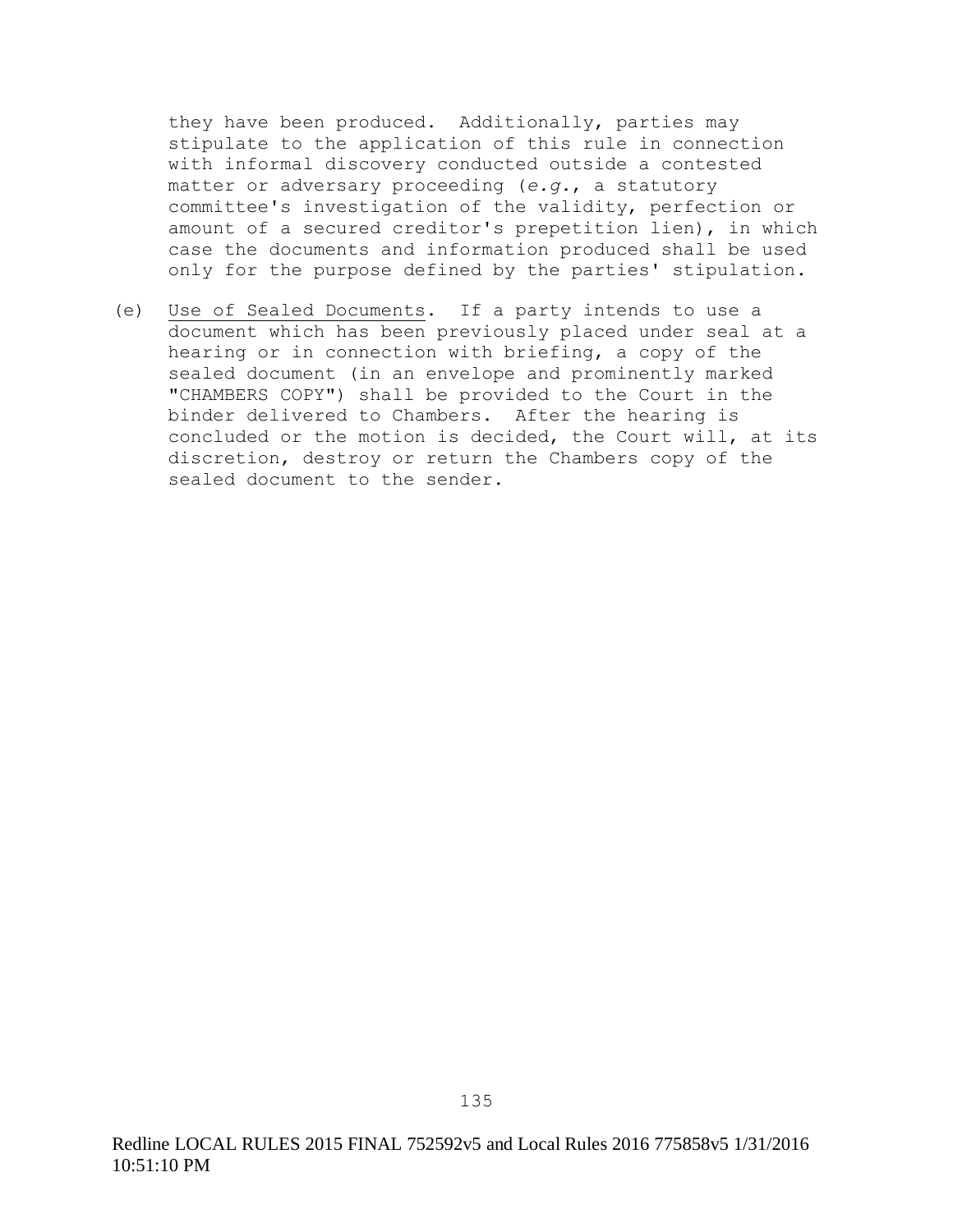**Rule 9019-1 Certificate of Counsel**. Filed objection(s) or informal objection(s) to a Motion, Omnibus Objection to Claims or other pleading filed with the Court may be resolved by submitting a revised or agreed form of order filed with a Certificate of Counsel ("CoC") consistent with all of the following requirements stated in  $(a) - (c)$  below. The CoC procedure may also be utilized under such other circumstances as the Court directs.

- (a) The CoC must be signed by Delaware Counsel (as defined in Local Rule 9010-1), and attach a proposed revised or agreed form of order as an exhibit. The CoC must state whether the revised or agreed form of order has been reviewed and approved by all the parties affected by the order. A CoC shall be served on all affected parties.
- (b) If there is an applicable objection deadline, the CoC may not be filed until forty-eighttwenty-four (4824) hours after that deadline.
- (c) In cases in which a Notice of Agenda is required under Local Rule 9029-3 and where the revised or agreed form of order has been finalized in advance of the deadline for the filing of the Notice of Agenda, the Delaware counsel responsible for the filing of the Notice of Agenda shall include the CoC pleadings in the CNO binder that is otherwise required under these Local Rules. In all other cases, the CoC pleadings shall be submitted in accordance with each respective Judge's chambers procedures. Such chambers procedures, if any, are available on the Court's website.

Upon receipt of the CoC, the Court may enter the order attached to the CoC without further pleading or hearing or schedule the CoC for hearing.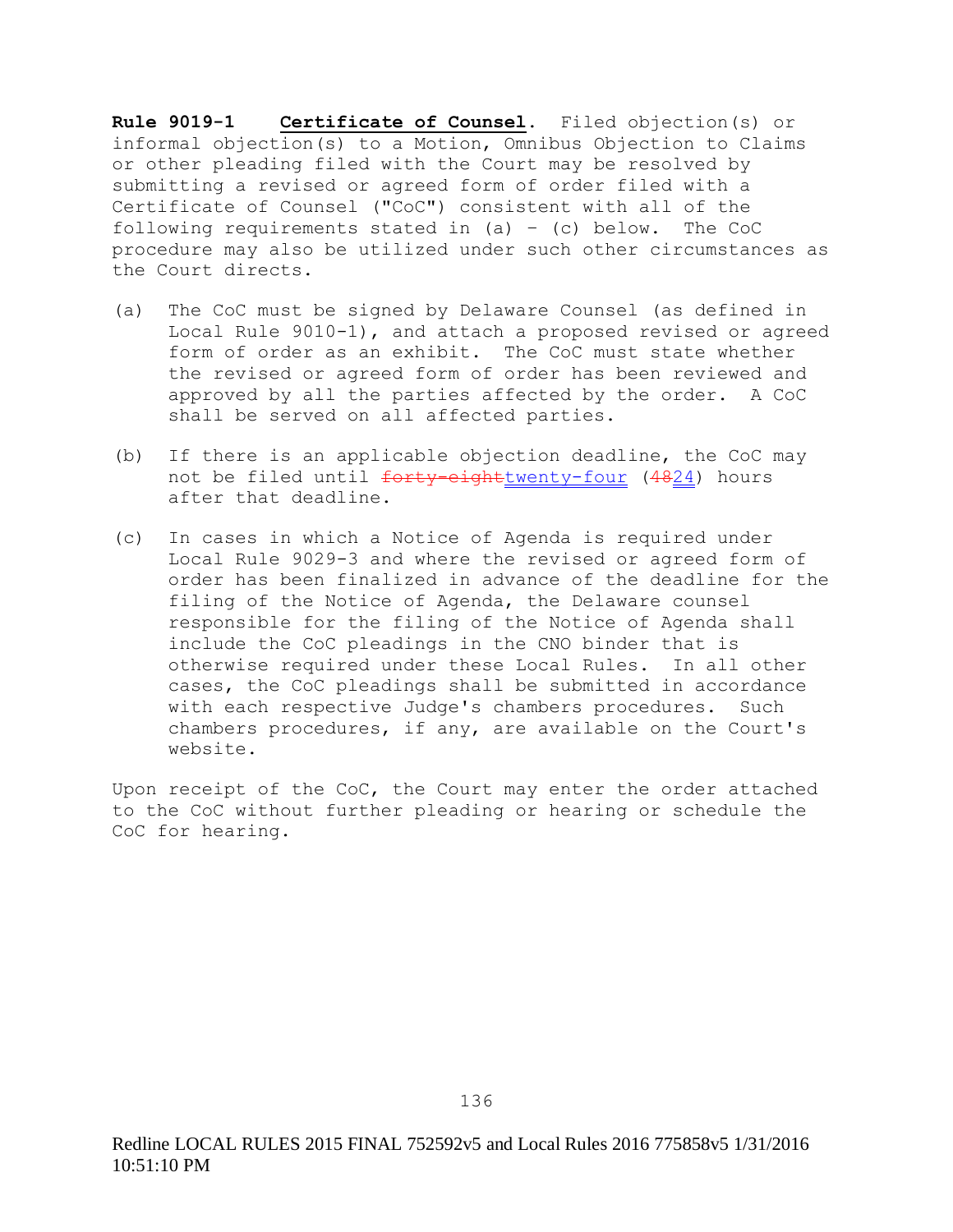# **Rule 9019-2 Mediator and Arbitrator Qualifications and Compensation**.

(a) Register of Mediators and Arbitrators/ADR Program Administrator. The Clerk shall establish and maintain a register of persons (the "Register of Mediators") qualified under this Local Rule and designated by the Court to serve as mediators or arbitrators in the Mediation or Voluntary Arbitration Program. The Chief Bankruptcy Judge shall appoint a Judge of this Court, the Clerk or a person qualified under this Local Rule who is a member in good standing of the Bar of the State of Delaware to serve as the Alternative Dispute Resolution ("ADR") Program Administrator. Aided by a staff member of the Court, the ADR Program Administrator shall receive applications for designation to the Register, maintain the Register, track and compile reports on the ADR Program and otherwise administer the program.

### (b) Application and Certification.

(i) Application and Qualifications. Each applicant shall submit to the ADR Program Administrator a statement of professional qualifications, experience, training and other information demonstrating, in the applicant's opinion, why the applicant should be designated to the Register. The applicant shall submit the statement substantially in compliance with Local Form 110A. The statement also shall set forth whether the applicant has been removed from any professional organization, or has resigned from any professional organization while an investigation into allegations of professional misconduct was pending and the circumstances of such removal or resignation. This statement shall constitute an application for designation to the ADR Program. Each applicant shall certify that the applicant has completed appropriate mediation or arbitration training or has sufficient experience in the mediation or arbitration process. Each applicant hereunder shall agree to accept at least one pro bono appointment per year. If after serving in a pro bono capacity insufficient matters exist to allow for compensation, credit for pro bono service shall be carried into subsequent years in order to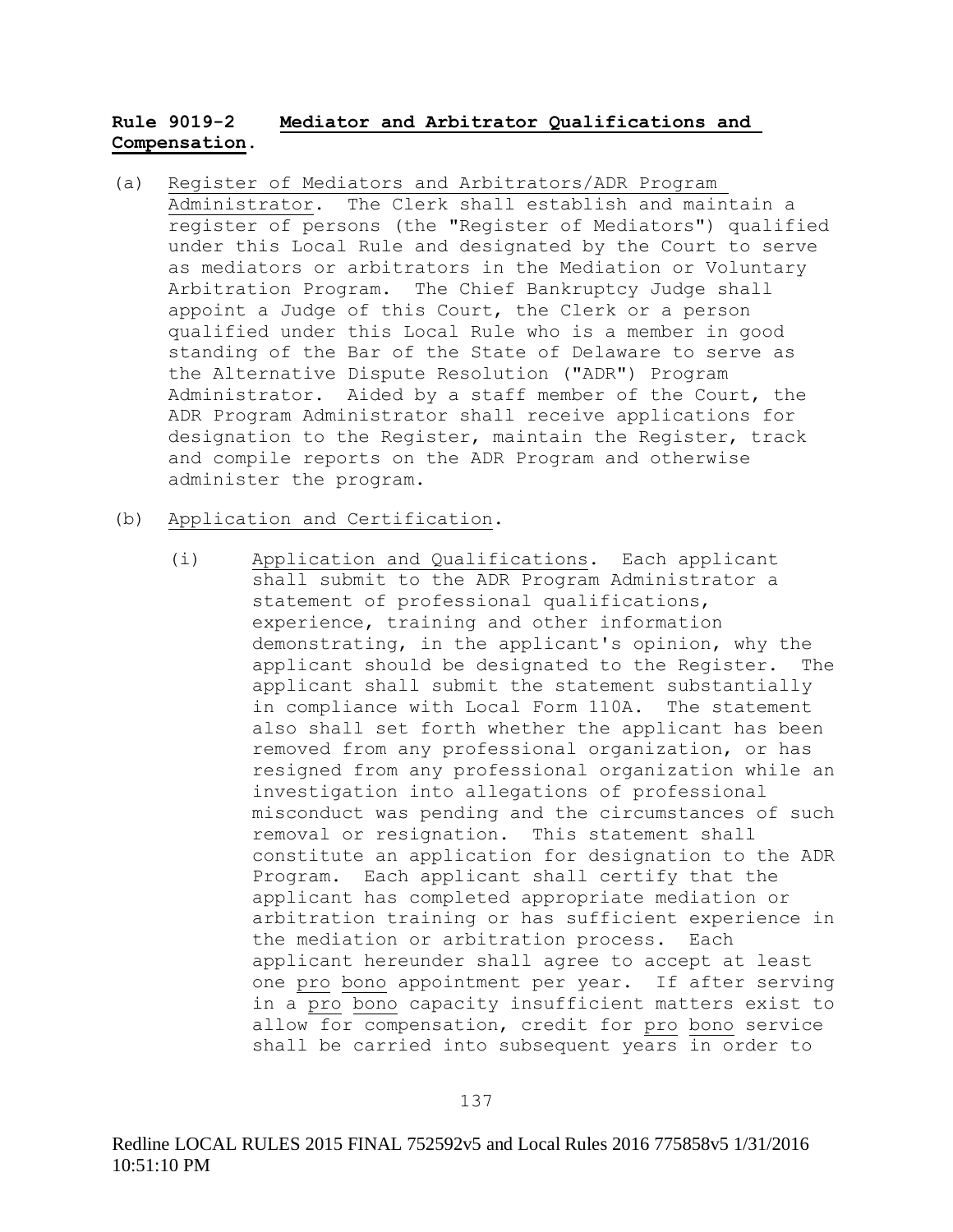qualify the mediator to receive compensation for providing service as a mediator or arbitrator.

- (ii) Court Certification. The Court in its sole and absolute determination on any feasible basis shall grant or deny any application submitted under this Local Rule. If the Court grants the application, the applicant's name shall be added to the Register, subject to removal under these Local Rules.
- (iii) Reaffirmation of Qualifications. Each applicant accepted for designation to the Register shall reaffirm annually the continued existence and accuracy of the qualifications, statements and representations made in the application.
- (c) Oath. Before serving as a mediator or arbitrator, each person designated as a mediator or arbitrator shall take the following oath or affirmation:

"I, \_\_\_\_\_\_\_\_\_\_\_\_\_\_\_\_, do solemnly swear (or affirm) that I will faithfully and impartially discharge and perform all the duties incumbent upon me in the Mediation or Voluntary Arbitration Program of the United States Bankruptcy Court for the District of Delaware without respect to persons and will do so equally and with respect."

- (d) Removal from Register. A person shall be removed from the Register either at the person's request or by Court order entered on the sole and absolute determination of the Court. If removed by Court order, the person shall be eligible to file an application for reinstatement after one year.
- (e) Appointment.
	- (i) Selection. Upon assignment of a matter to mediation or arbitration in accordance with these Local Rules and unless special circumstances exist as determined by the Court, the parties shall select a mediator or arbitrator. If the parties fail to make such selection within the time frame as set by the Court, then the Court shall appoint a mediator or arbitrator. A mediator shall be selected from the Register of Mediators, unless the parties stipulate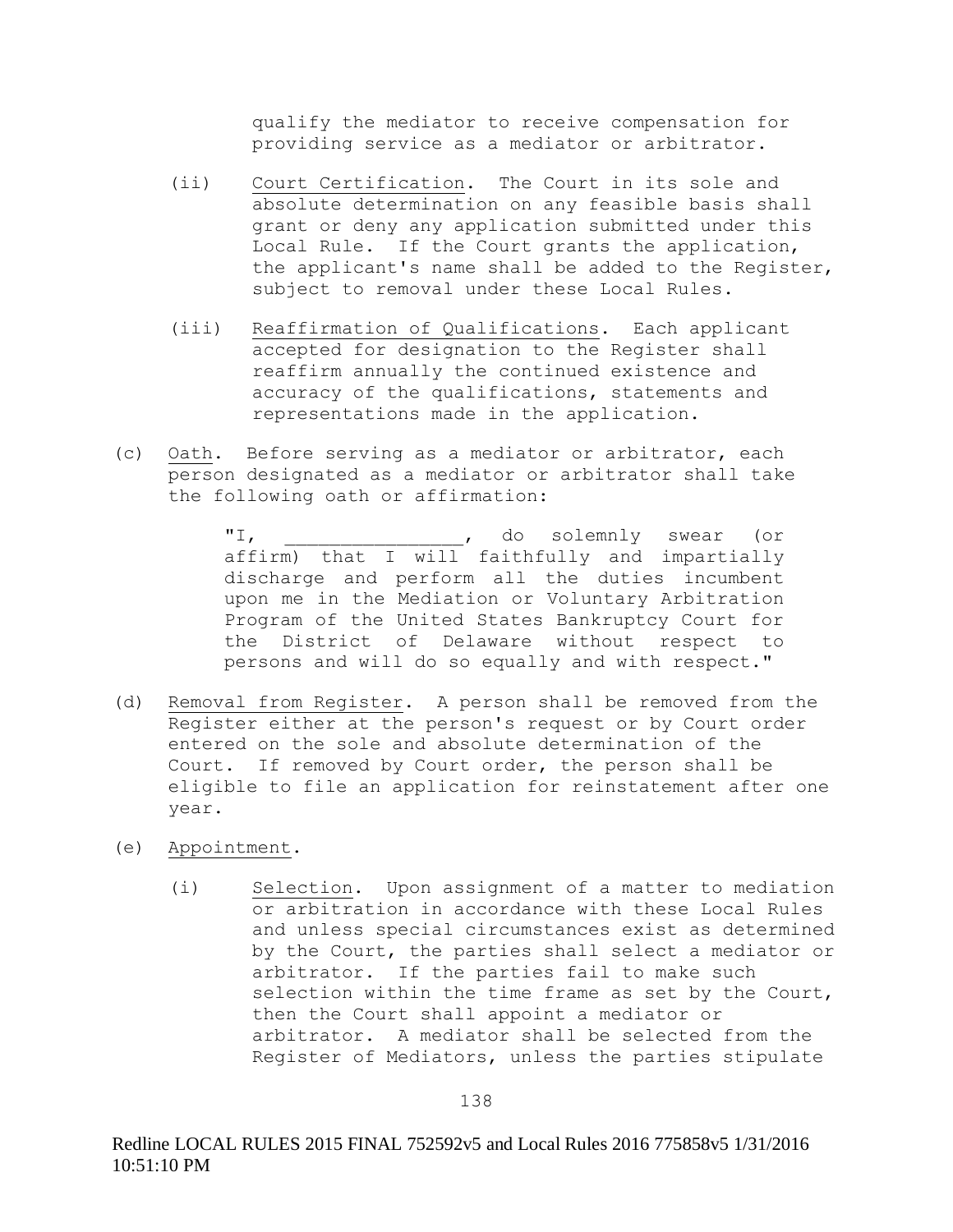and agree to a mediator not on the Register of Mediators.

- (ii) Inability to Serve. If the mediator or arbitrator is unable to or elects not to serve, he or she shall file and serve on all parties, and on the ADR Program Administrator, within seven (7) days after receipt of notice of appointment, a notice of inability to accept the appointment. In such event, the parties shall select an alternate mediator or arbitrator.
- (iii) Disqualification.
	- (A) Disqualifying Events. Any person selected as a mediator or arbitrator may be disqualified for bias or prejudice in the same manner that a Judge may be disqualified under 28 U.S.C. § 44. Any person selected as a mediator or arbitrator shall be disqualified in any matter where 28 U.S.C. § 455 would require disqualification if that person were a Judge.
	- (B) Disclosure. Promptly after receiving notice of appointment, the mediator or arbitrator shall make an inquiry sufficient to determine whether there is a basis for disqualification under this Local Rule. The inquiry shall include, but shall not be limited to, a search for conflicts of interest in the manner prescribed by the applicable rules of professional conduct for attorneys and by the applicable rules pertaining to the profession of the mediator or arbitrator. Within seven (7) days after receiving notice of appointment, the mediator or arbitrator shall file with the Court and serve on the parties either (1) a statement that there is no basis for disqualification and that the mediator or arbitrator has no actual or potential conflict of interest or (2) a notice of withdrawal.
	- (C) Objection Based on Conflict of Interest. A party to the mediation or arbitration who believes that the assigned mediator or arbitrator has a conflict of interest promptly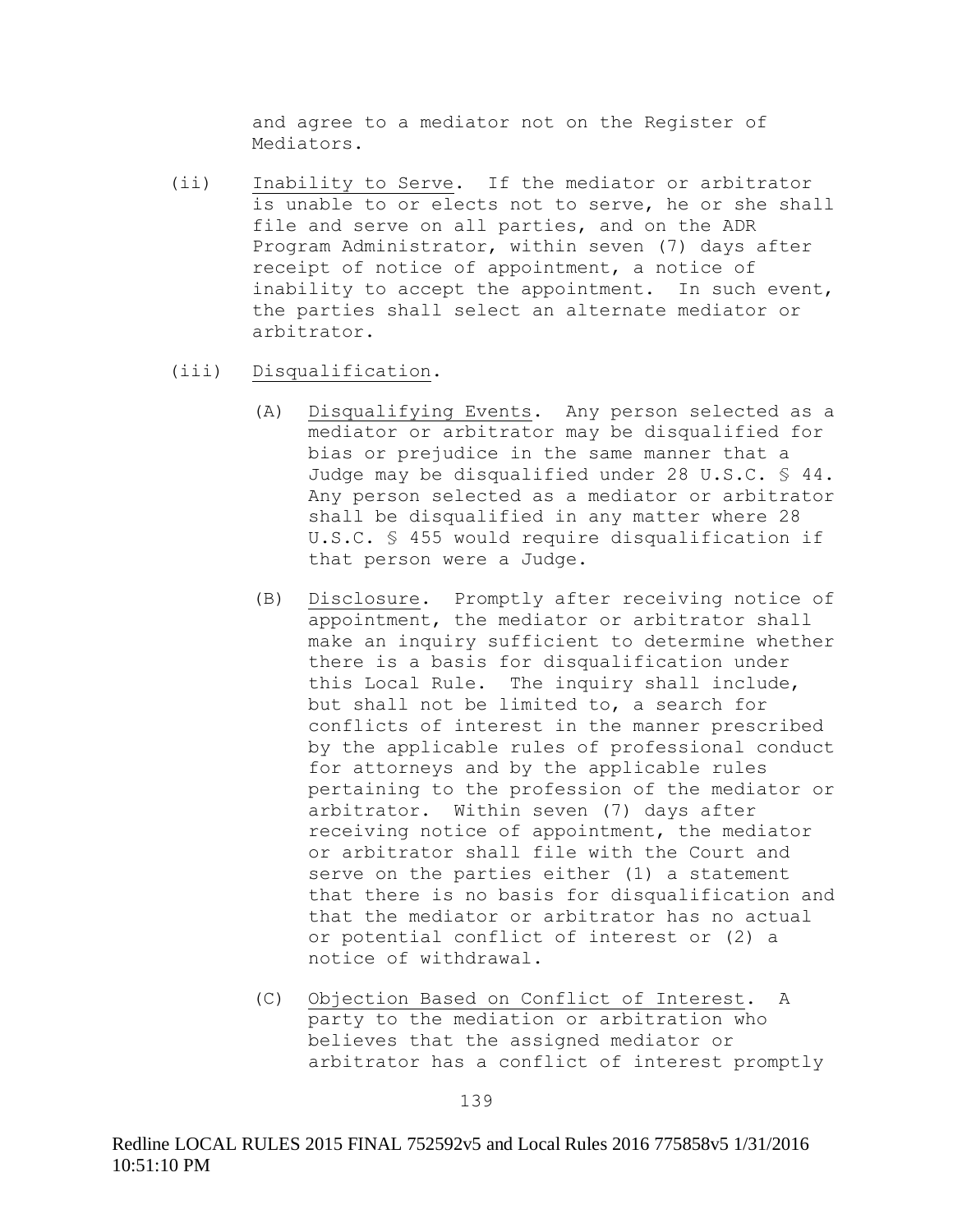shall bring the issue to the attention of the mediator or arbitrator, as applicable, and to the other parties. If the mediator or arbitrator does not withdraw, and the movant is dissatisfied with this decision, the issue shall be brought to the attention of the ADR Program Administrator by the mediator, arbitrator or any of the parties. If the movant is dissatisfied with the decision of the ADR Program Administrator, the issue shall be brought to the Court's attention by the ADR Program Administrator or any party. The Court shall take such action as it deems necessary or appropriate to resolve the alleged conflict of interest.

- (iv) Liability. Aside from proof of actual fraud or unethical conduct, there shall be no liability on the part of, and no cause of action shall arise against, any person who is appointed as a mediator or arbitrator under these Local Rules on account of any act or omission in the course and scope of such person's duties as a mediator or arbitrator.
- (f) Compensation. A person will be eligible to be a paid mediator [or] arbitrator if that person has been admitted to the Register of Mediators maintained by the Court or otherwise has been appointed by the Court. Once eligible to serve as a mediator or arbitrator for compensation, which shall be at reasonable rates and subject to judicial review, the mediator or arbitrator may require compensation or reimbursement of expenses as agreed by the parties. If the mediator or arbitrator consents to serve without compensation and at the conclusion of the first full day of the mediation conference or arbitration proceeding it is determined by the mediator or arbitrator and the parties that additional time will be both necessary and productive in order to complete the mediation or arbitration, then:
	- (i) If the mediator or arbitrator consents to continue to serve without compensation, the parties may agree to continue the mediation conference or arbitration.
	- (ii) If the mediator or arbitrator does not consent to continue to serve without compensation, the fees and expenses shall be on such terms as are satisfactory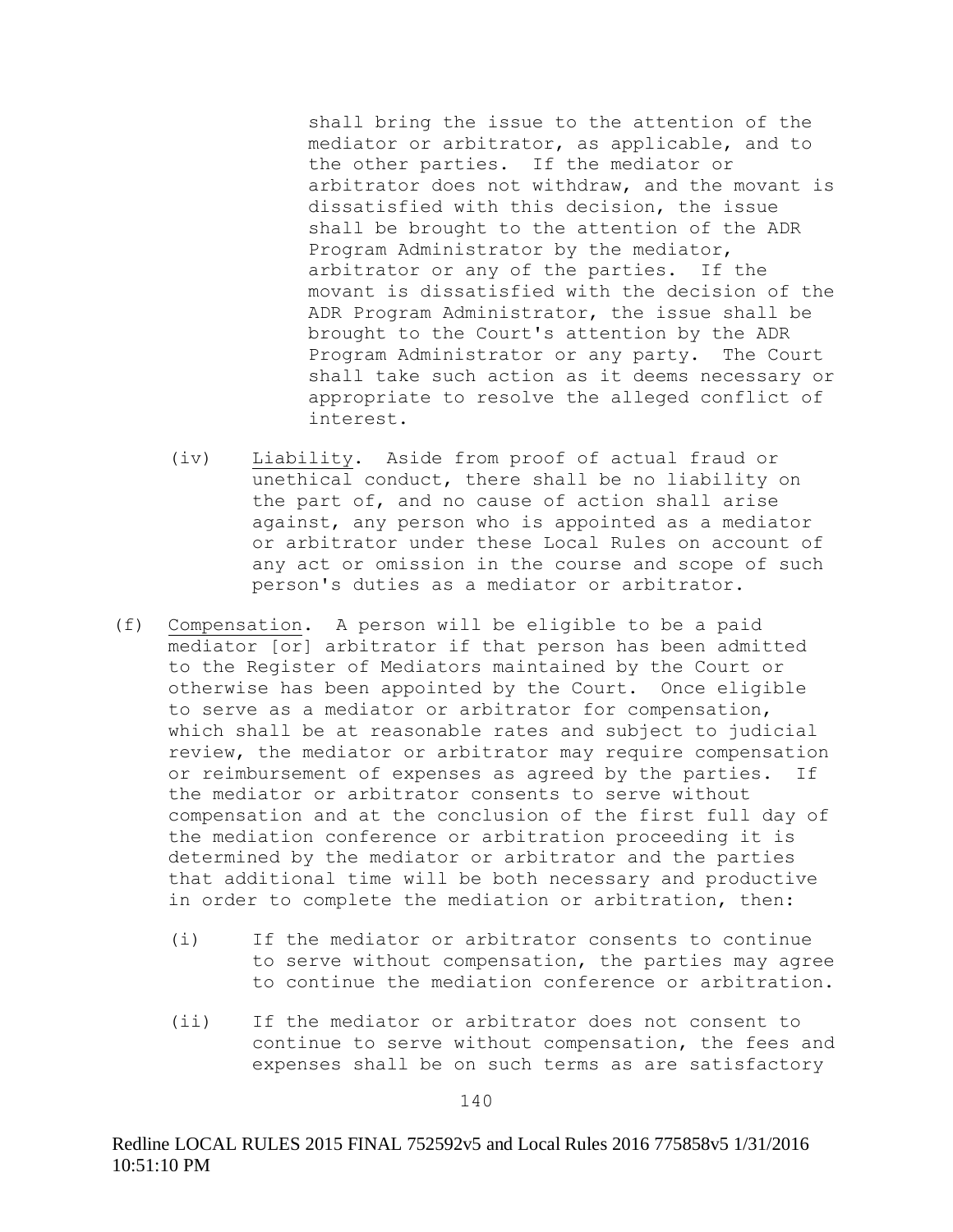to the mediator or arbitrator and the parties, subject to Court approval. Where the parties have agreed to pay such fees and expenses, the parties shall share equally all such fees and expenses unless the parties agree to some other allocation. The Court may determine a different allocation.

- (iii) Subject to Court approval, if the estate is to be charged with such expense, the mediator or arbitrator may be reimbursed for actual transportation expenses necessarily incurred in the performance of duties.
- (g) Party Unable to Afford. If the Court determines that a party to a matter assigned to mediation or arbitration cannot afford to pay the fees and costs of the mediator or arbitrator, the Court may appoint a mediator or arbitrator to serve pro bono as to that party.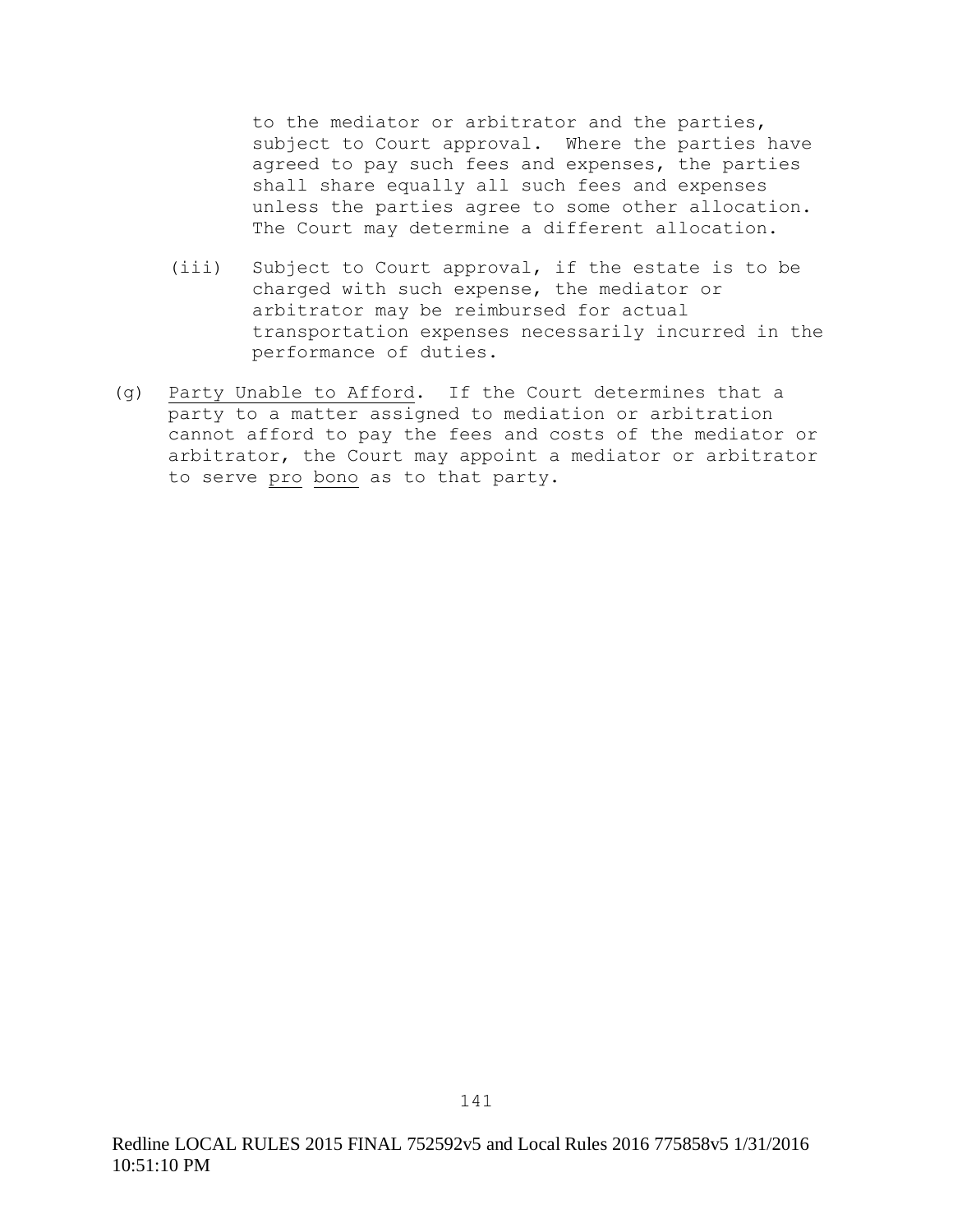# **Rule 9019-3 Assignment of Disputes to Mediation or Voluntary Arbitration**.

- (a) Stipulation of Parties. Notwithstanding any provision of law to the contrary, the Court may refer a dispute pending before it to mediation and, upon consent of the parties, to arbitration. During a mediation, the parties may stipulate to allow the mediator, if qualified as an arbitrator, to hear and arbitrate the dispute.
- (b) Safeguards in Consent to Voluntary Arbitration. Matters may proceed to voluntary arbitration by consent where
	- (i) Consent to arbitration is freely and knowingly obtained; and
	- (ii) No party is prejudiced for refusing to participate in arbitration.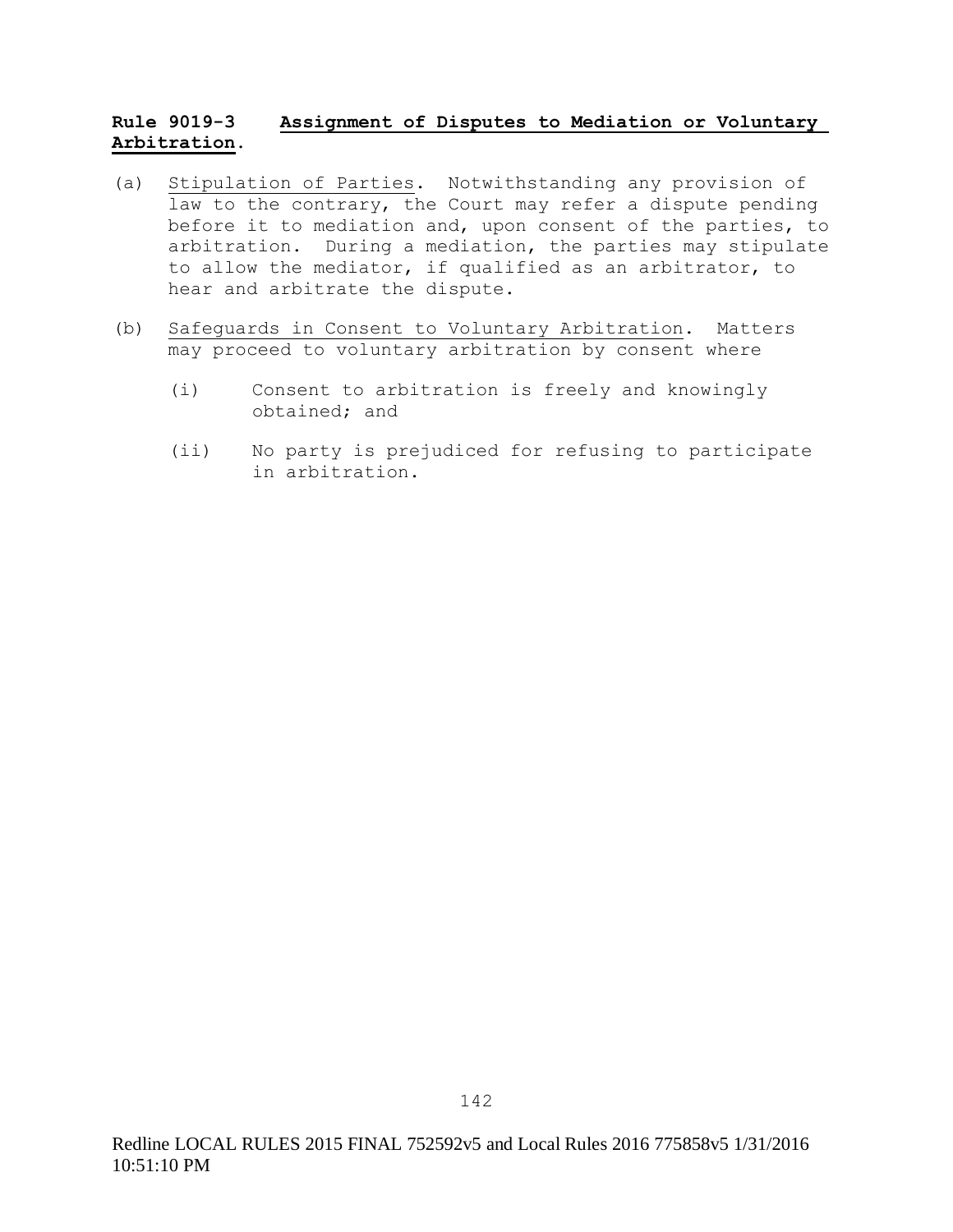### **Rule 9019-4 Arbitration**.

- (a) Referral to Arbitration under Fed. R. Bankr. P. 9019(c). The Court may allow the referral of a matter to final and binding arbitration under Fed. R. Bankr. P. 9019(c).
- (b) Referral to Arbitration under 28 U.S.C. § 654. The Court may allow the referral of an adversary proceeding to arbitration under 28 U.S.C. § 654.
- (c) Arbitrator Qualifications and Appointment. In addition to fulfilling the qualifications of a mediator found in Local Rule  $9019-2(b)$ , a person qualifying as an arbitrator hereunder must be certified as an arbitrator through a qualifying program that includes a bankruptcy component. An arbitrator shall be appointed (and may be disqualified) in the same manner as in Local Rule 9019-2(e). The arbitrator shall be liable only to the extent provided in Local Rule  $9019-2$  (e) (iv).
- (d) Powers of Arbitrator.
	- (i) An arbitrator to whom an action is referred shall have the power, upon consent of the parties, to
		- (A) Conduct arbitration hearings;
		- (B) Administer oaths and affirmations; and
		- (C) Make awards.
	- (ii) The Fed. R. Civ. P. and the Fed. R. Bankr. P. apply to subpoenas for the attendance of witnesses and the production of documents at a voluntary arbitration hearing.
- (e) Arbitration Award and Judgment.
	- (i) Filing and Effect of Arbitration Award. An arbitration award made by an arbitrator, along with proof of service of such award on the other party by the prevailing party, shall be filed with the Clerk promptly after the arbitration hearing is concluded. The Clerk shall place under seal the contents of any arbitration award made hereunder and the contents shall not be known to any Judge who might be assigned to the matter until the Court has entered a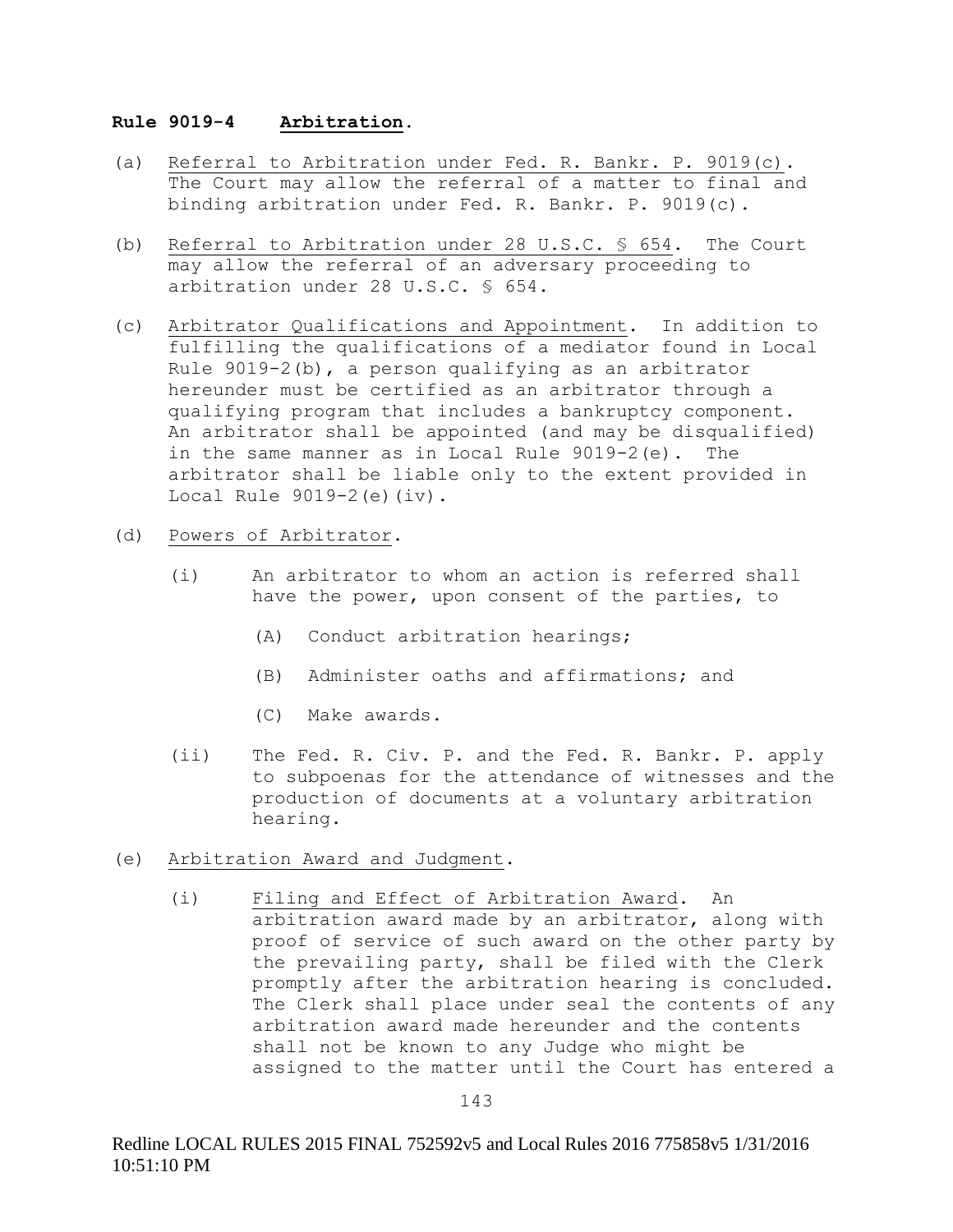final judgment in the action or the action has otherwise terminated.

(ii) Entering Judgment of Arbitration Award. Arbitration awards shall be entered as the judgment of the Court after the time has expired for requesting a determination de novo, with no such request having been filed. The judgment so entered shall be subject to the same provisions of law and shall have the same force and effect as a judgment of the Court, except that the judgment shall not be subject to review in any other court by appeal or otherwise.

### (f) Determination De Novo of Arbitration Awards.

- (i) Time for Filing Demand. Within thirty (30) days after the filing of an arbitration award under Local Rule 9019-4(e) with the Clerk, any party may file a written demand for a determination de novo with the Court.
- (ii) Action Restored to Court Docket. Upon a demand for determination de novo, the action shall be restored to the docket of the Court and treated for all purposes as if it had not been referred to arbitration.
- (iii) Exclusion of Evidence of Arbitration. The Court shall not admit at the determination de novo any evidence that there has been an arbitration proceeding, the nature or amount of any award or any other matter concerning the conduct of the arbitration proceeding, unless
	- (A) The evidence would otherwise be admissible in the Court under the Federal Rules of Evidence; or
	- (B) The parties have otherwise stipulated.
- (g) This Local Rule shall not apply to arbitration under 9 U.S.C. § 3, if applicable.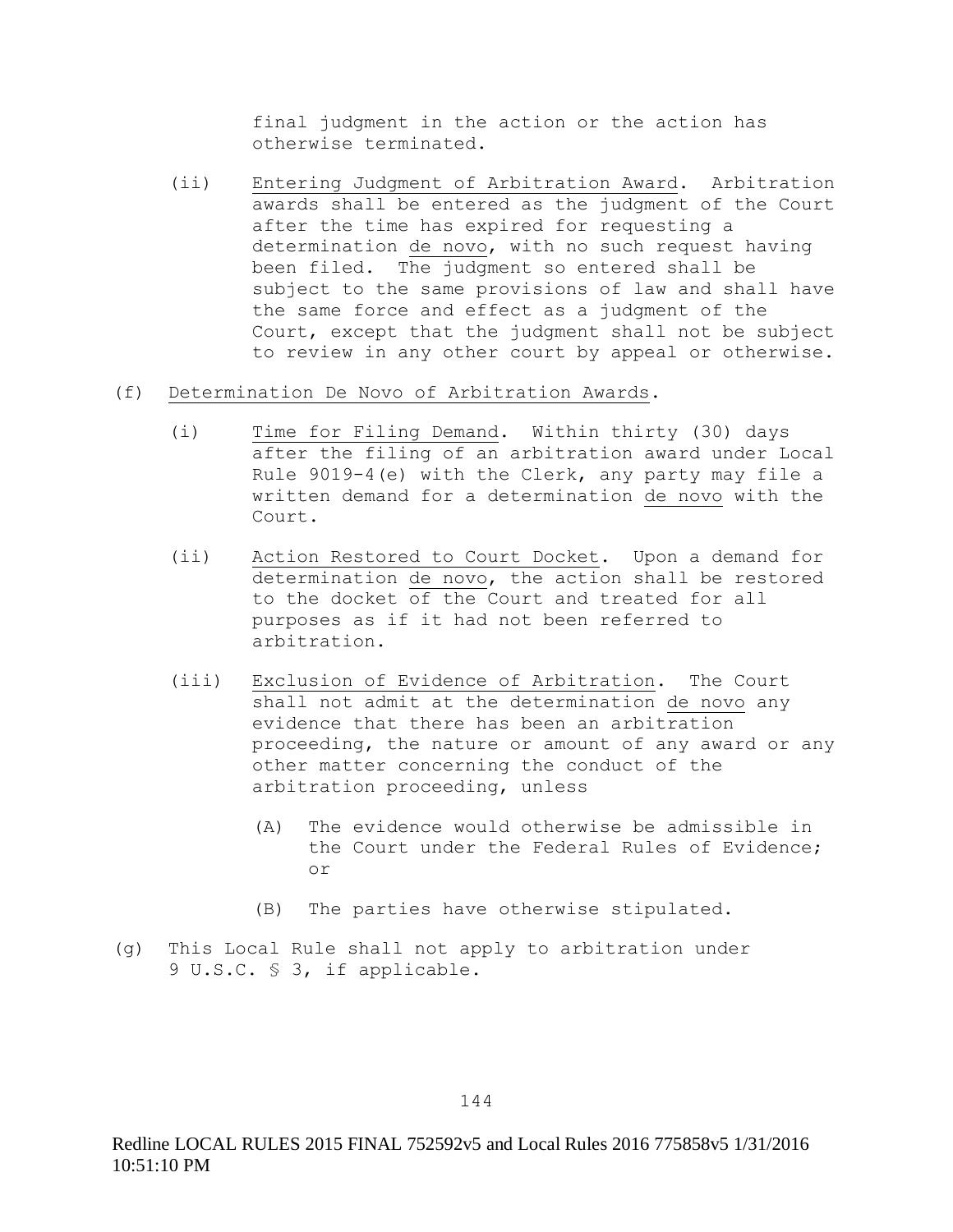#### **Rule 9019-5 Mediation**.

- (a) Types of Matters Subject to Mediation. The Court may assign to mediation any dispute arising in an adversary proceeding, contested matter or otherwise in a bankruptcy case. Except as may be otherwise ordered by the Court, all adversary proceedings filed in a chapter 11 case and, in all other cases, all adversaries that include a claim for relief to avoid a preferential transfer (11 U.S.C. § 547 and, if applicable, § 550) shall be referred to mandatory mediation. Unless otherwise ordered by the Court, in any adversary proceeding that includes a claim for relief to avoid a preferential transfer (11 U.S.C. § 547 and, if applicable, § 550), the bankruptcy estate (or if there is no bankruptcy estate the plaintiff in the adversary proceeding) shall pay the fees and costs of the mediator. Parties to an adversary proceeding or contested matter may also stipulate to mediation, subject to Court approval.
- (b) Effects of Mediation on Pending Matters. The assignment of a matter to mediation does not relieve the parties to that matter from complying with any other Court orders or applicable provisions of the Code, the Fed. R. Bankr. P. or these Local Rules. Unless otherwise ordered by the Court, the assignment to mediation does not delay or stay discovery, pretrial hearing dates or trial schedules.
- (c) The Mediation Process.
	- (i) Time and Place of Mediation Conference. After consulting with all counsel and pro se parties, the mediator shall schedule a time and place for the mediation conference that is acceptable to the parties and the mediator. Failing agreement of the parties on the date and location for the mediation conference, the mediator shall establish the time and place of the mediation conference on no less than twenty one (21) days' written notice to all counsel and pro se parties.
	- (ii) Submission Materials. Unless otherwise instructed by the mediator, not less than seven (7) calendar days before the mediation conference, each party shall submit directly to the mediator and serve on all counsel and pro se parties such materials (the "Submission") as the mediator directs. The mediator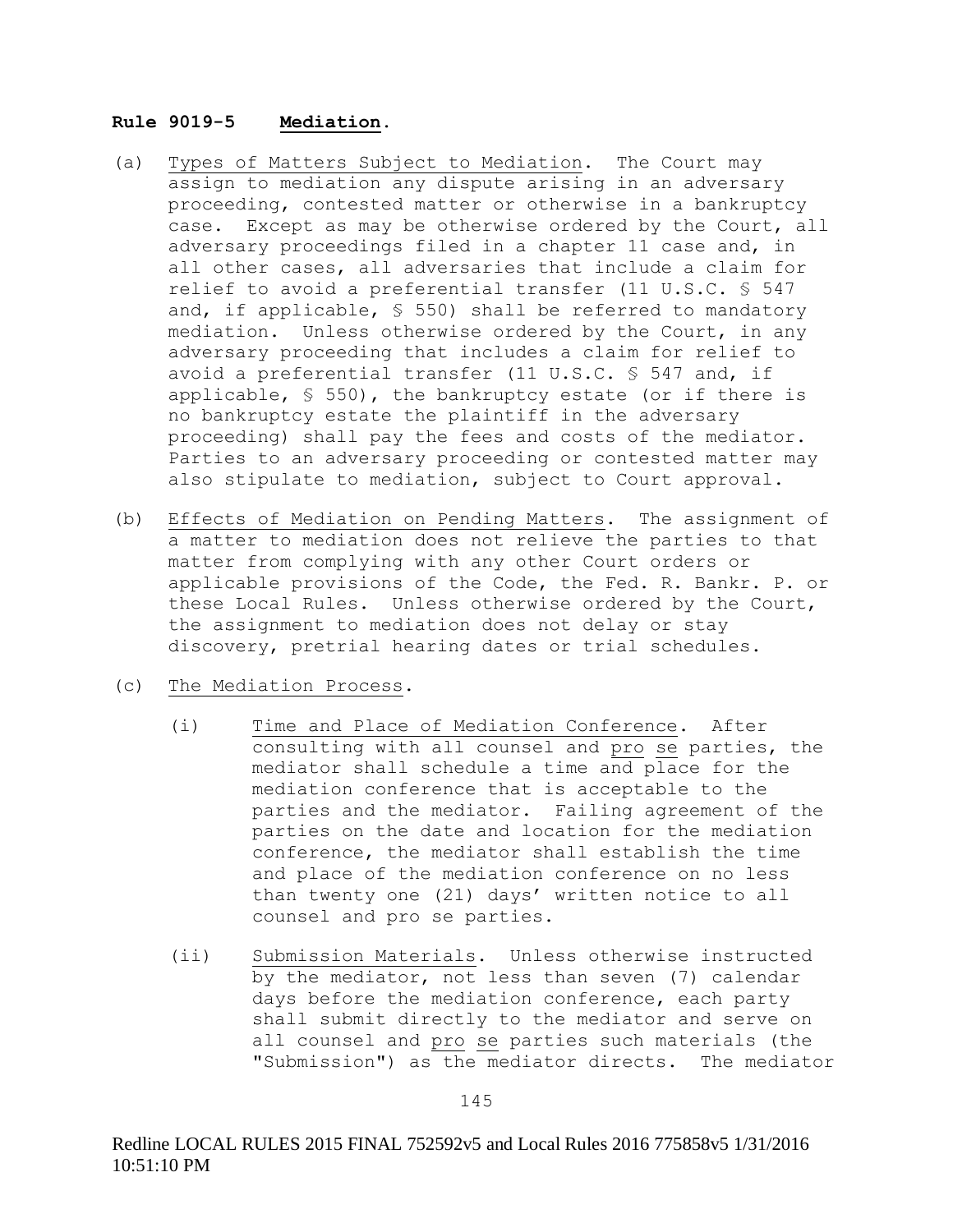shall so direct not less than fourteen (14) days before the mediation conference. Prior to the mediation conference, the mediator may talk with the participants to determine what materials would be helpful. The Submission shall not be filed with the Court and the Court shall not have access to the Submission.

- (iii) Attendance at Mediation Conference.
	- (A) Persons Required to Attend. Except as provided by subsection (j)(xiii)(B) herein, or unless excused by the Mediator upon a showing of hardship, the following persons must attend the mediation conference personally:
		- (1) Each party that is a natural person;
		- (2) If the party is not a natural person, including a governmental entity, a representative who is not the party's attorney of record and who has full authority to negotiate and settle the matter on behalf of the party;
		- (3) If the party is a governmental entity that requires settlement approval by an elected official or legislative body, a representative who has authority to recommend a settlement to the elected official or legislative body;
		- (4) The attorney who has primary responsibility for each party's case; and
		- (5) Other interested parties, such as insurers or indemnitors or one or more of their representatives, whose presence is necessary for a full resolution of the matter assigned to mediation.
	- (B) Failure to Attend. Willful failure to attend any mediation conference, and any other material violation of this Local Rule, shall be reported to the Court by the mediator and may result in the imposition of sanctions by the Court. Any such report of the mediator shall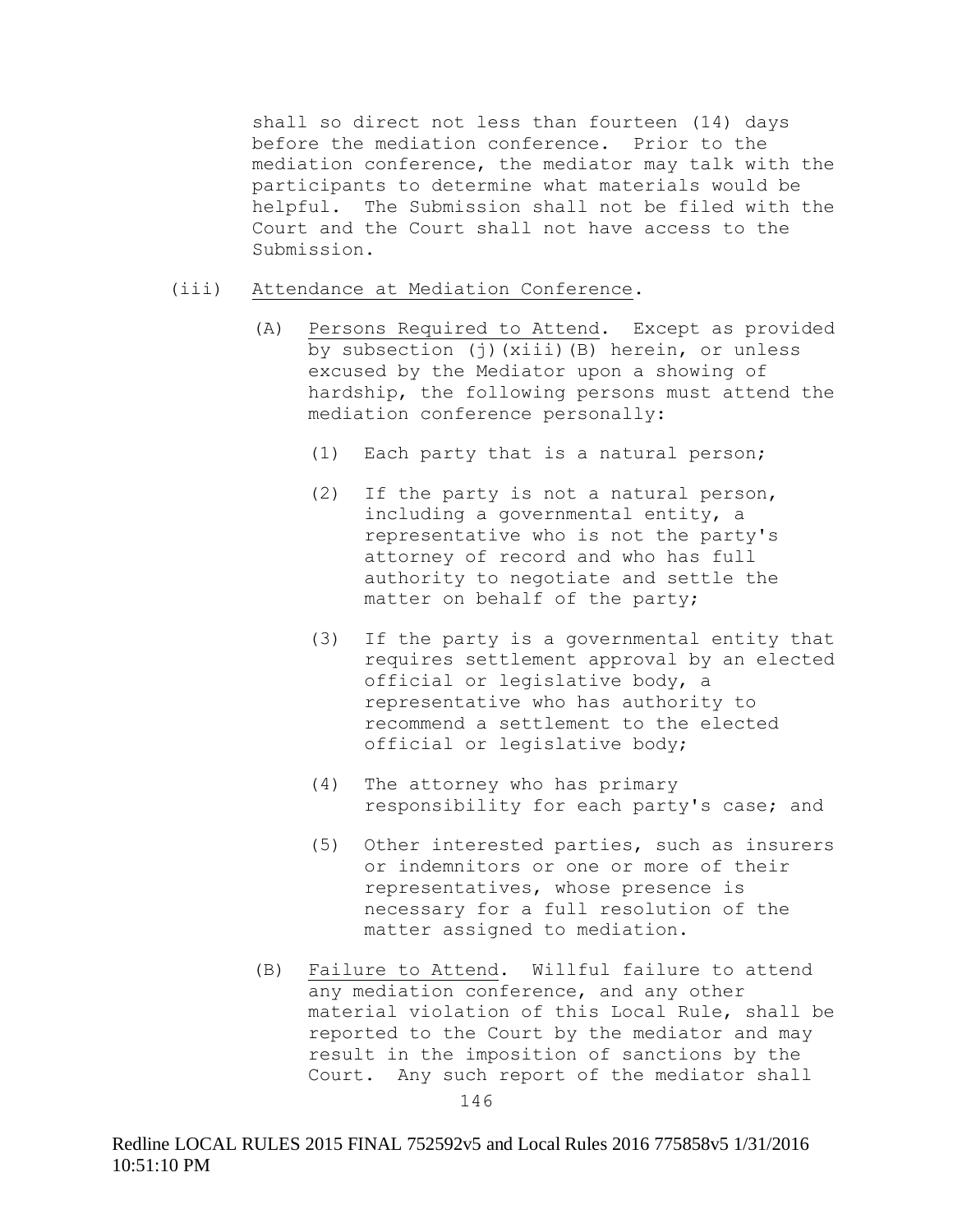comply with the confidentiality requirement of Local Rule 9019-5(d).

- (iv) Mediation Conference Procedures. The mediator may establish procedures for the mediation conference.
- (v) Settlement Prior to Mediation Conference. In the event the parties reach a settlement in principle after the matter has been assigned to mediation but prior to the mediation conference, the plaintiff shall advise the mediator in writing within one (1) business day of the settlement in principle.

## (d) Confidentiality of Mediation Proceedings.

(i) Protection of Information Disclosed at Mediation. The mediator and the participants in mediation are prohibited from divulging, outside of the mediation, any oral or written information disclosed by the parties or by witnesses in the course of the mediation. No person may rely on or introduce as evidence in any arbitral, judicial or other proceeding, evidence pertaining to any aspect of the mediation effort, including but not limited to: (A) views expressed or suggestions made by a party with respect to a possible settlement of the dispute; (B) the fact that another party had or had not indicated willingness to accept a proposal for settlement made by the mediator; (C) proposals made or views expressed by the mediator; (D) statements or admissions made by a party in the course of the mediation; and (E) documents prepared for the purpose of, in the course of, or pursuant to the mediation. In addition, without limiting the foregoing, Rule 408 of the Federal Rules of Evidence, any applicable federal or state statute, rule, common law or judicial precedent relating to the privileged nature of settlement discussions, mediations or other alternative dispute resolution procedures shall apply. Information otherwise discoverable or admissible in evidence does not become exempt from discovery, or inadmissible in evidence, merely by being used by a party in the mediation.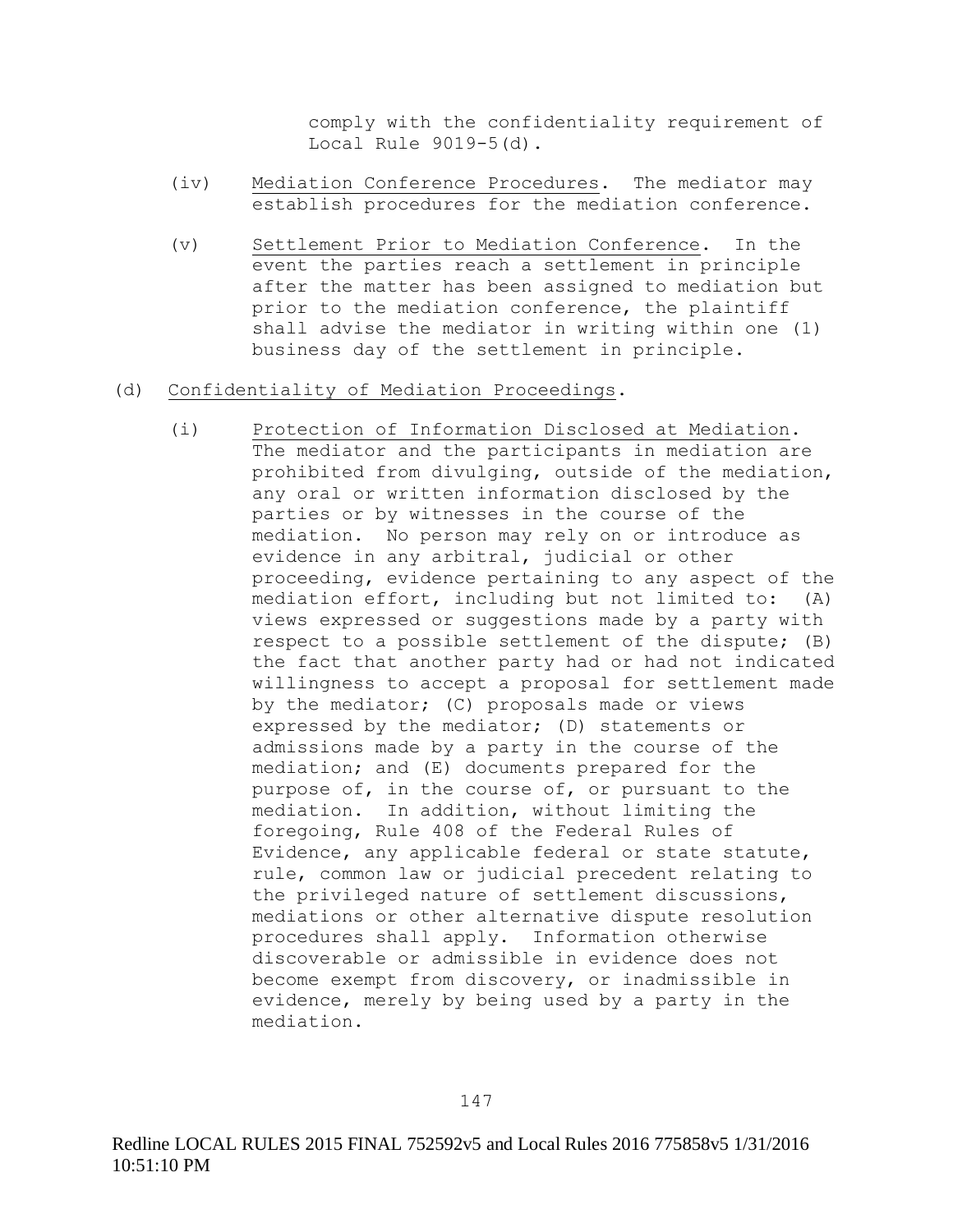- (ii) Discovery from Mediator. The mediator shall not be compelled to disclose to the Court or to any person outside the mediation conference any of the records, reports, summaries, notes, communications or other documents received or made by the mediator while serving in such capacity. The mediator shall not testify or be compelled to testify in regard to the mediation in connection with any arbitral, judicial or other proceeding. The mediator shall not be a necessary party in any proceedings relating to the mediation. Nothing contained in this paragraph shall prevent the mediator from reporting the status, but not the substance, of the mediation effort to the Court in writing, from filing a final report as required herein, or from otherwise complying with the obligations set forth in this Local Rule.
- (iii) Protection of Proprietary Information. The parties, the mediator and all mediation participants shall protect proprietary information.
- (iv) Preservation of Privileges. The disclosure by a party of privileged information to the mediator does not waive or otherwise adversely affect the privileged nature of the information.
- (e) Recommendations by Mediator. The mediator is not required to prepare written comments or recommendations to the parties. Mediators may present a written settlement recommendation memorandum to attorneys or pro se litigants, but not to the Court.
- (f) Post-Mediation Procedures.
	- (i) Filings by the Parties. If a settlement is reached at a mediation, the plaintiff shall file a Notice of Settlement or, where required, a motion and proposed order seeking Court approval of the settlement within thirty (30) days after such settlement is reached. Within sixty (60) days after the filing or the Notice of Settlement or the entry of an order approving the settlement, the parties shall file a Stipulation of Dismissal dismissing the action on such terms as the parties may agree. If the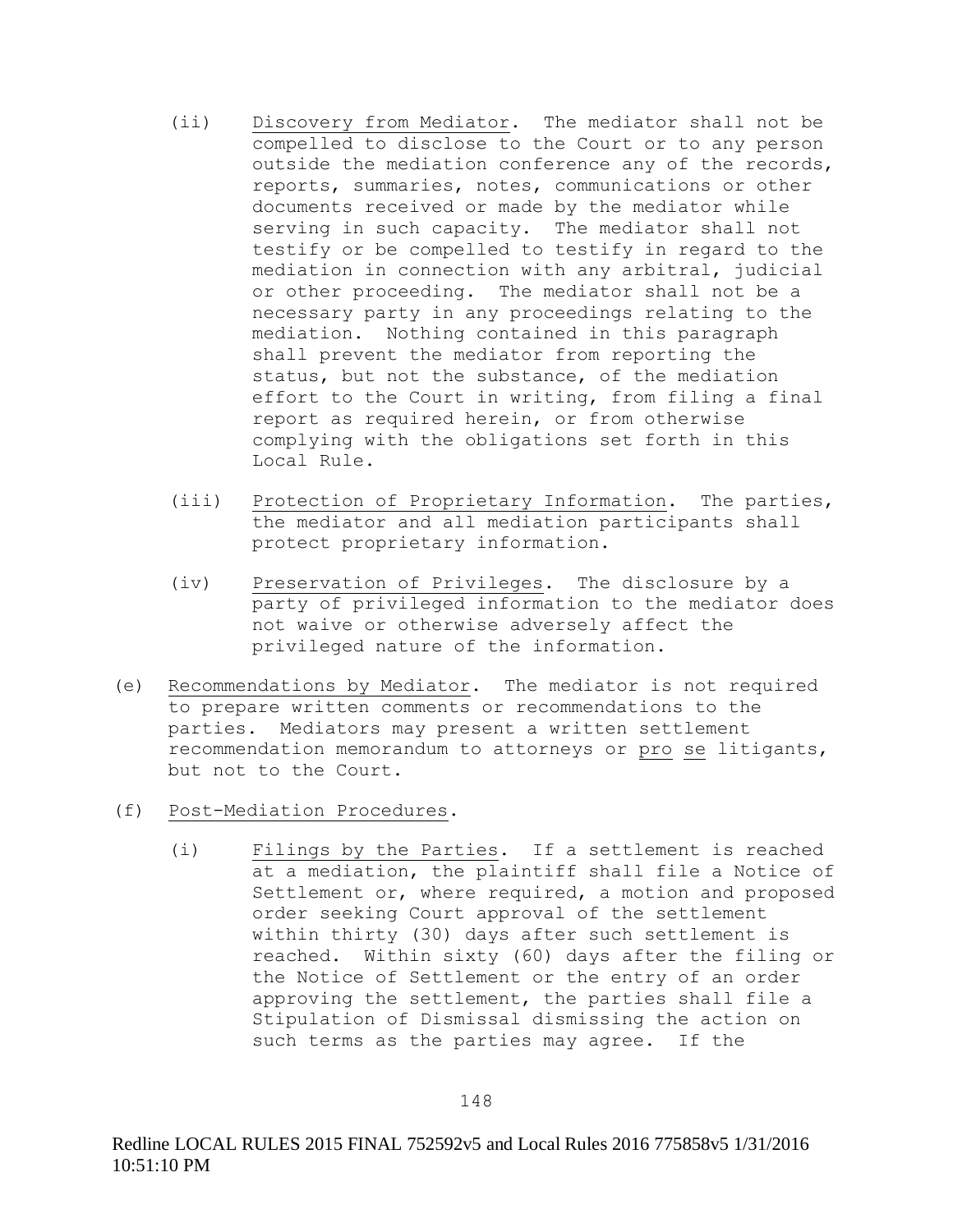plaintiff fails to timely file the Stipulation of Dismissal, the Clerk's office will close the case.

- (ii) Mediator's Certificate of Completion. No later than fourteen (14) days after the conclusion of the mediation conference or receipt of notice from the parties that the matter has settled prior to the mediation conference, unless the Court orders otherwise, the mediator shall file with the Court a certificate in the form provided by the Court ("Certificate of Completion") showing compliance or noncompliance with the mediation conference requirements of this Local Rule and whether or not a settlement has been reached. Regardless of the outcome of the mediation conference, the mediator shall not provide the Court with any details of the substance of the conference.
- (g) Withdrawal from Mediation. Any matter assigned to mediation under this Local Rule may be withdrawn from mediation by the Court at any time.
- (h) Termination of Mediation. Upon the filing of a mediator's Certificate of Completion under Local Rule 9019-5(f)(ii) or the entry of an order withdrawing a matter from mediation under Local Rule  $9019-5(q)$ , the mediation will be deemed terminated and the mediator excused and relieved from further responsibilities in the matter without further order of the Court. If the mediation conference does not result in a resolution of all of the disputes in the assigned matter, the matter shall proceed to trial or hearing under the Court's scheduling orders.
- (i) [Reserved]
- (j) Alternative Procedures for Certain Preference Proceedings.
	- (i) Applicability. This subsection (j) shall apply to any adversary proceeding that includes a claim to avoid and/or recover an alleged preferential transfer(s) from one or more defendants where the amount in controversy from any one defendant is equal to or less than \$75,000. Hereinafter in this subsection  $(j)$ , a defendant from whom a plaintiff seeks to avoid and/or recover an alleged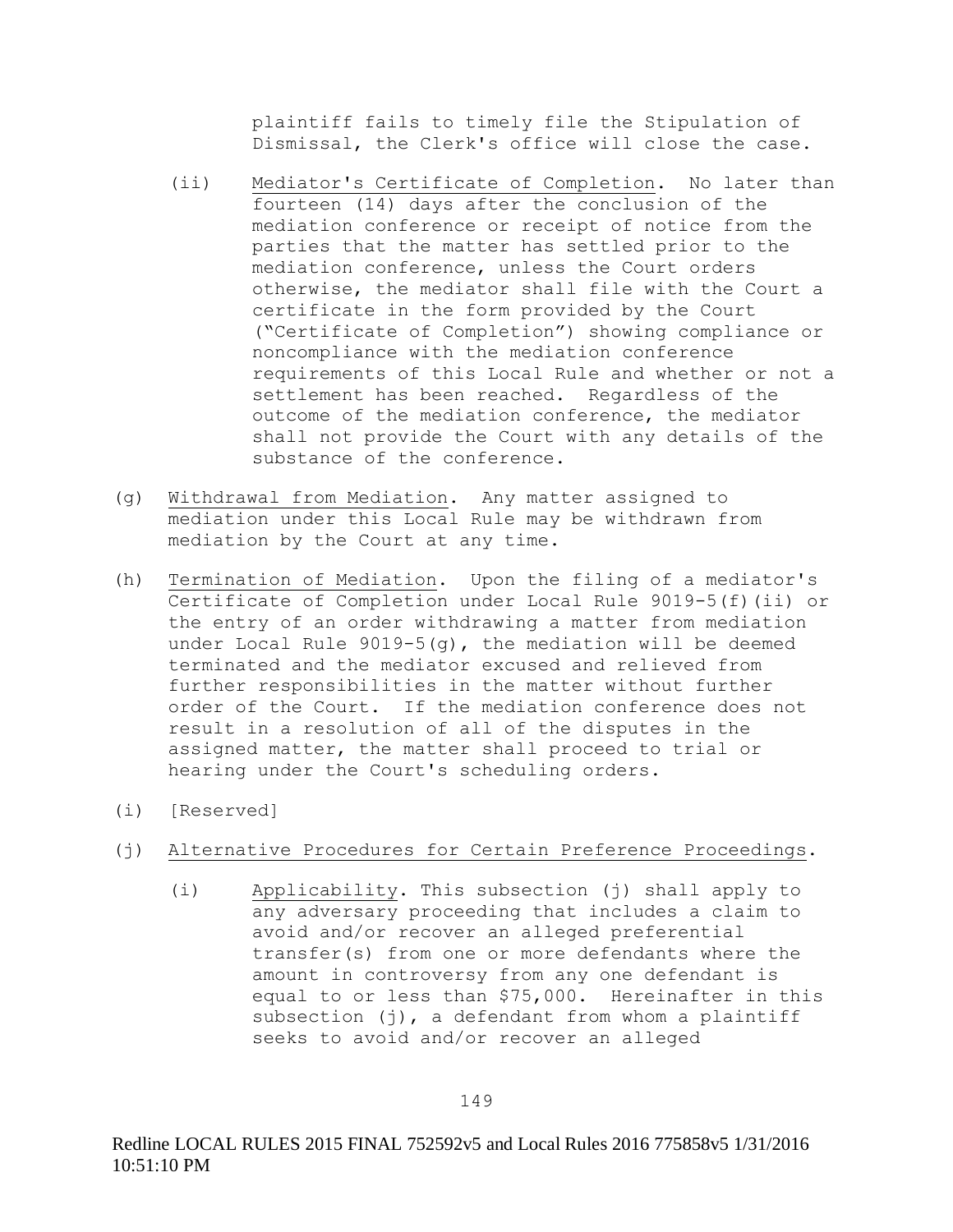preferential transfer in an amount equal to or less than \$75,000 shall be referred to as "Defendant."

- (ii) Service of this Rule with Summons. The plaintiff in any adversary proceeding that includes a claim to avoid and/or recover an alleged preferential transfer(s) from one or more defendants where the amount in controversy from any one defendant is equal to or less than \$75,000 shall serve with the Summons a copy of this Del. Bankr. L.R. 9019-5(j) and the Certificate (as defined hereunder).
- (iii) Defendant's Election. On or within thirty (30) days after the date that the Defendant's response is due under the Summons, the Defendant may opt-in to the procedures provided under this subsection (j) by filing with the Court on the docket of the adversary proceeding and serving on the Plaintiff, a certificate in the form of Local Form 118 ("Certificate"). The time period provided hereunder to file the Certificate is not extended by the parties' agreement to extend the Defendant's response deadline under the Summons.
- (iv) Mediation of All Claims. Unless otherwise specifically agreed by the parties, the Defendant's election to proceed to mediation under subsection (j)(iii) operates as a referral with regard to that Defendant of each claim in which such Defendant is identified as a defendant in the underlying adversary proceeding.
- (v) Appointment of Mediator. On or within ten (10) days after the date that the Certificate is filed, Plaintiff shall file either: (i) a stipulation (and proposed order) regarding the appointment of a mediator from the Register of Mediators approved by the Court; or (ii) a request for the Court to appoint a mediator from the Register of Mediators approved by the Court. If a stipulation or request to appoint is not filed as required hereunder, then the Clerk of Court may appoint in such proceeding a mediator from the Register of Mediators approved by the Court.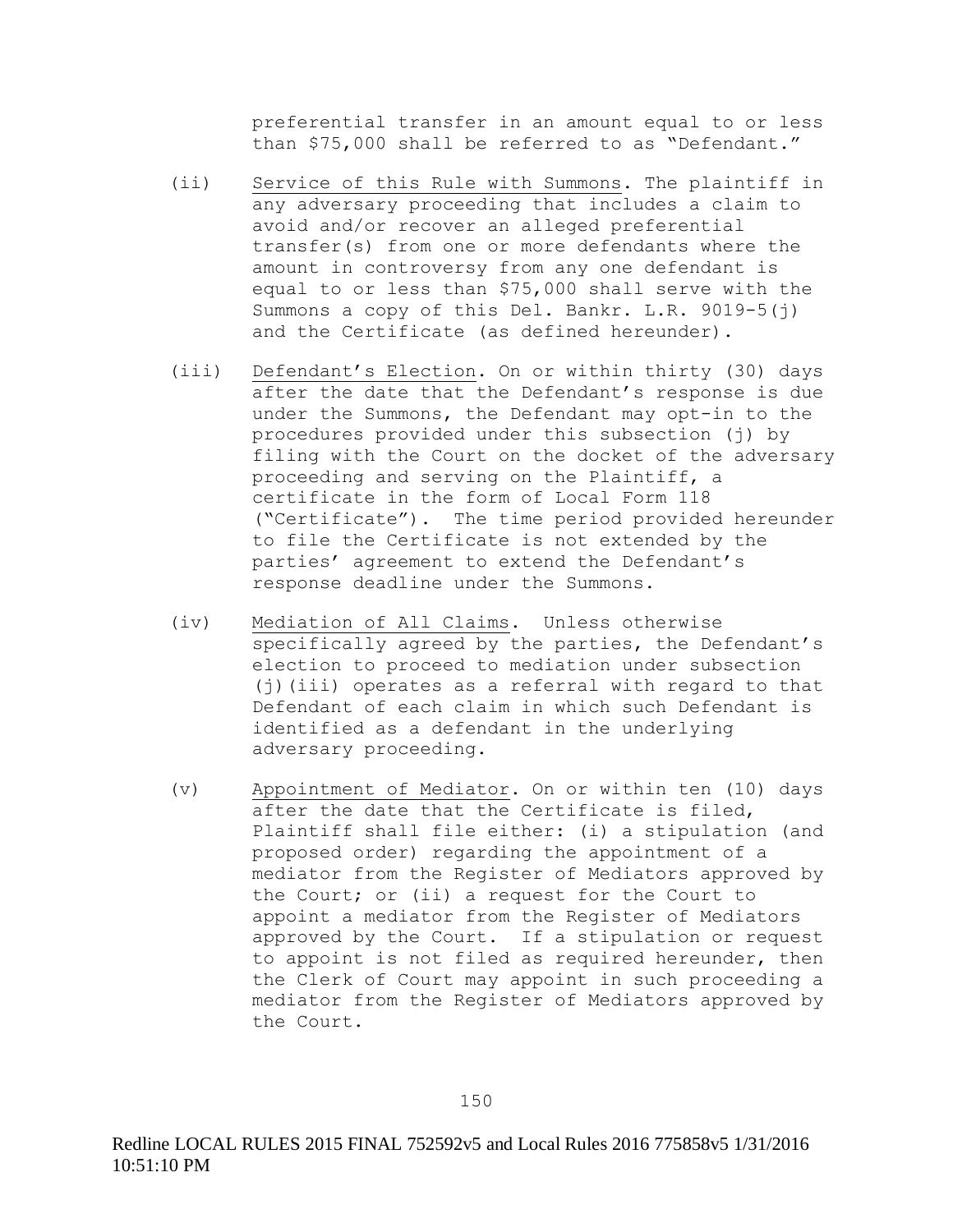- (vi) Election by Agreement of the Parties. In any adversary proceeding that includes a claim to avoid and/or recover an alleged preferential transfer(s) from one or more defendants where the amount in controversy from any one defendant is greater than \$75,000, the plaintiff and defendant may agree to opt-in to the procedures provided under this subsection (j) by filing a certificate in the form of Local Form 119 ("Jt. Certificate") on the docket of the adversary proceeding within the time provided under subsection (j)(iii) hereof that includes the parties' agreement to the appointment of a mediator from the Register of Mediators; provided, however, that in a proceeding that includes more than one defendant, only the defendant who agrees to opt-in to the procedures provided under this subsection is subject to the provisions thereof and the referral to mediation thereunder. The use of the term "Defendant" in subsections  $(j)$   $(xi)$   $(B)$ ,  $(j)$   $(xii)$   $(A)$ and  $(i)$  (xii)(B) hereinafter shall include any defendant who agrees with plaintiff to mediation under this subsection (j)(vi).
- (vii) Participation. Each of the parties to mediation conducted under this subsection (j) shall participate in mediation in an effort to consensually resolve their disputes prior to further litigation.
- (viii) Confidentiality of Mediation Proceedings. The provisions of Del. Bankr. L.R. 9019-5(d) shall apply to any mediation conducted pursuant to this subsection (j).
- (ix) Mediator Costs. The plaintiff shall bear the costs of the mediator in any mediation conducted pursuant to this subsection (j).
- (x) Effects of Mediation on Pending Matters. Except as expressly set forth in subsection (j)(xi) hereof, the provisions of Del. Bankr. L.R. 9019-5(b) shall apply to any mediation conducted pursuant to this subsection (j).
- (xi) Scheduling Order.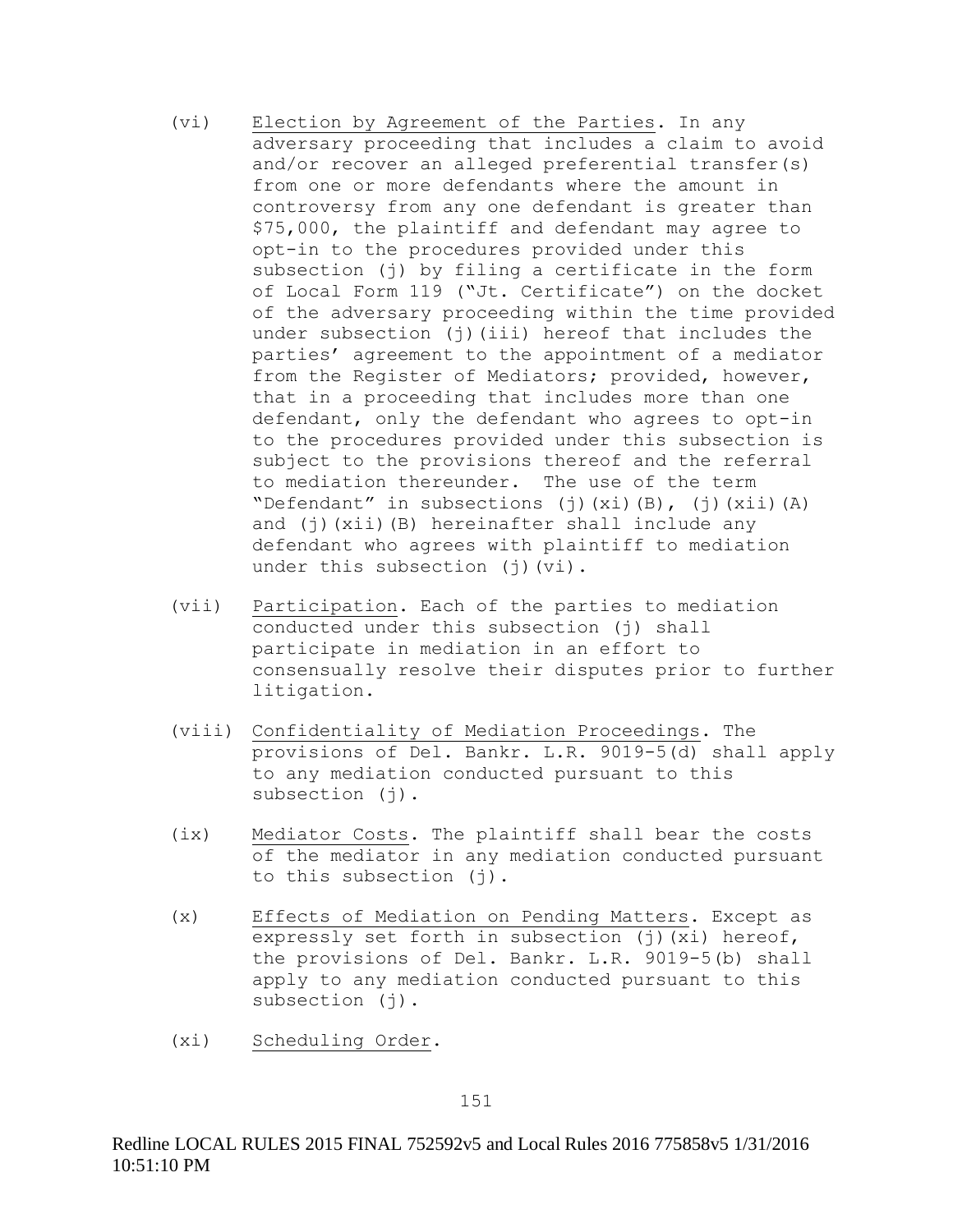- (A) Effect of Scheduling Order. Any scheduling order entered by the Court at the initial status conference or otherwise shall apply to the parties and claims which are subject to mediation under this subsection; provided, however, that: (1) the referral to mediation under this subsection (j) shall operate as a stay as against the parties to the mediation of any requirement under Fed. R. Bankr. Proc. 7026 to serve initial disclosures; (2) the referral to mediation under this subsection (j) shall operate as a stay as against the parties to the mediation of such parties' right and/or obligation (if any) to propound, object or respond to written discovery requests or other discovery demands to or from the parties to the mediation; and (3) as further provided in subsection (j)(xi)(B) hereof and subject to subsection  $(j)$  (xi)(C) hereof, after the conclusion of mediation the timeframes set forth in the scheduling order entered by the Court shall be adjusted so that such timeframes are calculated from the date of completion of mediation (as evidenced by the date of entry on the adversary docket of the Certificate of Completion) rather than any other point of time employed by the Court in calculating such relevant timeframe. The stay provided for under this subsection shall automatically terminate upon the filing of the Certificate of Completion.
- (B) Agreement to and Filing of Scheduling Order after Conclusion of Mediation. If the mediation does not result in the resolution of the litigation between the parties to the mediation, then within two (2) business days after the entry of the Certificate of Completion on the adversary docket: (1) the parties to the mediation shall confer regarding the adjustment of the timeframes set forth in the scheduling order entered by the Court so that such timeframes are calculated from the date of completion of mediation, and agree to a related form of scheduling order or stipulation and proposed order; and (2) the plaintiff or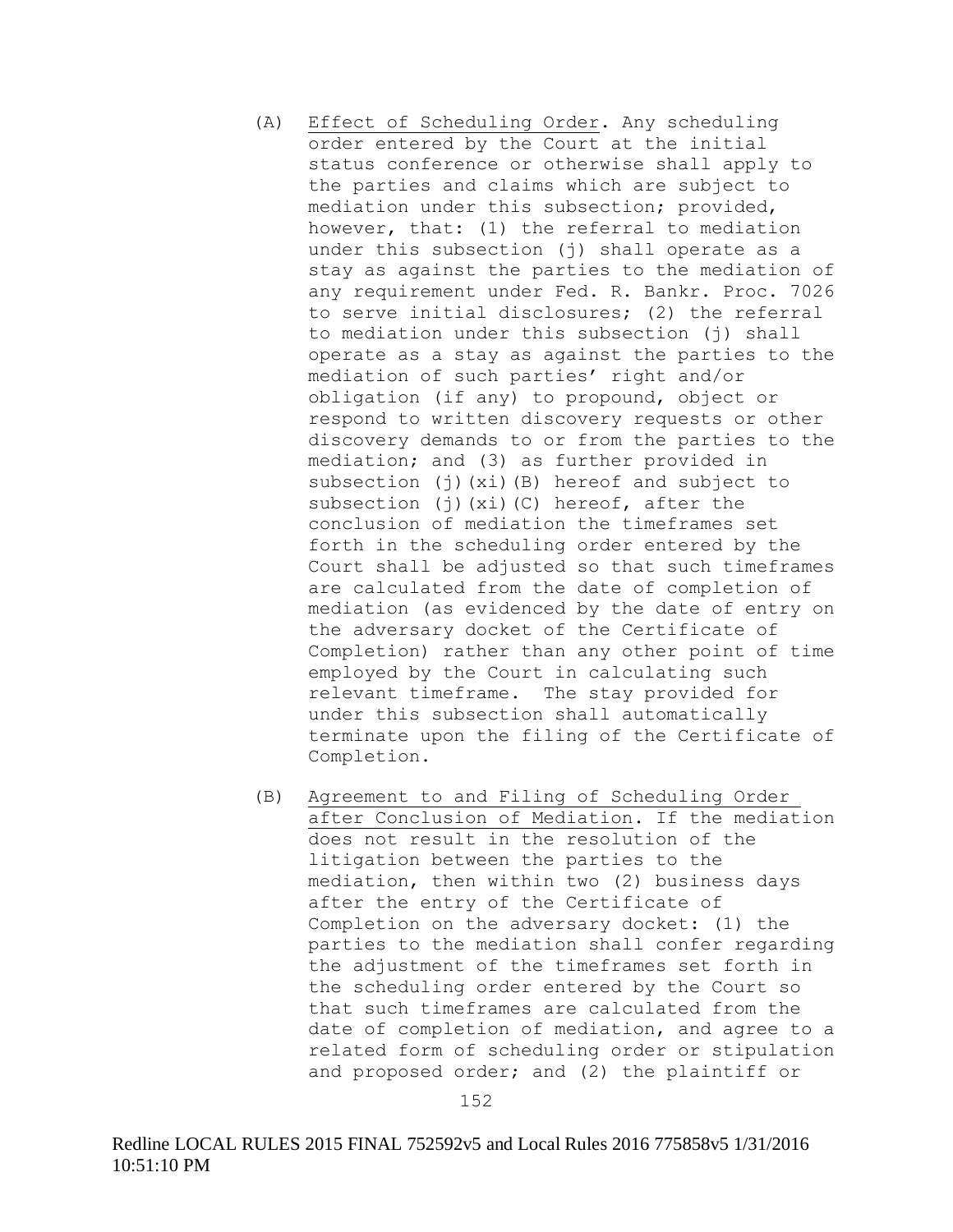the Defendant shall file such proposed scheduling order or stipulation and proposed order on the docket of the adversary proceeding under certification of counsel and serve a copy of such filing on the mediator. If the parties do not agree to the form of scheduling order or stipulation as required hereunder and the timely filing thereof, then the mediator shall file a notice that identifies the deadlines set forth in the scheduling order entered by the Court as adjusted to be calculated from the date the mediation concluded. With the consent of the parties, the mediator may incorporate the notice of such deadlines into the Certificate of Completion and, if so incorporated, the parties are relieved of their obligation to otherwise prepare and file a separate form of scheduling order. Absent further Order of the Court, the deadlines identified by the mediator and filed with the Court shall apply to and govern further proceedings in the underlying adversary proceeding as between the parties to the mediation.

- (C) Plaintiff's Election. Notwithstanding any other provision of this subsection (xi), the Plaintiff may elect to have the deadlines in proceedings in which mediation under this subsection are completed within a given fourteen (14) day period each calculated from the date of completion of mediation (or expected date of completion of mediation) of the last mediation within such 14 day period.
- (D) Absence of Scheduling Order. The terms of this subsection (xi) apply only if the Court enters a form of scheduling order in the underlying adversary proceeding prior to the conclusion of mediation.
- (xii) Mediation Submission Materials.
	- (A) Timing. Within twenty-one (21) days after the date that the Certificate is filed, the Defendant shall serve its position statement on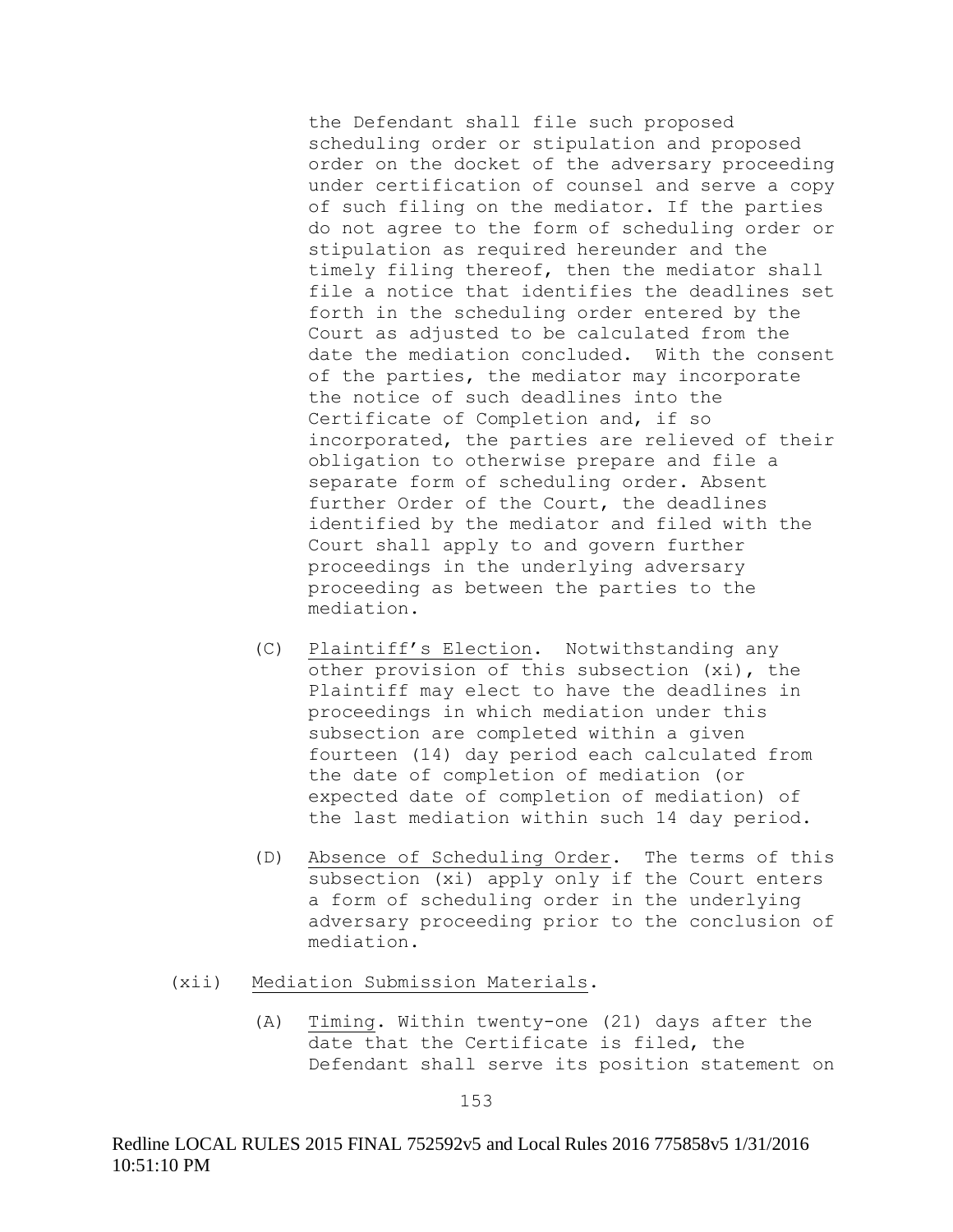the plaintiff and the mediator. The plaintiff shall serve its position statement on the Defendant and the mediator within twenty-one (21) days after the date that the Defendant's position statement is served. Absent leave of the mediator, no further statements shall be served by either party. The parties' respective position statements shall not be filed in the underlying adversary proceeding.

- (B) Contents. The parties' position statements shall address the merits of plaintiff's claim to avoid and/or recover the alleged preferential transfer(s) and Defendant's defenses thereto, and may address any other procedural or substantive issues the parties believe to be relevant to the mediation. Each position statement should identify and/or discuss evidence then known to such party that supports that party's assertions, and mere argument alone is not sufficient for a party to meet its burden under this subsection (j)(xii)(B). For purposes of example only, if the Defendant argues that the transfers at issue are protected from avoidance or recovery under 11 U.S.C.  $\frac{1}{547(c)}$  (4), then the Defendant should identify in its position statement the nature and calculation of the alleged new value at issue and evidence, if any, to support its assertion that such value qualifies as new value. In return, plaintiff should identify and discuss the factual and/or legal basis (if any) on which it relies to oppose Defendant's stated defense(s). Notwithstanding the provisions of subsections (xii)(A) or (B), the mediator may require a separate settlementrelated statement that is not served on any party to the mediation. As noted further below, the provisions of Del. Bankr. L.R. 9019- 5(c)(iii)(B) apply to any mediation conducted pursuant to this subsection.
- (C) Length. Absent consent of the mediator, the length of any position statement shall not exceed ten (10) pages, exclusive of exhibits and/or supporting evidence.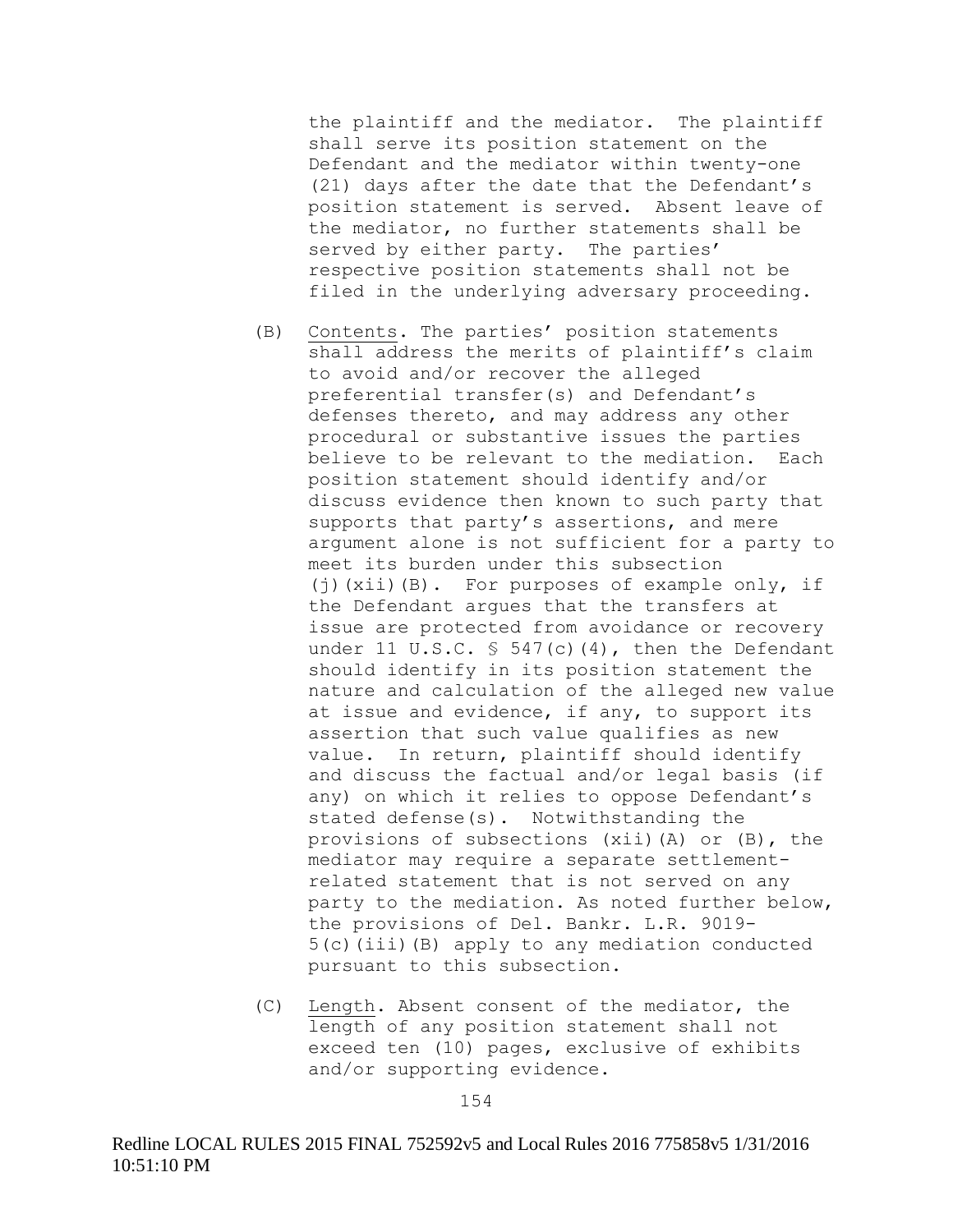#### (xiii) The Mediation Conference.

- (A) Timing. Mediation shall be initiated so as to be concluded within forty-five (45) days after service of plaintiff's mediation statement.
- (B) Persons Required to Attend. A representative of each party who has full authority to negotiate and settle the matter on behalf of the party must attend the mediation in person. Such representative may be the party's attorney of record in the adversary proceeding. Other representatives of the party or the party (if the party is not the representative appearing in person at the mediation) may appear by telephone, videoconference or other similar means. If the party is not appearing at the mediation in person, the party shall appear at the mediation by telephone, videoconference or other similar means as directed by the mediator.
- (C) Mediation Conference Procedures. The mediator may establish other procedures for the mediation conference.
- (xiv) Other Mediation. Unless otherwise ordered by the Court or agreed by the parties, the parties' participation in, and the conclusion of, mediation pursuant to this subsection (j) excuses such parties from any requirement to mediate otherwise included in the scheduling order entered by the Court in the underlying adversary proceeding prior to the conclusion of mediation. To the extent that the Court requires, or the parties agree to, additional mediation, the plaintiff shall not bear the presumption of cost for the mediator with regard to any such additional mediation.
- (xv) Other Terms. The provisions of Del. Bankr. L.R. 9019-5(c)(iii)(B), 9019-5(e), 9019-5(f), 9019-5(q) and 9019-5(h) shall apply to any mediation conducted under this subsection (j).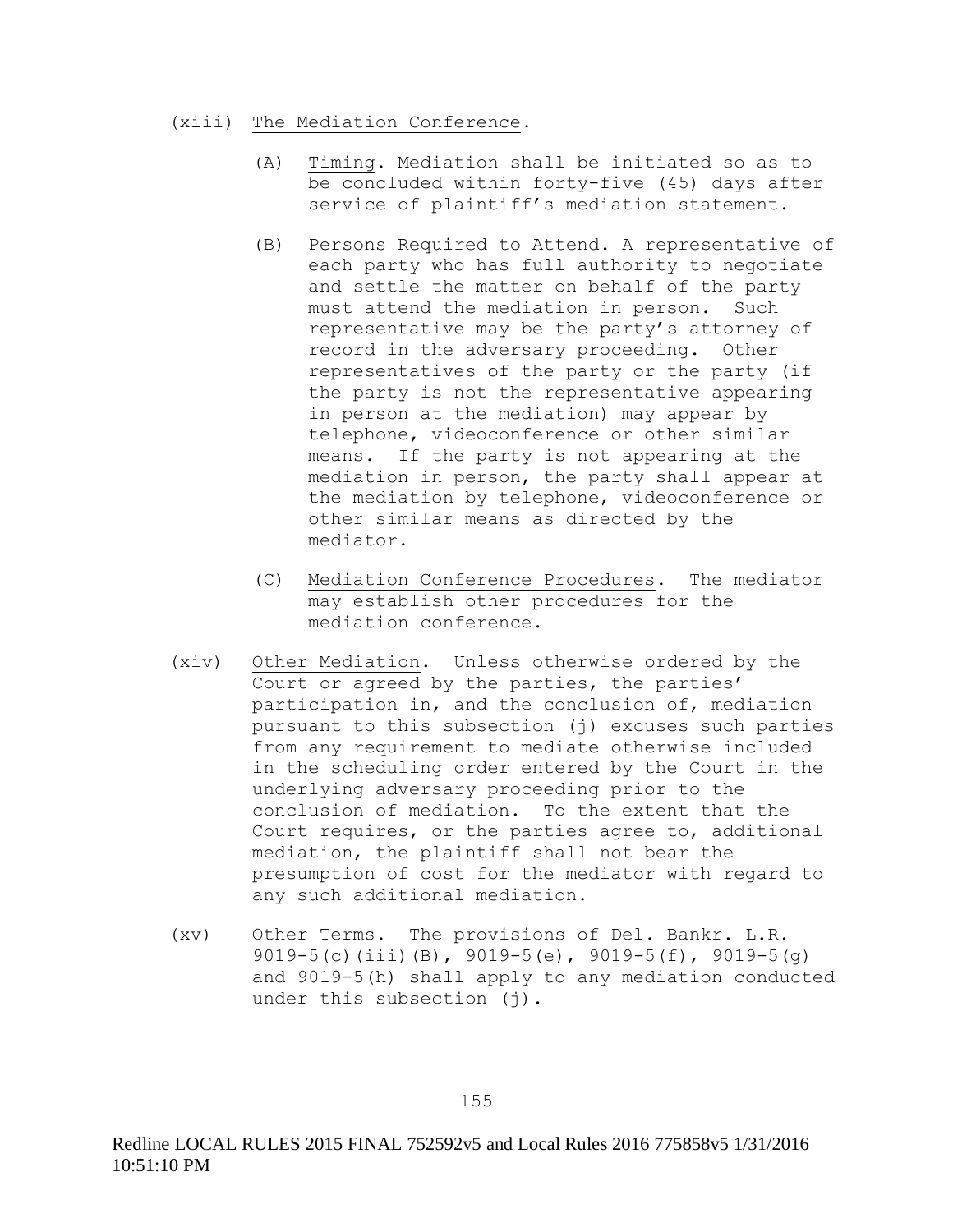**Rule 9019-6 Other Alternative Dispute Resolution Procedures**.

The parties may employ any other method of alternative dispute resolution.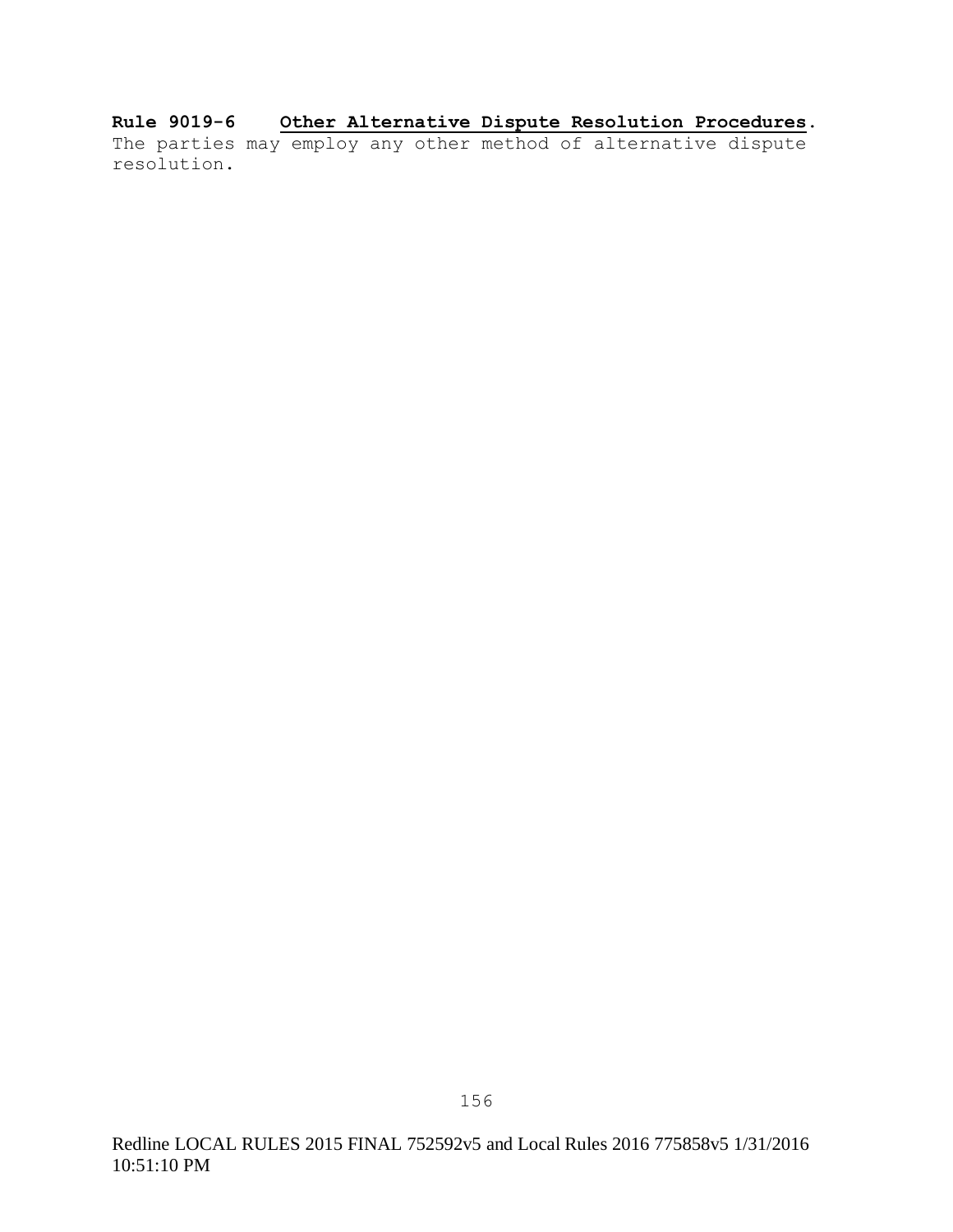**Rule 9019-7 Notice of Court Annexed Alternative Dispute Resolution Program**. The plaintiff, at the time of service of the complaint and summons, shall give notice of dispute resolution alternatives substantially in compliance with Local Form 110B.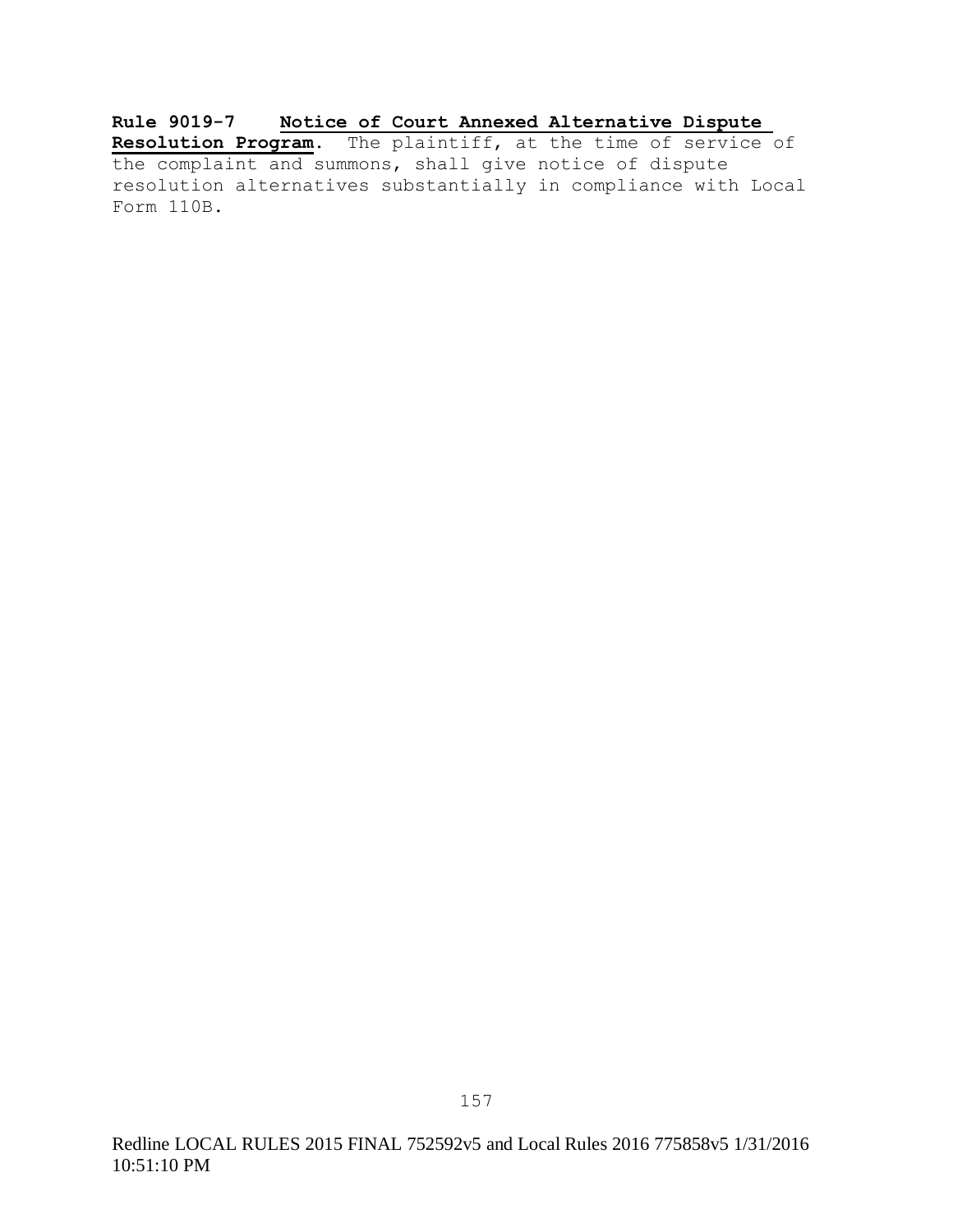**Rule 9022-1 Service of Judgment or Order**. Immediately upon the entry of a judgment or order, the Clerk shall serve a notice of the entry of the judgment or order on Delaware Counsel for the movant, via electronic means, as consented to by the movant. Registered CM/ECF users are deemed to have consented to service of the notice of the entry of orders or judgments via electronic means. If counsel for the movant is not a registered CM/ECF user, the Clerk shall serve a copy of the judgment or order on Delaware Counsel for the movant via first class mail. Counsel for the movant shall serve a copy of the judgment or order on all parties that contested the relief requested in the order and on other parties as the Court may direct and file a certificate of service to that effect within forty-eight (48) hours. For any pro se movant or sua sponte order, the Clerk's Office shall serve a copy of the judgment or order via first class mail on all parties affected thereby and file a certificate of service to that effect, unless otherwise directed by the Court.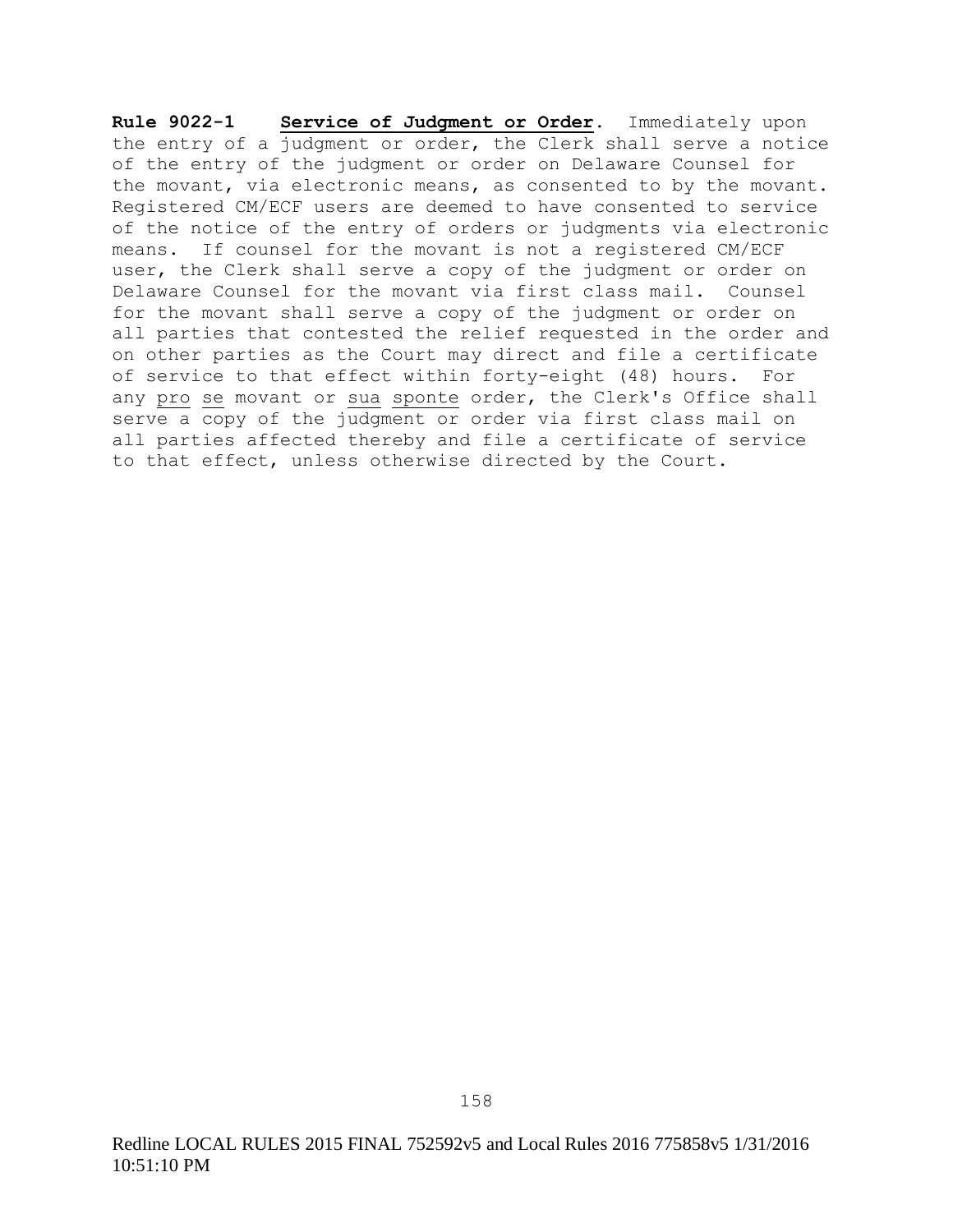**Rule 9027-1 Statement in Notice of Removal Regarding Consent to Entry of Order or Judgment in Core Proceeding**. If a notice of removal is filed pursuant to Rule  $9027(a)(1)$  of the Federal Rules of Bankruptcy Procedure, it shall contain a statement that the party removing the proceeding does or does not consent to the entry of final orders or judgments by the Court if it is determined that the Court, absent consent of the parties, cannot enter final orders or judgments consistent with Article III of the United States Constitution. If no such statement is included, the filing party shall have waived the right to contest the authority of the Court to enter final orders or judgments.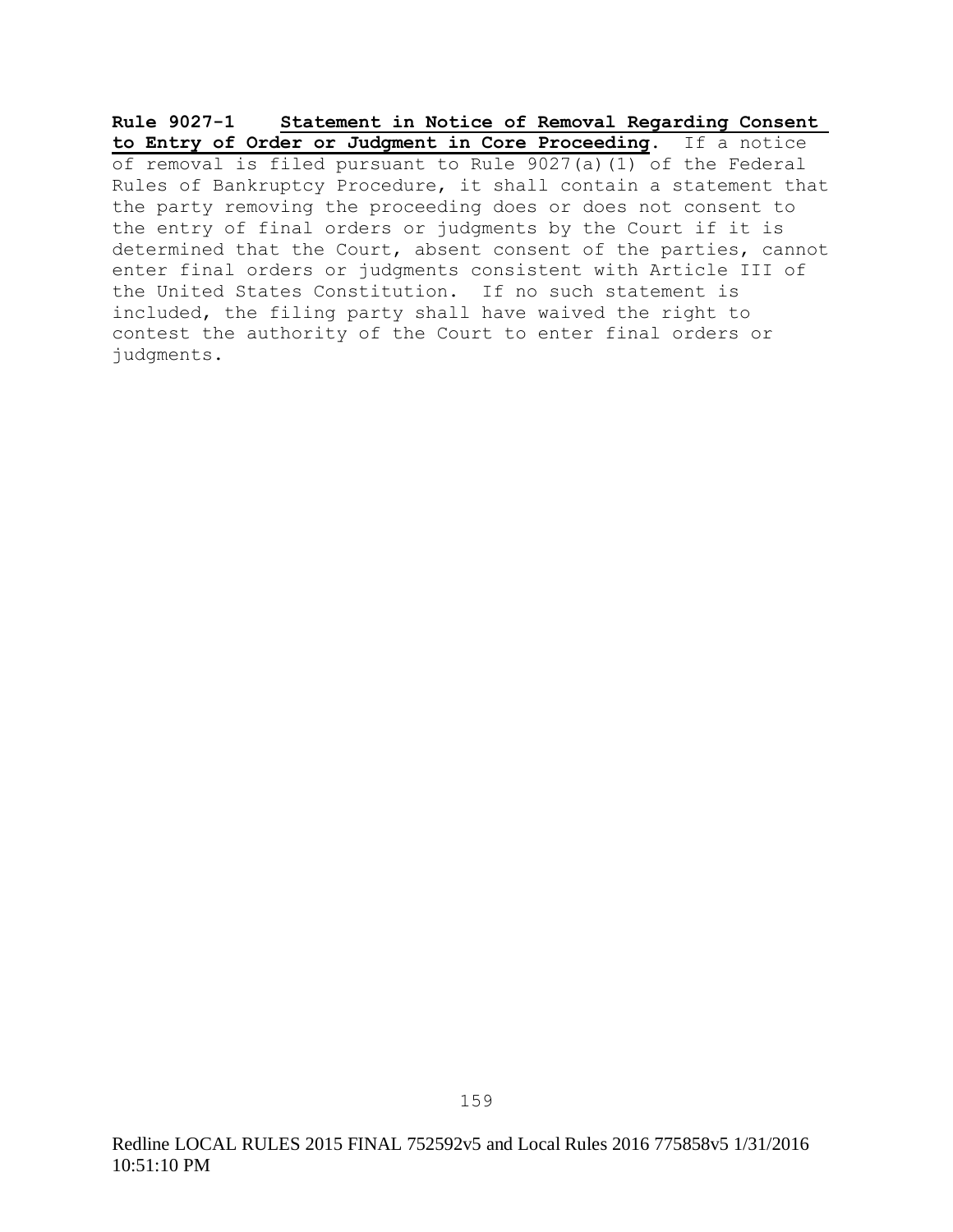## **Rule 9029-1 Statement in Response to Notice of Removal Regarding Consent to Entry of Order or Judgment in Core**

**Proceeding**. Any statement filed pursuant to Rule 9027(e)(3) of the Federal Rules of Bankruptcy Procedure by a party to a removed claim or cause of action shall contain a statement that the party does or does not consent to the entry of final orders or judgments by the Court if it is determined that the Court, absent consent of the parties, cannot enter final orders or judgments consistent with Article III of the United States Constitution. If no such statement is included, the filing party shall have waived the right to contest the authority of the Court to enter final orders or judgments.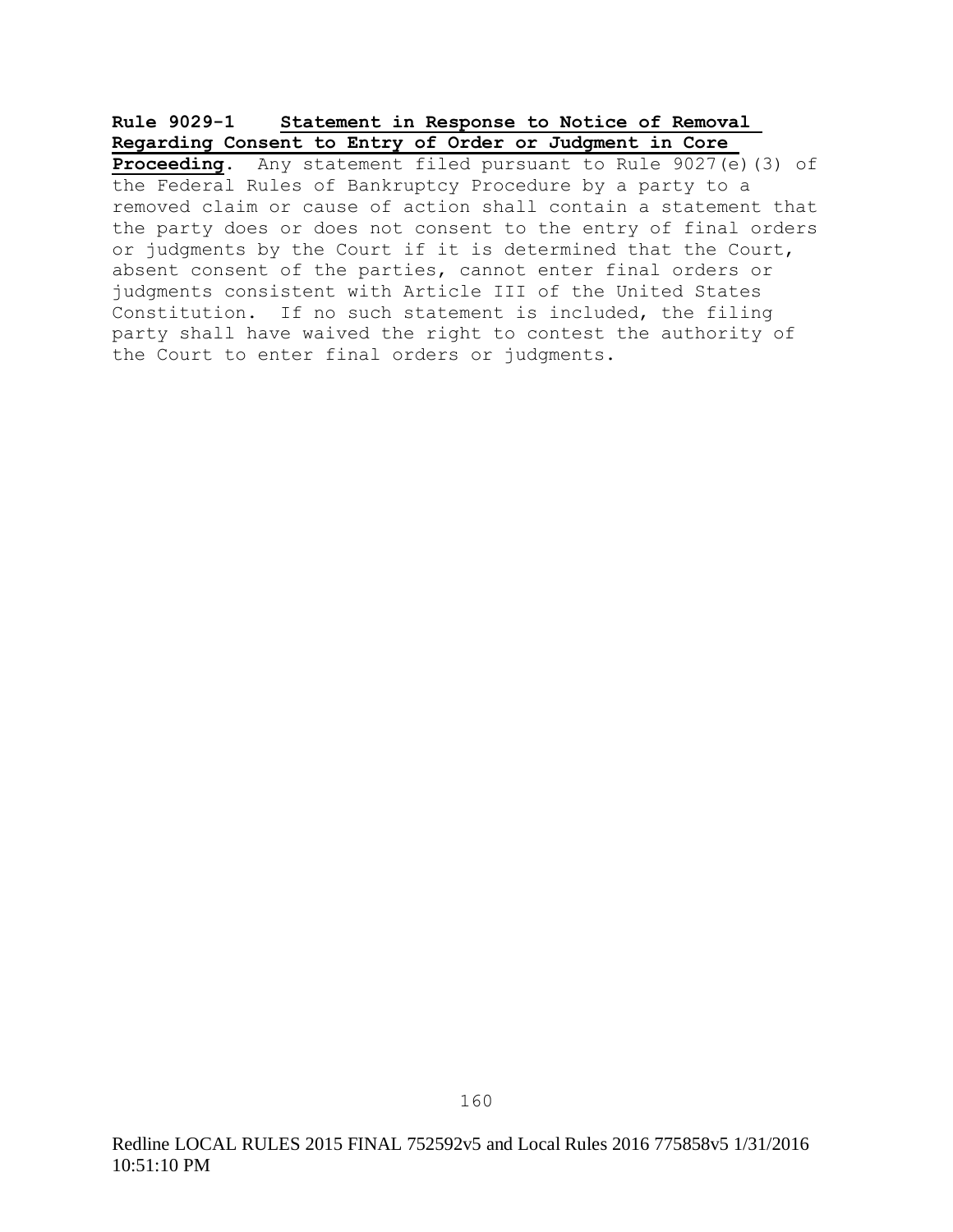**Rule 9029-3 Hearing Agenda Required**. In all chapter 7 asset cases and chapter 11 cases, debtor's counsel (or counsel to the trustee if one is appointed) shall file an agenda for each scheduled hearing in the case, in substantial conformity to Local Form 111 and meeting the requirements set forth in this Local Rule.

- (a) General Requirements of Agenda.
	- (i) Delaware Counsel shall file the agenda in the bankruptcy case and adversary proceeding, if applicable, with the Bankruptcy Court on or before 12:00 p.m. prevailing Eastern Time two (2) business days before the date of the hearing. Failure to file the agenda timely may subject counsel to a fine.
	- (ii) Resolved or continued matters shall be listed before unresolved matters. Contested matters (and documents within each matter) shall be listed in the order of docketing with corresponding docket numbers. Unless otherwise authorized by the Court, a matter may only be listed as continued if all parties that have outstanding objections to the matter consent to such continuance. All amended agendas shall list matters as listed in the original agenda, with added matters being listed last and all changes being made in bold print.
	- (iii) Copies of the proposed agenda shall be served upon Delaware Counsel who have entered an appearance in the case, as well as all other counsel with a direct interest in any matter on the agenda, substantially contemporaneous with the Court filing.
- (b) Motions.
	- (i) General Information. For each motion, the agenda shall provide the title, docket number and date filed. Supporting papers shall be similarly listed.
	- (ii) Objection Information. For each motion, the agenda shall provide the objection deadline and any objections filed, and provide the docket number and the date filed, if available.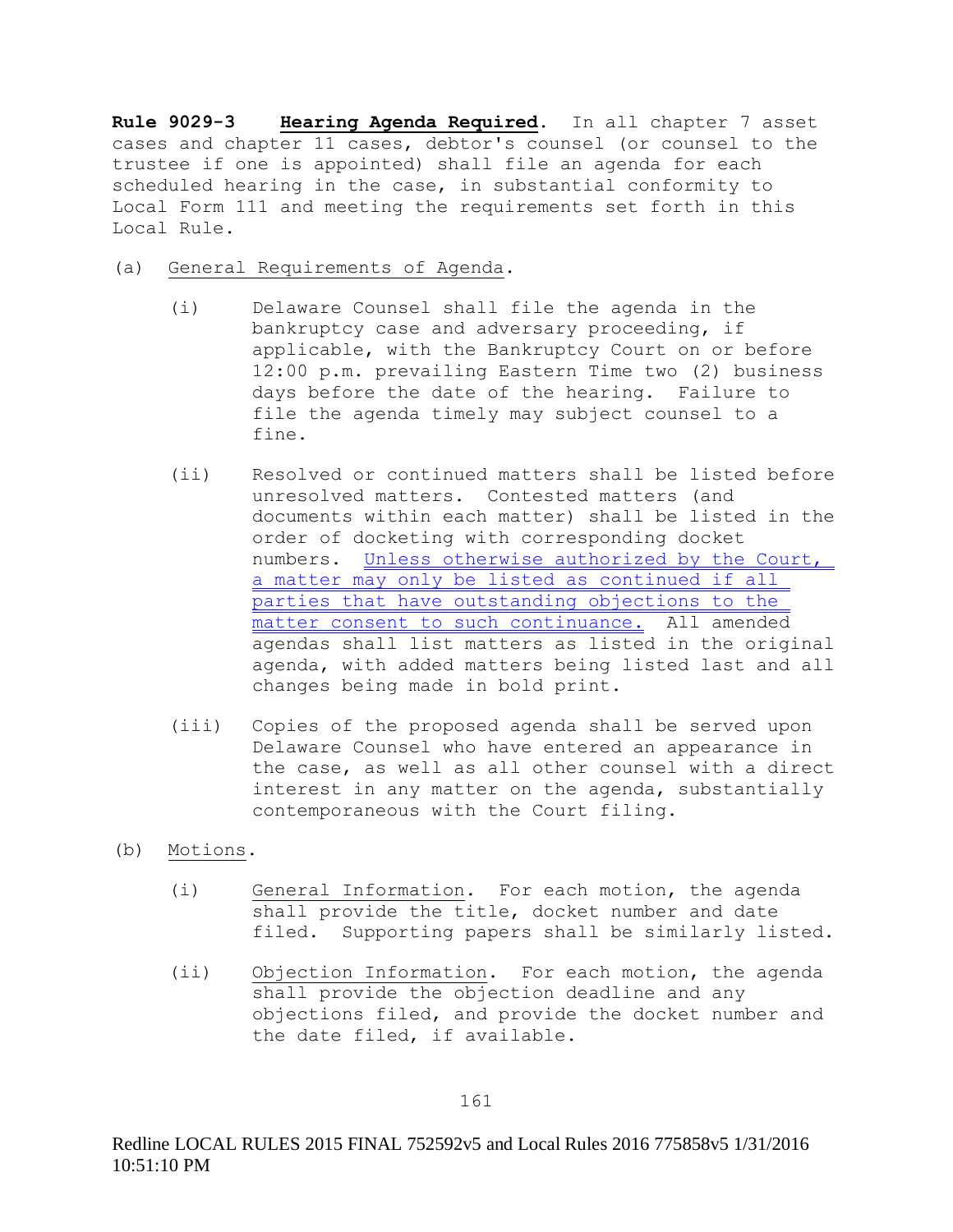- (iii) Status Information. For each motion, the agenda shall provide whether the matter is going forward, whether a continuance is requested (and any opposition to the continuance, if known), whether any or all of the objections have been resolved and any other pertinent status information.
- (c) Adversary Proceedings. When an adversary proceeding is scheduled, the agenda shall indicate the adversary proceeding number in addition to the information required by Local Rule 9029-3(b).
- (d) Hearing Binders. The agenda shall be submitted to the respective Judge's chambers in a hearing binder containing copies of all documents relevant to matters scheduled to be considered by the Court at such hearing. Hearing binders shall contain only the substantive documents necessary for the hearing (i.e., motions and responses) and shall not contain documents related to continued or resolved matters. Certificates of service shall not be included in the hearing binder unless adequacy of service is an issue to be considered by the Court.
- (e) Amended Agenda. Where an amended agenda is necessary, the amended agenda shall (in bold print) note any material changes in the status of any agenda matter.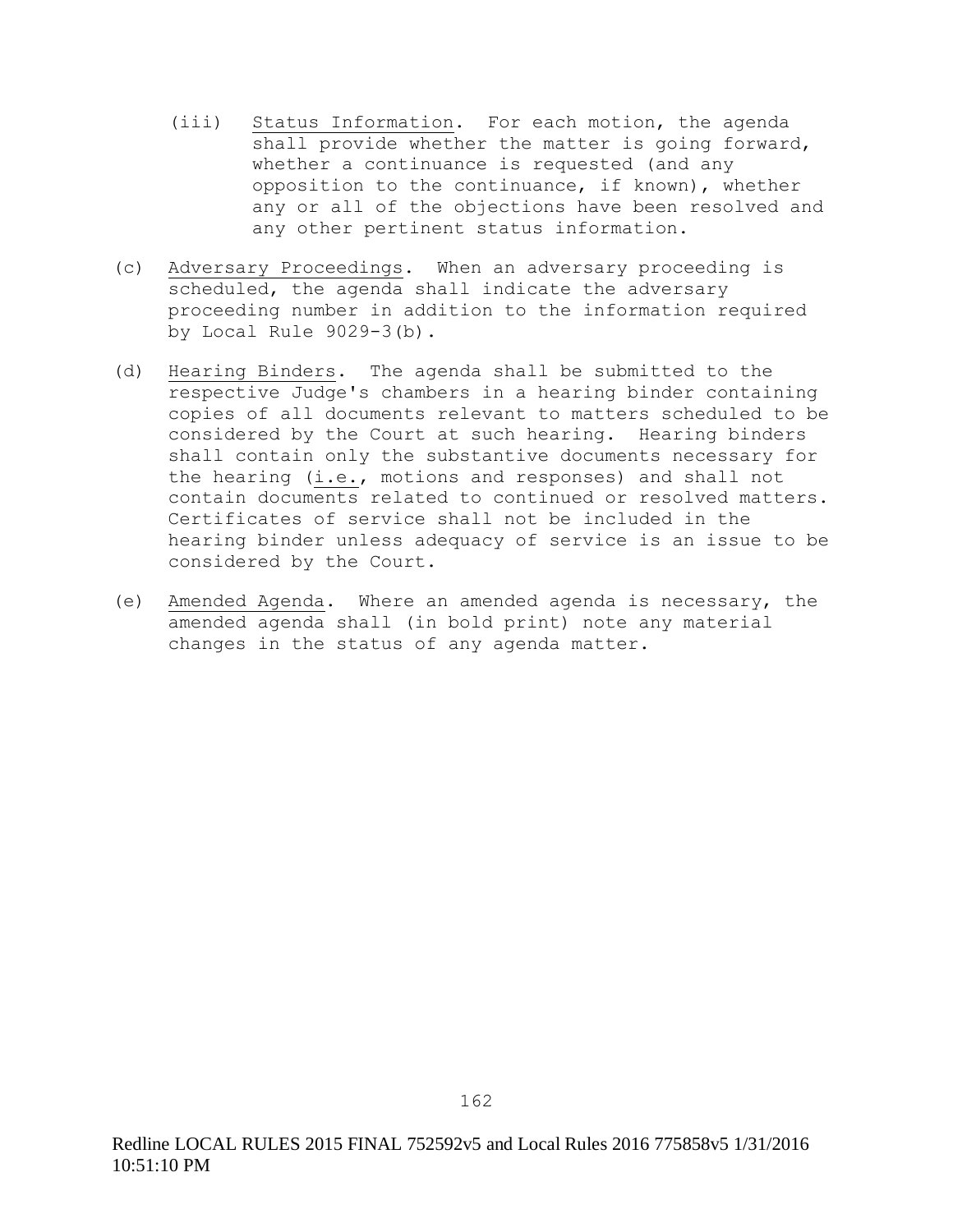## **Rule 9036-1 Electronic Transmission of Court Notices; Use of Technology in the Courtroom**.

- (a) Court Notices. To eliminate redundant paper notices, all registered electronic filing participants will receive notices required to be sent by the Clerk via electronic transmission only. No notices from the Clerk's Office will be sent in paper format, with the exception of the Notice of Meeting of Creditors, which will be sent in both paper and electronic format. The electronic transmission of notices by the Clerk will be deemed complete upon transmission. The Court has established "opt-out" procedures to ensure that any registered electronic filing participant may receive paper notices in addition to electronic notices by requesting such notices in writing to the Clerk's Office.
- (b) Use of Technology in the Courtroom. Parties intending to use any technology in the Courtroom must give the Court three (3) business days' notice. Notice should be sent via email to debml Courtroom Technology@deb.uscourts.gov. Appropriate chambers should also be notified.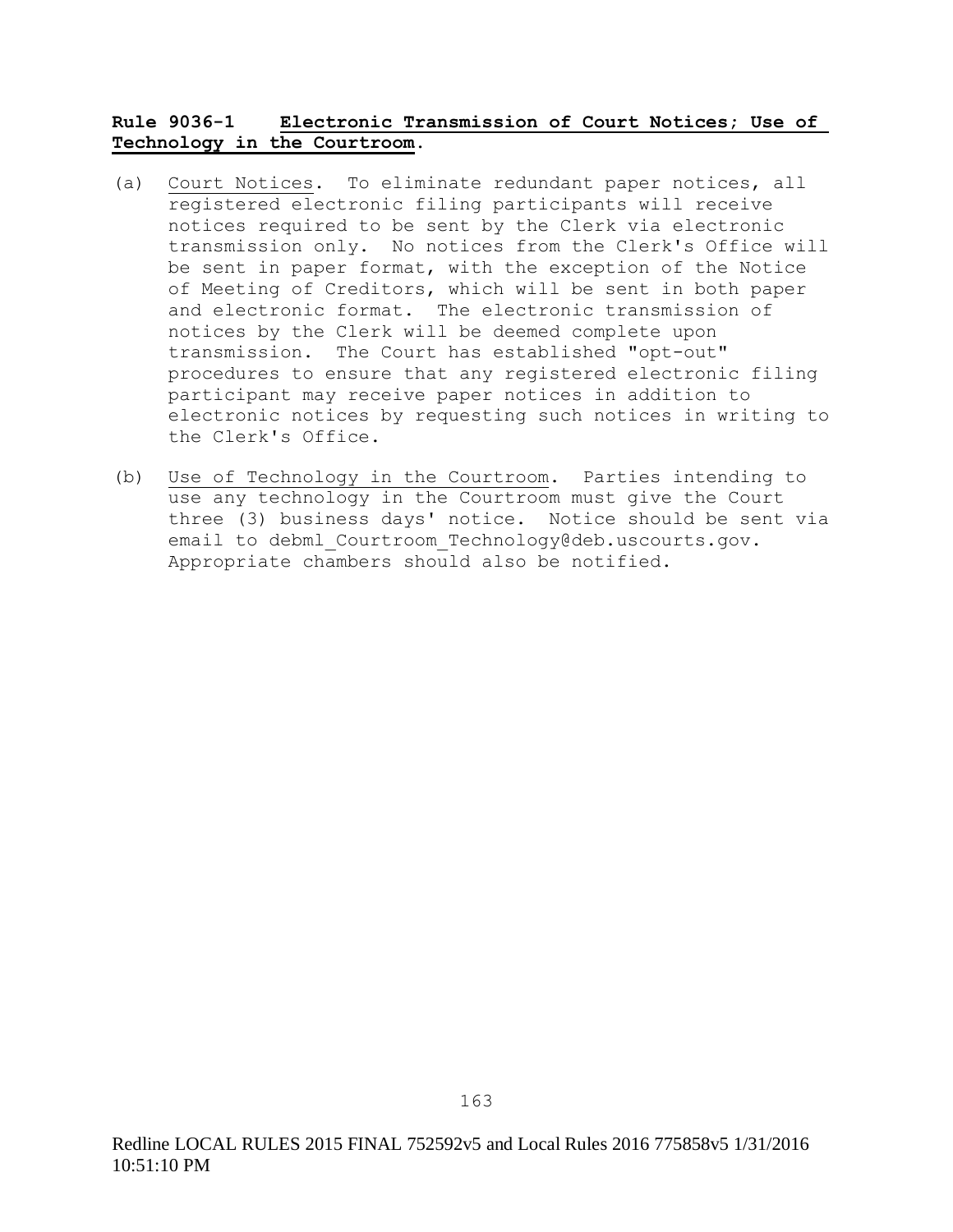#### **Rule 9037-1 Redaction of Personal Data Identifiers**.

- (a) Responsibility for Redaction. The responsibility for redacting personal data identifiers (as defined in Fed. R. Bankr. P. 9037) rests solely with counsel, parties in interest and non-parties. The Clerk, or claims agent if one has been appointed, will not review each document for compliance with this Rule. In the event the Clerk, or claims agent if one has been appointed, discovers that personal identifier data or information concerning a minor individual has been included in a pleading, the Clerk, or claims agent if one has been appointed, is authorized, in its sole discretion, to restrict public access (except as to the filer, the case trustee, the United States Trustee and the claims agent) to the document in issue and inform the filer of the requirement to file a motion to redact.
- (b) Method of Redaction. The filer of the document containing personal data identifiers shall, in accordance with CM/ECF procedures, file a motion to redact that identifies the proposed document for redaction by docket number or if applicable, by claim number. The filer shall submit, with the motion to redact, an exhibit containing the document to be substituted for the original filing.
- (c) Clerk's Action upon Filing. Upon filing of the motion to redact, the Clerk's Office will restrict the original image containing the personal data identifiers from public view (except as to the filer, the case trustee, the United States Trustee and the claims agent) on the docket.
- (d) Notice. The filer shall include a certificate of service at the time the motion to redact is filed, showing service to the following recipients: the debtor, anyone whose personal information has been disclosed, the case trustee (if any) and the United States Trustee.

Redline LOCAL RULES 2015 FINAL 752592v5 and Local Rules 2016 775858v5 1/31/2016 10:51:10 PM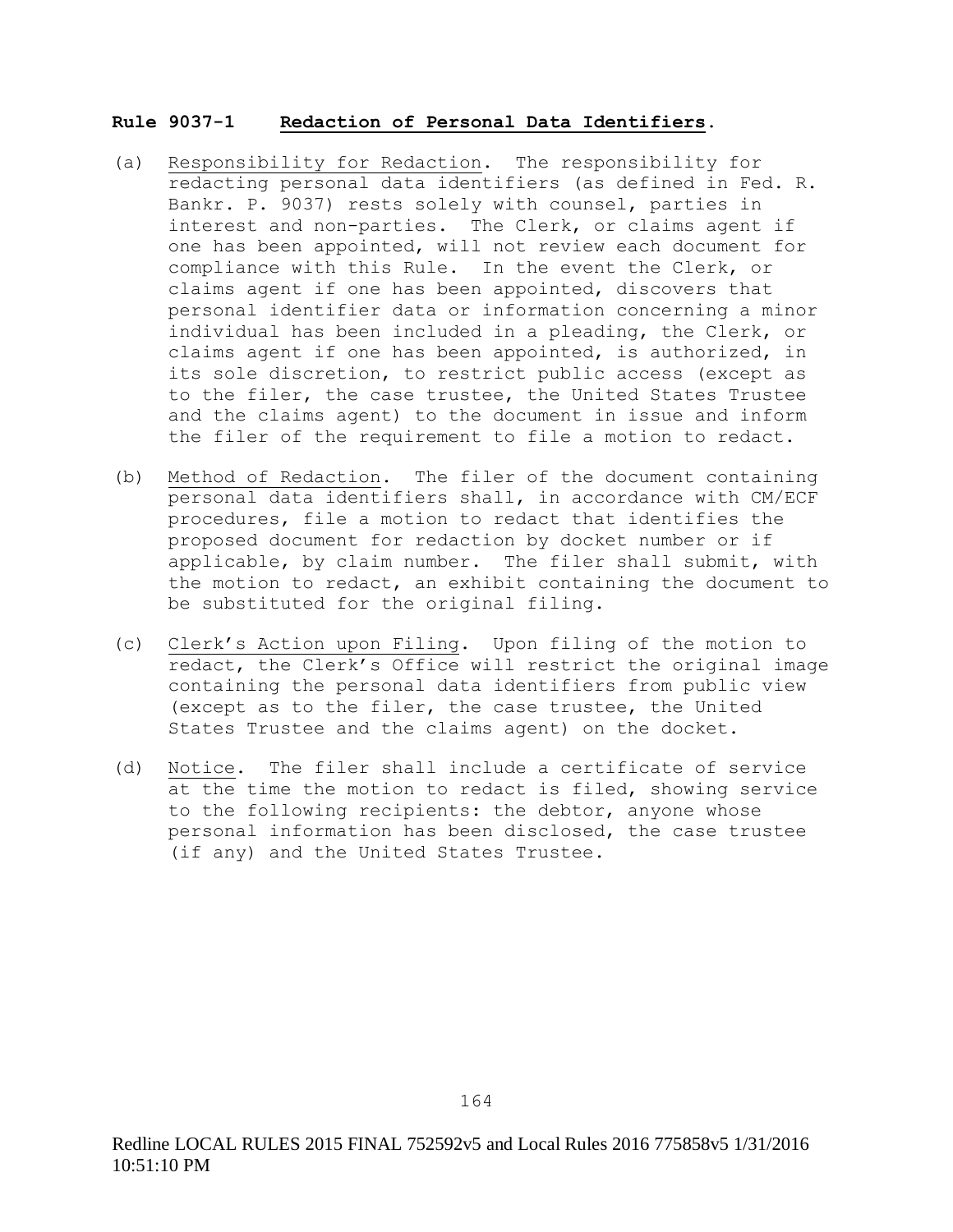# **PART X. CHRONOLOGY TABLE**

| <b>DATE</b>      | <b>COMMENT</b>                     |
|------------------|------------------------------------|
| February 1, 2007 | Effective date of Local Rules      |
| December 3, 2007 | Revised Local Rule 3007-1          |
|                  | Revised Local Rule 3011-1          |
|                  | Added Local Rule 3011-2            |
|                  | Revised Local Rule $3023-1(c)$ (1) |
|                  | Added Local Rule 6004-1            |
|                  | Revised Local Rule 7007-4          |
|                  | Revised Local Rule 7030-1          |
|                  | Revised Local Rule 9011-4          |
|                  | Revised Local Rule 9013-1          |
|                  | Revised Local Rule 9018-1          |
|                  | Revised Local Rule 9019-7          |
|                  | Revised Local Rule 9029-3          |
|                  | Revised Local Rule 9036-1          |
| December 6, 2007 | Revised Local Rule 1009-2          |
|                  | Revised Local Rule 2002-1          |
|                  | Revised Local Rule 2014-1          |
|                  | Revised Local Rule 3007-1          |
|                  | Revised Local Rule 6004-1          |
|                  | Revised Local Rule 7016-1          |
|                  | Revised Local Rule 7016-2          |
|                  | Revised Local Rule 7026-1          |
|                  | Added Local Rule 7026-2            |
|                  | Added Local Rule 7026-3            |
|                  | Revised Local Rule 7030-1          |
|                  | Revised Local Rule 9006-1          |
|                  | Revised Local Rule 9010-1          |
|                  | Revised Local Rule 9013-1          |
| January 29, 2008 | Revised Local Rule 3007-1(f)       |
| December 5, 2008 | Revised Local Rule 1007-2(a)       |
|                  | Added Local Rule 1007-2(b)         |
|                  | Revised Local Rule 2002-1(f)       |
|                  | Revised Local Rule 3011-1          |
|                  | Revised Local Rule 3023-1(b)       |
|                  | Revised Local Rule 3023-1(c)       |
|                  | Added Local Rule 3023-1(q)         |
|                  | Added Local Rule 4001-4            |
|                  | Revised Local Rule 7007-2(a)       |
|                  | Revised Local Rule 9010-2(b)       |
|                  | Revised Local Form 103             |
|                  | Added Local Form 103A              |

165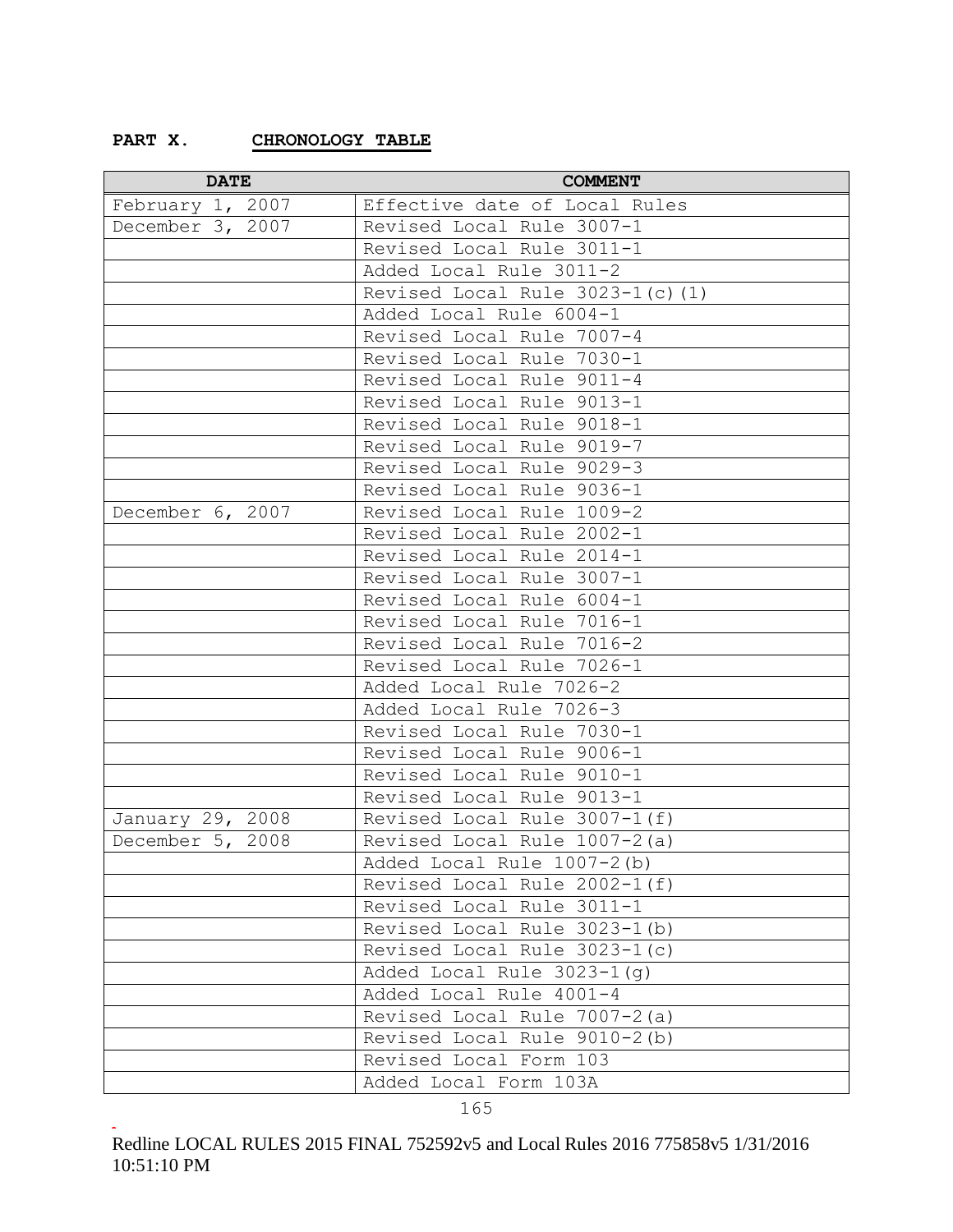| <b>DATE</b>       | <b>COMMENT</b>                            |
|-------------------|-------------------------------------------|
|                   | Revised Local Form 104                    |
| October 22, 2009  | Revised Local Rule 1002-1(c)              |
|                   | Revised Local Rule 1007-2                 |
|                   | Revised Local Rule 1009-1                 |
|                   | Revised Local Rule 1009-2                 |
|                   | Revised Local Rule 1014-1                 |
|                   | Revised Local Rule $2002-1$ (b) (i) (A)   |
|                   | Revised Local Rule 2002-1(e)              |
|                   | Revised Local Rule 2002-1(f)              |
|                   | Revised Local Rule 2004-1                 |
|                   | Revised Local Rule 3007-1                 |
|                   | Revised Local Rule $3023-1$ (b) (i)       |
|                   | Revised Local Rule $3023-1(c)$ (i)        |
|                   | Revised Local Rule 4001-1                 |
|                   | Revised Local Rule $4001-2(c)$            |
|                   | Revised Local Rule 5009-1(c)              |
|                   | Revised Local Rule 5009-2                 |
|                   | Revised Local Rule 7007-1(a) (iii)        |
|                   | Revised Local Rule 7007-3                 |
|                   | Revised Local Rule 7007-4                 |
|                   | Revised Local Rule 7016-1(a)              |
|                   | Revised Local Rule 7016-2                 |
|                   | Revised Local Rule 7016-3                 |
|                   | Revised Local Rule 7026-1(a)              |
|                   | Revised Local Rule 7030-1(b)              |
|                   | Revised Local Rule 8001-1                 |
|                   | Revised Local Rule 9006-1(c)              |
|                   | Revised Local Rule 9010-2(b)              |
|                   | Revised Local Rule 9013-1                 |
|                   | Revised Local Rule 9018-1                 |
|                   | Revised Local Rule 9019-2                 |
|                   | Revised Local Rule 9019-5                 |
|                   | Revised Local Rule $9029-3(a)(i)$         |
|                   | Revised Local Rule 9036-1(b)              |
| December 11, 2009 | Revised Local Rule $2002-1$ (b) $(2)$ (D) |
|                   | Revised Local Rule 2002-1(f)              |
|                   | Revised Local Rule 3007-1                 |
|                   | Revised Local Rule 3011-1                 |
|                   | Revised Local Rule 4001-1                 |
|                   | Revised Local Rule 5005-4                 |
|                   | Revised Local Rule 9010-1(e)(iii)         |
|                   | Revised Local Rule 9018-1                 |
|                   | Added Local Rule 9019-1                   |

166

Redline LOCAL RULES 2015 FINAL 752592v5 and Local Rules 2016 775858v5 1/31/2016 10:51:10 PM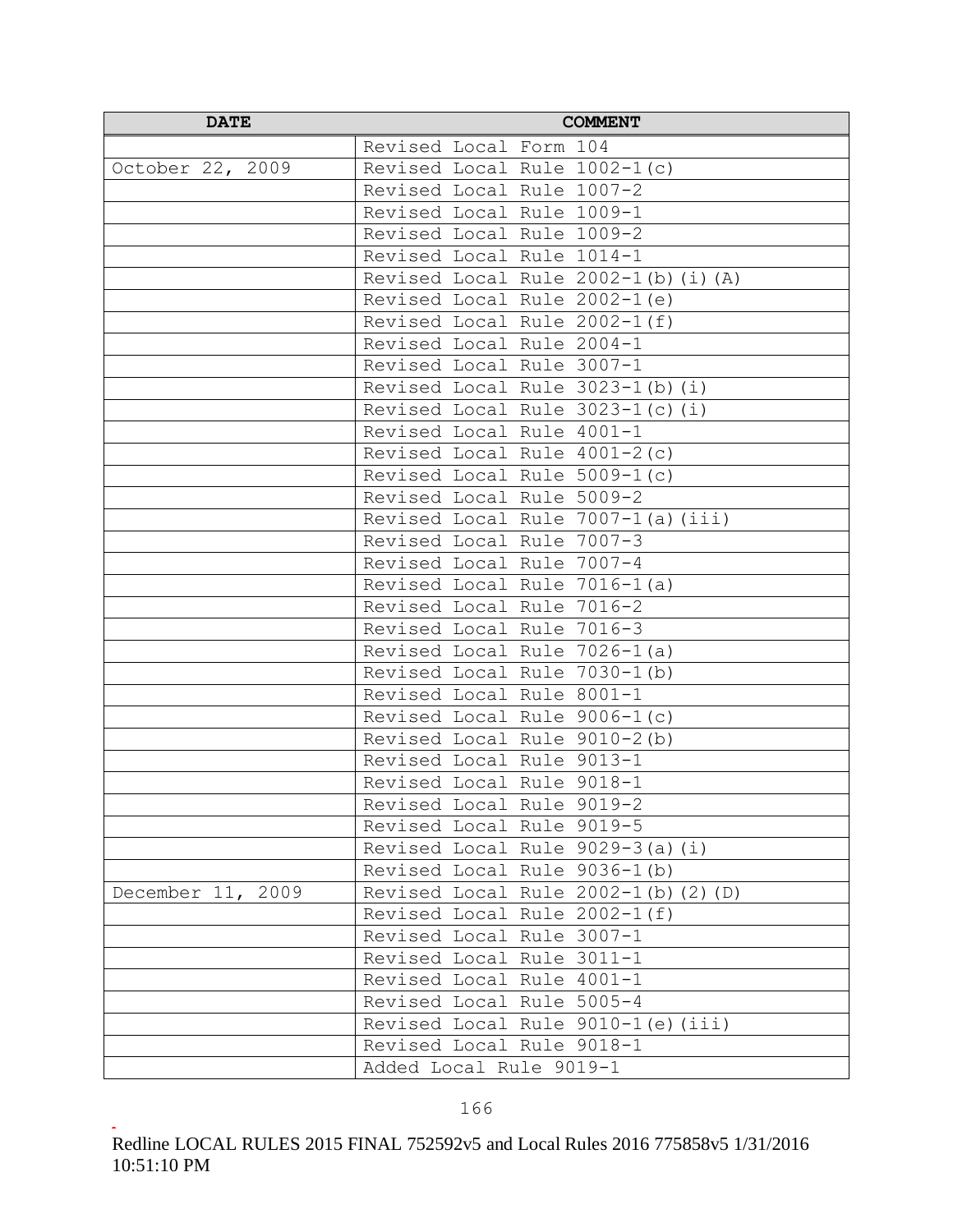| <b>DATE</b>       | <b>COMMENT</b>                            |
|-------------------|-------------------------------------------|
|                   | Revised Local Rule 9019-2                 |
|                   | Revised Local Rule 9036-1(b)              |
|                   | Added Local Form 114                      |
|                   | Added Local Rule 9037-1                   |
| December 22, 2010 | Revised Local Rule $2002-1(f)(ix)$        |
|                   | Added subsection (g) to Local Rule 2002-1 |
|                   | Added Local Rule 3002-1                   |
|                   | Added subsection (j) to Local Rule 2016-2 |
|                   | Revised Local Rule 3007-1                 |
|                   | Revised Local Rule 9006-1                 |
|                   | Revised Local Rule 7007-2                 |
|                   | Added Local Rule 3015-1                   |
|                   | Revised Local Rule 9010-1                 |
|                   | Added Local Form 115                      |
|                   | Added Local Form 116                      |
|                   | Added Local Form 117                      |
| December 14, 2011 | Added Local Rule 1003-1                   |
|                   | Revised Local Rule 1007-1                 |
|                   | Revised Local Rule 1009-1                 |
|                   | Added Local Rule 1017-2                   |
|                   | Added Local Rule 1017-3                   |
|                   | Revised Local Rule 2002-1                 |
|                   | Revised Local Rule 3007-1                 |
|                   | Revised Local Rule 3011-1                 |
|                   | Revised Local Rule 3023-1                 |
|                   | Revised Local Rule 5005-4                 |
|                   | Revised Local Rule 7004-1                 |
|                   | Revised Local Rule 9006-1                 |
|                   | Added Local Rule 9010-1(f)                |
|                   | Revised Local Rule 9018-1                 |
|                   | Revised Local Rule 9037-1                 |
| December 18, 2012 | Revised Local Rule 2002-1(e)              |
|                   | Revised Local Rule 2002-1(f)              |
|                   | Revised Local Rule 2014-1                 |
|                   | Revised Local Rule 2016-2                 |
|                   | Revised Local Rule 3001-1                 |
|                   | Revised Local Rule 3002-1                 |
|                   | Revised Local Rule 3003-1                 |
|                   | Revised Local Rule 3017-1                 |
|                   | Added Local Rule 3022-1, deleted 5009-2   |
|                   | Revised Local Rule 4001-2                 |
|                   | Revised Local Rule 4004-1                 |
|                   | Revised Local Rule 4007-1                 |

167

Redline LOCAL RULES 2015 FINAL 752592v5 and Local Rules 2016 775858v5 1/31/2016 10:51:10 PM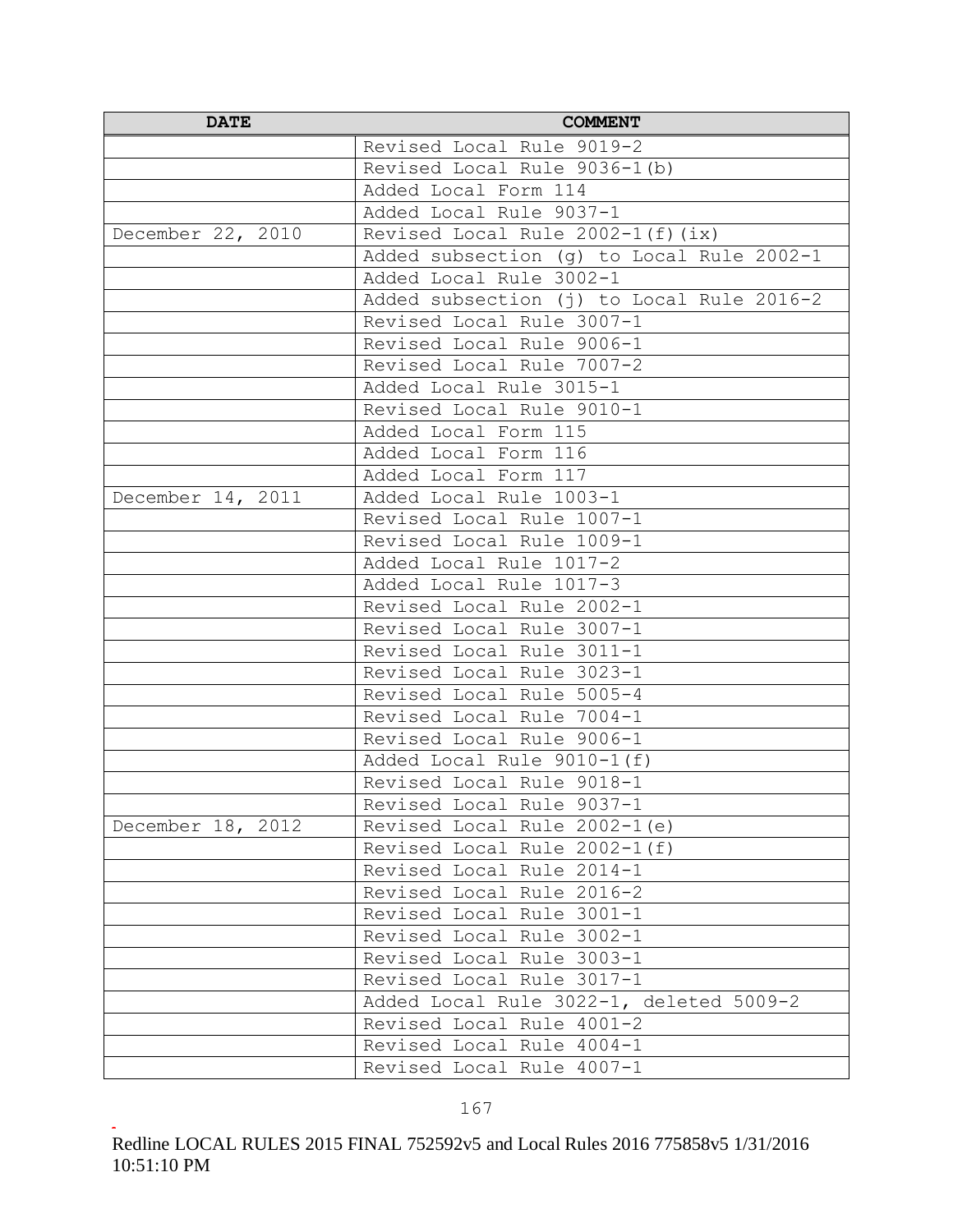| <b>DATE</b>       | <b>COMMENT</b>                                                                          |
|-------------------|-----------------------------------------------------------------------------------------|
|                   | Revised Local Rule 5005-2                                                               |
|                   | Revised Local Rule 5005-4                                                               |
|                   | Revised Local Rule 5011-1                                                               |
|                   | Revised Local Rule 6004-1                                                               |
|                   | Revised Local Rule 7007-4                                                               |
|                   | Added Local Rule 7008-1                                                                 |
|                   | Added Local Rule 7012-1                                                                 |
|                   | Added Local Rule 7012-2                                                                 |
|                   | Revised Local Rule 7016-2(d)                                                            |
|                   | Revised Local Rule 9006-1(c)                                                            |
|                   | Revised Local Rule 9010-1(e)                                                            |
|                   | Revised Local Rule 9011-4                                                               |
|                   | Revised Local Rule 9013-1 (f), (h) and (j)                                              |
|                   | Revised Local Rule 9018-1                                                               |
|                   | Revised Local Rule 9019-2                                                               |
|                   | Revised Local Rule 9019-5                                                               |
|                   | Added Local Rule 9027-1                                                                 |
|                   | Added Local Rule 9029-1                                                                 |
|                   | Revised Local Form 103                                                                  |
|                   | Added Local Forms 118 and 119                                                           |
| January 17, 2013  | Revised Local Rule 8006                                                                 |
| January 8, 2014   | Added Local Rules 3007-2, 5009-2                                                        |
|                   | Added Local Forms 120 and 121                                                           |
|                   | Revised Local Rules 1003-1, 2002-1, 2004-                                               |
|                   | 1, $3022-1$ , $3023-1$ , $5011-1$ , $6004-1$ , $7004-2$ ,                               |
|                   | $7007 - 1, 7016 - 2, 7026 - 1, 7026 - 2, 7030 - 1,$                                     |
|                   | 8001-1, 9013-1, 9018-1, 9022-1, 9029-3                                                  |
| December 17, 2014 | Added Local Rules 8003-1, 8003-2, 8004-1,                                               |
|                   | $8009 - 1, 9010 - 3$                                                                    |
|                   | Added Local Forms 104A and 122                                                          |
|                   | Revised Local Rules 3022-1, 7016-1, 7026-                                               |
|                   | 1, 7026-3, 8001-1 (revised in part and                                                  |
|                   | deleted in part and renumbered), 8001-2                                                 |
|                   | (deleted), 8006-1 (revised in part and                                                  |
|                   | deleted in part and renumbered), 9018-1,                                                |
|                   | $9019 - 2$ , $9019 - 5$ , $9037 - 1$                                                    |
|                   | Revised Local Form 105                                                                  |
| January 9, 2015   | Added Local Forms 123 and 124                                                           |
| December 14, 2015 | Revised Local Rules 2002-1, 2004-1, 2015-<br>2, 2016-2, 5005-4, 8009-1, 9013-1, 9019-1, |
|                   | $9029 - 3$                                                                              |
|                   | Added Local Rule 3017-2                                                                 |
|                   | Added Local Form 105A; Deleted Local Form                                               |
|                   | 114                                                                                     |
|                   |                                                                                         |

168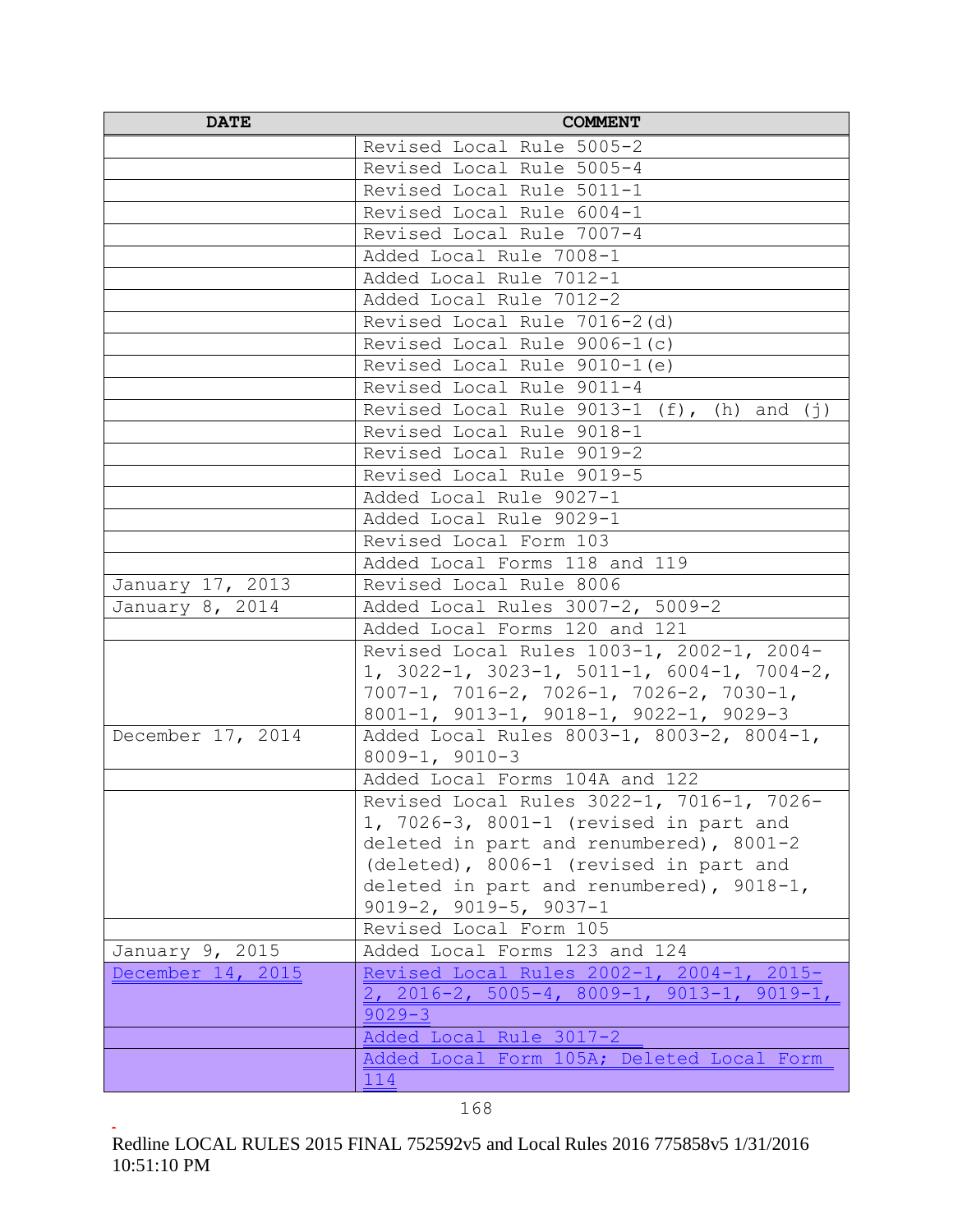- Redline LOCAL RULES 2015 FINAL 752592v5 and Local Rules 2016 775858v5 1/31/2016 10:51:10 PM